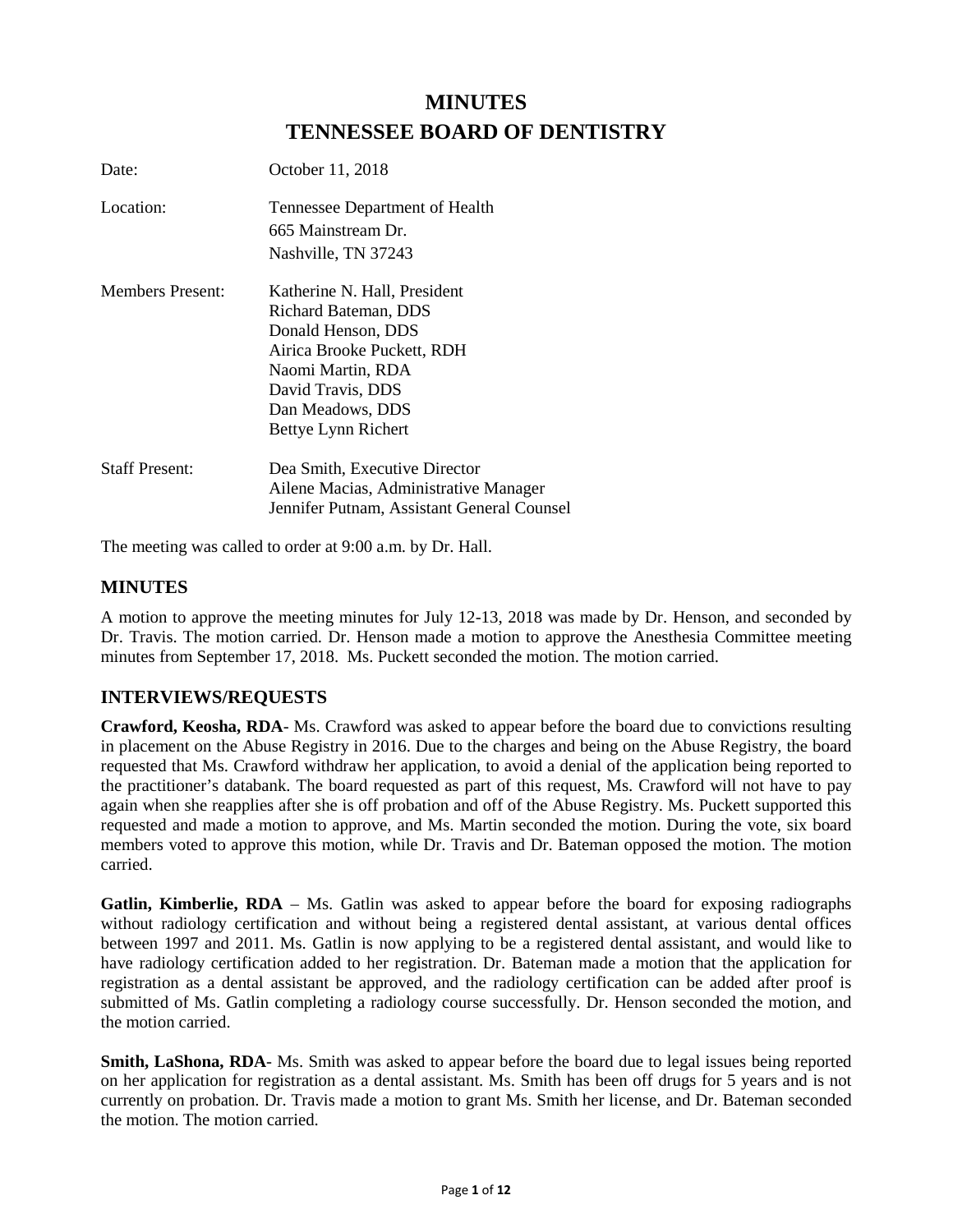**Carpenter, Jalen, RDA**- Ms. Carpenter was asked to appear before the board for taking radiographs without her radiology certification added to her license. Ms. Carpenter denies having taken radiographs in a dental office without her radiology certification, although she reported the information on her application. Dr. Henson made a motion to approve her application, and Ms. Puckett seconded the motion. The motion carried.

**Alexander, Indigo, RDA**- Ms. Alexander is applying to be a registered dental assistant and was asked to appear before the board due to convictions being reported on her background check, and she is currently on probation. Her probation is judicial diversion, so she has not been convicted of any charges. After completing the terms of her probation, the charges will be dismissed. Dr. Travis made a motion to hold Ms. Alexander's application until she completes her probation in April 2019 and present the application at the April board meeting for approval. Ms. Puckett seconded the motion, and the motion carried.

**Officer, Sharita, RDA**- Ms. Officer is applying for registration as a dental assistant, was asked to appear before the board regarding previous convictions and currently being on probation. Dr. Henson made a motion to grant Ms. Officer her license, but to have the license be on probation to run concurrent with her court ordered probation ending in May 2020. Dr. Meadow seconded the motion, and the motion carried. Ms. Officer's application will be held for approval, pending further documentation being reviewed in the board office concerning whether her probation is supervised. Once the documentation is received, the registration can be issued.

# **RATIFICATIONS**

- 1. New licenses, reinstatements/reactivations, and retirements- Dr. Bateman made a motion to approve all. Dr. Travis seconded the motion. The motion carried.
- 2. Specialties, certifications, and permits- Ms. Puckett made a motion to approve all. Ms. Martin seconded the motion. The motion carried.
- 3. Administrative revocations- Ms. Martin made a motion to approve all. Ms. Puckett seconded the motion. The motion carried.

# **CE/CPR WAIVERS**

Dr. Meadows made a motion to approve the following waivers:

- 1. Azima, Borzou, DDS- CE Audit Waiver
- 2. Gray, Stephanie, RDH- CE Audit Waiver
- 3. Muse, Claude, DDS CE Audit Waiver
- 4. Smith, Johnny, DDS- CE Audit Waiver

Dr. Travis seconded the motion. The motion carried.

## **CONTINUING EDUCATION AND/OR CPR COURSES**

Dr. Henson made a motion to approve the following courses:

- 1. Academy of Dental and Medical Educators, Inc. "Oral Pathology Part One"
- 2. American Educational Institute- "The 2018-2019 Medical-Dental- Legal Update"
- 3. Interfaith Dental Clinic- "SMILR ON 60+ Geriatric Care Competencies- Removable Prosthetics"
- 4. Pulitzer Orthodontics, LLC- "Orthodontics, Oral Development & Apnea"
- 5. Specialty Educators of Tennessee- Diann Smithson: "How Prescribing Controlled Substances Impacts Chemical Dependency"
- 6. Workforce Solutions, Inc.- "Dental PPE: Selection, Proper Use, Safety Training"

Ms. Puckett seconded the motion. The motion carried.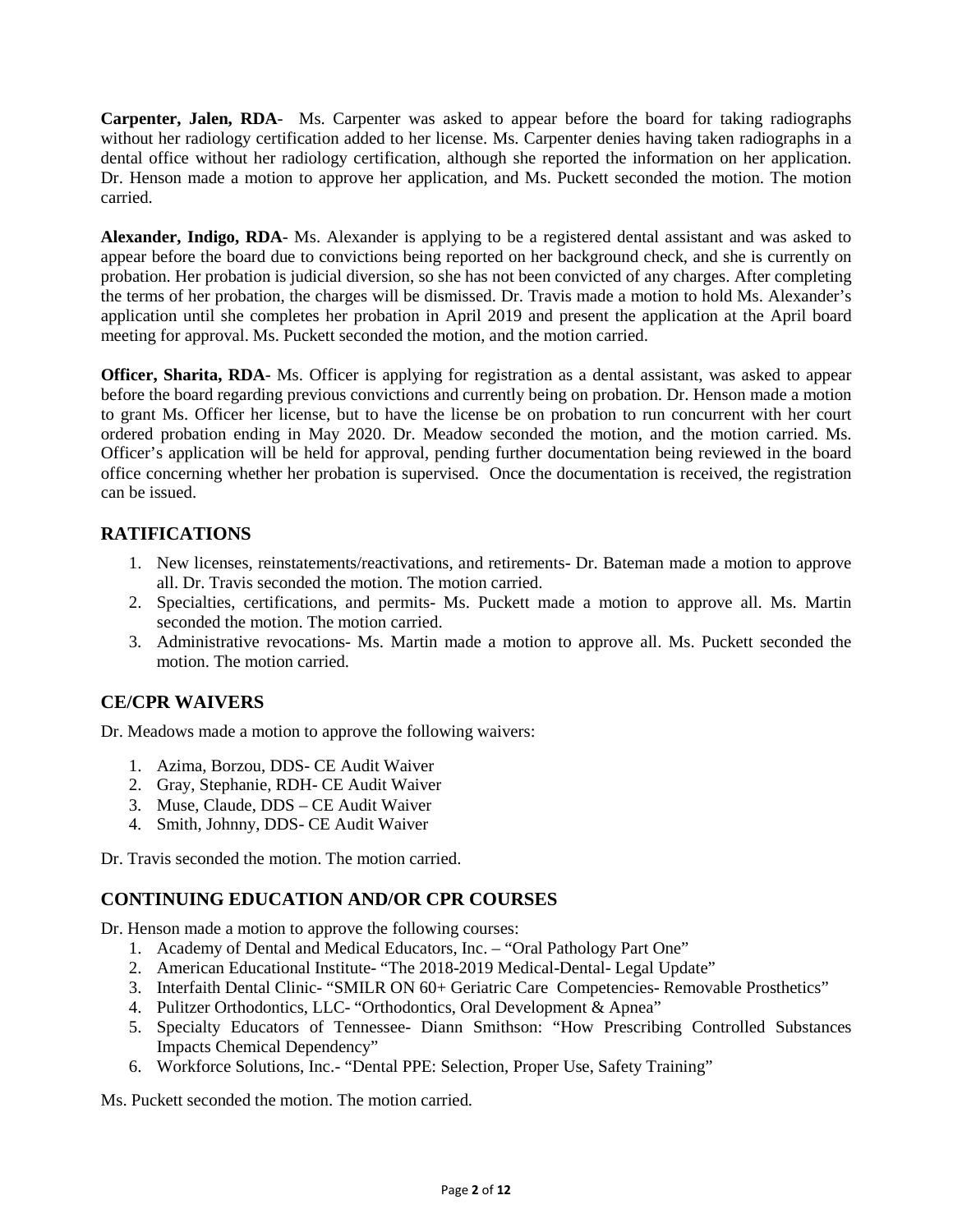# **DENTAL ASSISTING PROGRAM (NEW RULES)**

Ms. Puckett made a motion to approve the following programs:

- 1. Academy of Dental & Medical Educators
- 2. Complete Dental Care Educational Center
- 3. Greater Memphis Career Institute

Dr. Bateman seconded the motion. The motion carried.

# **PROGRAMS AND CERTIFICATION COURSES**

- 1. Administration of Local Anesthesia
	- a. University of Maryland School of Dentistry- denied by the board consultant, for not meeting course requirements. Ms. Puckett made a motion to uphold denial of the course, and Dr. Travis seconded the motion. The motion carried.
	- b. University of Tennessee College of Dentistry- Dr. Travis made a motion to approve the course, and Dr. Bateman seconded the motion. The motion carried.

Ms. Puckett made a motion to approve the following courses:

- 2. Administering and Monitoring Nitrous Oxide
	- a. Interfaith Dental Clinic
	- b. Roane State Community College- Dental Hygiene Program
	- c. University of Tennessee College of Dentistry

Ms. Martin seconded the motion. The motion carried.

Ms. Puckett made a motion to approve the following courses:

- 3. Coronal Polishing
	- a. Complete Dental Care Educational Center
	- b. Dental Staff School- Knoxville
	- c. Greater Memphis Career Institute
	- d. Interfaith Dental Clinic

Dr. Bateman seconded the motion. The motion carried.

Ms. Puckett made a motion to approve the following courses:

- 4. Dental Radiology
	- a. Interfaith Dental Clinic
	- b. University of Tennessee College of Dentistry
- Dr. Bateman seconded the motion. The motion carried.

Dr. Bateman made a motion to approve the following courses:

- 5. Sealant Application
	- a. Complete Dental Care Educational Center
	- b. Dental Staff School- Knoxville
	- c. Greater Memphis Career Institute
	- d. Interfaith Dental Clinic
	- e. University of Tennessee College of Dentistry

Ms. Puckett seconded the motion. The motion carried.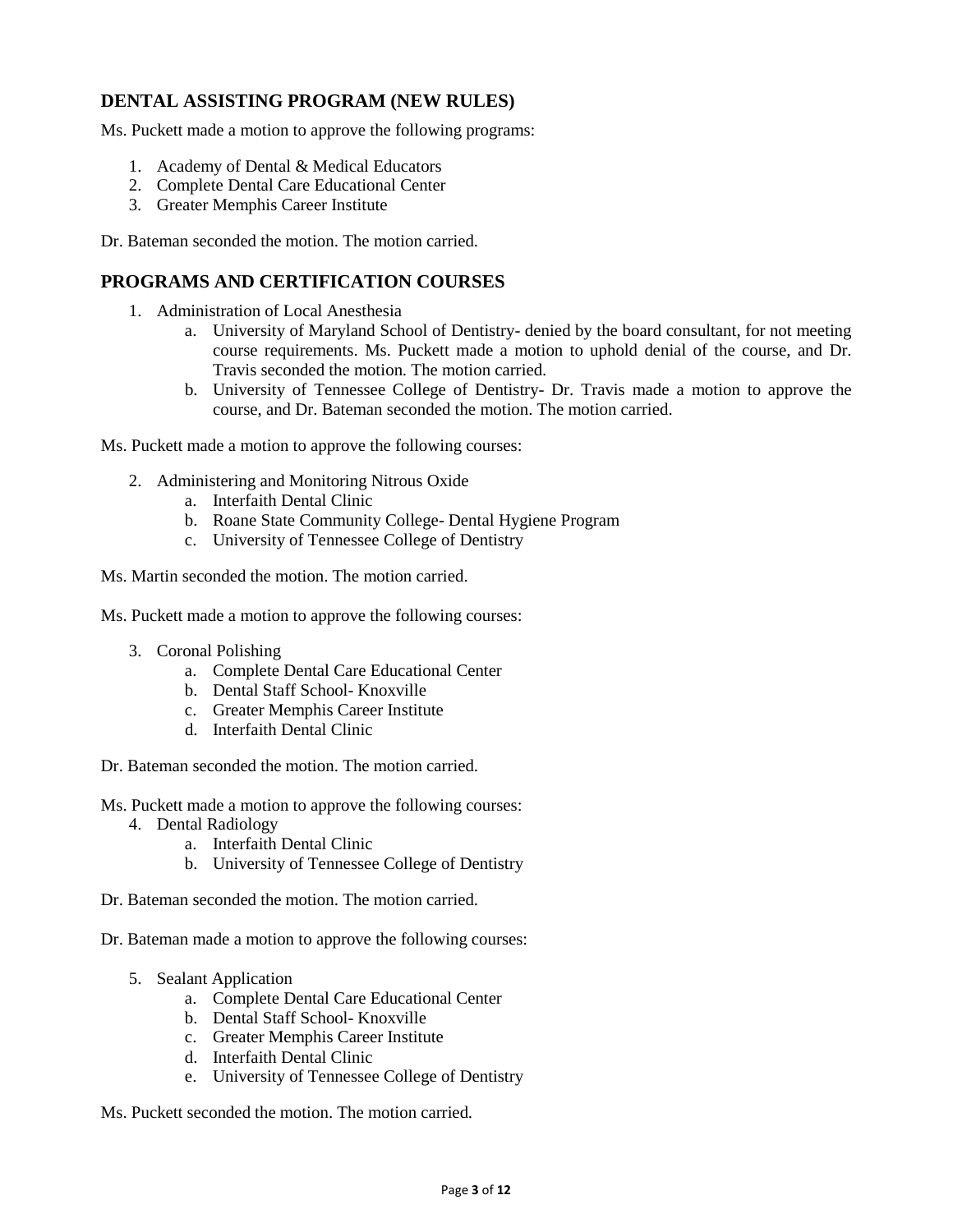Dr. Travis made a motion to approve the following courses:

- 6. Nitrous Oxide Monitoring Course
	- a. Dental Staff School- Knoxville
	- b. Interfaith Dental Clinic
	- c. University of Tennessee College of Dentistry
- Dr. Bateman seconded the motion. The motion carried.
	- 7. Prosthetic Functions
		- a. University of Tennessee College of Dentistry- Ms. Puckett made a motion to approve the course. Dr. Travis seconded the motion. The motion carried.
	- 8. Restorative Functions
		- a. University of Tennessee College of Dentistry- Dr. Travis made a motion to approve the course. Ms. Puckett seconded the motion. The motion carried.

# **EQUIVALENCY OF COURSES**

Ms. Puckett made a motion to approve the following equivalency courses:

- 1. Administering and Monitoring Nitrous Oxide
	- a. Chacon, Alexandria- University of New Mexico
	- b. Frazee, Tara- Henderson Community College
	- c. Franke, Catherine- Northern Virginia Community College
	- d. Hart, Andrea- Southern Illinois University
	- e. Kozloski, Tosha- applicant reported on her application that she had been administering and monitoring nitrous oxide without a permit. The equivalency of the course will be approved, but her file will be sent to the Office of Investigations for review.
	- f. Marshall, Marjorie- New Mexico State University
	- g. Nelson, Taylor- University of Arkansas for Medical Sciences
	- h. Shashlo, Donna- Ohio State University
	- i. Whittaker, Sally- Western Kentucky University
	- j. Ziegler, Kathryn- Shasta College
- 2. Coronal Polishing
	- a. Hodge, Nichelle- Palomar College
	- b. LaFleur, Misty- Western Iowa Tech Community College
	- c. Maglothin, Kenzie- Pulaski Technical College
	- d. Wheeler, Kristie- Baker College Clinton Township
- 3. Radiology
	- a. Baker, Nancy- Dental Pros
	- b. Carlile, Kensley- Dental Careers Institute
	- c. Choice MD, Medical & Dental Assistant Training
		- 1.Brena Alsdorf
			- 2.Chelsie Beard
			- 3.AriAnna Fitzhugh
	- d. Dunn, Shannon- Ross Medical, Michigan
	- e. Hodge, Nichelle- Palomar College
	- f. LaDouceur, Alexandra- UC Dental U
	- g. Maglothin, Kenzie- Pulaski Technical College
	- h. Morris, Sable- Kaplan College, Indiana
	- i. Smith, Krystal- Eastern College of Health Voc.
	- j. Wheeler, Kristie Baker College Clinton Township
- 4. Nitrous Oxide Monitoring

4.Taylor James 5.Bernadette Kirby 6.Tabitha Perdue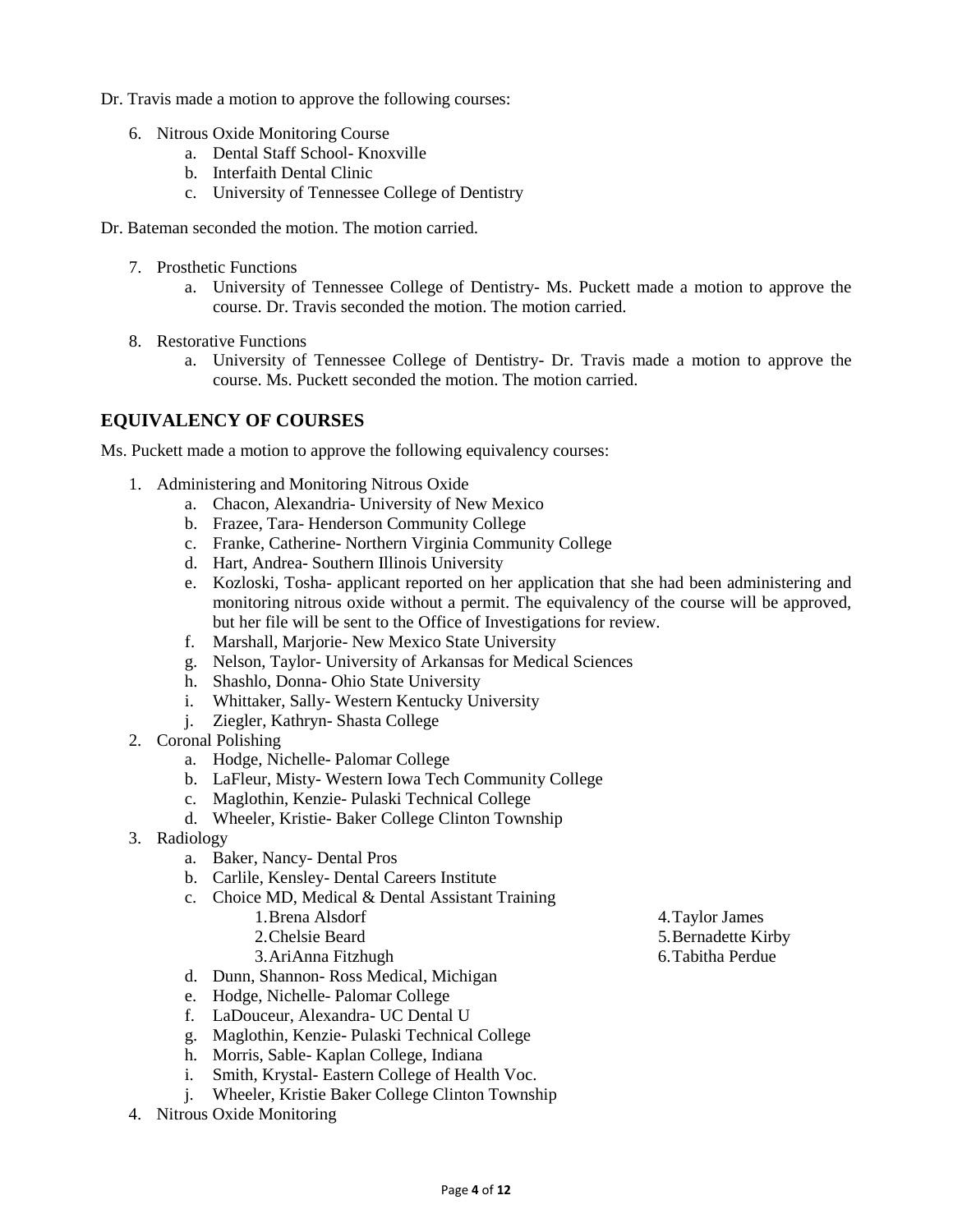- a. Carlile, Kensley- Dental Careers Institute
- b. Maglothin, Kenzie- Pulaski Technical College
- c. Wesley, Victoria- Ohio State University
- 5. Sealant Application
	- a. Hodge, Nichelle- Palomar College
	- b. Maglothin, Kenzie- Pulaski Technical College
- 6. Multiple Courses
	- a. Keetcham, Dalizannette- Altierus College- Radiology and Coronal Polishing
	- b. Leaym, Haley, Portland Community College, Coronal Polishing and Sealants
	- c. Peterson, Kathryn- Parkland College, Local Anesthesia, Monitoring and Administering Nitrous Oxide
- Dr. Travis seconded the motion. The motion carried.
	- 7. Denied
		- a. LaFleur, Misty- NC Dental U-Radiology- the equivalency was denied by the board consultant due to the lack of hours being listed for the course in the documentation from the school. Dr. Henson made a motion to uphold the denial of the equivalency of the course. Ms. Puckett seconded the motion. The motion carried.

### **CORRESPONDENCE**

#### **From Associations**

*AADB 2019 Mid-Year Meeting Early Announcement*- Dr. Meadows made a motion to send Ms. Puckett, Dr. Travis, Dr. Hall, and Dr. Williams to the 2019 meeting. Dr. Bateman seconded the motion. The motion carried. Dr. Henson made a motion to send Ms. Putnam and Ms. Smith to the meeting. Dr. Bateman seconded the motion. The motion carried.

#### **From licensees and others**

*Dr. Anastasios Karydis*- came before the board to request permission to recruit patients and screen them at regional hospitals to take part in his clinical research. Dr. Karydis is conducting research dealing with the impact of chronic periodontal infections on other systemic chronic diseases. He also came before the board to request a special volunteer license to work in a mobile dental clinic. Dr. Karydis currently is working at The University of Tennessee College of Dentistry in Memphis, under a Limited License. A limited license will not allow a licensee to practice for research purposes in hospitals however it does meet the licensure exemption of T.C.A. 63-5-109 (10). Dr. Travis made a motion to approve both the special project and special volunteer license, if the mobile clinic meets all requirements as a non-profit organization. Ms. Puckett seconded the motion. The motion carried.

*UTHSC email regarding board examiners consulting*- request to allow practitioners licensed in other states to come into the state to proctor mock exams at dental schools for the students, without the practitioner having to apply for licensure in the state of Tennessee first. Dr. Travis made a motion to approve, and Ms. Puckett seconded the motion. The motion carried.

*Oral Health Presentation*- Veran A. Fairrow, DDS, MPH, the Director of Oral Health Services, appeared before the board to request that Oral Health Services be allowed to add several questions to the end of the dental jurisprudence exam. The questions would for the purpose of demographic information. Ms. Puckett made a motion to approve adding the questions to collect demographic information, and Dr. Bateman seconded the motion. The motion carried. The director gave an update that hygienists are now applying SDF fluoride and sealants to children, with parental consent, at hygiene schools. The sealants are only applied to non-cavitated lesions on teeth.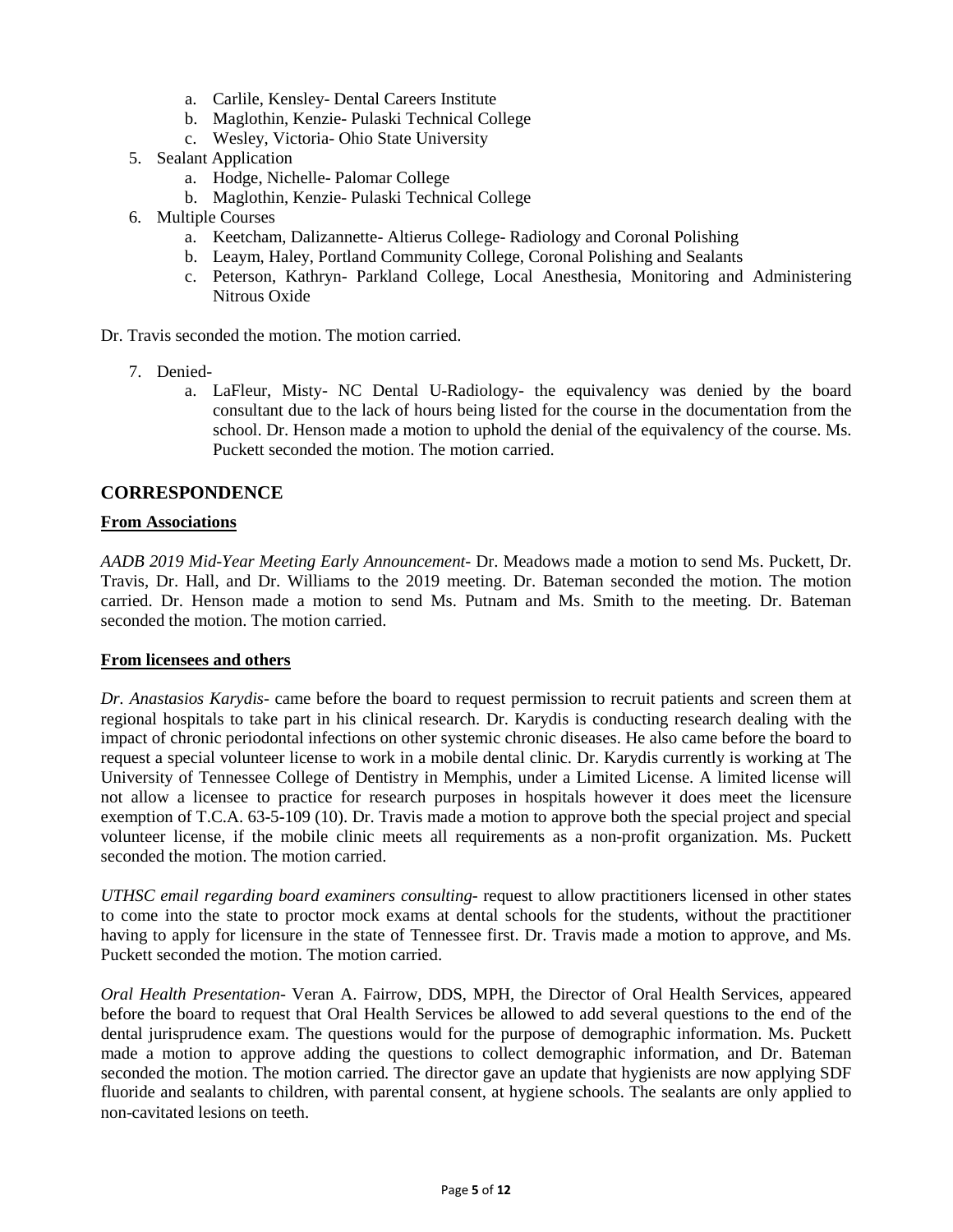# **REPORTS**

*Meharry School of Dentistry* -Dean Farmer-Dickson reported they have 61 students that have just started in the dental program this school year. 65% of the graduates from last year have gone on to specialty programs and residency programs. They have four students in the oral surgery specialty program and eight in the GPR program.

*University of Tennessee School of Dentistry-* James C. Ragain, DDS, MS PhD, FICD, FACD is the new Dean at the School of Dentistry. Their class size is around 98 students at this time, and a new building for the School of Dentistry is currently under construction.

*Gateway Electronic Health Record integration*- Dr. David Bess and Dr. David Reagan came before the board to give a presentation on the health record system that will allow medical/dental professionals to view a patient's prescription history, clinical risk indicators, and pharmacies the patients are picking up their prescriptions. There was also a request for the board to provide some funding for the costs of this integration project from the reserve funds, to follow what other boards have done to help fund the project. Dr. Travis made a motion to follow what other boards have done for funding. Ms. Puckett seconded the motion. The motion carried.

*Executive Directors Report*- Since January 2018, there have been 1,546 new licenses issued, 5,648 licenses renewed, 263 licenses retired, and 2,427 certifications/permits issued. There now are a total of 19,075 active licensees.

a. *Jurisprudence Exam Update*- A total of 6,689 individuals have completed the exam since it began in February 2018. Emails are being sent monthly to licensees to remind them the exam must be completed as part of the renewal process.

*Office of Investigations Report*- Since the beginning of 2018, there have been 162 complaints have been opened for dentists, 11 new complaints opened for hygienists, and 47 have been opened for dental assistants. There have been a total of 229 complaints closed this year between all three professions.

*Opioid Policy and Chronic Pain*- Dr. Mitchell Mutter came before the board to give some updates on opioid policies and the chronic pain guidelines. There has been a 22% reduction in prescribing of opioids in the last 5 years. Dr. Mutter requested that the board agreed to adopt the ADA position on chronic pain guidelines to be presented to the Chronic Pain Committee, to be added as the policy for the board of Dentistry. Ms. Puckett made a motion to approve, and Ms. Richert seconded the motion. The motion carried.

*OGC Report* – Ms. Putnam informed the board that there would be two rulemaking hearings at the January board meeting regarding sedation/anesthesia office inspections and teledentistry.

*Wellness Committee*- Dr. David Sain gave an update to the board concerning speaking at offices/dental practices, and will now be limiting the speaking engagements to those with 25 attendees or more for those sessions. Dr. Sain will also be changing his cell phone number, due to many calls coming in late at night and on weekends that are not always appropriate. Calls will be answered, and messages will be returned for the committee during normal business hours. The Wellness Committee has found that many dental assistants do not have the funds to pay for evaluations or treatment programs that can be thousands of dollars, and will sometimes be given contracts for 3 years to be monitored to ensure they have completed treatment successfully so they will not have to pay up front for screening kits and evaluations. Dr. Sain has requested to have an increase from the board for funding to help with the increased costs of the program. Dr. Henson voiced his support to have the Wellness Committee tailor programs for each individual taking part in the programs, and supporting an increase of funds that can be voted on at the January 2019 board meeting.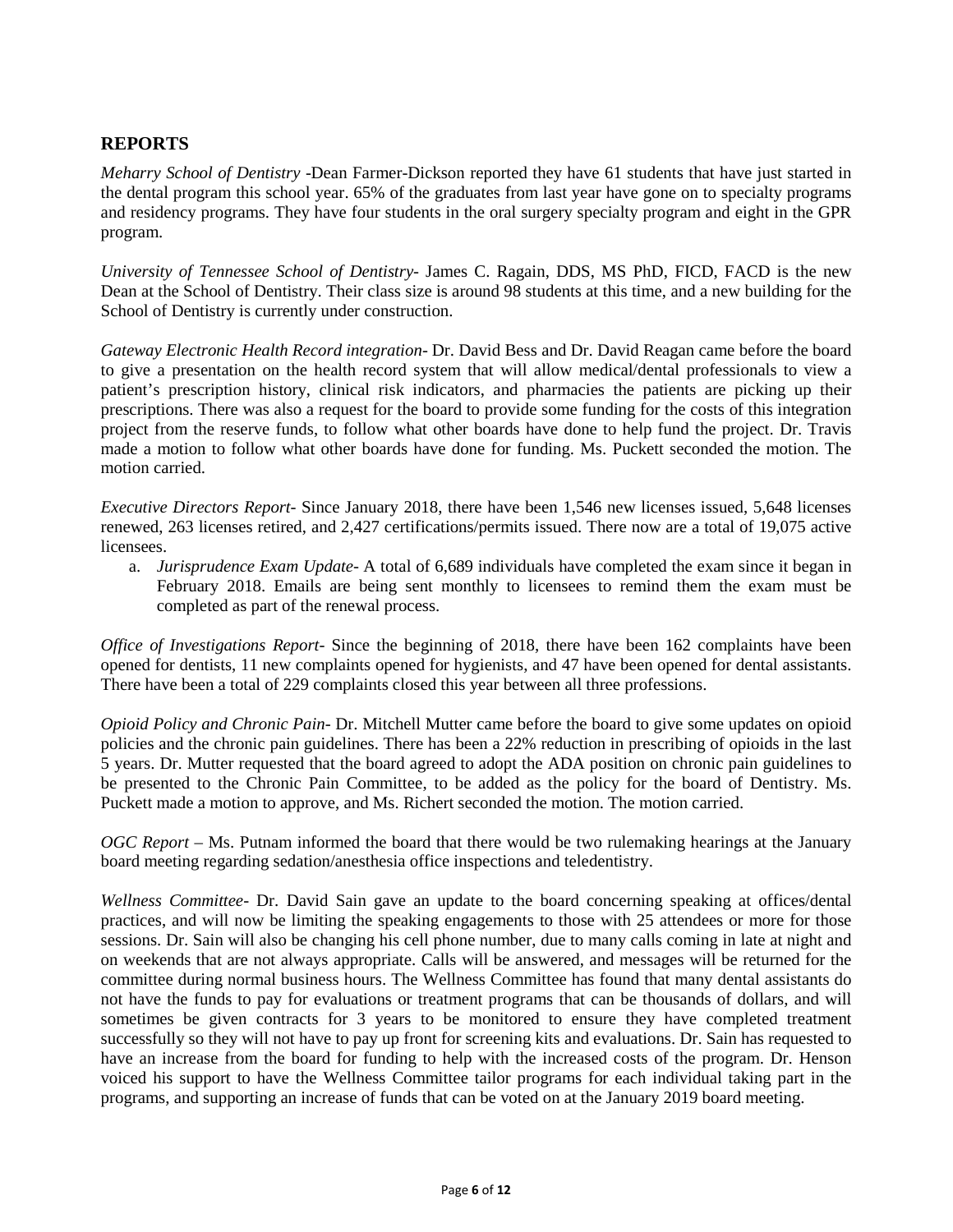*CE Broker Update*: There have been a total of 1,877 registrations for basic accounts on CE Broker by Tennessee licensed dental professionals since August 2018. The board website has information on the site with links to the CE Broker website, and notifying license holders that using the site optional for them to utilize for tracking their continuing education certifications and CPR cards.

*Expanded Functions Dental Auxiliary Program, University of Tennessee Memphis*- Dr. Morris Robbins came before the board to introduce the new head of the program. Dr. Jerry McKinney will be taking over as the director of the EFDA program starting at the beginning of 2019.

*Department of Elder Justice Presentation*- Chris Sabis came before the board to give an informational presentation on the Elder Justice Task Force, and hopefully partner with the board to assist patients who may be victims of elder abuse and/or scams targeting the elderly. The task force can assist with reporting of possible abuse issues, and help find the correct agency to report the abuse for investigation. Contact information for the task force was given to the board and will be shared with the TDA.

*Financial Report*- Noranda French came before the board to give the financial report for fiscal year 2018. FY 2018 closed with a cumulative carryover balance of \$4,404,746.01. The annual operating expenditures for the board for the fiscal year were \$1,323,528.78. The main source of revenue for the board (67.7%) came from renewal fees. The board discussed the possibility of voting on reduction of fee costs for licensees to reduce the carryover balance for future fiscal years. Ms. French reminded the board there will be a vote at the January 2019 meeting to increase the grant from the board to the Wellness Committee, so they may want to wait to vote on fee reductions until after the increased grant can be reflected in the next financial report to ensure the carryover balance remains at a reasonable amount.

# **ANESTHESIA COMMITTEE**

*Academy of Dental and Medical Anesthesia*- received initial approval for their anesthesia program by the Anesthesia Committee. Dr. Henson made a motion to approve. Dr. Travis seconded the motion, and the motion carried.

*OHSU School of Dentistry*- the application was denied by the committee based off of missing information on the application that is required for approval. Ms. Puckett made a motion to uphold the denial of the course. Dr. Meadows seconded the motion. The motion carried.

# **AGREED CITATIONS**

- 1. Continuing Education: Dr. Bateman made a motion to approve all of the following citations for CE audit non-compliance
	- a. Bahnean, Alina, RDH
	- b. Barnett, Candace, RDH
	- c. Boren, Sara, DDS
	- d. Cox, Tiffany, RDA
	- e. Creech, Susan, DDS
	- f. Dalton, Dawn, RDA
	- g. Davis, Alexandra, RDA
	- h. Dennis, Myah, RDA
	- i. Edenfield, Michael, DDS
	- j. Edwards, Douglas, DDS
	- k. Ezell, Jamie, RDA
	- l. Ferdowsi, Bayan, DDS
	- m. Fischer, Joanne, RDH
	- n. Follis, Chad, DDS
	- o. Gililland, Robert, DDS
	- p. Goins, Racheal, RDA
- q. Hamilton, Chasity, RDA
- r. Henderson, Jennika, RDA
- s. Huettel, Cassie, RDH
- t. Irby, Marty, DDS
- u. Johnson, Stacy, RDA
- v. King, Dewitt, DDS
- w. Koh, Naomi, DDS
- x. Kounlavong, Souphaphonh, RDA
- y. Larry, Bobby, DDS
- z. Lee, Kimberly, RDA
- aa. Lokey, Jaime, RDA
- bb. Love, Latesha, RDA
- cc. Malkowski, Leslie, RDA
- dd. McCorvey, Brooke, RDH
- ee. McKellar, Sharayah, RDA
- ff. Meadors, Kimberly, RDA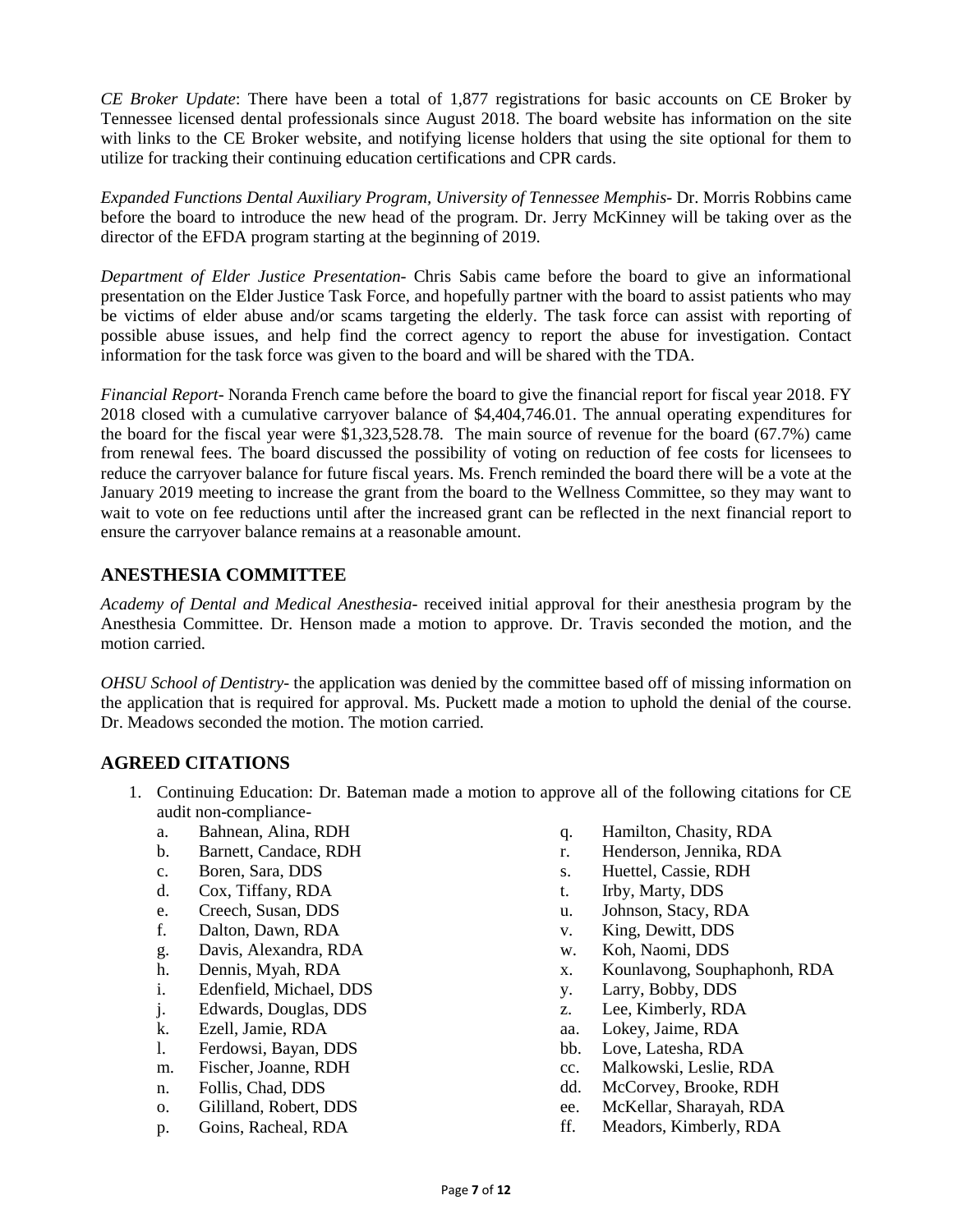| gg.                       | Moore, Brittany, RDA |
|---------------------------|----------------------|
| hh.                       | Mullins, Brandy, RDA |
| ii.                       | Murphy, Dorothy, RDA |
| $\overline{\mathbf{j}}$ . | Newton, Daniel, DDS  |
| kk.                       | Patel, Arpit, DDS    |
| 11.                       | Robinette, Mary, RDH |
| mm.                       | Schaefer, Adam, DDS  |
| nn.                       | Schmidt, Angela, RDA |
| OO.                       | Seay, Jessica, RDA   |
| pp.                       | Shumate, Terri, RDA  |
| qq.                       | Smith, Tamesha, RDA  |

rr. Stanford, Noelle, RDA ss. Stein, Alan, DDS tt. Stuhr, Wendim, RDA uu. Taylor, Ami, RDA vv. Tester, Tracy, RDA ww. Thomas, Pearl, RDA xx. Thurman, Takilya, RDA yy. Toomey, Sean, DDS zz. Vaughan, Dina, RDA aaa. Wiltshire, Jessica, RDA bbb. Wright, Katina, RDA

Dr. Travis seconded the motion. The motion carried.

- 2. Lapsed Licenses
	- a. Herron, Brooke, RDA- Dr. Bateman made a motion to approve. Ms. Martin seconded the motion, and the motion carried.

#### **CONSENT ORDERS**

- 1. **Armstrong, Damien DMD** Dr. Armstrong was found to be non-compliant with the audit for his Limited Conscious Sedation Permit for the 2015-2016 audit cycle. He was unable to provide proof of continuous ACLS certification and deficient in 2.5 hours of continuing education in the area of sedation and/or anesthesia. Dr. Armstrong will have to make up the 2.5 hours of continuing education in the subject of sedation and/or anesthesia, and will be have to pay a civil penalty of \$250.00. Dr. Bateman made a motion to approve the consent order. Ms. Puckett seconded the motion. The motion carried.
- 2. **Bevans, Jim DDS** Dr. Bateman recused himself from this consent order. Dr. Bevans allowed a dental hygienist to perform all of the duties of a licensed hygienist for 12 months on an expired license. His license will be reprimanded, and he will be fined a total of \$1,200 in civil penalties. Dr. Travis made a motion to approve the consent order. Ms. Martin seconded the motion, and the motion carried.
- 3. **Case, Rachel RDA** Ms. Case was found to be non-compliant with the 2015-2016 continuing education audit, after failing to respond to multiple notifications of the audit and failed to submit any proof of obtaining continuing education hours. Ms. Case chose to voluntarily retire her license instead of complying with the consent order. If she should attempt to reactivate her license, she will have to make up 24 hours of continuing education with 2 hours in the subject of chemical dependency, and submit proof of current CPR certification. Ms. Case will be fined \$150 in civil penalties, and formal disciplinary action will be reported to the National Practitioner Data Bank. Dr. Travis made a motion to approve the consent order, and Dr. Bateman seconded the motion. The motion carried.
- 4. **Cassman, Jaclyn RDA** Ms. Cassman failed to provide proof of continuing education hours and CPR certification for the 2015-2016 audit cycle, and failed to respond to the board after multiple attempts to contact her. She chose to voluntarily retire her license instead of complying with the terms of the consent order. If she should chose to reactivate her license, she will have to complete 24 hours of continuing education with 2 hours in the subject of chemical dependency, show proof of current CPR certification, pay the civil penalty totaling \$150, and sign the consent order. Dr. Travis made a motion to approve, and Ms. Puckett seconded the motion. The motion carried.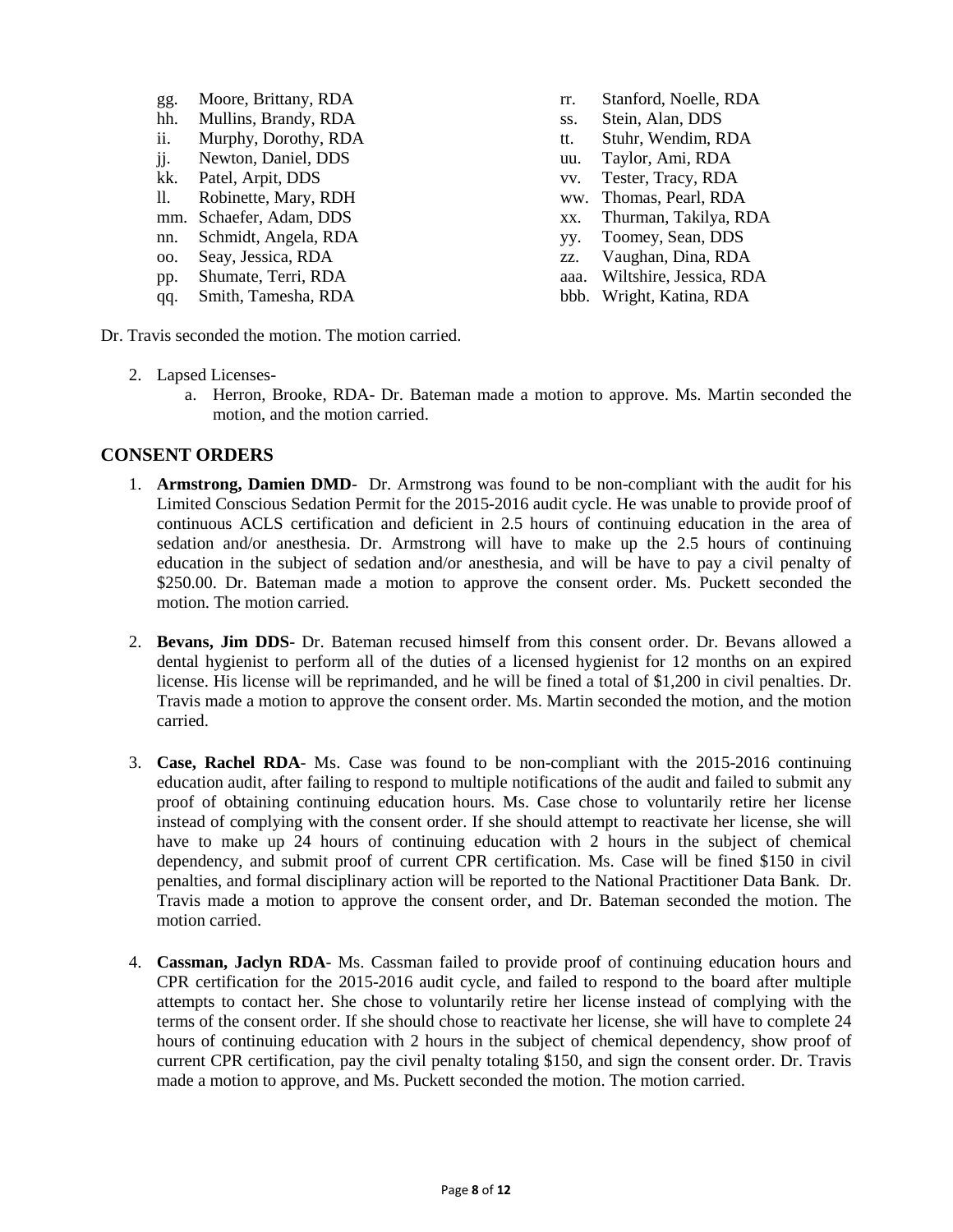- 5. **Cordice, Norman DDS** Dr. Cordice prescribed pain medication to a patient after they had been referred to an oral surgeon, and the surgeon stopped prescribing medication to the patient. The patient was hired later in the year to work as a dental assistant in Dr. Cordice's office. He continued to prescribing multiple pain medications to the individual even though he was aware she had a substance abuse problem. Dr. Cordice left pre-signed prescription slips in the office that were used by the individual to write fraudulent prescriptions. Dr. Cordice voluntarily retired his license. Dr. Bateman made a motion to approve the consent order, and Ms. Martin seconded the motion. The motion carried.
- 6. **Cowell, Ann RDA** Ms. Cowell was performing all of the duties of a registered dental assistant for 17 months on an expired license. Her license will be reprimanded, and she will have to pay a total of \$4,500 in civil penalties. Ms. Martin made a motion to approve the consent order, and Dr. Bateman seconded the motion. The motion carried.
- 7. **Deware, Katie RDA** Ms. Deware was found to be non-compliant with the 2015-2016 continuing education audit, and failed to respond to board notifications requiring the completion of an agreed citation for non-compliance. Ms. Deware will have her license reprimanded, will have to pay \$150 in civil penalties, and have to complete a total of 11 hours of continuing education. Dr. Meadows made a motion to approve the consent order, and Dr. Bateman seconded the motion. The motion carried.
- 8. **Doctora, Joseph DDS** Dr. Doctora had his Alabama dental license disciplined and placed on probation for 1 year for administering sedation and/or general anesthesia without a permit, failed to keep accurate records of controlled substances and patient treatment, and did not store controlled substances in a secure area. His Tennessee license will be placed on probation to run concurrent with the Alabama order, and he will be assessed costs by the Bureau of Investigations for the prosecution of the matter. Ms. Puckett made a motion to approve the consent order, and Dr. Travis seconded the motion. The motion carried.
- 9. **Evans, Mark DDS** Dr. Evans allowed a dental assistant to perform all duties of a licensed dental assistant for a total of 18 months on an expired license. His license will be reprimanded and he will have to pay a total of \$1,600 in civil penalties. Dr. Bateman made a motion to approve the consent order, and Ms. Puckett seconded the motion. The motion carried.
- 10. **Ferguson, Katelyn RDA** Ms. Ferguson was found to be non-compliant with the 2015-2016 continuing education audit. She failed to respond to the board office's attempts to contact her multiple times regarding the agreed citation resulting from non-compliance. Ms. Ferguson will have her license reprimanded, will have to pay \$150 in civil penalties, and be required to make up the missing continuing education hours. Dr. Travis made a motion to approve the consent order, and Dr. Bateman seconded the motion. The motion carried.
- 11. **Goodman, Alex DDS** Ms. Richert recused herself from this consent order. Dr. Goodman allowed a dental hygienist to perform all duties of a licensed hygienist for a total of 11 months on an expired license. His license will be reprimanded and he will have to pay a total of \$900 in civil penalties. Ms. Puckett made a motion to approve the consent order, and Dr. Bateman seconded the motion. The motion carried.
- 12. **Hippensteel, David DDS** Dr. Hippensteel allowed a dental assistant to perform all of the duties of a licensed assistant for 17 months on an expired license. His license will be reprimanded and he will be required to pay a total of \$1,500 in civil penalties. Dr. Travis made a motion to approve the consent order, and Dr. Bateman seconded the motion. The motion carried.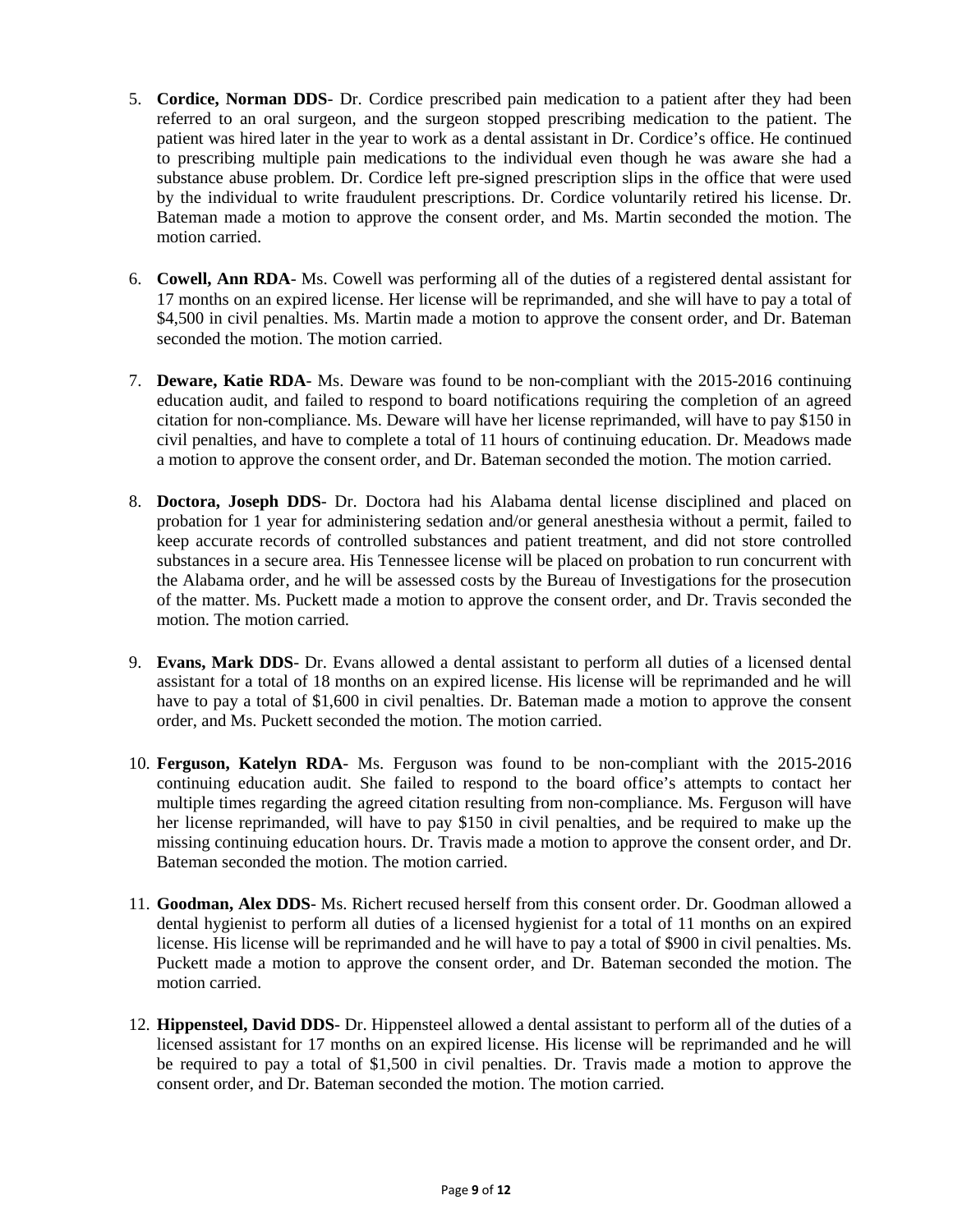- 13. **Hughes, Charles DDS** Dr. Hughes allowed a dental assistant to perform all duties of a licensed assistant for a total of 8 months on an expired license. His license will be reprimanded and he will be required to pay a total of \$600 in civil penalties. Dr. Travis made a motion to approve the consent order, and Dr. Bateman seconded the motion. The motion carried.
- 14. **Ing, Tammy RDH** Ms. Ing performed all duties of a licensed hygienist for a total of 28 months on an expired license. Her license will be reprimanded, and she will be required to pay a total of \$7,800 in civil penalties. Dr. Bateman made a motion to approve the consent order, and Ms. Puckett seconded the motion. The motion carried.
- 15. **Jennings, Delnisha RDA** Ms. Jennings was found to be non-compliant with the 2015-2016 continuing education audit. She failed to reply to the board office after multiple attempts to contact her, and did not comply with the terms of the agreed citation. Ms. Jennings will have her license reprimanded, and she will have to complete continuing education make up hours. Ms. Puckett made a motion to approve the consent order, and Ms. Martin seconded the motion. The motion carried.
- 16. **Jones, Karen RDA** Ms. Jones was found to be non-compliant with the 2015-2016 continuing education audit. She failed to respond to multiple attempts from the board to comply with the terms of the agreed citation. Ms. Jones will have to complete continuing education make up hours as part of the consent order. Dr. Bateman made a motion to approve the consent order, and Dr. Meadows seconded the motion. The motion carried.
- 17. **Kendall, Sharrika RDA** Ms. Kendall was found to be non-compliant with the 2015-2016 continuing education audit. She failed to provide proof of continuing education documentation after multiple attempts made by the board to contact her, and she did not comply with the terms of the agreed citation. She will be required to pay \$150 in civil penalties and have to provide proof of continuing education make up hours. Ms. Puckett made a motion to approve the consent order, and Dr. Travis seconded the motion. The motion carried.
- 18. **Lubovich, Ronald DDS** Dr. Lubovich had his license placed on probation in October 2017, and has since had prescribing concerns brought to the attention of the board. Upon investigation, it was found that improper dental records were being kept on patients in the office, improper prescribing practices were taking place, controlled substances not used in dentistry were found in the office, and it appears he was practicing dentistry when unable to safely do so. Dr. Lubovich voluntarily surrendered his license. As part of the consent order, if he chooses to apply for a dental license in the future, he must obtain advocacy from the Wellness Committee and also show proof of clinical competency if required by the board. Ms. Puckett made a motion to approve the consent order, and Dr. Meadows seconded the motion. The motion carried.
- 19. **McClellan, Elizabeth RDH** Ms. McClellan performed all duties of a licensed dental hygienist for a total of 12 months on an expired license. Her license will be reprimanded, and she will have to pay a total of \$3,000 in civil penalties. Ms. Puckett made a motion to approve the consent order, and Dr. Bateman seconded the motion. The motion carried.
- 20. **Moore, Miles DDS** Dr. Moore was found to be non-compliant with the 2015-2016 sedation/anesthesia audit for his Comprehensive Conscious Sedation permit. As part of his consent order he will have to pay \$400 in civil penalties. Dr. Bateman made a motion to approve the consent order, and Ms. Puckett seconded the motion. The motion carried.
- 21. **Patterson, Jill RDA** Ms. Patterson was found to be non-compliant with the 2015-2016 continuing education audit, and failed to complete the terms of the agreed citation she entered into in November 2017. Ms. Patterson has chosen to voluntarily retire her license. As part of the consent order, she will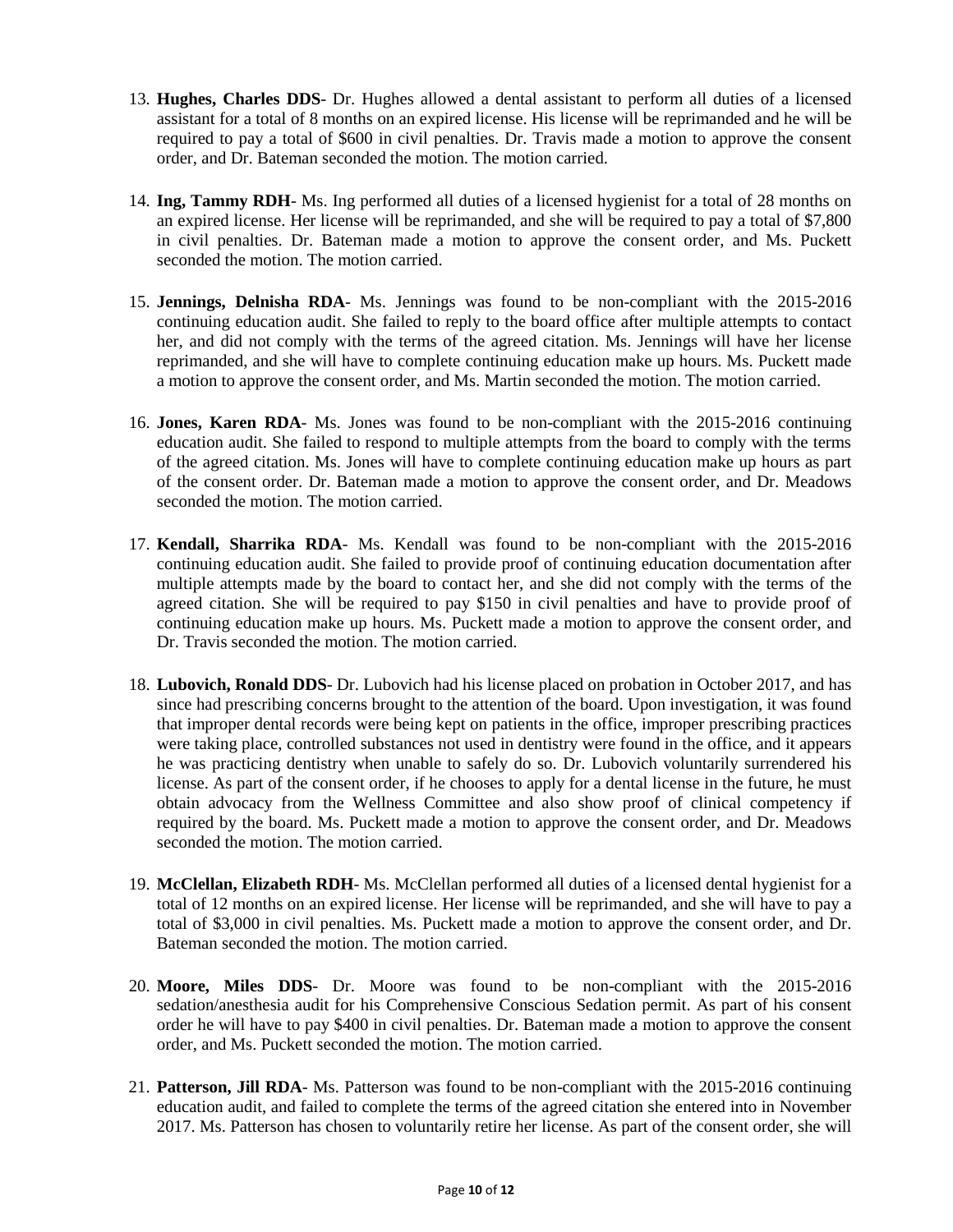have to provide proof of make-up continuing education hours and proof of current CPR certification if she chooses to reactivate her license in the future. Ms. Puckett made a motion to approve the consent order, and Ms. Martin seconded the motion. The motion carried.

- 22. **Primm, Lorrie RDH** Ms. Richert recused herself from this consent order. Ms. Primm performed all duties of a dental hygienist on an expired license for a total of 11 months. As part of the consent order, she will pay a total of \$2,700 in civil penalties. Dr. Travis made a motion to approve the consent order, and Ms. Puckett seconded the motion. The motion carried.
- 23. **Reese, Kelli RDH** Ms. Reese was found to be non-compliant with the 2015-2016 continuing education audit, and did not reply to multiple notices of the audit from the board office. She has voluntarily retired her license instead of complying with the consent order. Ms. Reese will have to provide continuing education make up hours and pay civil penalties if she chooses to reinstate her license. Dr. Travis made a motion to ratify the consent order, and Dr. Bateman seconded the motion. The motion carried.
- 24. **Repogle, Chasety RDA** Ms. Repogle performed all duties of a registered dental assistant on an expired license for a total of 8 months. As part of her consent order, she will be required to pay \$1,800 in civil penalties. Dr. Meadows made a motion to approve the consent order, and Ms. Puckett seconded the motion. The motion carried.
- 25. **Robinson, D'Lettar RDA** Ms. Robinson was found to be non-compliant with the 2015-2016 continuing education audit. Multiple attempts were made by the board to contact Ms. Robinson, and she failed to provide proof of compliance with the audit, or sign the agreed citation and its requirements. As part of the consent order she will have to make up the required continuing education hours, provide proof of current CPR certification, and pay civil penalties. Ms. Puckett made a motion to approve the consent order, and Ms. Martin seconded the motion. The motion carried.
- 26. **Rolin, Barry DMD** Dr. Rolin allowed a dental assistant to work on an expired license for 9 months before she applied to reinstate her license. He also was found to keep accurate records regarding controlled substances and had expired chemical products on hand in the office. As part of the consent order, Dr. Rolin will have to pay a total of \$800 in civil penalties. Dr. Bateman made a motion to approve, and Ms. Puckett seconded the motion. The motion carried.
- 27. **Self, Scott DDS** Dr. Self allowed a dental hygienist to perform all duties of a licensed hygienist on an expired license for 28 months. As part of the consent order he will be required to pay \$2,600 in civil penalties. Dr. Travis made a motion to approve, and Dr. Bateman seconded the motion. The motion carried.
- 28. **Tittle, Michael DDS** Dr. Tittle had his license placed on probation in July 2016 for infection control violations. While on probation it was found Dr. Tittle was not maintaining proper records and providing justifications for the prescribing of controlled substances to patients. He also admitted to keeping pre-signed prescription slips in his office. As part of the consent order, his license will be revoked and he will have to pay a total of \$13,000 in civil penalties. Ms. Puckett made a motion to approve, and Ms. Richert seconded the motion. The motion carried.
- 29. **Townsend, Sheri RDA** Ms. Townsend had been performing all of the duties of a licensed dental assistant for a total of 18 months on an expired license. As part of the consent order, she will be required to pay a total of \$4,800 in civil penalties. Dr. Bateman made a motion to approve, and Ms. Puckett seconded the motion. The motion carried.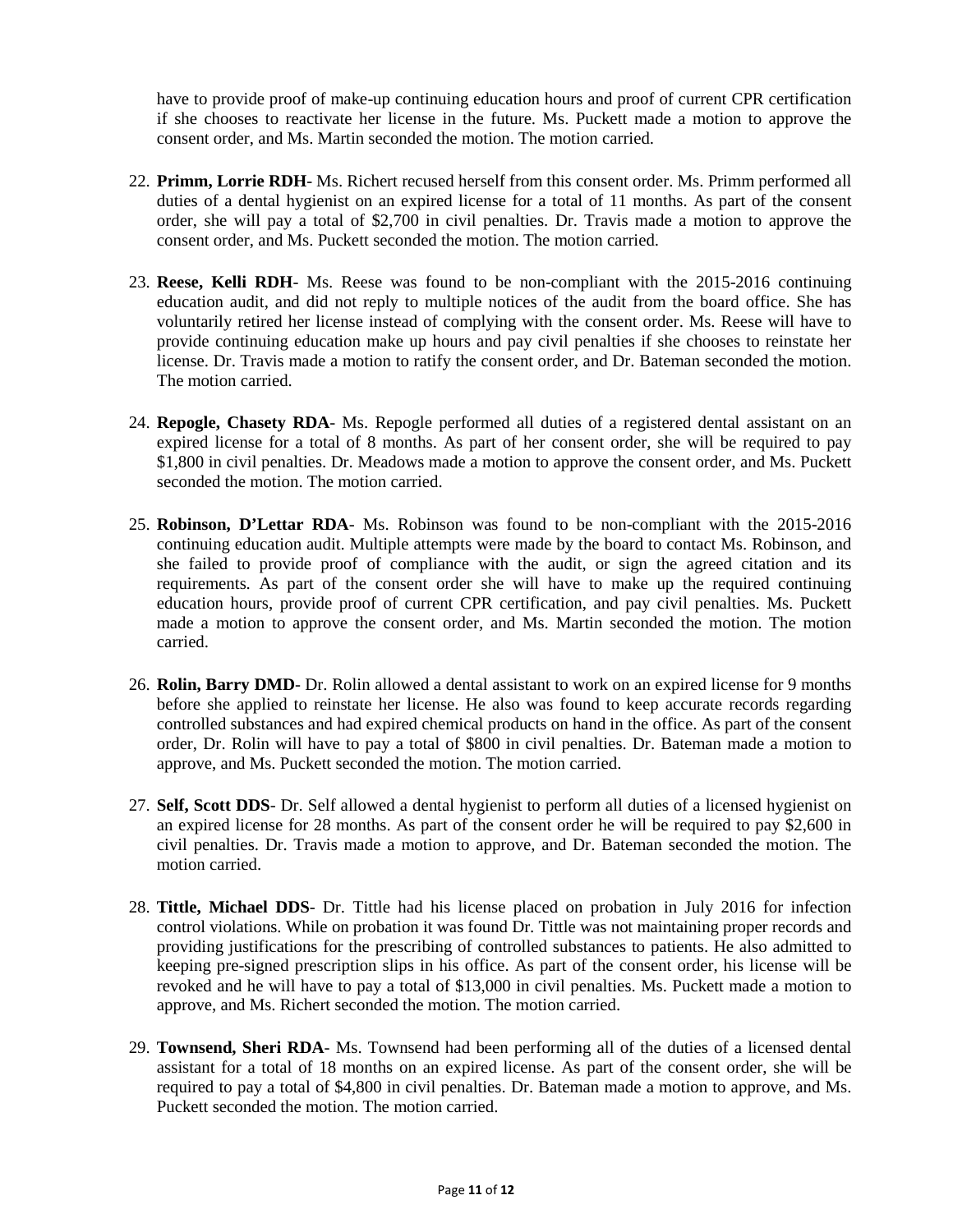The meeting was adjourned at 2:53pm by Dr. Hall.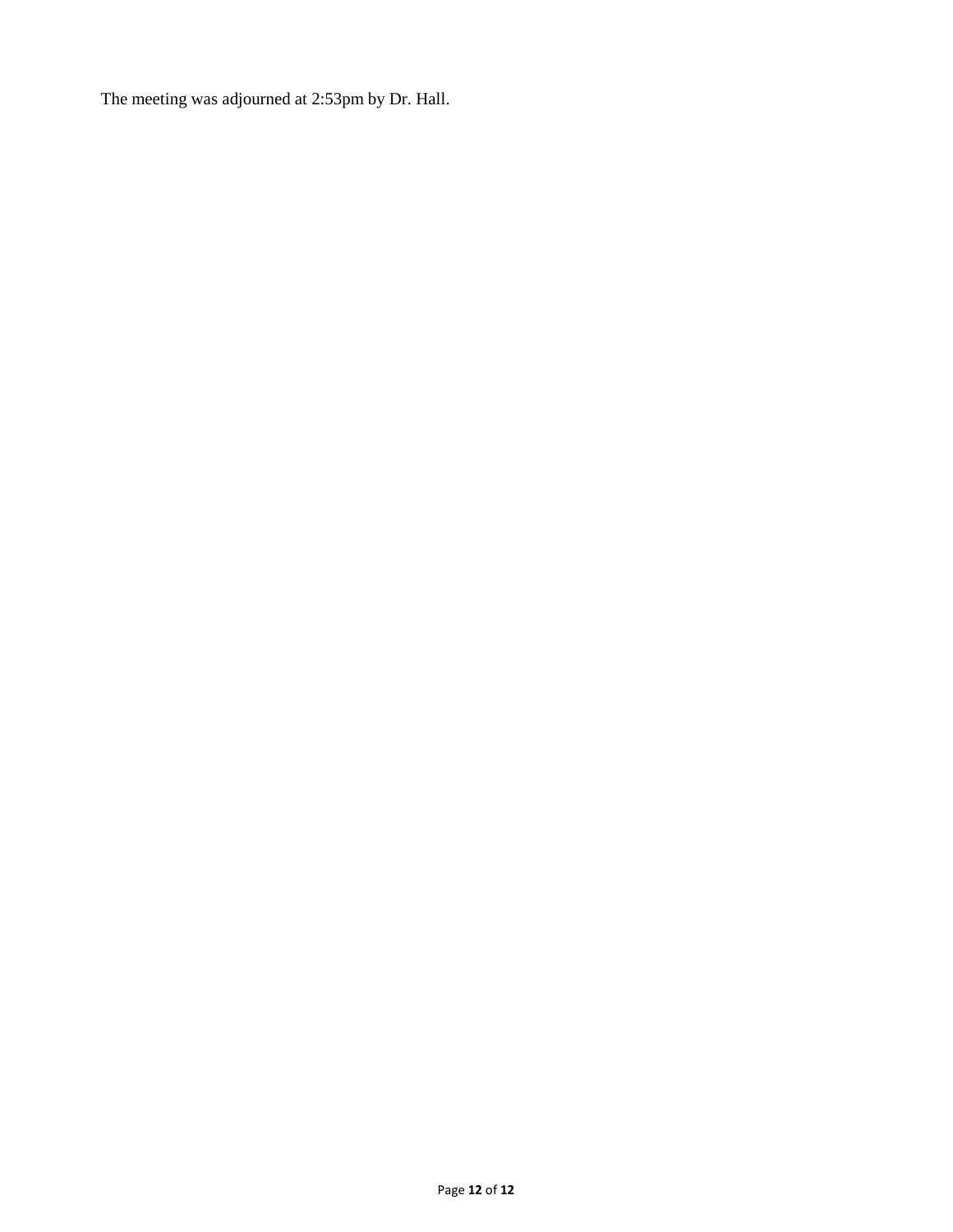Board Status Change Detailed Listing Report **Fig. 2018** 10, 2018 - October 8, 2018

License

|            |           | <b>Status</b>      |                        |                               |         |                                  |                  |           |                         | Rank      |
|------------|-----------|--------------------|------------------------|-------------------------------|---------|----------------------------------|------------------|-----------|-------------------------|-----------|
|            |           | Effective          | <b>Current License</b> |                               | License |                                  |                  |           | License                 | Effective |
| Profession |           | Rank Date          | <b>Status</b>          | Previous License Status #     |         | Name                             | City             | State     | <b>Expiry Date Date</b> |           |
| Dentist    | <b>DS</b> | 9/4/2018 Licensed  |                        | <b>Application in Process</b> |         | 10878 Adams Anna Margaret        | Raleigh          | NC        | 5/31/2020               | 9/4/2018  |
| Dentist    | <b>DS</b> | 9/21/2018 Licensed |                        | <b>Application in Process</b> |         | 10897 Amedy Araz A Dr.           | <b>Nashville</b> | TN        | 12/31/2020              | 9/21/2018 |
| Dentist    | <b>DS</b> | 8/6/2018 Licensed  |                        | <b>Application in Process</b> |         | 10864 Bierlein Spencer Robert Dr | Saginaw          | MI        | 4/30/2021               | 8/6/2018  |
| Dentist    | <b>DS</b> | 10/1/2018 Licensed |                        | <b>Voluntarily Retired</b>    |         | 7374 Blackmon Michael M.         | <b>Rome</b>      | GA        | 3/31/2021               | 6/23/1997 |
| Dentist    | <b>DS</b> | 8/6/2018 Licensed  |                        | <b>Application in Process</b> |         | 10859 Cade Taryn Monee Dr.       | Nashville        | <b>TN</b> | 3/31/2021               | 8/6/2018  |
| Dentist    | <b>DS</b> | 10/1/2018 Licensed |                        | <b>Application in Process</b> |         | 10875 Carmean Aaron Dr           | Willard          | <b>OH</b> | 8/31/2020               | 10/1/2018 |
| Dentist    | <b>DS</b> | 9/17/2018 Licensed |                        | <b>Application in Process</b> |         | 10888 Chaney Rachel              | Vine Grove       | KY        | 8/31/2020               | 9/17/2018 |
| Dentist    | <b>DS</b> | 8/6/2018 Licensed  |                        | <b>Application in Process</b> |         | 10865 Chikowore Tapuwa Martin    | Murfreesboro     | <b>TN</b> | 4/30/2021               | 8/6/2018  |
| Dentist    | <b>DS</b> | 8/6/2018 Licensed  |                        | <b>Application in Process</b> |         | 10836 Cloud Cayce Connolly Dr.   | Indialantic      | FL.       | 12/31/2020              | 8/6/2018  |
| Dentist    | <b>DS</b> | 7/16/2018 Licensed |                        | <b>Application in Process</b> |         | 10793 Coenen Benjamin Lapke Dr.  | Omaha            | <b>NE</b> | 5/31/2021               | 7/16/2018 |
| Dentist    | <b>DS</b> | 7/16/2018 Licensed |                        | <b>Application in Process</b> |         | 10853 Copeland Jasmine Simone    | Collierville     | TN        | 6/30/2020               | 7/16/2018 |
| Dentist    | <b>DS</b> | 9/10/2018 Licensed |                        | <b>Application in Process</b> |         | 10869 Devincenzi Mark            | Memphis          | <b>TN</b> | 9/30/2019               | 9/10/2018 |
| Dentist    | <b>DS</b> | 7/30/2018 Licensed |                        | <b>Application in Process</b> |         | 10858 Dundon Carolyn A Dr        | Brentwood        | TN        | 12/31/2019              | 7/30/2018 |
| Dentist    | <b>DS</b> | 8/24/2018 Licensed |                        | <b>Application in Process</b> |         | 10871 Ference Sean               | Memphis          | TN        | 10/31/2019              | 8/24/2018 |
| Dentist    | <b>DS</b> | 7/27/2018 Licensed |                        | <b>Voluntarily Retired</b>    |         | 10021 Germain Brett Michael      | Hutchinson       | <b>MN</b> | 11/30/2019              | 4/22/2015 |
| Dentist    | <b>DS</b> | 7/27/2018 Licensed |                        | <b>Voluntarily Retired</b>    |         | 10022 Germain Natalie Faith      | Cookeville       | TN        | 10/31/2020              | 4/22/2015 |
| Dentist    | <b>DS</b> | 8/13/2018 Licensed |                        | <b>Application in Process</b> |         | 10860 Gorantla Krishna D Dr      | Portage          | MI        | 6/30/2020               | 8/13/2018 |
| Dentist    | <b>DS</b> | 8/20/2018 Licensed |                        | <b>Voluntarily Retired</b>    |         | 1993 Grimes Frank M DDS          | Greycliff        | MT        | 7/31/2021               | 1/1/1968  |
| Dentist    | <b>DS</b> | 7/16/2018 Licensed |                        | <b>Application in Process</b> |         | 10821 Hale Kenneth Ryan          | Knoxville        | <b>TN</b> | 12/31/2019              | 7/16/2018 |
| Dentist    | <b>DS</b> | 7/16/2018 Licensed |                        | <b>Application in Process</b> |         | 10856 Hasegawa Satoko Dr.        | Nashville        | <b>TN</b> | 5/31/2020               | 7/16/2018 |
| Dentist    | <b>DS</b> | 9/21/2018 Licensed |                        | <b>Application in Process</b> |         | 10893 Hazlewood Brent Dr.        | Clarksville      | TN        | 10/31/2020              | 9/21/2018 |
| Dentist    | <b>DS</b> | 7/27/2018 Licensed |                        | <b>Application in Process</b> |         | 10847 Hollingsworth Fred Jr. Dr. | Lenior City      | <b>TN</b> | 3/31/2021               | 7/27/2018 |
| Dentist    | <b>DS</b> | 10/1/2018 Licensed |                        | <b>Application in Process</b> |         | 10877 Holmes Dennis Dr.          | Franklin         | TN        | 4/30/2021               | 10/1/2018 |
| Dentist    | <b>DS</b> | 8/20/2018 Licensed |                        | <b>Voluntarily Retired</b>    |         | 8620 Holmes Stephen Cole         | Madisonville     | LA        | 9/30/2019               | 4/26/2007 |
| Dentist    | <b>DS</b> | 7/16/2018 Licensed |                        | <b>Application in Process</b> |         | 10844 Huddleston Madeline D. Dr. | Oakland          | TN        | 10/31/2020              | 7/16/2018 |
| Dentist    | <b>DS</b> | 9/17/2018 Licensed |                        | Expired                       |         | 9990 Jensen Mark Edward          | Diamondhead      | <b>MS</b> | 4/30/2020               | 1/9/2015  |
| Dentist    | DS        | 7/13/2018 Licensed |                        | <b>Application in Process</b> |         | 10817 Judge Jennifer Lyn         | Oceanside        | CA        | 8/31/2019               | 7/13/2018 |
| Dentist    | <b>DS</b> | 9/25/2018 Licensed |                        | <b>Application in Process</b> |         | 10891 Katz Elliott Dr.           | Davie            | FL.       | 2/29/2020               | 9/25/2018 |
| Dentist    | <b>DS</b> | 7/18/2018 Licensed |                        | Revoked                       |         | 6688 Kaufman Stephen M           | Nashville        | <b>TN</b> | 3/31/2020               | 7/18/2018 |
| Dentist    | <b>DS</b> | 9/13/2018 Licensed |                        | <b>Application in Process</b> |         | 10885 Kirkpatrick Nicholas       | Signal Mountain  | <b>TN</b> | 3/31/2021               | 9/13/2018 |
| Dentist    | <b>DS</b> | 9/4/2018 Licensed  |                        | <b>Application in Process</b> |         | 10882 Klintmalm Erik Dr.         | Fort Worth       | <b>TX</b> | 2/28/2021               | 9/4/2018  |
| Dentist    | DS        | 7/13/2018 Licensed |                        | <b>Application in Process</b> |         | 10828 Lal Urvashi Dr.            | Lewisville       | TX        | 3/31/2020               | 7/13/2018 |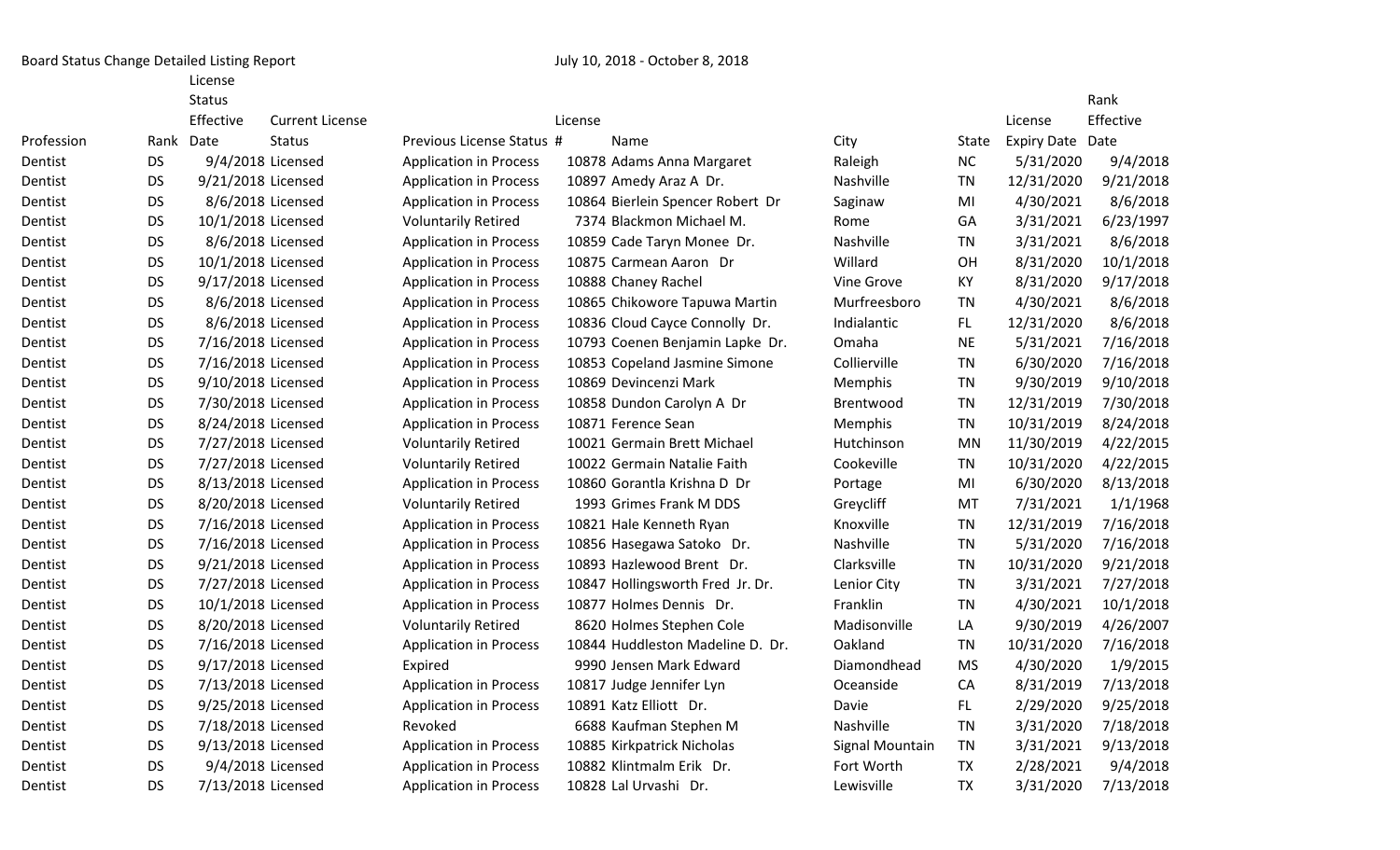| Dentist | DS        | 8/20/2018 Licensed            | <b>Application in Process</b> | 10868 Larson Eric                  | Kingston               | TN        | 7/31/2021  | 8/20/2018  |
|---------|-----------|-------------------------------|-------------------------------|------------------------------------|------------------------|-----------|------------|------------|
| Dentist | <b>DS</b> | 8/20/2018 Licensed            | Expired                       | 10535 Legg Holly Todd              | Memphis                | TN        | 5/31/2020  | 5/26/2017  |
| Dentist | <b>DS</b> | 8/20/2018 Licensed            | <b>Application in Process</b> | 10866 Liu Alan Wei                 | San Jose               | CA        | 12/31/2020 | 8/20/2018  |
| Dentist | <b>DS</b> | 9/10/2018 Licensed            | <b>Application in Process</b> | 10876 Liu Karen Ripplinger         | Chesterfield           | <b>MO</b> | 8/31/2020  | 9/10/2018  |
| Dentist | <b>DS</b> | 9/10/2018 Licensed            | <b>Application in Process</b> | 10881 Lockerman Larry              | <b>Newton Center</b>   | MA        | 2/28/2021  | 9/10/2018  |
| Dentist | <b>DS</b> | 10/1/2018 Licensed            | <b>Application in Process</b> | 10850 Manzoor Nousheen Baig        | Mentor                 | OH        | 5/31/2020  | 10/1/2018  |
| Dentist | <b>DS</b> | 8/6/2018 Licensed             | <b>Application in Process</b> | 10837 Marks Lyndsay Dr.            | Picayune               | <b>MS</b> | 1/31/2020  | 8/6/2018   |
| Dentist | <b>DS</b> | 8/21/2018 Licensed            | <b>Application in Process</b> | 10874 Martin Thomas Dr             | <b>INpolis</b>         | IN        | 7/31/2021  | 8/21/2018  |
| Dentist | <b>DS</b> | 8/6/2018 Licensed             | <b>Application in Process</b> | 10862 Mason John Conley Dr         | Hot Springs Village AR |           | 8/31/2019  | 8/6/2018   |
| Dentist | <b>DS</b> | 8/13/2018 Licensed            | <b>Application in Process</b> | 10872 Mcdonald Jasma Leah Dr.      | Moulton                | AL        | 6/30/2021  | 8/13/2018  |
| Dentist | <b>DS</b> | 8/24/2018 Licensed            | <b>Application in Process</b> | 10861 Park Ki Hong Dr.             | Nashville              | TN        | 1/31/2020  | 8/24/2018  |
| Dentist | <b>DS</b> | 9/17/2018 Licensed            | <b>Application in Process</b> | 10880 Patel Ricky Dr.              | Cartersville           | GA        | 1/31/2020  | 9/17/2018  |
| Dentist | <b>DS</b> | 7/16/2018 Licensed            | <b>Application in Process</b> | 10852 Porter Melissa Danielle      | Nashville              | TN        | 6/30/2020  | 7/16/2018  |
| Dentist | <b>DS</b> | 9/17/2018 Licensed            | <b>Application in Process</b> | 10870 Qu William                   | <b>Flushing</b>        | <b>NY</b> | 10/31/2020 | 9/17/2018  |
| Dentist | <b>DS</b> | 7/16/2018 Licensed            | <b>Application in Process</b> | 10846 Ruth Carmen Letrece Dr       | Arlington              | TN        | 5/31/2021  | 7/16/2018  |
| Dentist | <b>DS</b> | 8/13/2018 Licensed            | <b>Application in Process</b> | 10867 Sadeghi Nina Michelle Dr.    | Chattanooga            | TN        | 8/31/2020  | 8/13/2018  |
| Dentist | <b>DS</b> | 7/27/2018 Licensed            | <b>Application in Process</b> | 10857 Sapala David Michael Dr.     | Chattanooga            | TN        | 10/31/2020 | 7/27/2018  |
| Dentist | <b>DS</b> | 7/16/2018 Licensed            | <b>Application in Process</b> | 10739 Smith Hunter A               | Jonesboro              | AR        | 6/30/2020  | 7/16/2018  |
| Dentist | <b>DS</b> | 8/24/2018 Licensed            | <b>Application in Process</b> | 10879 Smith Kathryn Derivaux       | Jackson                | TN        | 2/28/2021  | 8/24/2018  |
| Dentist | <b>DS</b> | 10/1/2018 Licensed            | <b>Application in Process</b> | 10898 Twomley Jefferson Tyler Dr.  | Laurel Park            | <b>NC</b> | 4/30/2020  | 10/1/2018  |
| Dentist | <b>DS</b> | 7/16/2018 Licensed            | <b>Application in Process</b> | 10843 Wang Jessica L               | Germantown             | TN        | 2/28/2021  | 7/16/2018  |
| Dentist | <b>DS</b> | 8/6/2018 Licensed             | <b>Application in Process</b> | 10863 Webb Dalyn Keith Dr          | Clyde                  | <b>NC</b> | 8/31/2020  | 8/6/2018   |
| Dentist | <b>DS</b> | 9/10/2018 Licensed            | <b>Voluntarily Retired</b>    | 10745 Whitlock Mark Aaron          | Arlington              | TN        | 6/30/2021  | 6/15/2018  |
| Dentist | <b>DS</b> | 10/1/2018 Licensed            | <b>Application in Process</b> | 10884 Wright La Shonda Shere       | Altadena               | CA        | 8/31/2020  | 10/1/2018  |
| Dentist | <b>DS</b> | 9/28/2018 Licensed            | Expired                       | 10180 Wright Terry Wayne           | Pikeville              | KY        | 4/30/2020  | 12/10/2015 |
| Dentist | <b>DS</b> | 9/21/2018 Licensed            | <b>Application in Process</b> | 10890 Yee Kevin Kosaku             | Santa Cruz             | CA        | 4/30/2020  | 9/21/2018  |
| Dentist | <b>DS</b> | 9/21/2018 Licensed            | <b>Application in Process</b> | 10886 Zwick Jared Clark            | Georgetown             | TX        | 7/31/2021  | 9/21/2018  |
| Dentist | <b>DS</b> | 8/28/2018 Voluntarily Retired | Licensed                      | 10424 Amin-Patel Sahil Dinesh      | San Diego              | CA        | 12/31/2018 | 2/16/2017  |
| Dentist | <b>DS</b> | 8/29/2018 Voluntarily Retired | Licensed                      | 2385 Berkon Roy S                  | Nashville              | TN        | 10/31/2018 | 12/29/1972 |
| Dentist | <b>DS</b> | 8/16/2018 Voluntarily Retired | Licensed                      | 4524 Birckhead James R             | Joelton                | <b>TN</b> | 5/31/2019  | 7/16/1985  |
| Dentist | <b>DS</b> | 9/11/2018 Voluntarily Retired | Licensed                      | 10192 Birrer Bramley Victor Xavier | Huntingtn Bch          | CA        | 11/30/2019 | 1/7/2016   |
| Dentist | <b>DS</b> | 7/10/2018 Voluntarily Retired | Licensed                      | 2463 Browning Louis A JR           | Knoxville              | TN        | 6/30/2018  | 6/18/1973  |
| Dentist | <b>DS</b> | 9/24/2018 Voluntarily Retired | Licensed                      | 3046 Clark James H                 | Shelbyville            | TN        | 5/31/2019  | 1/6/1977   |
| Dentist | DS        | 7/18/2018 Voluntarily Retired | Licensed                      | 10240 Crossfield Bradley Ray       | Nashville              | TN        | 12/31/2018 | 5/10/2016  |
| Dentist | <b>DS</b> | 7/11/2018 Voluntarily Retired | Licensed                      | 4010 Cruey Stephen D               | Morristown             | TN        | 10/31/2018 | 8/3/1982   |
| Dentist | DS        | 7/17/2018 Voluntarily Retired | Licensed                      | 2888 Dickey Danny H                | Tupelo                 | <b>MS</b> | 9/30/2019  | 1/16/1976  |
| Dentist | <b>DS</b> | 8/6/2018 Voluntarily Retired  | Licensed                      | 3252 Earhart Gary C                | Germantown             | <b>TN</b> | 3/31/2019  | 3/1/1978   |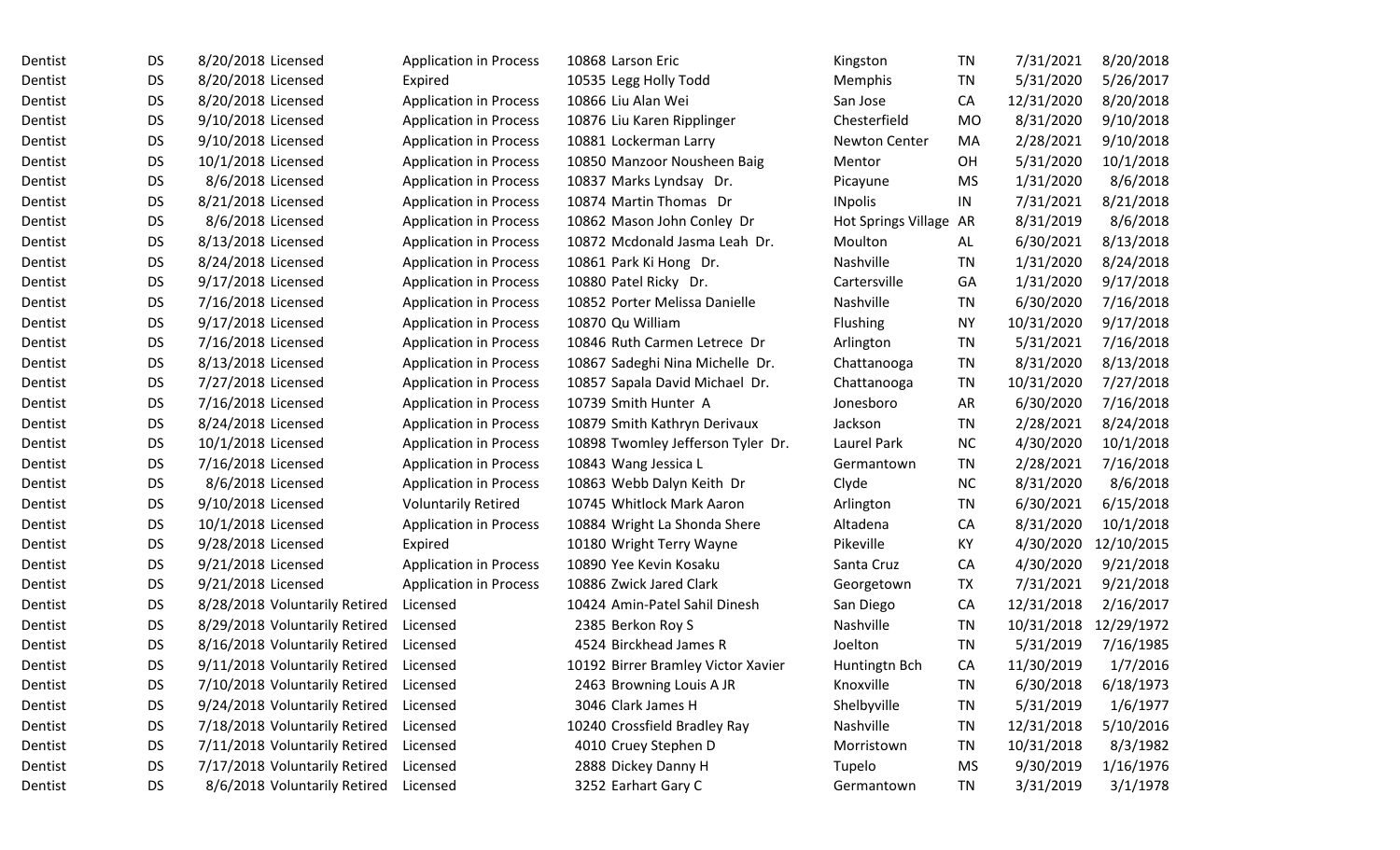| Dentist                  | DS.       | 8/28/2018 Voluntarily Retired | Licensed                      | 10234 Faqeeri Ferishta            | Ashburn       | VA        | 8/31/2018  | 4/22/2016  |
|--------------------------|-----------|-------------------------------|-------------------------------|-----------------------------------|---------------|-----------|------------|------------|
| Dentist                  | <b>DS</b> | 8/10/2018 Voluntarily Retired | Licensed                      | 2473 Grissom Howard L             | Nashville     | TN        | 8/31/2018  | 6/15/1973  |
| Dentist                  | <b>DS</b> | 9/14/2018 Voluntarily Retired | Licensed                      | 1970 Harbison Charles E           | Memphis       | <b>MS</b> | 10/31/2018 | 1/1/1968   |
| Dentist                  | <b>DS</b> | 9/10/2018 Voluntarily Retired | Licensed                      | 9874 Hatten Alesia Anatolievna    | Saint Robert  | <b>MO</b> | 8/31/2018  | 6/13/2014  |
| Dentist                  | <b>DS</b> | 9/27/2018 Voluntarily Retired | Licensed                      | 2857 Hix Howard R                 | Dothan        | AL        | 1/31/2020  | 7/22/1975  |
| Dentist                  | <b>DS</b> | 8/10/2018 Voluntarily Retired | Licensed                      | 4207 Hollis William A             | Murfreesboro  | TN        | 8/31/2019  | 7/18/1983  |
| Dentist                  | <b>DS</b> | 9/21/2018 Voluntarily Retired | Licensed                      | 10123 Kaze Jeffery William        | Mariposa      | CA        | 9/30/2018  | 7/1/2015   |
| Dentist                  | <b>DS</b> | 8/31/2018 Voluntarily Retired | Licensed                      | 10696 Kimbrough Ralph Dr.         | Carterville   | IL.       | 3/31/2020  | 4/20/2018  |
| Dentist                  | <b>DS</b> | 9/11/2018 Voluntarily Retired | Licensed                      | 2641 Lorentz Robert P             | Corinth       | <b>MS</b> | 3/31/2020  | 6/28/1974  |
| Dentist                  | <b>DS</b> | 7/31/2018 Voluntarily Retired | Licensed                      | 4789 Massey Nancy B DR.           | Olive Branch  | <b>MS</b> | 11/30/2018 | 7/22/1987  |
| Dentist                  | <b>DS</b> | 8/15/2018 Voluntarily Retired | Licensed                      | 4471 Methvin Nathan K             | Loretto       | TN        | 12/31/2018 | 5/31/1985  |
| Dentist                  | <b>DS</b> | 7/25/2018 Voluntarily Retired | Licensed                      | 3015 Milan Jimmy W                | Knoxville     | <b>TN</b> | 8/31/2018  | 7/26/1976  |
| Dentist                  | <b>DS</b> | 9/5/2018 Voluntarily Retired  | Licensed                      | 9727 Murray Crystal Elaine        | San Antonio   | TX        | 4/30/2019  | 7/17/2013  |
| Dentist                  | <b>DS</b> | 8/20/2018 Voluntarily Retired | Licensed                      | 7968 Phillips Ewell Curtis        | Sparta        | <b>TN</b> | 8/31/2019  | 8/8/2002   |
| Dentist                  | <b>DS</b> | 7/25/2018 Voluntarily Retired | Licensed                      | 10245 Ramirez Victoria Ann        | San Antonio   | TX        | 4/30/2019  | 5/2/2016   |
| Dentist                  | <b>DS</b> | 7/13/2018 Voluntarily Retired | Licensed                      | 10235 Ramolia Sneha Dhiraj        | Plano         | TX        | 7/31/2019  | 4/18/2016  |
| Dentist                  | <b>DS</b> | 10/4/2018 Voluntarily Retired | Licensed                      | 9971 Sanford Douglas Sconia JR    | Mebane        | <b>NC</b> | 9/30/2018  | 11/10/2014 |
| Dentist                  | <b>DS</b> | 9/11/2018 Voluntarily Retired | Licensed                      | 1074 Sexton O S                   | Morristown    | <b>TN</b> | 2/29/2020  | 1/1/1958   |
| Dentist                  | <b>DS</b> | 7/18/2018 Voluntarily Retired | Licensed                      | 10312 Singh Rosy Rani             | Nashville     | <b>TN</b> | 4/30/2019  | 7/5/2016   |
| Dentist                  | <b>DS</b> | 9/10/2018 Voluntarily Retired | Licensed                      | 10722 Snare Derek Dr.             | Tucson        | AZ        | 8/31/2019  | 4/13/2018  |
| Dentist                  | <b>DS</b> | 9/10/2018 Voluntarily Retired | Licensed                      | 10721 Snare Jillian Kay Dr.       | Tucson        | AZ        | 8/31/2019  | 4/9/2018   |
| Dentist                  | <b>DS</b> | 7/18/2018 Voluntarily Retired | Licensed                      | 9762 Sweeney Sunya Mary           | Atlanta       | GA        | 5/31/2018  | 9/13/2013  |
| Dentist                  | <b>DS</b> | 8/7/2018 Voluntarily Retired  | Licensed                      | 10062 Yeganegi Kiarash            | Syracuse      | <b>NY</b> | 7/31/2018  | 6/10/2015  |
| Dentist                  | EL.       | 7/30/2018 Licensed            | <b>Application in Process</b> | 10854 Brafford Mary Angela        | Arlington     | <b>TN</b> | 10/31/2020 | 7/30/2018  |
| Dentist                  | EL        | 8/15/2018 Licensed            | <b>Application in Process</b> | 10810 Mascarenhas Jules Dr.       | Memphis       | <b>TN</b> | 10/31/2020 | 8/15/2018  |
| Dentist                  | LL.       | 8/14/2018 Licensed            | <b>Application in Process</b> | 10851 Abdelsalam Nairouz          | Pontiac       | MI        | 3/31/2020  | 8/14/2018  |
| Dental Hygienists        | DH        | 8/20/2018 Licensed            | <b>Application in Process</b> | 9514 Agnew Jonesha Jeina          | Caruthersvlle | <b>MO</b> | 3/31/2020  | 8/20/2018  |
| <b>Dental Hygienists</b> | DH        | 8/6/2018 Licensed             | <b>Application in Process</b> | 9508 Aguirre Angelica Dawn        | Fayetteville  | <b>TN</b> | 2/29/2020  | 8/6/2018   |
| <b>Dental Hygienists</b> | DH        | 9/17/2018 Licensed            | <b>Application in Process</b> | 9554 Akin Megan Ann               | Manchester    | TN        | 10/31/2019 | 9/17/2018  |
| Dental Hygienists        | DH        | 7/30/2018 Licensed            | <b>Voluntarily Retired</b>    | 3954 Aley Susan J                 | Tallahassee   | FL.       | 2/29/2020  | 12/6/1993  |
| Dental Hygienists        | DH        | 8/20/2018 Licensed            | <b>Application in Process</b> | 9527 Alley Maya                   | Murfreesboro  | <b>TN</b> | 7/31/2020  | 8/20/2018  |
| Dental Hygienists        | DH        | 8/6/2018 Licensed             | <b>Application in Process</b> | 9511 Aulph Ashley Elizabeth       | Chicago       | IL.       | 10/31/2019 | 8/6/2018   |
| Dental Hygienists        | DH        | 8/20/2018 Licensed            | <b>Application in Process</b> | 9515 Baldwin Maddline Christine   | Greenback     | <b>TN</b> | 1/31/2021  | 8/20/2018  |
| Dental Hygienists        | DH        | 7/13/2018 Licensed            | <b>Application in Process</b> | 9488 Barnett Jordan Renee         | Johnson City  | TN        | 3/31/2020  | 7/13/2018  |
| Dental Hygienists        | DH        | 7/13/2018 Licensed            | <b>Application in Process</b> | 9493 Barrows Megan Brianna        | Stilwell      | KS        | 3/31/2021  | 7/13/2018  |
| Dental Hygienists        | DH        | 9/17/2018 Licensed            | <b>Application in Process</b> | 9548 Berens Samantha Elisabeth Ms | Old Hickory   | TN        | 4/30/2021  | 9/17/2018  |
| Dental Hygienists        | DH        | 8/6/2018 Licensed             | <b>Application in Process</b> | 9510 Beyer Megan                  | Chapel Hill   | TN        | 2/29/2020  | 8/6/2018   |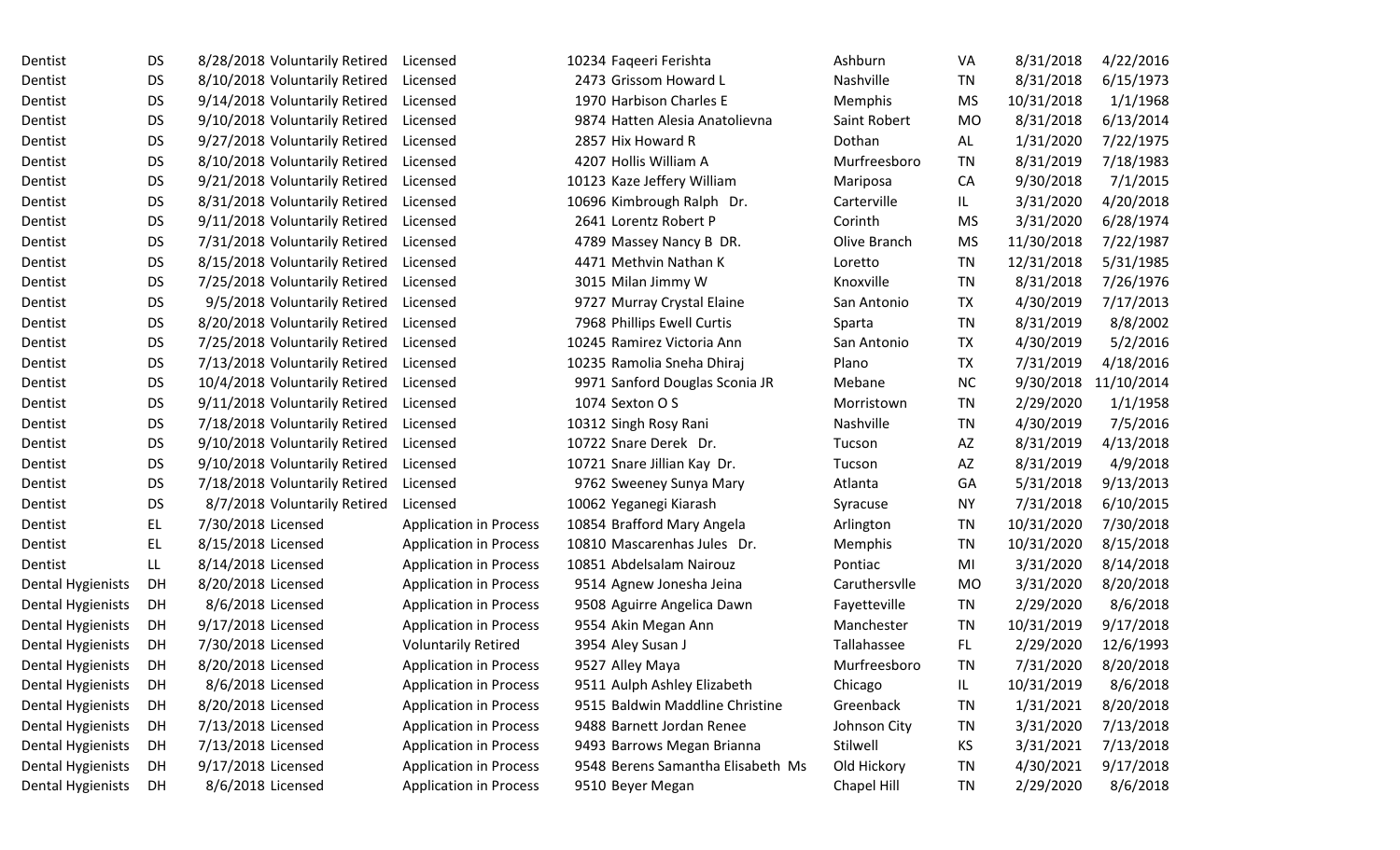| <b>Dental Hygienists</b> | DН | 8/21/2018 License |
|--------------------------|----|-------------------|
| Dental Hygienists        | DH | 10/1/2018 License |
| Dental Hygienists        | DH | 7/16/2018 License |
| Dental Hygienists        | DH | 10/1/2018 License |
| Dental Hygienists        | DH | 9/10/2018 License |
| Dental Hygienists        | DH | 7/13/2018 License |
| Dental Hygienists        | DH | 7/16/2018 License |
| Dental Hygienists        | DH | 7/30/2018 License |
| Dental Hygienists        | DH | 7/16/2018 License |
| Dental Hygienists        | DH | 8/14/2018 License |
| Dental Hygienists        | DH | 8/20/2018 License |
| Dental Hygienists        | DH | 8/20/2018 License |
| Dental Hygienists        | DH | 7/13/2018 License |
| Dental Hygienists        | DН | 8/13/2018 License |
| Dental Hygienists        | DH | 7/16/2018 License |
| Dental Hygienists        | DH | 9/11/2018 License |
| Dental Hygienists        | DH | 7/13/2018 License |
| Dental Hygienists        | DH | 7/16/2018 License |
| Dental Hygienists        | DH | 8/20/2018 License |
| Dental Hygienists        | DН | 7/16/2018 License |
| Dental Hygienists        | DН | 9/17/2018 License |
| Dental Hygienists        | DН | 7/27/2018 License |
| Dental Hygienists        | DH | 7/16/2018 License |
| Dental Hygienists        | DH | 7/30/2018 License |
| Dental Hygienists        | DH | 9/4/2018 License  |
| Dental Hygienists        | DН | 7/13/2018 License |
| Dental Hygienists        | DH | 7/30/2018 License |
| Dental Hygienists        | DH | 8/20/2018 License |
| Dental Hygienists        | DH | 10/1/2018 License |
| Dental Hygienists        | DH | 8/20/2018 License |
| Dental Hygienists        | DH | 7/13/2018 License |
| Dental Hygienists        | DH | 7/13/2018 License |
| Dental Hygienists        | DН | 7/27/2018 License |
| Dental Hygienists        | DH | 9/4/2018 License  |
| Dental Hygienists        | DH | 9/21/2018 License |
| Dental Hygienists        | DH | 8/13/2018 License |
| <b>Dental Hygienists</b> | DН | 8/13/2018 License |

| Dental Hygienists | DH. | 8/21/2018 Licensed | <b>Application in Process</b> | 9534 Bobell Kristina Kay         | Heyworth                    | IL        | 9/30/2020  | 8/21/2018  |
|-------------------|-----|--------------------|-------------------------------|----------------------------------|-----------------------------|-----------|------------|------------|
| Dental Hygienists | DH  | 10/1/2018 Licensed | <b>Application in Process</b> | 9557 Boesinger Kaley Nicole      | <b>Thompsons Station TN</b> |           | 8/31/2021  | 10/1/2018  |
| Dental Hygienists | DH  | 7/16/2018 Licensed | <b>Application in Process</b> | 9407 Boss Christie Lynn          | Murfreesboro                | TN        | 8/31/2020  | 7/16/2018  |
| Dental Hygienists | DH  | 10/1/2018 Licensed | <b>Application in Process</b> | 9559 Brown Cadie Leanne          | Morristown                  | TN        | 7/31/2020  | 10/1/2018  |
| Dental Hygienists | DH  | 9/10/2018 Licensed | <b>Application in Process</b> | 9519 Cendroski Kelsey            | Greenbrier                  | TN        | 7/31/2021  | 9/10/2018  |
| Dental Hygienists | DH  | 7/13/2018 Licensed | <b>Application in Process</b> | 9491 Chacon Alexandria Ms        | Nashville                   | TN        | 10/31/2020 | 7/13/2018  |
| Dental Hygienists | DH  | 7/16/2018 Licensed | <b>Application in Process</b> | 9503 Chastain Morgan Brooke Miss | <b>Bartlett</b>             | TN        | 12/31/2019 | 7/16/2018  |
| Dental Hygienists | DH  | 7/30/2018 Licensed | <b>Application in Process</b> | 9445 Cox Sophie                  | Nashville                   | TN        | 4/30/2020  | 7/30/2018  |
| Dental Hygienists | DH. | 7/16/2018 Licensed | <b>Application in Process</b> | 9496 Cradic Haley Elizabeth      | Surgoinsville               | TN        | 3/31/2020  | 7/16/2018  |
| Dental Hygienists | DH  | 8/14/2018 Licensed | <b>Application in Process</b> | 9526 Crawley Katibeth Finney     | Nettleton                   | MS        | 6/30/2021  | 8/14/2018  |
| Dental Hygienists | DH  | 8/20/2018 Licensed | <b>Application in Process</b> | 9524 Dancel Lorenzo              | Kissimmee                   | FL.       | 6/30/2020  | 8/20/2018  |
| Dental Hygienists | DH  | 8/20/2018 Licensed | <b>Application in Process</b> | 9518 Doran Julia Paige           | Carthage                    | TN        | 6/30/2020  | 8/20/2018  |
| Dental Hygienists | DH  | 7/13/2018 Licensed | <b>Application in Process</b> | 9495 Dorch Annette Marie         | <b>Bell Buckle</b>          | TN        | 3/31/2020  | 7/13/2018  |
| Dental Hygienists | DH  | 8/13/2018 Licensed | <b>Application in Process</b> | 9517 Dunkling Jamie Michelle Ms. | Smyrna                      | TN        | 3/31/2021  | 8/13/2018  |
| Dental Hygienists | DH  | 7/16/2018 Licensed | <b>Application in Process</b> | 9497 Duvall Terry Lou            | Binghamton                  | ΝY        | 10/31/2020 | 7/16/2018  |
| Dental Hygienists | DH  | 9/11/2018 Licensed | <b>Application in Process</b> | 9533 Fallin Rebecca Faye Mrs.    | Lebanon                     | TN        | 6/30/2021  | 9/11/2018  |
| Dental Hygienists | DH  | 7/13/2018 Licensed | <b>Application in Process</b> | 9457 Fearon Ronie                | Memphis                     | TN        | 2/28/2021  | 7/13/2018  |
| Dental Hygienists | DH. | 7/16/2018 Licensed | Expired                       | 3501 Fisher Chandra Marie        | Chattanooga                 | TN        | 8/31/2019  | 9/10/1990  |
| Dental Hygienists | DH  | 8/20/2018 Licensed | Application in Process        | 9523 Fox Amanda Leigh            | Alabaster                   | AL        | 8/31/2019  | 8/20/2018  |
| Dental Hygienists | DH  | 7/16/2018 Licensed | <b>Application in Process</b> | 9484 Frazier Brennan             | Johnson City                | TN        | 4/30/2021  | 7/16/2018  |
| Dental Hygienists | DH  | 9/17/2018 Licensed | <b>Application in Process</b> | 9536 Frost Pamela Denise         | <b>Bartlett</b>             | TN        | 6/30/2020  | 9/17/2018  |
| Dental Hygienists | DH  | 7/27/2018 Licensed | <b>Application in Process</b> | 9481 Garcia Lopez Kimberly Noemi | <b>Brentwood</b>            | <b>TN</b> | 11/30/2020 | 7/27/2018  |
| Dental Hygienists | DH  | 7/16/2018 Licensed | <b>Application in Process</b> | 9487 Gibbens Morgan Leigh        | Jackson                     | MS        | 4/30/2021  | 7/16/2018  |
| Dental Hygienists | DH. | 7/30/2018 Licensed | <b>Application in Process</b> | 9504 Gipson Rachel Joann         | Pegram                      | TN        | 9/30/2020  | 7/30/2018  |
| Dental Hygienists | DH  | 9/4/2018 Licensed  | <b>Application in Process</b> | 9539 Haji Ramziya Ms.            | Nashville                   | TN        | 2/29/2020  | 9/4/2018   |
| Dental Hygienists | DH  | 7/13/2018 Licensed | Expired                       | 8970 Hamilton Quinton            | Memphis                     | TN        | 1/31/2020  | 11/21/2016 |
| Dental Hygienists | DH  | 7/30/2018 Licensed | <b>Application in Process</b> | 9409 Harangozo Catherine Maria   | Clarksville                 | <b>TN</b> | 4/30/2020  | 7/30/2018  |
| Dental Hygienists | DH. | 8/20/2018 Licensed | <b>Application in Process</b> | 9525 Hart Andrea                 | Adams                       | TN        | 7/31/2020  | 8/20/2018  |
| Dental Hygienists | DH  | 10/1/2018 Licensed | <b>Voluntarily Retired</b>    | 7295 Hodge Ladonna Darlene       | Nashville                   | TN        | 1/31/2021  | 2/3/2011   |
| Dental Hygienists | DH. | 8/20/2018 Licensed | <b>Application in Process</b> | 9532 Holbrook Mellissa Jane      | Chattanooga                 | TN        | 1/31/2021  | 8/20/2018  |
| Dental Hygienists | DH  | 7/13/2018 Licensed | <b>Application in Process</b> | 9463 Horner Peyton Blair         | Alamo                       | TN        | 3/31/2020  | 7/13/2018  |
| Dental Hygienists | DH  | 7/13/2018 Licensed | Expired                       | 7427 House Sherry Lynn           | N Palm Beach                | FL.       | 4/30/2020  | 6/24/2011  |
| Dental Hygienists | DH  | 7/27/2018 Licensed | <b>Application in Process</b> | 9404 Ingles Carmen Marie         | Knoxville                   | <b>TN</b> | 11/30/2020 | 7/27/2018  |
| Dental Hygienists | DH  | 9/4/2018 Licensed  | <b>Application in Process</b> | 9505 Jackson Sidney Madison Ms.  | Pound                       | VA        | 8/31/2021  | 9/4/2018   |
| Dental Hygienists | DH  | 9/21/2018 Licensed | <b>Application in Process</b> | 9537 Johnson Audrey Maxine-Fox   | Horn Lake                   | <b>MS</b> | 8/31/2021  | 9/21/2018  |
| Dental Hygienists | DH  | 8/13/2018 Licensed | <b>Application in Process</b> | 9531 Jones Bethany Paige         | <b>Whites Creek</b>         | <b>TN</b> | 9/30/2019  | 8/13/2018  |
| Dental Hygienists | DH  | 8/13/2018 Licensed | <b>Closed Application</b>     | 8988 Joyce Amy S.                | Martinsville                | VA        | 10/31/2019 | 8/13/2018  |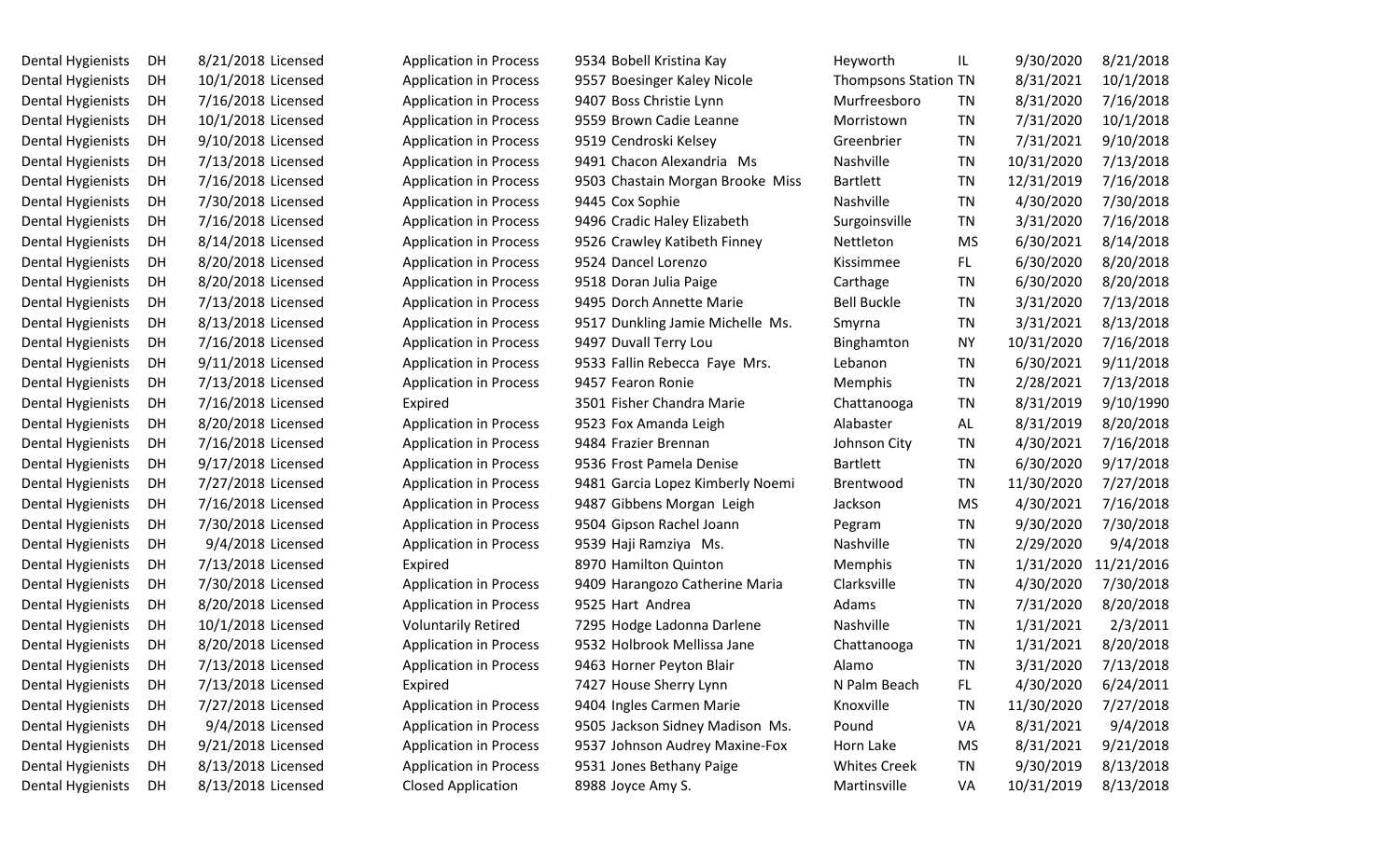| Dental Hygienists | DH | 7/30/2018 Licensed |
|-------------------|----|--------------------|
| Dental Hygienists | DH | 7/16/2018 Licensed |
| Dental Hygienists | DH | 7/30/2018 Licensed |
| Dental Hygienists | DH | 9/21/2018 Licensed |
| Dental Hygienists | DH | 9/21/2018 Licensed |
| Dental Hygienists | DH | 9/10/2018 Licensed |
| Dental Hygienists | DH | 8/21/2018 Licensed |
| Dental Hygienists | DH | 7/30/2018 Licensed |
| Dental Hygienists | DH | 8/13/2018 Licensed |
| Dental Hygienists | DH | 7/30/2018 Licensed |
| Dental Hygienists | DH | 8/13/2018 Licensed |
| Dental Hygienists | DH | 7/30/2018 Licensed |
| Dental Hygienists | DH | 10/5/2018 Licensed |
| Dental Hygienists | DH | 8/13/2018 Licensed |
| Dental Hygienists | DH | 9/28/2018 Licensed |
| Dental Hygienists | DH | 7/16/2018 Licensed |
| Dental Hygienists | DH | 8/6/2018 Licensed  |
| Dental Hygienists | DH | 9/17/2018 Licensed |
| Dental Hygienists | DH | 7/13/2018 Licensed |
| Dental Hygienists | DH | 9/17/2018 Licensed |
| Dental Hygienists | DH | 7/16/2018 Licensed |
| Dental Hygienists | DH | 9/21/2018 Licensed |
| Dental Hygienists | DH | 9/4/2018 Licensed  |
| Dental Hygienists | DH | 7/13/2018 Licensed |
| Dental Hygienists | DH | 7/30/2018 Licensed |
| Dental Hygienists | DH | 9/21/2018 Licensed |
| Dental Hygienists | DH | 9/4/2018 Licensed  |
| Dental Hygienists | DH | 8/21/2018 Licensed |
| Dental Hygienists | DH | 8/24/2018 Licensed |
| Dental Hygienists | DH | 9/17/2018 Licensed |
| Dental Hygienists | DH | 9/4/2018 Licensed  |
| Dental Hygienists | DH | 9/21/2018 Licensed |
| Dental Hygienists | DH | 7/13/2018 Licensed |
| Dental Hygienists | DH | 9/21/2018 Licensed |
| Dental Hygienists | DH | 9/10/2018 Licensed |
| Dental Hygienists | DH | 7/13/2018 Licensed |
| Dental Hygienists | DH | 8/20/2018 Licensed |

| 7/30/2018<br>7/31/2019  |
|-------------------------|
| 7/16/2018<br>3/31/2021  |
| 12/31/2020<br>7/30/2018 |
| 2/28/2021<br>9/21/2018  |
| 9/21/2018<br>4/30/2021  |
| 9/10/2018<br>7/31/2021  |
| 8/21/2018<br>1/31/2020  |
| 7/31/2019<br>7/30/2018  |
| 8/13/2018<br>5/31/2021  |
| 7/30/2018<br>4/30/2021  |
| 3/31/2020<br>6/18/2010  |
| 5/31/2021<br>7/30/2018  |
| 10/5/2018<br>8/31/2021  |
| 9/30/2019<br>8/13/2018  |
| 3/31/2020<br>9/28/2018  |
| 10/31/2019<br>7/16/2018 |
| 10/31/2019<br>8/6/2018  |
| 9/17/2018<br>5/31/2021  |
| 7/13/2018<br>3/31/2020  |
| 4/30/2021<br>9/17/2018  |
| 7/16/2018<br>11/30/2020 |
| 8/31/2021<br>9/21/2018  |
| 9/30/2020<br>5/28/1998  |
| 1/31/2021<br>7/13/2018  |
| 1/31/2020<br>7/30/2018  |
| 8/31/2021<br>9/21/2018  |
| 7/13/2007<br>3/31/2020  |
| 5/31/2020<br>7/23/1987  |
| 7/2/2009<br>8/31/2020   |
| 5/31/2020<br>9/17/2018  |
| 9/4/2018<br>4/30/2020   |
| 10/31/2019<br>9/21/2018 |
| 10/31/2020<br>7/13/2018 |
| 1/31/2021<br>9/21/2018  |
| 1/31/2021<br>9/10/2018  |
| 11/30/2019<br>7/13/2018 |
| 4/30/2021<br>8/20/2018  |
|                         |

|    | Olive Branch          | <b>MS</b> | 7/31/2019  | 7/30/2018 |
|----|-----------------------|-----------|------------|-----------|
| S  | Lafollette            | <b>TN</b> | 3/31/2021  | 7/16/2018 |
|    | Nashville             | <b>TN</b> | 12/31/2020 | 7/30/2018 |
|    | Madisonville          | <b>TN</b> | 2/28/2021  | 9/21/2018 |
|    | Erin                  | <b>TN</b> | 4/30/2021  | 9/21/2018 |
| ٠s | <b>Fort Campbell</b>  | КY        | 7/31/2021  | 9/10/2018 |
|    | Rome                  | GA        | 1/31/2020  | 8/21/2018 |
|    | Joelton               | <b>TN</b> | 7/31/2019  | 7/30/2018 |
|    | Monclova              | OH        | 5/31/2021  | 8/13/2018 |
|    | Dyersburg             | <b>TN</b> | 4/30/2021  | 7/30/2018 |
|    | Hopkinsville          | КY        | 3/31/2020  | 6/18/2010 |
|    | Murfreesboro          | <b>TN</b> | 5/31/2021  | 7/30/2018 |
|    | <b>Burns</b>          | TN        | 8/31/2021  | 10/5/2018 |
|    | <b>Bristol</b>        | TN        | 9/30/2019  | 8/13/2018 |
|    | Tazewell              | <b>TN</b> | 3/31/2020  | 9/28/2018 |
|    | Oakland               | <b>TN</b> | 10/31/2019 | 7/16/2018 |
|    | Nashville             | <b>TN</b> | 10/31/2019 | 8/6/2018  |
|    | Fairview              | <b>TN</b> | 5/31/2021  | 9/17/2018 |
|    | Kingsport             | <b>TN</b> | 3/31/2020  | 7/13/2018 |
| э  | Knoxville             | <b>TN</b> | 4/30/2021  | 9/17/2018 |
|    | Madison               | AL        | 11/30/2020 | 7/16/2018 |
|    | Oakland               | <b>TN</b> | 8/31/2021  | 9/21/2018 |
|    | Ooltewah              | <b>TN</b> | 9/30/2020  | 5/28/1998 |
|    | Mosheim               | <b>TN</b> | 1/31/2021  | 7/13/2018 |
|    | Hernando              | <b>MS</b> | 1/31/2020  | 7/30/2018 |
|    | Murfreesboro          | <b>TN</b> | 8/31/2021  | 9/21/2018 |
|    | <b>Kingston Spgs</b>  | <b>TN</b> | 3/31/2020  | 7/13/2007 |
|    | Greeneville           | TN        | 5/31/2020  | 7/23/1987 |
|    | Minden                | LA        | 8/31/2020  | 7/2/2009  |
|    | Whiteville            | <b>TN</b> | 5/31/2020  | 9/17/2018 |
|    | Maryville             | <b>TN</b> | 4/30/2020  | 9/4/2018  |
|    | Olive Branch          | <b>MS</b> | 10/31/2019 | 9/21/2018 |
|    | Clarksville           | TN        | 10/31/2020 | 7/13/2018 |
|    | <b>Liberty Center</b> | OH        | 1/31/2021  | 9/21/2018 |
|    | <b>Whites Creek</b>   | <b>TN</b> | 1/31/2021  | 9/10/2018 |
|    | Powell                | TN        | 11/30/2019 | 7/13/2018 |
|    | Arrington             | <b>TN</b> | 4/30/2021  | 8/20/2018 |
|    |                       |           |            |           |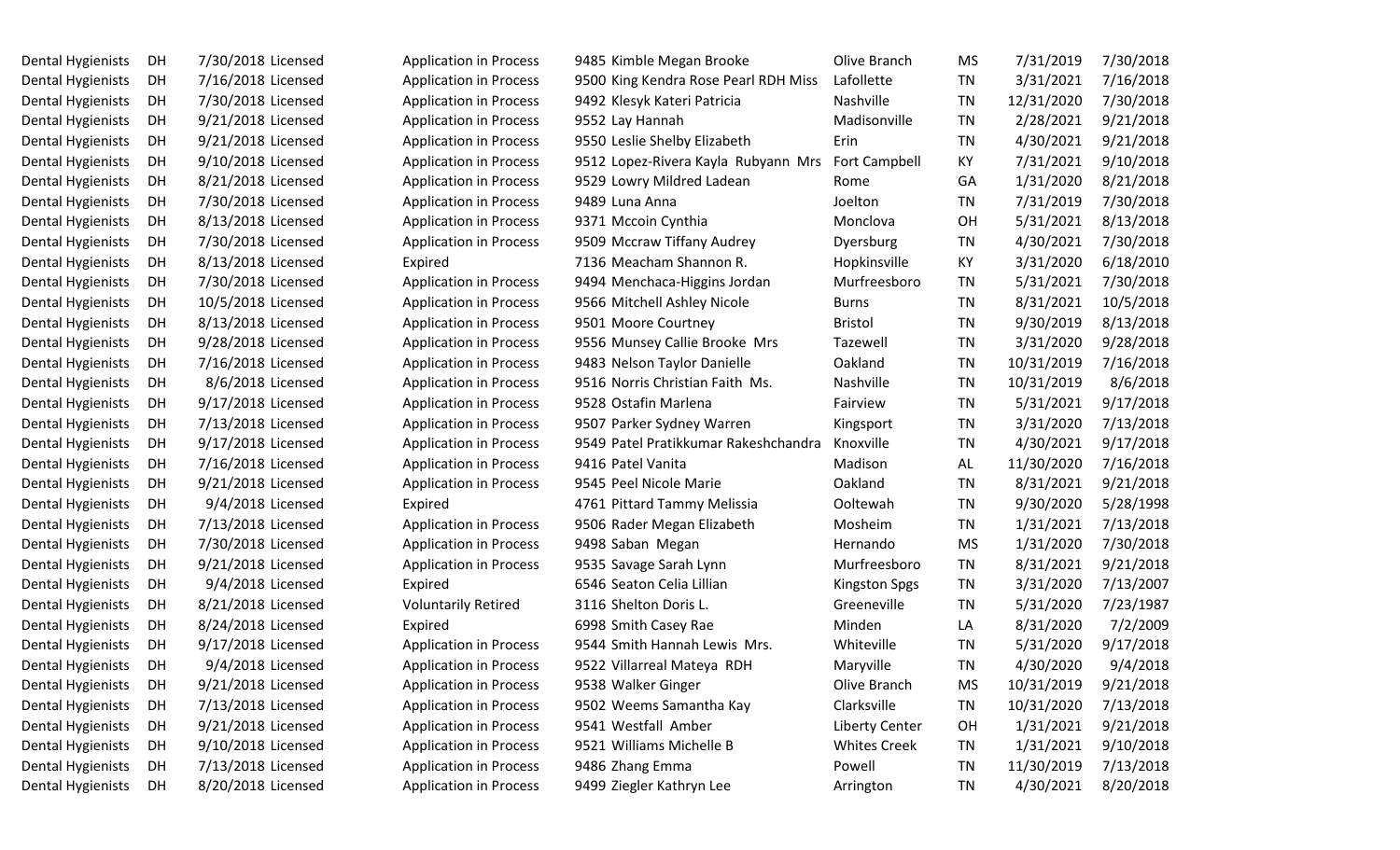| Dental Hygienists        | DH | 9/17/2018 Licensed            | <b>Application in Process</b> | 9542 Zinckgraf Brooke Elyse    | Knoxville             | TN        | 1/31/2020  | 9/17/2018  |
|--------------------------|----|-------------------------------|-------------------------------|--------------------------------|-----------------------|-----------|------------|------------|
| <b>Dental Hygienists</b> | DH | 7/31/2018 Voluntarily Retired | Licensed                      | 1485 Blackburn Mary Harris     | Brentwood             | TN        | 5/31/2019  | 12/15/1975 |
| Dental Hygienists        | DH | 8/24/2018 Voluntarily Retired | Licensed                      | 4729 Burnett Lisa C.           | Powell                | TN        | 3/31/2019  | 6/30/1998  |
| <b>Dental Hygienists</b> | DH | 9/10/2018 Voluntarily Retired | Licensed                      | 7404 Call Tabitha Joyce        | <b>Brownsville</b>    | TN        | 6/30/2019  | 6/24/2011  |
| <b>Dental Hygienists</b> | DH | 8/17/2018 Voluntarily Retired | Licensed                      | 1191 Carson Teresa K           | Gray                  | TN        | 9/30/2018  | 6/14/1974  |
| <b>Dental Hygienists</b> | DH | 7/17/2018 Voluntarily Retired | Licensed                      | 1506 Dunn Dona H               | Auburn                | AL        | 8/31/2018  | 6/25/1976  |
| <b>Dental Hygienists</b> | DH | 8/30/2018 Voluntarily Retired | Licensed                      | 5964 Elkins Martha E. King     | Franklin              | TN        | 8/31/2018  | 4/6/2005   |
| <b>Dental Hygienists</b> | DH | 7/20/2018 Voluntarily Retired | Licensed                      | 5341 Graham Melody G           | Hillsboro             | <b>TN</b> | 12/31/2019 | 7/2/2001   |
| <b>Dental Hygienists</b> | DH | 8/10/2018 Voluntarily Retired | Licensed                      | 6144 Hill Brenda Leann         | Marion                | <b>AR</b> | 8/31/2018  | 9/14/2005  |
| Dental Hygienists        | DH | 9/19/2018 Voluntarily Retired | Licensed                      | 8506 Johnson Kayla Lynn        | Apo                   | AE        | 3/31/2020  | 6/18/2015  |
| <b>Dental Hygienists</b> | DH | 8/21/2018 Voluntarily Retired | Licensed                      | 7856 Josey Sharon Baker        | Lebanon               | TN        | 3/31/2019  | 3/21/2013  |
| <b>Dental Hygienists</b> | DH | 7/19/2018 Voluntarily Retired | Licensed                      | 2626 Kendrick Marcia G         | Smyrna                | TN        | 8/31/2018  | 7/13/1983  |
| <b>Dental Hygienists</b> | DH | 9/13/2018 Voluntarily Retired | Licensed                      | 894 Lafever Paula T            | Cookeville            | TN        | 9/30/2019  | 1/1/1975   |
| Dental Hygienists        | DH | 8/22/2018 Voluntarily Retired | Licensed                      | 2196 Lemmon Marilyn R          | Nesbit                | <b>MS</b> | 9/30/2018  | 7/17/1980  |
| Dental Hygienists        | DH | 9/21/2018 Voluntarily Retired | Licensed                      | 1310 Lewallen Susan B          | Memphis               | <b>TN</b> | 9/30/2018  | 12/13/1974 |
| <b>Dental Hygienists</b> | DH | 10/5/2018 Voluntarily Retired | Licensed                      | 1533 Miller Deborah Karen      | Myrtle Beach          | SC        | 10/31/2018 | 7/13/1976  |
| <b>Dental Hygienists</b> | DH | 10/4/2018 Voluntarily Retired | Licensed                      | 2485 Miller Melanie Gay Fritts | Elizabethton          | TN        | 11/30/2019 | 7/1/1982   |
| <b>Dental Hygienists</b> | DH | 10/5/2018 Voluntarily Retired | Licensed                      | 6978 Price Jessica Renee       | Avon Park             | FL.       | 9/30/2018  | 6/26/2009  |
| <b>Dental Hygienists</b> | DH | 8/7/2018 Voluntarily Retired  | Licensed                      | 658 Puckett Margaret M         | Knoxville             | TN        | 10/31/2018 | 1/1/1975   |
| Dental Hygienists        | DH | 8/7/2018 Voluntarily Retired  | Licensed                      | 1453 Richmond Jacqueline       | Memphis               | TN        | 9/30/2018  | 12/15/1975 |
| <b>Dental Hygienists</b> | DH | 8/22/2018 Voluntarily Retired | Licensed                      | 6210 Shoffner Camille Carroll  | <b>Booneville</b>     | MS        | 9/30/2018  | 2/21/2006  |
| <b>Dental Hygienists</b> | DH | 7/13/2018 Voluntarily Retired | Licensed                      | 5827 Smith Carrie Frances      | Crossville            | <b>TN</b> | 7/31/2018  | 6/7/2004   |
| <b>Dental Hygienists</b> | DH | 8/24/2018 Voluntarily Retired | Licensed                      | 565 Sudberry Linda L           | Unionville            | TN        | 1/31/2020  | 1/1/1975   |
| Dental Hygienists        | DH | 7/31/2018 Voluntarily Retired | Licensed                      | 8746 Toland Courtney L         | Cordova               | IL        | 8/31/2019  | 10/31/2016 |
| <b>Dental Hygienists</b> | DH | 10/5/2018 Voluntarily Retired | Licensed                      | 1186 Williams Yancey D         | Collierville          | TN        | 2/29/2020  | 6/14/1974  |
| Dental Assistants        | DA | 7/20/2018 Registered          | <b>Application in Process</b> | 24976 Aaenson Courtney P       | Johnson City          | TN        | 12/31/2020 | 7/20/2018  |
| <b>Dental Assistants</b> | DA | 8/14/2018 Registered          | <b>Application in Process</b> | 25011 Abdullah Jumana          | Knoxville             | TN        | 1/31/2020  | 8/14/2018  |
| Dental Assistants        | DA | 7/12/2018 Registered          | <b>Application in Process</b> | 24842 Abrams Rachael Lynne     | Clarksville           | TN        | 12/31/2020 | 7/12/2018  |
| Dental Assistants        | DA | 9/10/2018 Registered          | <b>Application in Process</b> | 24974 Adcock Kelley Leanne     | Tullahoma             | TN        | 11/30/2020 | 9/10/2018  |
| <b>Dental Assistants</b> | DA | 8/20/2018 Registered          | <b>Application in Process</b> | 25064 Aguilar Yasmin           | Antioch               | TN        | 5/31/2021  | 8/20/2018  |
| Dental Assistants        | DA | 7/30/2018 Registered          | Expired                       | 16738 Akins Tiereny Monique    | Memphis               | TN        | 11/30/2019 | 12/1/2011  |
| <b>Dental Assistants</b> | DA | 9/24/2018 Registered          | <b>Application in Process</b> | 25206 Alcorn Emily Lynn        | Culleoka              | TN        | 9/30/2019  | 9/24/2018  |
| <b>Dental Assistants</b> | DA | 8/14/2018 Registered          | <b>Application in Process</b> | 24785 Allen Tara               | Franklin              | TN        | 4/30/2020  | 8/14/2018  |
| <b>Dental Assistants</b> | DA | 8/14/2018 Registered          | <b>Application in Process</b> | 24338 Alsdorf Brena Rose       | Scottsville           | KY        | 6/30/2021  | 8/14/2018  |
| <b>Dental Assistants</b> | DA | 8/27/2018 Registered          | Expired                       | 20366 Anderson Deanna Carol    | Maynardville          | <b>TN</b> | 8/31/2019  | 11/7/2017  |
| Dental Assistants        | DA | 9/11/2018 Registered          | <b>Application in Process</b> | 25061 Archey Amanda Mary       | Dickson               | TN        | 9/30/2019  | 9/11/2018  |
| <b>Dental Assistants</b> | DA | 8/14/2018 Registered          | <b>Application in Process</b> | 25052 Archey Katelyn           | <b>Estill Springs</b> | TN        | 2/29/2020  | 8/14/2018  |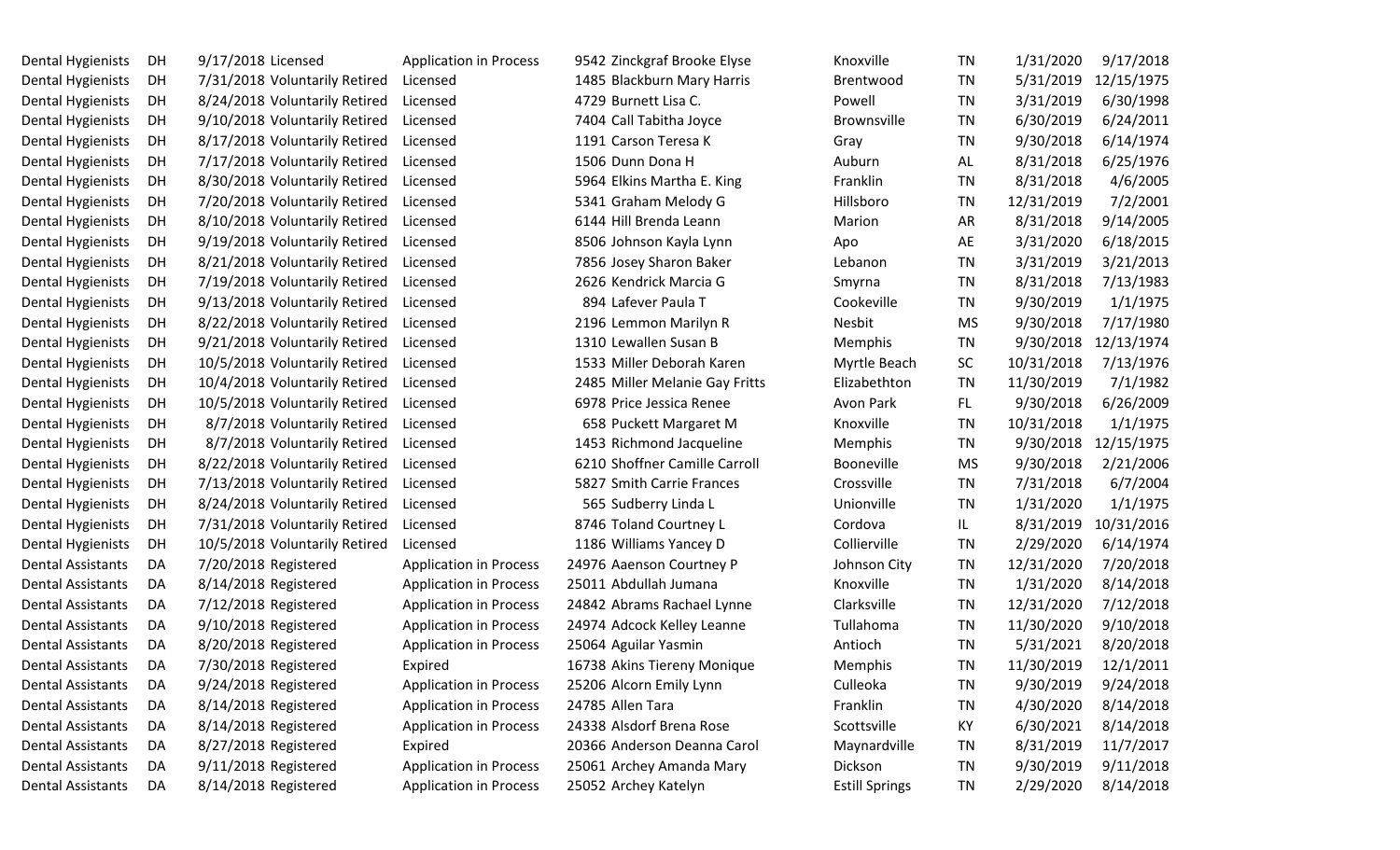| Dental Assistants | DA |                      | 8/8/2018 Registered  |
|-------------------|----|----------------------|----------------------|
| Dental Assistants | DA | 7/12/2018 Registered |                      |
| Dental Assistants | DA |                      | 7/26/2018 Registered |
| Dental Assistants | DA | 9/24/2018 Registered |                      |
| Dental Assistants | DA |                      | 8/8/2018 Registered  |
| Dental Assistants | DA | 9/24/2018 Registered |                      |
| Dental Assistants | DA | 9/17/2018 Registered |                      |
| Dental Assistants | DA |                      | 8/8/2018 Registered  |
| Dental Assistants | DA |                      | 7/12/2018 Registered |
| Dental Assistants | DA |                      | 10/5/2018 Registered |
| Dental Assistants | DA | 9/17/2018 Registered |                      |
| Dental Assistants | DA | 8/10/2018 Registered |                      |
| Dental Assistants | DA | 7/30/2018 Registered |                      |
| Dental Assistants | DA |                      | 10/1/2018 Registered |
| Dental Assistants | DA | 8/14/2018 Registered |                      |
| Dental Assistants | DA |                      | 7/12/2018 Registered |
| Dental Assistants | DA |                      | 7/12/2018 Registered |
| Dental Assistants | DA |                      | 8/8/2018 Registered  |
| Dental Assistants | DA |                      | 8/8/2018 Registered  |
| Dental Assistants | DA |                      | 10/1/2018 Registered |
| Dental Assistants | DA |                      | 8/8/2018 Registered  |
| Dental Assistants | DA | 8/27/2018 Registered |                      |
| Dental Assistants | DA |                      | 7/16/2018 Registered |
| Dental Assistants | DA | 8/24/2018 Registered |                      |
| Dental Assistants | DA |                      | 10/7/2018 Registered |
| Dental Assistants | DA | 8/23/2018 Registered |                      |
| Dental Assistants | DA | 9/24/2018 Registered |                      |
| Dental Assistants | DA |                      | 7/20/2018 Registered |
| Dental Assistants | DA |                      | 7/26/2018 Registered |
| Dental Assistants | DA |                      | 9/11/2018 Registered |
| Dental Assistants | DA |                      | 10/5/2018 Registered |
| Dental Assistants | DA |                      | 8/31/2018 Registered |
| Dental Assistants | DA |                      | 9/24/2018 Registered |
| Dental Assistants | DA |                      | 10/1/2018 Registered |
| Dental Assistants | DA |                      | 9/17/2018 Registered |
| Dental Assistants | DA |                      | 7/12/2018 Registered |
| Dental Assistants | DA |                      | 9/10/2018 Registered |

| <b>Application in Process</b> |
|-------------------------------|
| <b>Application in Process</b> |
| <b>Application in Process</b> |
| <b>Application in Process</b> |
| <b>Application in Process</b> |
| <b>Application in Process</b> |
| <b>Application in Process</b> |
| Expired                       |
| <b>Application in Process</b> |
| <b>Application in Process</b> |
| <b>Application in Process</b> |
| Expired                       |
| <b>Application in Process</b> |
| <b>Application in Process</b> |
| <b>Application in Process</b> |
| <b>Application in Process</b> |
| <b>Application in Process</b> |
| <b>Application in Process</b> |
| <b>Application in Process</b> |
| <b>Application in Process</b> |
| <b>Application in Process</b> |
| <b>Application in Process</b> |
| <b>Application in Process</b> |
| <b>Application in Process</b> |
| <b>Application in Process</b> |
| Expired                       |
| <b>Application in Process</b> |
| <b>Application in Process</b> |
| <b>Application in Process</b> |
| <b>Application in Process</b> |
| <b>Application in Process</b> |
| <b>Application in Process</b> |
| <b>Application in Process</b> |
| <b>Application in Process</b> |
| Expired                       |
| <b>Application in Process</b> |
| Expired                       |

| 5039 Ashburn Brookelin M          |
|-----------------------------------|
| 4750 Augustus Faith               |
| 4989 Austin Jordan Paige          |
| 5207 Avila Yoselyn                |
| 5006 Babcock John                 |
| 5211 Bagley Kaitlyn Joy           |
| 5187 Bailey Ashley Hannah         |
| 0836 Baker Jessica Nicole         |
| 4957 Baker Jolly Ashley           |
| 4719 Ball Chelsea Nicole RDA      |
| 4735 Ball Verderrica              |
| 7152 Barcroft Marianna Kathryn    |
| 4971 Barlow Caira Simone Ms.      |
| 5220 Barnes Cailon                |
| 4920 Barrios Wenmar Thais         |
| 4912 Battle Elizabeth Herron Miss |
| 4969 Baumann Naomi                |
| 4902 Beard Chelsie Elizabeth      |
| 5044 Bearden Hannah Mrs.          |
| 5045 Beasley Laquenthia Samone    |
| 4986 Beeler Heather Genell        |
| 5017 Bejar Rodriguez Elizabeth Br |
| 4586 Bell Denitria                |
| 5096 Betts Brittany Rae           |
| 5233 Beverley Brittany            |
| 9890 Black Chelsey Nicole         |
| 5201 Blair Alexis Leann           |
| 4947 Blair Bethany Leann          |
| 4873 Blakeley Brandy Ms.          |
| 4662 Booher Della Jane            |
| 5241 Brady Mallory                |
| 5049 Brandon Zakiyah              |
| 5208 Brandt Miranda               |
| 5116 Browder Katherine Lee        |
| 0406 Brown Abrieal Kashe          |
| 4910 Brown Lakendra               |
| 3200 Bugg Montez A.               |

| Dental Assistants        | DA  | 8/8/2018 Registered  | <b>Application in Process</b> | 25039 Ashburn Brookelin M              | Crossville          | TN        | 11/30/2020 | 8/8/2018  |
|--------------------------|-----|----------------------|-------------------------------|----------------------------------------|---------------------|-----------|------------|-----------|
| Dental Assistants        | DA  | 7/12/2018 Registered | <b>Application in Process</b> | 24750 Augustus Faith                   | Shelbyville         | TN        | 5/31/2020  | 7/12/2018 |
| Dental Assistants        | DA  | 7/26/2018 Registered | <b>Application in Process</b> | 24989 Austin Jordan Paige              | Lyles               | TN        | 12/31/2019 | 7/26/2018 |
| Dental Assistants        | DA  | 9/24/2018 Registered | <b>Application in Process</b> | 25207 Avila Yoselyn                    | Smyrna              | TN        | 1/31/2021  | 9/24/2018 |
| Dental Assistants        | DA  | 8/8/2018 Registered  | <b>Application in Process</b> | 25006 Babcock John                     | Oak Ridge           | TN        | 1/31/2020  | 8/8/2018  |
| Dental Assistants        | DA  | 9/24/2018 Registered | <b>Application in Process</b> | 25211 Bagley Kaitlyn Joy               | Spring Hill         | TN        | 2/29/2020  | 9/24/2018 |
| Dental Assistants        | DA  | 9/17/2018 Registered | <b>Application in Process</b> | 25187 Bailey Ashley Hannah             | Erwin               | TN        | 6/30/2021  | 9/17/2018 |
| Dental Assistants        | DA  | 8/8/2018 Registered  | Expired                       | 20836 Baker Jessica Nicole             | <b>Bean Station</b> | TN        | 9/30/2020  | 12/7/2016 |
| Dental Assistants        | DA  | 7/12/2018 Registered | <b>Application in Process</b> | 24957 Baker Jolly Ashley               | Goodlettsville      | TN        | 11/30/2019 | 7/12/2018 |
| <b>Dental Assistants</b> | DA  | 10/5/2018 Registered | <b>Application in Process</b> | 24719 Ball Chelsea Nicole RDA          | Gate City           | VA        | 7/31/2021  | 10/5/2018 |
| Dental Assistants        | DA  | 9/17/2018 Registered | <b>Application in Process</b> | 24735 Ball Verderrica                  | Cordova             | TN        | 4/30/2021  | 9/17/2018 |
| Dental Assistants        | DA  | 8/10/2018 Registered | Expired                       | 17152 Barcroft Marianna Kathryn        | Mc Kenzie           | <b>TN</b> | 1/31/2020  | 5/4/2012  |
| Dental Assistants        | DA  | 7/30/2018 Registered | <b>Application in Process</b> | 24971 Barlow Caira Simone Ms.          | Murfreesboro        | TN        | 5/31/2020  | 7/30/2018 |
| <b>Dental Assistants</b> | DA  | 10/1/2018 Registered | <b>Application in Process</b> | 25220 Barnes Cailon                    | Martin              | TN        | 4/30/2021  | 10/1/2018 |
| <b>Dental Assistants</b> | DA  | 8/14/2018 Registered | <b>Application in Process</b> | 24920 Barrios Wenmar Thais             | Cordova             | TN        | 1/31/2021  | 8/14/2018 |
| Dental Assistants        | DA  | 7/12/2018 Registered | <b>Application in Process</b> | 24912 Battle Elizabeth Herron Miss     | Tunica              | <b>MS</b> | 8/31/2020  | 7/12/2018 |
| Dental Assistants        | DA  | 7/12/2018 Registered | <b>Application in Process</b> | 24969 Baumann Naomi                    | Springfield         | <b>TN</b> | 11/30/2020 | 7/12/2018 |
| Dental Assistants        | DA  | 8/8/2018 Registered  | <b>Application in Process</b> | 24902 Beard Chelsie Elizabeth          | Hopkinsville        | KY        | 7/31/2021  | 8/8/2018  |
| Dental Assistants        | DA. | 8/8/2018 Registered  | <b>Application in Process</b> | 25044 Bearden Hannah Mrs.              | <b>Ashland City</b> | <b>TN</b> | 9/30/2020  | 8/8/2018  |
| Dental Assistants        | DA  | 10/1/2018 Registered | Application in Process        | 25045 Beasley Laquenthia Samone        | Knoxville           | TN        | 12/31/2020 | 10/1/2018 |
| Dental Assistants        | DA  | 8/8/2018 Registered  | <b>Application in Process</b> | 24986 Beeler Heather Genell            | Powell              | TN        | 4/30/2021  | 8/8/2018  |
| Dental Assistants        | DA  | 8/27/2018 Registered | <b>Application in Process</b> | 25017 Bejar Rodriguez Elizabeth Brenda | Shelbyville         | TN        | 9/30/2020  | 8/27/2018 |
| Dental Assistants        | DA  | 7/16/2018 Registered | <b>Application in Process</b> | 24586 Bell Denitria                    | Nashville           | <b>TN</b> | 6/30/2020  | 7/16/2018 |
| Dental Assistants        | DA  | 8/24/2018 Registered | <b>Application in Process</b> | 25096 Betts Brittany Rae               | Greenbrier          | TN        | 4/30/2020  | 8/24/2018 |
| Dental Assistants        | DA  | 10/7/2018 Registered | <b>Application in Process</b> | 25233 Beverley Brittany                | Murfreesboro        | <b>TN</b> | 9/30/2020  | 10/7/2018 |
| Dental Assistants        | DA  | 8/23/2018 Registered | Expired                       | 19890 Black Chelsey Nicole             | <b>Bartlett</b>     | TN        | 1/31/2020  | 8/14/2015 |
| Dental Assistants        | DA  | 9/24/2018 Registered | <b>Application in Process</b> | 25201 Blair Alexis Leann               | Madisonville        | TN        | 1/31/2021  | 9/24/2018 |
| Dental Assistants        | DA  | 7/20/2018 Registered | <b>Application in Process</b> | 24947 Blair Bethany Leann              | Maryville           | TN        | 6/30/2020  | 7/20/2018 |
| Dental Assistants        | DA  | 7/26/2018 Registered | <b>Application in Process</b> | 24873 Blakeley Brandy Ms.              | Cadiz               | KY        | 11/30/2019 | 7/26/2018 |
| <b>Dental Assistants</b> | DA  | 9/11/2018 Registered | <b>Application in Process</b> | 24662 Booher Della Jane                | Jacksboro           | TN        | 1/31/2021  | 9/11/2018 |
| Dental Assistants        | DA  | 10/5/2018 Registered | <b>Application in Process</b> | 25241 Brady Mallory                    | Culleoka            | <b>TN</b> | 12/31/2020 | 10/5/2018 |
| Dental Assistants        | DA  | 8/31/2018 Registered | <b>Application in Process</b> | 25049 Brandon Zakiyah                  | Jackson             | <b>TN</b> | 7/31/2020  | 8/31/2018 |
| Dental Assistants        | DA  | 9/24/2018 Registered | <b>Application in Process</b> | 25208 Brandt Miranda                   | Brighton            | <b>TN</b> | 9/30/2020  | 9/24/2018 |
| Dental Assistants        | DA  | 10/1/2018 Registered | <b>Application in Process</b> | 25116 Browder Katherine Lee            | Clarksville         | <b>TN</b> | 8/31/2021  | 10/1/2018 |
| Dental Assistants        | DA  | 9/17/2018 Registered | Expired                       | 20406 Brown Abrieal Kashe              | <b>Spring Hill</b>  | <b>TN</b> | 10/31/2019 | 12/5/2014 |
| Dental Assistants        | DA  | 7/12/2018 Registered | <b>Application in Process</b> | 24910 Brown Lakendra                   | Memphis             | <b>TN</b> | 5/31/2020  | 7/12/2018 |
| Dental Assistants        | DA  | 9/10/2018 Registered | Expired                       | 13200 Bugg Montez A.                   | Memphis             | <b>TN</b> | 2/29/2020  | 1/8/2009  |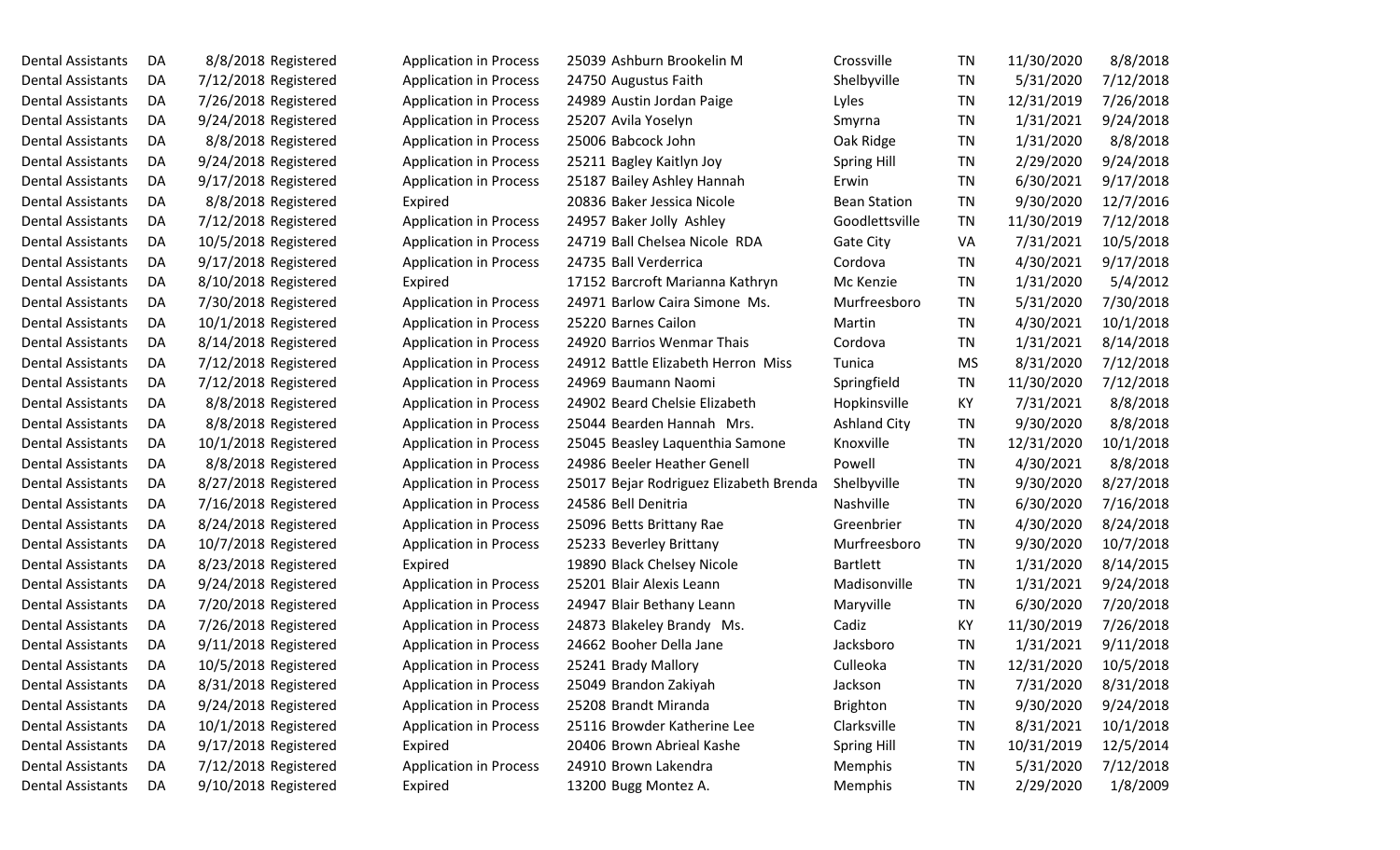| Dental Assistants | DA | 10/5/2018 Register |  |
|-------------------|----|--------------------|--|
| Dental Assistants | DA | 8/8/2018 Register  |  |
| Dental Assistants | DA | 8/27/2018 Register |  |
| Dental Assistants | DA | 10/1/2018 Register |  |
| Dental Assistants | DA | 8/8/2018 Register  |  |
| Dental Assistants | DA | 10/1/2018 Register |  |
| Dental Assistants | DA | 8/20/2018 Register |  |
| Dental Assistants | DA | 8/31/2018 Register |  |
| Dental Assistants | DA | 9/17/2018 Register |  |
| Dental Assistants | DA | 7/16/2018 Register |  |
| Dental Assistants | DA | 9/24/2018 Register |  |
| Dental Assistants | DA | 8/14/2018 Register |  |
| Dental Assistants | DA | 8/31/2018 Register |  |
| Dental Assistants | DA | 8/24/2018 Register |  |
| Dental Assistants | DA | 8/24/2018 Register |  |
| Dental Assistants | DA | 9/24/2018 Register |  |
| Dental Assistants | DA | 8/27/2018 Register |  |
| Dental Assistants | DA | 10/1/2018 Register |  |
| Dental Assistants | DA | 9/17/2018 Register |  |
| Dental Assistants | DA | 8/14/2018 Register |  |
| Dental Assistants | DA | 8/31/2018 Register |  |
| Dental Assistants | DA | 7/26/2018 Register |  |
| Dental Assistants | DA | 7/12/2018 Register |  |
| Dental Assistants | DA | 8/14/2018 Register |  |
| Dental Assistants | DA | 9/24/2018 Register |  |
| Dental Assistants | DA | 9/11/2018 Register |  |
| Dental Assistants | DA | 9/24/2018 Register |  |
| Dental Assistants | DA | 8/24/2018 Register |  |
| Dental Assistants | DA | 10/1/2018 Register |  |
| Dental Assistants | DA | 8/24/2018 Register |  |
| Dental Assistants | DA | 8/31/2018 Register |  |
| Dental Assistants | DA | 8/31/2018 Register |  |
| Dental Assistants | DA | 8/14/2018 Register |  |
| Dental Assistants | DA | 9/24/2018 Register |  |
| Dental Assistants | DA | 10/1/2018 Register |  |
| Dental Assistants | DA | 8/27/2018 Register |  |
| Dental Assistants | DA | 9/10/2018 Register |  |

| Dental Assistants        | DA  | 10/5/2018 Registered | <b>Application in Process</b> | 25230 Burton Jada               | Clarksville         | TN        | 9/30/2020  | 10/5/2018  |
|--------------------------|-----|----------------------|-------------------------------|---------------------------------|---------------------|-----------|------------|------------|
| Dental Assistants        | DA  | 8/8/2018 Registered  | Expired                       | 10353 Cage Melanie Curry        | Nolensville         | TN        | 3/31/2020  | 6/28/2004  |
| Dental Assistants        | DA  | 8/27/2018 Registered | <b>Application in Process</b> | 25065 Carlile Kensley L         | Hixson              | TN        | 9/30/2019  | 8/27/2018  |
| Dental Assistants        | DA  | 10/1/2018 Registered | <b>Application in Process</b> | 24890 Carroll Peyton Nicole     | Cottontown          | TN        | 2/28/2021  | 10/1/2018  |
| Dental Assistants        | DA  | 8/8/2018 Registered  | <b>Application in Process</b> | 25021 Carter Summer Elaine      | Shelbyville         | TN        | 4/30/2021  | 8/8/2018   |
| Dental Assistants        | DA  | 10/1/2018 Registered | <b>Application in Process</b> | 25240 Castaneda Allison         | Murfreesboro        | <b>TN</b> | 12/31/2020 | 10/1/2018  |
| Dental Assistants        | DA  | 8/20/2018 Registered | <b>Application in Process</b> | 25056 Chambers Courtney Renee   | Knoxville           | <b>TN</b> | 1/31/2020  | 8/20/2018  |
| Dental Assistants        | DA  | 8/31/2018 Registered | <b>Application in Process</b> | 25097 Cherry Tori Gayle         | <b>Ashland City</b> | TN        | 11/30/2019 | 8/31/2018  |
| Dental Assistants        | DA  | 9/17/2018 Registered | Expired                       | 21616 Childress Juanita Gabriel | Horn Lake           | MS        | 1/31/2020  | 3/11/2016  |
| Dental Assistants        | DA. | 7/16/2018 Registered | <b>Application in Process</b> | 24766 Claxton Paige Ms          | Lenoir City         | TN        | 6/30/2020  | 7/16/2018  |
| Dental Assistants        | DA  | 9/24/2018 Registered | <b>Application in Process</b> | 24738 Coffee Necha Marie        | Nashville           | TN        | 11/30/2019 | 9/24/2018  |
| Dental Assistants        | DA  | 8/14/2018 Registered | <b>Application in Process</b> | 25036 Collins Katelyn Brianne   | Tullahoma           | <b>TN</b> | 3/31/2021  | 8/14/2018  |
| Dental Assistants        | DA  | 8/31/2018 Registered | Expired                       | 12400 Collins Leaann Covington  | Murfreesboro        | TN        | 7/31/2020  | 10/7/2016  |
| Dental Assistants        | DA  | 8/24/2018 Registered | <b>Application in Process</b> | 25117 Cooper Alexa Leeann       | Sevierville         | TN        | 8/31/2019  | 8/24/2018  |
| Dental Assistants        | DA  | 8/24/2018 Registered | <b>Application in Process</b> | 24832 Copley Kaylinn Madison    | Jamestown           | TN        | 1/31/2020  | 8/24/2018  |
| Dental Assistants        | DA  | 9/24/2018 Registered | <b>Application in Process</b> | 25159 Cowan Jessica             | Lebanon             | TN        | 4/30/2021  | 9/24/2018  |
| <b>Dental Assistants</b> | DA  | 8/27/2018 Registered | Expired                       | 21336 Cox Kara E.               | Memphis             | TN        | 3/31/2020  | 10/23/2015 |
| Dental Assistants        | DA  | 10/1/2018 Registered | <b>Application in Process</b> | 25238 Crawford Raven            | Columbia            | TN        | 12/31/2020 | 10/1/2018  |
| Dental Assistants        | DA  | 9/17/2018 Registered | <b>Application in Process</b> | 25127 Creswell Brandi Janell    | Maynardville        | TN        | 8/31/2021  | 9/17/2018  |
| Dental Assistants        | DA  | 8/14/2018 Registered | <b>Application in Process</b> | 24806 Crips Alexandra Morgan    | Smyrna              | TN        | 7/31/2020  | 8/14/2018  |
| Dental Assistants        | DA  | 8/31/2018 Registered | <b>Application in Process</b> | 25098 Crutchfield Bryan Dionne  | Clarksville         | TN        | 11/30/2020 | 8/31/2018  |
| Dental Assistants        | DA  | 7/26/2018 Registered | <b>Application in Process</b> | 24748 Cunningham Mikaela Ms     | Jackson             | TN        | 2/29/2020  | 7/26/2018  |
| Dental Assistants        | DA  | 7/12/2018 Registered | <b>Application in Process</b> | 24917 Daniel Nicole K.H. Ms.    | Olive Branch        | MS        | 12/31/2019 | 7/12/2018  |
| Dental Assistants        | DA  | 8/14/2018 Registered | <b>Application in Process</b> | 25068 Daniels Katelyn           | Kingsport           | TN        | 6/30/2021  | 8/14/2018  |
| Dental Assistants        | DA  | 9/24/2018 Registered | <b>Application in Process</b> | 24972 Davidson Doris D.D.       | Lebanon             | VA        | 5/31/2021  | 9/24/2018  |
| Dental Assistants        | DA  | 9/11/2018 Registered | <b>Application in Process</b> | 25100 Davis Jalyn Mckenzie      | Gallatin            | <b>TN</b> | 6/30/2021  | 9/11/2018  |
| Dental Assistants        | DA  | 9/24/2018 Registered | <b>Application in Process</b> | 25160 Davis Michael             | Crossville          | TN        | 5/31/2020  | 9/24/2018  |
| Dental Assistants        | DA  | 8/24/2018 Registered | <b>Application in Process</b> | 25083 De Jong Samantha Maria    | Cane Ridge          | TN        | 9/30/2020  | 8/24/2018  |
| Dental Assistants        | DA  | 10/1/2018 Registered | <b>Application in Process</b> | 25215 Deakins Lauren Brooke rda | Hendersonville      | TN        | 4/30/2020  | 10/1/2018  |
| <b>Dental Assistants</b> | DA  | 8/24/2018 Registered | <b>Application in Process</b> | 25099 Deel Kailee               | Madison             | TN        | 5/31/2020  | 8/24/2018  |
| Dental Assistants        | DA  | 8/31/2018 Registered | <b>Application in Process</b> | 25102 Delaney Taylor Mckenzie   | Portland            | <b>TN</b> | 5/31/2020  | 8/31/2018  |
| Dental Assistants        | DA  | 8/31/2018 Registered | <b>Application in Process</b> | 25014 Delph Shonda Ms.          | Sneedville          | <b>TN</b> | 2/28/2021  | 8/31/2018  |
| Dental Assistants        | DA  | 8/14/2018 Registered | <b>Application in Process</b> | 24757 Denton Chelsey Marie      | New Market          | TN        | 5/31/2020  | 8/14/2018  |
| Dental Assistants        | DA  | 9/24/2018 Registered | <b>Application in Process</b> | 25140 Dimas Makia Lashae        | Smithville          | TN        | 2/28/2021  | 9/24/2018  |
| Dental Assistants        | DA  | 10/1/2018 Registered | <b>Application in Process</b> | 25192 Dinh Vietanh              | Jackson             | TN        | 1/31/2021  | 10/1/2018  |
| Dental Assistants        | DA  | 8/27/2018 Registered | <b>Application in Process</b> | 24625 Dozier Ashley             | Chattanooga         | TN        | 10/31/2020 | 8/27/2018  |
| Dental Assistants        | DA  | 9/10/2018 Registered | <b>Application in Process</b> | 25046 Durbin Colleen Judith     | Newbern             | <b>TN</b> | 3/31/2020  | 9/10/2018  |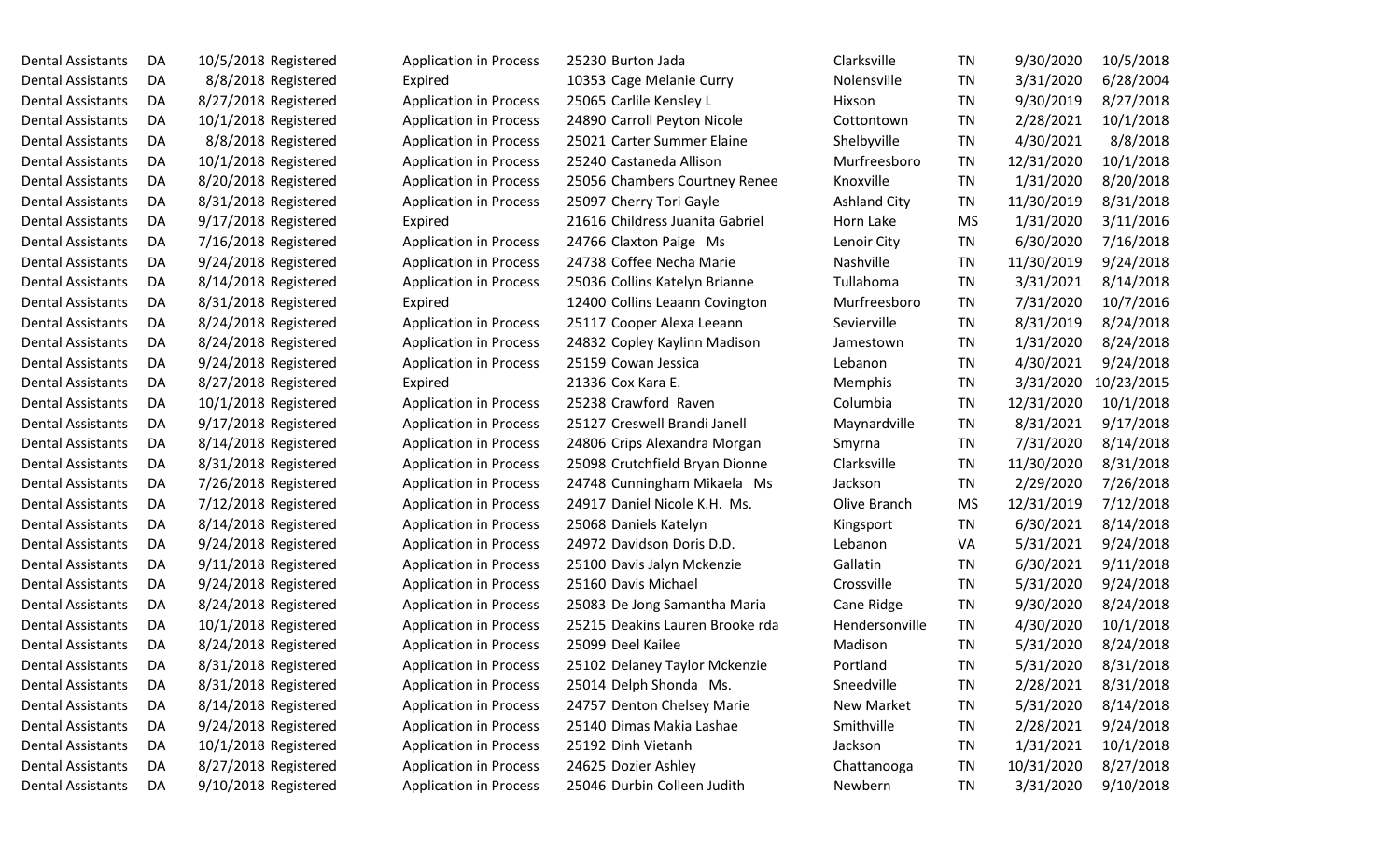| <b>Dental Assistants</b> | DA | 7/26/2018 Registered | <b>Application in Process</b> | 24925 Eaton Mandi Jene          |
|--------------------------|----|----------------------|-------------------------------|---------------------------------|
| <b>Dental Assistants</b> | DA | 8/8/2018 Registered  | <b>Application in Process</b> | 24904 Eldridge Claudia          |
| <b>Dental Assistants</b> | DA | 7/30/2018 Registered | <b>Application in Process</b> | 24608 Escamilla-Resendiz Jennit |
| <b>Dental Assistants</b> | DA | 8/14/2018 Registered | Expired                       | 17476 Farley Kimberly Renee     |
| <b>Dental Assistants</b> | DA | 9/11/2018 Registered | <b>Application in Process</b> | 25109 Farris Amber              |
| <b>Dental Assistants</b> | DA | 8/24/2018 Registered | <b>Application in Process</b> | 25020 Ferguson Mary Caroline    |
| <b>Dental Assistants</b> | DA | 8/31/2018 Registered | <b>Application in Process</b> | 25069 Fiebke Emily              |
| <b>Dental Assistants</b> | DA | 9/17/2018 Registered | Expired                       | 10477 Fields Tamika Nicole      |
| <b>Dental Assistants</b> | DA | 8/14/2018 Registered | <b>Application in Process</b> | 25004 Figueroa Jacqueline       |
| <b>Dental Assistants</b> | DA | 9/24/2018 Registered | <b>Application in Process</b> | 25210 Fleming Chasody           |
| <b>Dental Assistants</b> | DA | 8/20/2018 Registered | <b>Application in Process</b> | 25009 Flowe Miracle             |
| <b>Dental Assistants</b> | DA | 9/17/2018 Registered | <b>Application in Process</b> | 24877 Frantzen Jillian Hope     |
| <b>Dental Assistants</b> | DA | 8/14/2018 Registered | <b>Application in Process</b> | 24977 Freeman Deidre Denise     |
| <b>Dental Assistants</b> | DA | 7/12/2018 Registered | <b>Application in Process</b> | 24958 Freeman Valecia Lisa      |
| <b>Dental Assistants</b> | DA | 7/20/2018 Registered | <b>Application in Process</b> | 24731 Frye Dyamond Moenashi     |
| <b>Dental Assistants</b> | DA | 7/30/2018 Registered | <b>Application in Process</b> | 25005 Garner Rebecca            |
| <b>Dental Assistants</b> | DA | 9/10/2018 Registered | <b>Application in Process</b> | 25103 Garton Ashley Kay         |
| <b>Dental Assistants</b> | DA | 10/1/2018 Registered | <b>Application in Process</b> | 25214 Gasperson Kaysea Leann    |
| <b>Dental Assistants</b> | DA | 9/17/2018 Registered | <b>Application in Process</b> | 24982 Gentry Bridget Deonna N   |
| <b>Dental Assistants</b> | DA | 8/28/2018 Registered | Expired                       | 9579 Gibson Tarsha Shereta      |
| <b>Dental Assistants</b> | DA | 8/24/2018 Registered | <b>Application in Process</b> | 25076 Glen Caroline Marie       |
| <b>Dental Assistants</b> | DA | 9/10/2018 Registered | Expired                       | 16256 Gonzalez Michelle Marie   |
| <b>Dental Assistants</b> | DA | 8/27/2018 Registered | <b>Application in Process</b> | 25055 Gowen Ashley Suzanne      |
| <b>Dental Assistants</b> | DA | 8/8/2018 Registered  | <b>Application in Process</b> | 25019 Granadillo Godoy Alexan   |
| <b>Dental Assistants</b> | DA | 9/11/2018 Registered | <b>Application in Process</b> | 25170 Gray Morgan Elizabeth     |
| <b>Dental Assistants</b> | DA | 9/17/2018 Registered | <b>Application in Process</b> | 24667 Guevara Kelly             |
| <b>Dental Assistants</b> | DA | 7/30/2018 Registered | Expired                       | 13806 Guzman Shuna Shae         |
| <b>Dental Assistants</b> | DA | 8/24/2018 Registered | <b>Application in Process</b> | 24850 Hahn Wendy Linhart        |
| <b>Dental Assistants</b> | DA | 9/17/2018 Registered | <b>Application in Process</b> | 24633 Hair Patricia             |
| <b>Dental Assistants</b> | DA | 7/20/2018 Registered | <b>Application in Process</b> | 24943 Hamilton Megan Elizabet   |
| <b>Dental Assistants</b> | DA | 7/16/2018 Registered | <b>Application in Process</b> | 24888 Hanks Taylor Nicole       |
| <b>Dental Assistants</b> | DA | 8/14/2018 Registered | Expired                       | 14050 Harris Lisa Nicole        |
| <b>Dental Assistants</b> | DA | 8/24/2018 Registered | <b>Application in Process</b> | 25104 Hasty Jessica Ann         |
| <b>Dental Assistants</b> | DA | 9/24/2018 Registered | <b>Application in Process</b> | 24805 Havrylyshyn Tetyana       |
| <b>Dental Assistants</b> | DA | 7/23/2018 Registered | Expired                       | 12980 Hawkins Henrietta Allean  |
| <b>Dental Assistants</b> | DA | 9/17/2018 Registered | <b>Application in Process</b> | 25128 Hayden Leslie Dawn        |
| <b>Dental Assistants</b> | DA | 8/24/2018 Registered | <b>Application in Process</b> | 25101 Hayes Meghan Lorrraine    |

| <b>Application in Process</b> |  |
|-------------------------------|--|
| <b>Application in Process</b> |  |
| <b>Application in Process</b> |  |
| Expired                       |  |
| <b>Application in Process</b> |  |
| <b>Application in Process</b> |  |
| <b>Application in Process</b> |  |
| Expired                       |  |
| <b>Application in Process</b> |  |
| <b>Application in Process</b> |  |
| <b>Application in Process</b> |  |
| <b>Application in Process</b> |  |
| <b>Application in Process</b> |  |
| <b>Application in Process</b> |  |
| <b>Application in Process</b> |  |
| <b>Application in Process</b> |  |
| <b>Application in Process</b> |  |
| <b>Application in Process</b> |  |
| <b>Application in Process</b> |  |
| Expired                       |  |
| <b>Application in Process</b> |  |
| Expired                       |  |
| <b>Application in Process</b> |  |
| <b>Application in Process</b> |  |
| <b>Application in Process</b> |  |
| <b>Application in Process</b> |  |
| Expired                       |  |
| <b>Application in Process</b> |  |
| <b>Application in Process</b> |  |
| <b>Application in Process</b> |  |
| <b>Application in Process</b> |  |
| Expired                       |  |
| <b>Application in Process</b> |  |
| <b>Application in Process</b> |  |
| Expired                       |  |
| <b>Application in Process</b> |  |
|                               |  |

| 25 Eaton Mandi Jene            |
|--------------------------------|
| 04 Eldridge Claudia            |
| 08 Escamilla-Resendiz Jennifer |
| 76 Farley Kimberly Renee       |
| 09 Farris Amber                |
| 20 Ferguson Mary Caroline      |
| 59 Fiebke Emily                |
| 77 Fields Tamika Nicole        |
| 04 Figueroa Jacqueline         |
| LO Fleming Chasody             |
| 09 Flowe Miracle               |
| 77 Frantzen Jillian Hope       |
| 77 Freeman Deidre Denise       |
| 58 Freeman Valecia Lisa        |
| 31 Frye Dyamond Moenashia      |
| 05 Garner Rebecca              |
| 03 Garton Ashley Kay           |
| 14 Gasperson Kaysea Leann      |
| 32 Gentry Bridget Deonna Ms    |
| 79 Gibson Tarsha Shereta       |
| 76 Glen Caroline Marie         |
| 56 Gonzalez Michelle Marie     |
| 55 Gowen Ashley Suzanne        |
| 19 Granadillo Godoy Alexandra  |
| 70 Gray Morgan Elizabeth       |
| 57 Guevara Kelly               |
| 06 Guzman Shuna Shae           |
| 50 Hahn Wendy Linhart          |
| 33 Hair Patricia               |
| 13 Hamilton Megan Elizabeth    |
| <b>88 Hanks Taylor Nicole</b>  |
| 50 Harris Lisa Nicole          |
| 04 Hasty Jessica Ann           |
| 05 Havrylyshyn Tetyana         |
| 30 Hawkins Henrietta Allean    |
| 28 Hayden Leslie Dawn          |
| 11 Haven Moghan Lorrrain       |

| Dental Assistants        | DA | 7/26/2018 Registered | <b>Application in Process</b> | 24925 Eaton Mandi Jene            | <b>Dickson</b>              | TN        | 10/31/2019 | 7/26/2018  |
|--------------------------|----|----------------------|-------------------------------|-----------------------------------|-----------------------------|-----------|------------|------------|
| Dental Assistants        | DA | 8/8/2018 Registered  | <b>Application in Process</b> | 24904 Eldridge Claudia            | Cookeville                  | TN        | 4/30/2020  | 8/8/2018   |
| Dental Assistants        | DA | 7/30/2018 Registered | <b>Application in Process</b> | 24608 Escamilla-Resendiz Jennifer | Morrison                    | TN        | 5/31/2021  | 7/30/2018  |
| Dental Assistants        | DA | 8/14/2018 Registered | Expired                       | 17476 Farley Kimberly Renee       | <b>Spring Hill</b>          | TN        | 12/31/2020 | 10/26/2012 |
| <b>Dental Assistants</b> | DA | 9/11/2018 Registered | <b>Application in Process</b> | 25109 Farris Amber                | <b>Estill Springs</b>       | TN        | 7/31/2020  | 9/11/2018  |
| Dental Assistants        | DA | 8/24/2018 Registered | <b>Application in Process</b> | 25020 Ferguson Mary Caroline      | Lebanon                     | TN        | 10/31/2020 | 8/24/2018  |
| Dental Assistants        | DA | 8/31/2018 Registered | <b>Application in Process</b> | 25069 Fiebke Emily                | Kingston                    | TN        | 11/30/2020 | 8/31/2018  |
| Dental Assistants        | DA | 9/17/2018 Registered | Expired                       | 10477 Fields Tamika Nicole        | Memphis                     | TN        | 1/31/2021  | 4/7/2017   |
| Dental Assistants        | DA | 8/14/2018 Registered | <b>Application in Process</b> | 25004 Figueroa Jacqueline         | Clarksville                 | TN        | 2/28/2021  | 8/14/2018  |
| Dental Assistants        | DA | 9/24/2018 Registered | <b>Application in Process</b> | 25210 Fleming Chasody             | Henagar                     | AL        | 11/30/2020 | 9/24/2018  |
| Dental Assistants        | DA | 8/20/2018 Registered | <b>Application in Process</b> | 25009 Flowe Miracle               | Knoxville                   | TN        | 10/31/2019 | 8/20/2018  |
| Dental Assistants        | DA | 9/17/2018 Registered | <b>Application in Process</b> | 24877 Frantzen Jillian Hope       | Maryville                   | TN        | 3/31/2020  | 9/17/2018  |
| Dental Assistants        | DA | 8/14/2018 Registered | <b>Application in Process</b> | 24977 Freeman Deidre Denise       | Knoxville                   | TN        | 8/31/2020  | 8/14/2018  |
| Dental Assistants        | DA | 7/12/2018 Registered | <b>Application in Process</b> | 24958 Freeman Valecia Lisa        | Nashville                   | TN        | 4/30/2021  | 7/12/2018  |
| Dental Assistants        | DA | 7/20/2018 Registered | <b>Application in Process</b> | 24731 Frye Dyamond Moenashia      | Memphis                     | TN        | 8/31/2020  | 7/20/2018  |
| Dental Assistants        | DA | 7/30/2018 Registered | <b>Application in Process</b> | 25005 Garner Rebecca              | Winchester                  | TN        | 12/31/2019 | 7/30/2018  |
| Dental Assistants        | DA | 9/10/2018 Registered | <b>Application in Process</b> | 25103 Garton Ashley Kay           | Nashville                   | TN        | 5/31/2020  | 9/10/2018  |
| Dental Assistants        | DA | 10/1/2018 Registered | <b>Application in Process</b> | 25214 Gasperson Kaysea Leann      | Kingsport                   | TN        | 3/31/2021  | 10/1/2018  |
| Dental Assistants        | DA | 9/17/2018 Registered | <b>Application in Process</b> | 24982 Gentry Bridget Deonna Ms    | Cornersville                | TN        | 5/31/2020  | 9/17/2018  |
| <b>Dental Assistants</b> | DA | 8/28/2018 Registered | Expired                       | 9579 Gibson Tarsha Shereta        | Memphis                     | TN        | 9/30/2020  | 12/7/2016  |
| Dental Assistants        | DA | 8/24/2018 Registered | <b>Application in Process</b> | 25076 Glen Caroline Marie         | Franklin                    | TN        | 4/30/2021  | 8/24/2018  |
| Dental Assistants        | DA | 9/10/2018 Registered | Expired                       | 16256 Gonzalez Michelle Marie     | Clarksville                 | TN        | 7/31/2020  | 10/7/2016  |
| Dental Assistants        | DA | 8/27/2018 Registered | <b>Application in Process</b> | 25055 Gowen Ashley Suzanne        | Murfreesboro                | TN        | 3/31/2021  | 8/27/2018  |
| Dental Assistants        | DA | 8/8/2018 Registered  | <b>Application in Process</b> | 25019 Granadillo Godoy Alexandra  | Franklin                    | TN        | 1/31/2020  | 8/8/2018   |
| Dental Assistants        | DA | 9/11/2018 Registered | <b>Application in Process</b> | 25170 Gray Morgan Elizabeth       | Elmwood                     | TN        | 3/31/2021  | 9/11/2018  |
| Dental Assistants        | DA | 9/17/2018 Registered | <b>Application in Process</b> | 24667 Guevara Kelly               | Horn Lake                   | <b>MS</b> | 7/31/2020  | 9/17/2018  |
| Dental Assistants        | DA | 7/30/2018 Registered | Expired                       | 13806 Guzman Shuna Shae           | Memphis                     | TN        | 11/30/2019 | 3/27/2009  |
| Dental Assistants        | DA | 8/24/2018 Registered | <b>Application in Process</b> | 24850 Hahn Wendy Linhart          | Lenoir City                 | TN        | 7/31/2021  | 8/24/2018  |
| Dental Assistants        | DA | 9/17/2018 Registered | <b>Application in Process</b> | 24633 Hair Patricia               | Old Hickory                 | TN        | 4/30/2021  | 9/17/2018  |
| Dental Assistants        | DA | 7/20/2018 Registered | <b>Application in Process</b> | 24943 Hamilton Megan Elizabeth    | <b>Cumberland Furnac TN</b> |           | 4/30/2021  | 7/20/2018  |
| Dental Assistants        | DA | 7/16/2018 Registered | <b>Application in Process</b> | 24888 Hanks Taylor Nicole         | Smyrna                      | TN        | 7/31/2020  | 7/16/2018  |
| Dental Assistants        | DA | 8/14/2018 Registered | Expired                       | 14050 Harris Lisa Nicole          | Chattanooga                 | <b>TN</b> | 8/31/2020  | 11/7/2016  |
| <b>Dental Assistants</b> | DA | 8/24/2018 Registered | <b>Application in Process</b> | 25104 Hasty Jessica Ann           | Goodlettsvlle               | TN        | 10/31/2020 | 8/24/2018  |
| Dental Assistants        | DA | 9/24/2018 Registered | <b>Application in Process</b> | 24805 Havrylyshyn Tetyana         | Sevierville                 | <b>TN</b> | 1/31/2021  | 9/24/2018  |
| Dental Assistants        | DA | 7/23/2018 Registered | Expired                       | 12980 Hawkins Henrietta Allean    | Dundee                      | <b>MS</b> | 4/30/2021  | 5/2/2008   |
| Dental Assistants        | DA | 9/17/2018 Registered | <b>Application in Process</b> | 25128 Hayden Leslie Dawn          | <b>Pleasant View</b>        | TN        | 11/30/2020 | 9/17/2018  |
| Dental Assistants        | DA | 8/24/2018 Registered | <b>Application in Process</b> | 25101 Hayes Meghan Lorrraine      | Hendersonville              | TN        | 9/30/2019  | 8/24/2018  |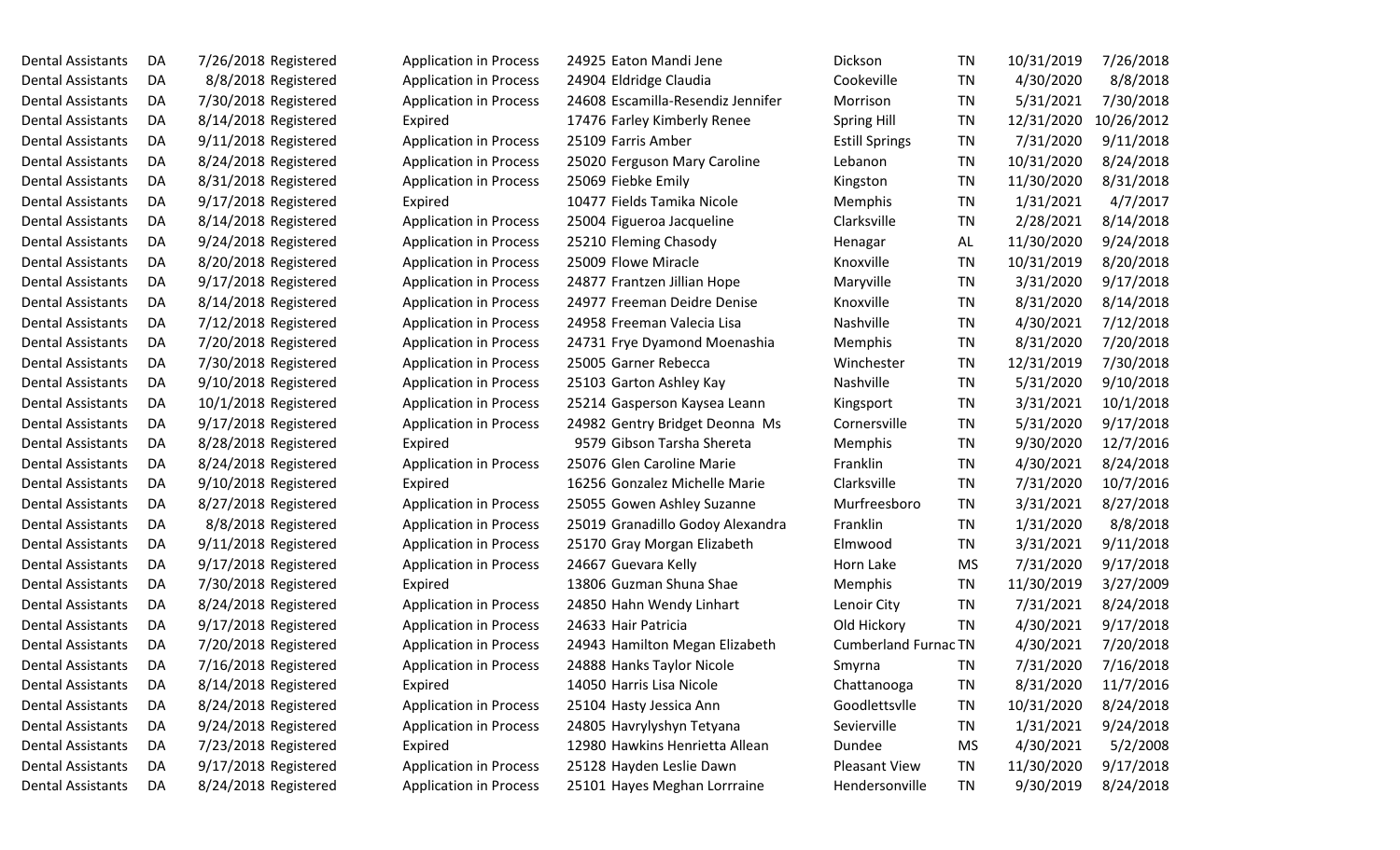| <b>Dental Assistants</b> | DA | 10/1/2018 Registered | <b>Application in Process</b> | 25227 Haynes Britne Nicole           | Dresden            | TN        | 4/30/2020  | 10/1/2018 |
|--------------------------|----|----------------------|-------------------------------|--------------------------------------|--------------------|-----------|------------|-----------|
| <b>Dental Assistants</b> | DA | 7/20/2018 Registered | <b>Application in Process</b> | 24937 Head Zuria Ms                  | Cordova            | TN        | 9/30/2020  | 7/20/2018 |
| Dental Assistants        | DA | 9/17/2018 Registered | <b>Application in Process</b> | 25169 Hechevarria Jessica            | Maryville          | TN        | 9/30/2019  | 9/17/2018 |
| <b>Dental Assistants</b> | DA | 9/17/2018 Registered | <b>Application in Process</b> | 25178 Heinrich Brandy J Mrs          | Gallatin           | TN        | 12/31/2019 | 9/17/2018 |
| <b>Dental Assistants</b> | DA | 9/17/2018 Registered | <b>Application in Process</b> | 24572 Hendricks Amber                | Chattanooga        | TN        | 9/30/2020  | 9/17/2018 |
| <b>Dental Assistants</b> | DA | 7/26/2018 Registered | <b>Application in Process</b> | 24996 Herbison Matilyn Grace         | Shelbyville        | TN        | 10/31/2020 | 7/26/2018 |
| <b>Dental Assistants</b> | DA | 7/12/2018 Registered | <b>Application in Process</b> | 24891 Hernandez Ariadna              | <b>Byhalia</b>     | MS        | 10/31/2020 | 7/12/2018 |
| <b>Dental Assistants</b> | DA | 8/14/2018 Registered | Expired                       | 20655 Hernandez Nohemi               | Nashville          | TN        | 10/31/2020 | 1/7/2017  |
| <b>Dental Assistants</b> | DA | 8/31/2018 Registered | <b>Application in Process</b> | 25038 Herrell Victoria               | Powell             | TN        | 1/31/2020  | 8/31/2018 |
| <b>Dental Assistants</b> | DA | 8/14/2018 Registered | <b>Application in Process</b> | 24970 Hill Derian RDA                | Jonesborough       | TN        | 10/31/2019 | 8/14/2018 |
| <b>Dental Assistants</b> | DA | 7/16/2018 Registered | <b>Application in Process</b> | 24839 Hill Leah Faye                 | Johnson City       | TN        | 8/31/2020  | 7/16/2018 |
| <b>Dental Assistants</b> | DA | 9/10/2018 Registered | <b>Application in Process</b> | 25164 Hobbs Jennifer Denise          | Elizabethton       | TN        | 8/31/2021  | 9/10/2018 |
| <b>Dental Assistants</b> | DA | 9/10/2018 Registered | <b>Application in Process</b> | 24816 Hodge Nichelle                 | <b>Spring Hill</b> | TN        | 9/30/2019  | 9/10/2018 |
| <b>Dental Assistants</b> | DA | 10/1/2018 Registered | <b>Application in Process</b> | 25196 Hogan Kayla Kiwana Mrs.        | Georgetown         | TN        | 1/31/2021  | 10/1/2018 |
| <b>Dental Assistants</b> | DA | 10/1/2018 Registered | <b>Application in Process</b> | 25209 Holifield Loren                | Trenton            | GA        | 3/31/2021  | 10/1/2018 |
| Dental Assistants        | DA | 8/20/2018 Registered | <b>Application in Process</b> | 24948 Holland Allison Nicole         | <b>Burns</b>       | TN        | 6/30/2021  | 8/20/2018 |
| <b>Dental Assistants</b> | DA | 7/16/2018 Registered | <b>Application in Process</b> | 24940 Hood Alesis Brooke Miss        | Pulaski            | TN        | 3/31/2021  | 7/16/2018 |
| Dental Assistants        | DA | 8/20/2018 Registered | <b>Application in Process</b> | 24978 Horton Kriston Natomia         | Adamsville         | TN        | 1/31/2021  | 8/20/2018 |
| <b>Dental Assistants</b> | DA | 8/20/2018 Registered | <b>Application in Process</b> | 25081 Hudgins Jessica Lynn           | Prospect           | TN        | 5/31/2021  | 8/20/2018 |
| <b>Dental Assistants</b> | DA | 9/17/2018 Registered | <b>Application in Process</b> | 24932 Hudson Stephanie Kay Dubois    | Pope               | MS        | 7/31/2021  | 9/17/2018 |
| <b>Dental Assistants</b> | DA | 9/17/2018 Registered | <b>Application in Process</b> | 25162 Huffstuttler Taylor Nicole Ms. | Dickson            | TN        | 12/31/2019 | 9/17/2018 |
| Dental Assistants        | DA | 9/11/2018 Registered | <b>Application in Process</b> | 25050 Humphrey Tiffanie Nicole       | <b>Memphis</b>     | TN        | 7/31/2020  | 9/11/2018 |
| Dental Assistants        | DA | 7/26/2018 Registered | <b>Application in Process</b> | 25002 Ingram Allison Rae Ms.         | Nunnelly           | TN        | 1/31/2020  | 7/26/2018 |
| Dental Assistants        | DA | 8/8/2018 Registered  | <b>Application in Process</b> | 25015 Jacks Jessica                  | Winchester         | TN        | 3/31/2020  | 8/8/2018  |
| <b>Dental Assistants</b> | DA | 9/24/2018 Registered | <b>Application in Process</b> | 25040 Jackson-Collins Chutne         | Ft Oglethorpe      | GA        | 7/31/2020  | 9/24/2018 |
| <b>Dental Assistants</b> | DA | 10/1/2018 Registered | Expired                       | 20168 James April Nicole             | Memphis            | TN        | 4/30/2020  | 7/7/2016  |
| <b>Dental Assistants</b> | DA | 7/16/2018 Registered | <b>Application in Process</b> | 24866 James Taylor Leigh             | White House        | <b>TN</b> | 8/31/2019  | 7/16/2018 |
| <b>Dental Assistants</b> | DA | 9/17/2018 Registered | <b>Application in Process</b> | 25156 Jefferson Terrika              | <b>Bartlett</b>    | TN        | 5/31/2020  | 9/17/2018 |
| <b>Dental Assistants</b> | DA | 8/31/2018 Registered | Expired                       | 21220 Johns Melissa Kay              | Greenbrier         | TN        | 1/31/2020  | 9/25/2015 |
| <b>Dental Assistants</b> | DA | 9/11/2018 Registered | <b>Application in Process</b> | 25139 Johnson Adrianna Rochelle      | Memphis            | TN        | 2/28/2021  | 9/11/2018 |
| <b>Dental Assistants</b> | DA | 9/24/2018 Registered | <b>Application in Process</b> | 25165 Johnson Amanda                 | Knoxville          | TN        | 11/30/2019 | 9/24/2018 |
| <b>Dental Assistants</b> | DA | 7/26/2018 Registered | <b>Application in Process</b> | 24730 Johnson Anna                   | Memphis            | <b>TN</b> | 1/31/2020  | 7/26/2018 |
| <b>Dental Assistants</b> | DA | 7/12/2018 Registered | <b>Application in Process</b> | 24921 Johnson Katelyn Nicole         | Mount Juliet       | <b>TN</b> | 9/30/2019  | 7/12/2018 |
| <b>Dental Assistants</b> | DA | 8/8/2018 Registered  | <b>Application in Process</b> | 25026 Johnston Brianna               | Centerville        | <b>TN</b> | 2/28/2021  | 8/8/2018  |
| <b>Dental Assistants</b> | DA | 10/5/2018 Registered | <b>Application in Process</b> | 25229 Joiner Jennifer                | Spring Hill        | <b>TN</b> | 7/31/2020  | 10/5/2018 |
| <b>Dental Assistants</b> | DA | 10/5/2018 Registered | <b>Application in Process</b> | 25245 Jones Averi                    | Dickson            | <b>TN</b> | 1/31/2020  | 10/5/2018 |
| <b>Dental Assistants</b> | DA | 8/14/2018 Registered | Expired                       | 12471 Jones Debra Dianne             | Memphis            | TN        | 10/31/2019 | 10/3/2007 |
|                          |    |                      |                               |                                      |                    |           |            |           |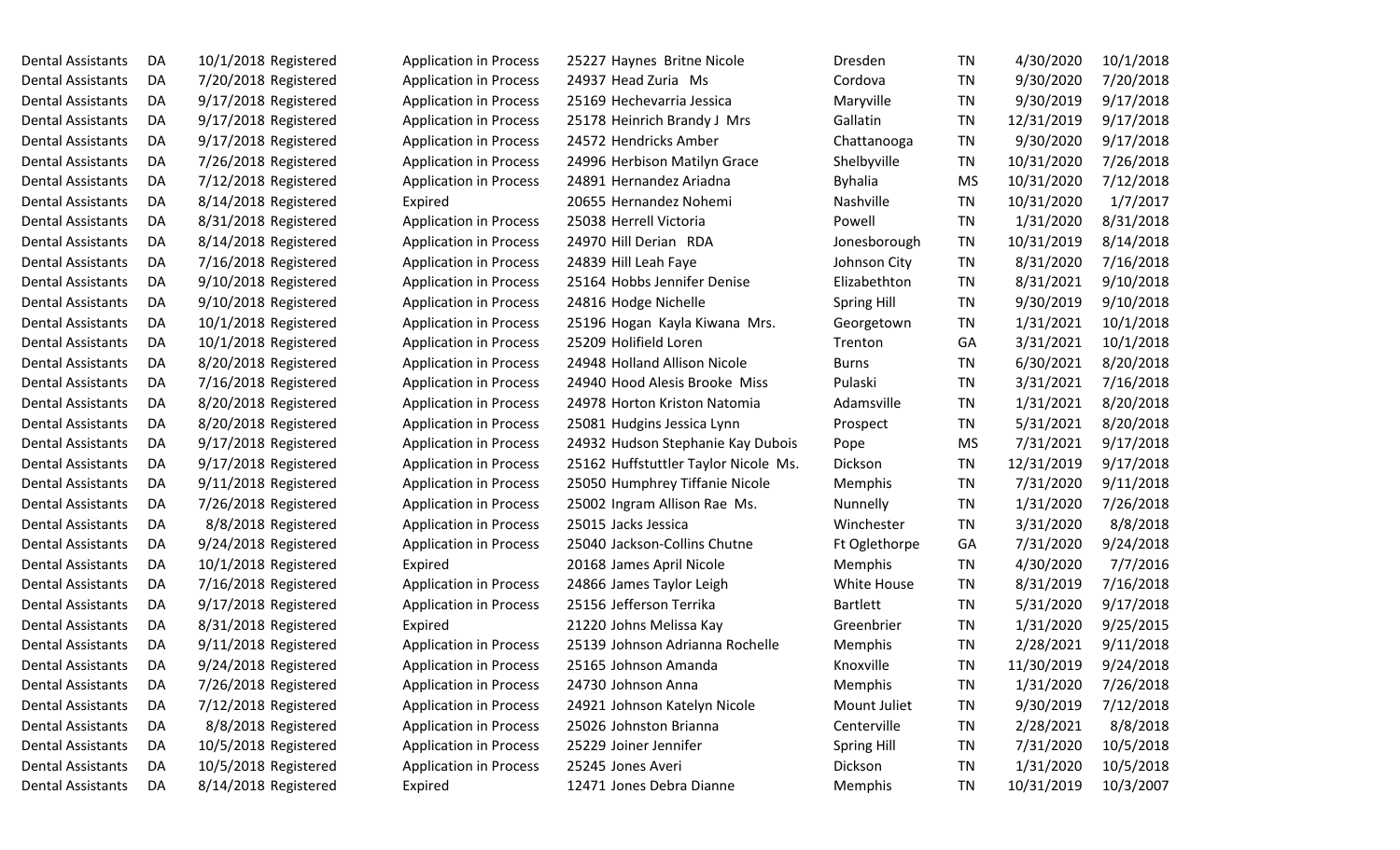| Dental Assistants | DA | 7/26/2018 Registered |
|-------------------|----|----------------------|
| Dental Assistants | DA | 8/8/2018 Registered  |
| Dental Assistants | DA | 8/20/2018 Registered |
| Dental Assistants | DA | 8/24/2018 Registered |
| Dental Assistants | DA | 7/12/2018 Registered |
| Dental Assistants | DA | 9/17/2018 Registered |
| Dental Assistants | DA | 10/5/2018 Registered |
| Dental Assistants | DA | 8/14/2018 Registered |
| Dental Assistants | DA | 8/31/2018 Registered |
| Dental Assistants | DA | 8/20/2018 Registered |
| Dental Assistants | DA | 8/8/2018 Registered  |
| Dental Assistants | DA | 10/5/2018 Registered |
| Dental Assistants | DA | 8/8/2018 Registered  |
| Dental Assistants | DA | 10/5/2018 Registered |
| Dental Assistants | DA | 7/16/2018 Registered |
| Dental Assistants | DA | 7/20/2018 Registered |
| Dental Assistants | DA | 10/1/2018 Registered |
| Dental Assistants | DA | 7/26/2018 Registered |
| Dental Assistants | DA | 8/24/2018 Registered |
| Dental Assistants | DA | 10/1/2018 Registered |
| Dental Assistants | DA | 10/5/2018 Registered |
| Dental Assistants | DA | 8/8/2018 Registered  |
| Dental Assistants | DA | 7/12/2018 Registered |
| Dental Assistants | DA | 8/14/2018 Registered |
| Dental Assistants | DA | 9/10/2018 Registered |
| Dental Assistants | DA | 10/5/2018 Registered |
| Dental Assistants | DA | 10/1/2018 Registered |
| Dental Assistants | DA | 9/17/2018 Registered |
| Dental Assistants | DA | 10/1/2018 Registered |
| Dental Assistants | DA | 7/16/2018 Registered |
| Dental Assistants | DA | 8/31/2018 Registered |
| Dental Assistants | DA | 8/31/2018 Registered |
| Dental Assistants | DA | 10/1/2018 Registered |
| Dental Assistants | DA | 10/1/2018 Registered |
| Dental Assistants | DA | 7/30/2018 Registered |
| Dental Assistants | DA | 8/24/2018 Registered |
| Dental Assistants | DA | 8/24/2018 Registered |

| Application in Process        |
|-------------------------------|
| Expired                       |
| <b>Application in Process</b> |
| <b>Application in Process</b> |
| <b>Application in Process</b> |
| <b>Application in Process</b> |
| <b>Application in Process</b> |
| <b>Application in Process</b> |
| <b>Application in Process</b> |
| <b>Application in Process</b> |
| <b>Application in Process</b> |
| <b>Application in Process</b> |
| <b>Application in Process</b> |
| <b>Application in Process</b> |
| <b>Application in Process</b> |
| <b>Application in Process</b> |
| Expired                       |
| <b>Application in Process</b> |
| <b>Application in Process</b> |
| <b>Application in Process</b> |
| <b>Application in Process</b> |
| <b>Application in Process</b> |
| <b>Application in Process</b> |
| <b>Application in Process</b> |
| <b>Application in Process</b> |
| <b>Application in Process</b> |
| <b>Application in Process</b> |
| <b>Application in Process</b> |
| <b>Application in Process</b> |
| <b>Application in Process</b> |
| <b>Application in Process</b> |
| Application in Process        |
| <b>Application in Process</b> |
| <b>Application in Process</b> |
| <b>Application in Process</b> |
| <b>Application in Process</b> |
| <b>Application in Process</b> |

| 988 Jones Kaitlyn Paige          |
|----------------------------------|
| 611 Jones Rikki Jessica Nicole   |
| 071 Jordan Cayla                 |
| 025 Joshua Janay                 |
| 814 Kanakrieh Selwa              |
| 087 Kaplan Caroline Mrs.         |
| 253 Karnes Gabriella Sue         |
| 062 Karube Chiemi Marie          |
| 161 Kelly Michaela Suzanne       |
| 079 Kelso Natia Natice           |
| 984 Kennedy Cara Marie Ms        |
| 234 Kerby Kaitlyn                |
| 032 Kimbell Tamara               |
| 257 Kimbrough Keria              |
| 827 Kirby Bernadette Nicole      |
| 973 Kroll Brittney Marie         |
| 366 Ladd Charisse Brown          |
| 000 Ladouceur Alexandra Dawn Mr. |
| 080 Lamb Caitlin Deangela        |
| 216 Lamont Jordan Faith          |
| 247 Latta Taylor                 |
| 013 Leaym Haley Jo               |
| 911 Lebaron Lindsay Morgan Ms.   |
| 930 Leigh Kendyll Mcclaine       |
| 138 Little Lindsay               |
| 246 Long Kailen                  |
| 163 Lopezjayo Candi Lee Mrs.     |
| 028 Mabe Jaclyn Suzanne          |
| 226 Mabry Abby                   |
| 725 Madiara Kaitlyn              |
| 094 Mandrell Ashleigh M          |
| 023 Mangham Keoni Rene           |
| 124 Manning Hanna Kate           |
| 222 Markstone Paige              |
| 997 Marquez Edison S             |
| 111 Massey Ashlee                |
| 121 Massie Deeanna Lashay        |

| Dental Assistants        | DA  | 7/26/2018 Registered | <b>Application in Process</b> | 24988 Jones Kaitlyn Paige           | Centerville           | TN        | 3/31/2020  | 7/26/2018 |
|--------------------------|-----|----------------------|-------------------------------|-------------------------------------|-----------------------|-----------|------------|-----------|
| Dental Assistants        | DA  | 8/8/2018 Registered  | Expired                       | 21611 Jones Rikki Jessica Nicole    | Greeneville           | <b>TN</b> | 12/31/2020 | 3/7/2017  |
| Dental Assistants        | DA  | 8/20/2018 Registered | <b>Application in Process</b> | 25071 Jordan Cayla                  | Pigeon Forge          | TN        | 10/31/2020 | 8/20/2018 |
| Dental Assistants        | DA  | 8/24/2018 Registered | <b>Application in Process</b> | 25025 Joshua Janay                  | Chattanooga           | TN        | 11/30/2020 | 8/24/2018 |
| Dental Assistants        | DA  | 7/12/2018 Registered | <b>Application in Process</b> | 24814 Kanakrieh Selwa               | Murfreesboro          | TN        | 3/31/2020  | 7/12/2018 |
| Dental Assistants        | DA  | 9/17/2018 Registered | <b>Application in Process</b> | 25087 Kaplan Caroline Mrs.          | Signal Mountain       | TN        | 10/31/2019 | 9/17/2018 |
| Dental Assistants        | DA  | 10/5/2018 Registered | <b>Application in Process</b> | 25253 Karnes Gabriella Sue          | Nashville             | TN        | 8/31/2021  | 10/5/2018 |
| Dental Assistants        | DA  | 8/14/2018 Registered | <b>Application in Process</b> | 25062 Karube Chiemi Marie           | Maryville             | TN        | 7/31/2021  | 8/14/2018 |
| Dental Assistants        | DA  | 8/31/2018 Registered | <b>Application in Process</b> | 25161 Kelly Michaela Suzanne        | Hartsville            | TN        | 8/31/2020  | 8/31/2018 |
| Dental Assistants        | DA  | 8/20/2018 Registered | <b>Application in Process</b> | 25079 Kelso Natia Natice            | Alcoa                 | TN        | 9/30/2019  | 8/20/2018 |
| Dental Assistants        | DA  | 8/8/2018 Registered  | <b>Application in Process</b> | 24984 Kennedy Cara Marie Ms         | <b>Oliver Springs</b> | TN        | 1/31/2021  | 8/8/2018  |
| Dental Assistants        | DA  | 10/5/2018 Registered | <b>Application in Process</b> | 25234 Kerby Kaitlyn                 | Goodlettsvile         | TN        | 11/30/2019 | 10/5/2018 |
| Dental Assistants        | DA  | 8/8/2018 Registered  | Application in Process        | 25032 Kimbell Tamara                | La Fayette            | GA        | 3/31/2021  | 8/8/2018  |
| Dental Assistants        | DA  | 10/5/2018 Registered | <b>Application in Process</b> | 25257 Kimbrough Keria               | Gallatin              | TN        | 12/31/2019 | 10/5/2018 |
| <b>Dental Assistants</b> | DA  | 7/16/2018 Registered | <b>Application in Process</b> | 24827 Kirby Bernadette Nicole       | Cottontown            | TN        | 1/31/2021  | 7/16/2018 |
| Dental Assistants        | DA  | 7/20/2018 Registered | <b>Application in Process</b> | 24973 Kroll Brittney Marie          | Clarksville           | TN        | 9/30/2019  | 7/20/2018 |
| Dental Assistants        | DA  | 10/1/2018 Registered | Expired                       | 11366 Ladd Charisse Brown           | Madison               | TN        | 10/31/2019 | 6/12/2006 |
| Dental Assistants        | DA  | 7/26/2018 Registered | <b>Application in Process</b> | 25000 Ladouceur Alexandra Dawn Mrs. | Murfreesboro          | TN        | 12/31/2020 | 7/26/2018 |
| Dental Assistants        | DA  | 8/24/2018 Registered | <b>Application in Process</b> | 25080 Lamb Caitlin Deangela         | Corryton              | TN        | 2/28/2021  | 8/24/2018 |
| Dental Assistants        | DA  | 10/1/2018 Registered | <b>Application in Process</b> | 25216 Lamont Jordan Faith           | Lobelville            | TN        | 4/30/2020  | 10/1/2018 |
| Dental Assistants        | DA  | 10/5/2018 Registered | <b>Application in Process</b> | 25247 Latta Taylor                  | Oak Grove             | KY        | 8/31/2020  | 10/5/2018 |
| Dental Assistants        | DA  | 8/8/2018 Registered  | <b>Application in Process</b> | 25013 Leaym Haley Jo                | West Linn             | <b>OR</b> | 5/31/2020  | 8/8/2018  |
| Dental Assistants        | DA  | 7/12/2018 Registered | <b>Application in Process</b> | 24911 Lebaron Lindsay Morgan Ms.    | <b>Byhalia</b>        | <b>MS</b> | 4/30/2020  | 7/12/2018 |
| Dental Assistants        | DA  | 8/14/2018 Registered | <b>Application in Process</b> | 24930 Leigh Kendyll Mcclaine        | Ooltewah              | TN        | 8/31/2019  | 8/14/2018 |
| Dental Assistants        | DA  | 9/10/2018 Registered | <b>Application in Process</b> | 25138 Little Lindsay                | Murfreesboro          | TN        | 1/31/2020  | 9/10/2018 |
| Dental Assistants        | DA  | 10/5/2018 Registered | <b>Application in Process</b> | 25246 Long Kailen                   | <b>Spring Hill</b>    | TN        | 9/30/2021  | 10/5/2018 |
| Dental Assistants        | DA  | 10/1/2018 Registered | <b>Application in Process</b> | 25163 Lopezjayo Candi Lee Mrs.      | Murfreesboro          | <b>TN</b> | 4/30/2021  | 10/1/2018 |
| Dental Assistants        | DA. | 9/17/2018 Registered | <b>Application in Process</b> | 25028 Mabe Jaclyn Suzanne           | <b>Piney Flats</b>    | TN        | 4/30/2021  | 9/17/2018 |
| Dental Assistants        | DA  | 10/1/2018 Registered | <b>Application in Process</b> | 25226 Mabry Abby                    | Savannah              | TN        | 6/30/2021  | 10/1/2018 |
| Dental Assistants        | DA  | 7/16/2018 Registered | <b>Application in Process</b> | 24725 Madiara Kaitlyn               | Hendersonville        | TN        | 5/31/2021  | 7/16/2018 |
| <b>Dental Assistants</b> | DA  | 8/31/2018 Registered | <b>Application in Process</b> | 25094 Mandrell Ashleigh M           | Westmoreland          | TN        | 1/31/2021  | 8/31/2018 |
| Dental Assistants        | DA  | 8/31/2018 Registered | <b>Application in Process</b> | 25023 Mangham Keoni Rene            | Centerville           | <b>TN</b> | 10/31/2020 | 8/31/2018 |
| Dental Assistants        | DA  | 10/1/2018 Registered | <b>Application in Process</b> | 25124 Manning Hanna Kate            | Waverly               | <b>TN</b> | 7/31/2020  | 10/1/2018 |
| Dental Assistants        | DA  | 10/1/2018 Registered | <b>Application in Process</b> | 25222 Markstone Paige               | Lebanon               | <b>TN</b> | 8/31/2021  | 10/1/2018 |
| Dental Assistants        | DA  | 7/30/2018 Registered | <b>Application in Process</b> | 24997 Marquez Edison S              | Mount Juliet          | <b>TN</b> | 6/30/2020  | 7/30/2018 |
| Dental Assistants        | DA  | 8/24/2018 Registered | <b>Application in Process</b> | 25111 Massey Ashlee                 | White Bluff           | <b>TN</b> | 4/30/2021  | 8/24/2018 |
| Dental Assistants        | DA  | 8/24/2018 Registered | <b>Application in Process</b> | 25121 Massie Deeanna Lashay         | Vanleer               | TN        | 9/30/2020  | 8/24/2018 |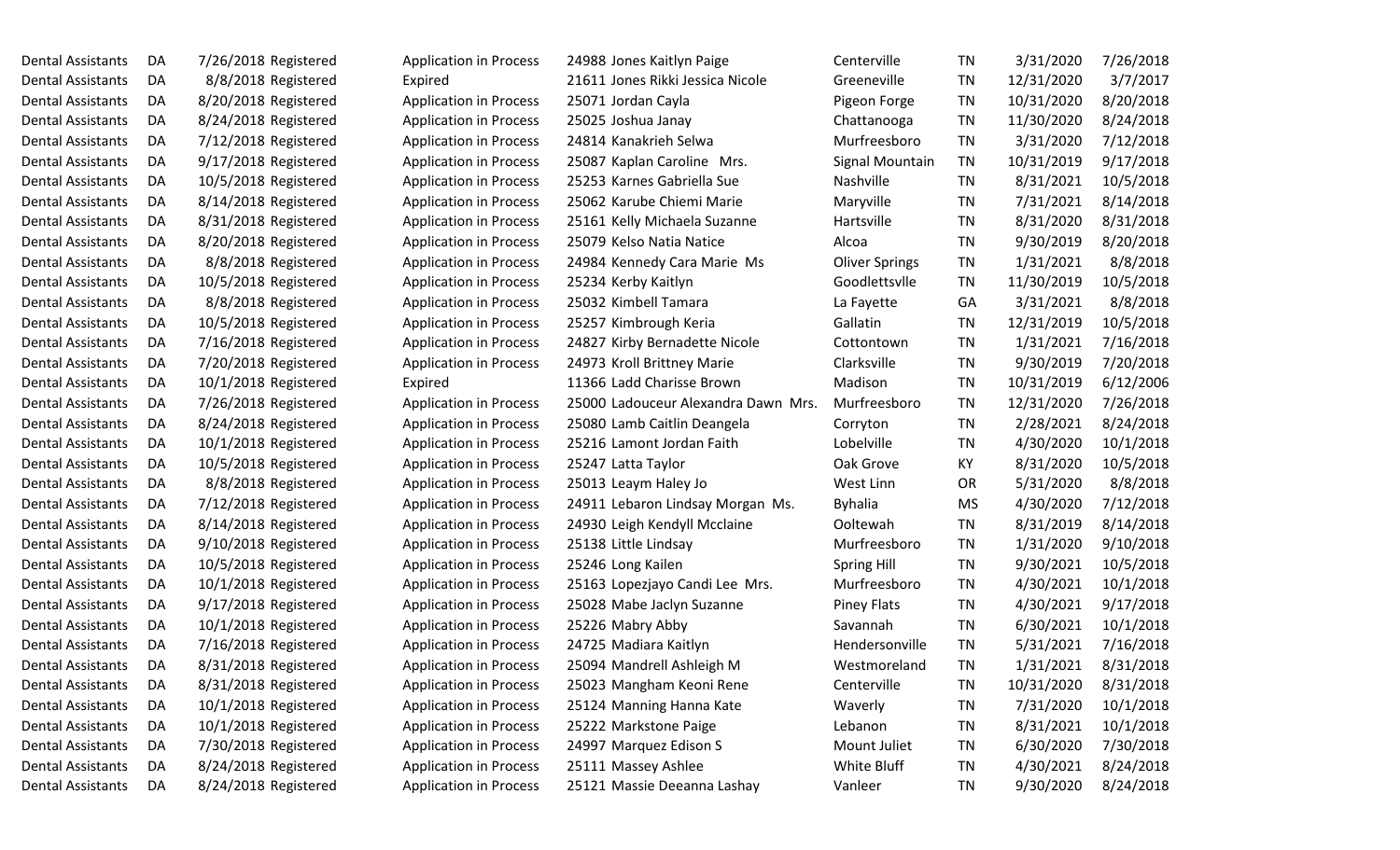Dental Assistants DA 9/24/2018 Registered Application in Process 25189 Mathis Ansliegh Taylor Dental Assistants DA 7/26/2018 Registered Application in Process 24951 Mayo Kailelle J Dental Assistants DA 7/30/2018 Registered Application in Process 24985 Maysonet Liliana Ivelisse Dental Assistants DA 8/14/2018 Registered Application in Process 25053 Mcbrayer Kaycee Dental Assistants DA 7/30/2018 Registered Expired 14308 Mcclelland Traci Lynn Dental Assistants DA 9/17/2018 Registered Application in Process 25175 Mcconchie Jessica Lynn Dental Assistants DA 9/24/2018 Registered Application in Process 25205 Mccourt Emilee Rae Dental Assistants DA 10/5/2018 Registered Application in Process 25248 Mccoy Kathryn Dental Assistants DA 8/8/2018 Registered Expired 11946 Mccullah Ashley Brooke Dental Assistants DA 8/20/2018 Registered Application in Process 24938 Mcgill Derrica Dental Assistants DA 8/8/2018 Registered Application in Process 24713 Mcintosh Morgan Faith Dental Assistants DA 10/5/2018 Registered Application in Process 25255 Mcphail Shannon Mcphail Dental Assistants DA 9/17/2018 Registered Application in Process 24851 Medina Adonica Dental Assistants DA 10/1/2018 Registered Expired 21568 Medina Maira Dental Assistants DA 9/17/2018 Registered Application in Process 25093 Meghreblian Caroline Rebecca Dental Assistants DA 8/8/2018 Registered Application in Process 24999 Mejia Saritza Noemi Mrs. Dental Assistants DA 8/24/2018 Registered Application in Process 25041 Mena Mayra Dental Assistants DA 9/17/2018 Registered Application in Process 24848 Mercer Tonya Ann Dental Assistants DA 9/17/2018 Registered Application in Process 24843 Milam Keneisha Dental Assistants DA 8/14/2018 Registered Application in Process 24965 Miller Hannah Lee Dental Assistants DA 7/20/2018 Registered Application in Process 24934 Montes De Oca Elise RDA Dental Assistants DA 8/24/2018 Registered Application in Process 25088 Moore George Jr Dental Assistants DA 9/17/2018 Registered Application in Process 24749 Morales Ana Jaqueline Dental Assistants DA 7/12/2018 Registered Application in Process 24919 Mordoff Brittany Miss Dental Assistants DA 7/12/2018 Registered Application in Process 24929 Muncy Kaley Brooke Dental Assistants DA 7/30/2018 Registered Application in Process 24952 Myers Haley Dental Assistants DA 8/14/2018 Registered Application in Process 24905 Neal Laquinta Dental Assistants DA 10/1/2018 Registered Application in Process 25219 Nellessen Kaitlyn Dental Assistants DA 7/20/2018 Registered Application in Process 24975 Newby Artasha Marquetta Dental Assistants DA 9/17/2018 Registered Application in Process 25067 Nunley Erica Dental Assistants DA 8/20/2018 Registered Application in Process 24933 Nunley Lakin Noel Ms. Dental Assistants DA 7/12/2018 Registered Application in Process 24926 Nutter Kirsten Dental Assistants DA 8/14/2018 Registered Application in Process 24908 Ohare Tammy Ms Dental Assistants DA 8/14/2018 Registered Application in Process 24619 Orozco Shantel Dental Assistants DA 9/24/2018 Registered Application in Process 25200 Ortiz Perla Dental Assistants DA 8/8/2018 Registered Application in Process 25001 Ortiz-Powell Charleen Diane Dental Assistants DA 9/11/2018 Registered Application in Process 25077 Ownby Holly Paige

| Memphis             | <b>TN</b> | 3/31/2020  | 9/24/2018 |
|---------------------|-----------|------------|-----------|
| Johnson City        | <b>TN</b> | 5/31/2021  | 7/26/2018 |
| Clarksville         | <b>TN</b> | 5/31/2020  | 7/30/2018 |
| Maryville           | <b>TN</b> | 2/29/2020  | 8/14/2018 |
| Murfreesboro        | <b>TN</b> | 3/31/2020  | 8/21/2009 |
| Columbia            | <b>TN</b> | 11/30/2019 | 9/17/2018 |
| Collierville        | <b>TN</b> | 3/31/2021  | 9/24/2018 |
| Lawrenceburg        | <b>TN</b> | 4/30/2021  | 10/5/2018 |
| Oak Ridge           | <b>TN</b> | 9/30/2020  | 12/7/2016 |
| Nashville           | <b>TN</b> | 9/30/2020  | 8/20/2018 |
| <b>Bulls Gap</b>    | <b>TN</b> | 12/31/2020 | 8/8/2018  |
| Linden              | <b>TN</b> | 4/30/2020  | 10/5/2018 |
| Clarksville         | <b>TN</b> | 6/30/2021  | 9/17/2018 |
| Nashville           | <b>TN</b> | 3/31/2020  | 12/3/2015 |
| Gallatin            | <b>TN</b> | 1/31/2020  | 9/17/2018 |
| Cookeville          | <b>TN</b> | 9/30/2020  | 8/8/2018  |
| Chattanooga         | <b>TN</b> | 9/30/2019  | 8/24/2018 |
| Columbia            | <b>TN</b> | 1/31/2020  | 9/17/2018 |
| <b>Bartlett</b>     | <b>TN</b> | 7/31/2021  | 9/17/2018 |
| Murfreesboro        | <b>TN</b> | 9/30/2020  | 8/14/2018 |
| Lenoir City         | <b>TN</b> | 5/31/2020  | 7/20/2018 |
| Clarksville         | <b>TN</b> | 1/31/2021  | 8/24/2018 |
| Memphis             | <b>TN</b> | 12/31/2020 | 9/17/2018 |
| Horn Lake           | MS        | 9/30/2020  | 7/12/2018 |
| Talbott             | <b>TN</b> | 2/28/2021  | 7/12/2018 |
| Southaven           | <b>MS</b> | 8/31/2019  | 7/30/2018 |
| Memphis             | <b>TN</b> | 10/31/2020 | 8/14/2018 |
| Thompsons Stn       | <b>TN</b> | 9/30/2020  | 10/1/2018 |
| Memphis             | <b>TN</b> | 4/30/2020  | 7/20/2018 |
| <b>West Memphis</b> | AR        | 11/30/2020 | 9/17/2018 |
| Mcminnville         | <b>TN</b> | 2/28/2021  | 8/20/2018 |
| Murfreesboro        | <b>TN</b> | 8/31/2019  | 7/12/2018 |
| Nashville           | <b>TN</b> | 9/30/2020  | 8/14/2018 |
| Mililani            | HI        | 8/31/2020  | 8/14/2018 |
| Morristown          | <b>TN</b> | 9/30/2019  | 9/24/2018 |
| Dickson             | <b>TN</b> | 4/30/2020  | 8/8/2018  |
| Sevierville         | <b>TN</b> | 2/28/2021  | 9/11/2018 |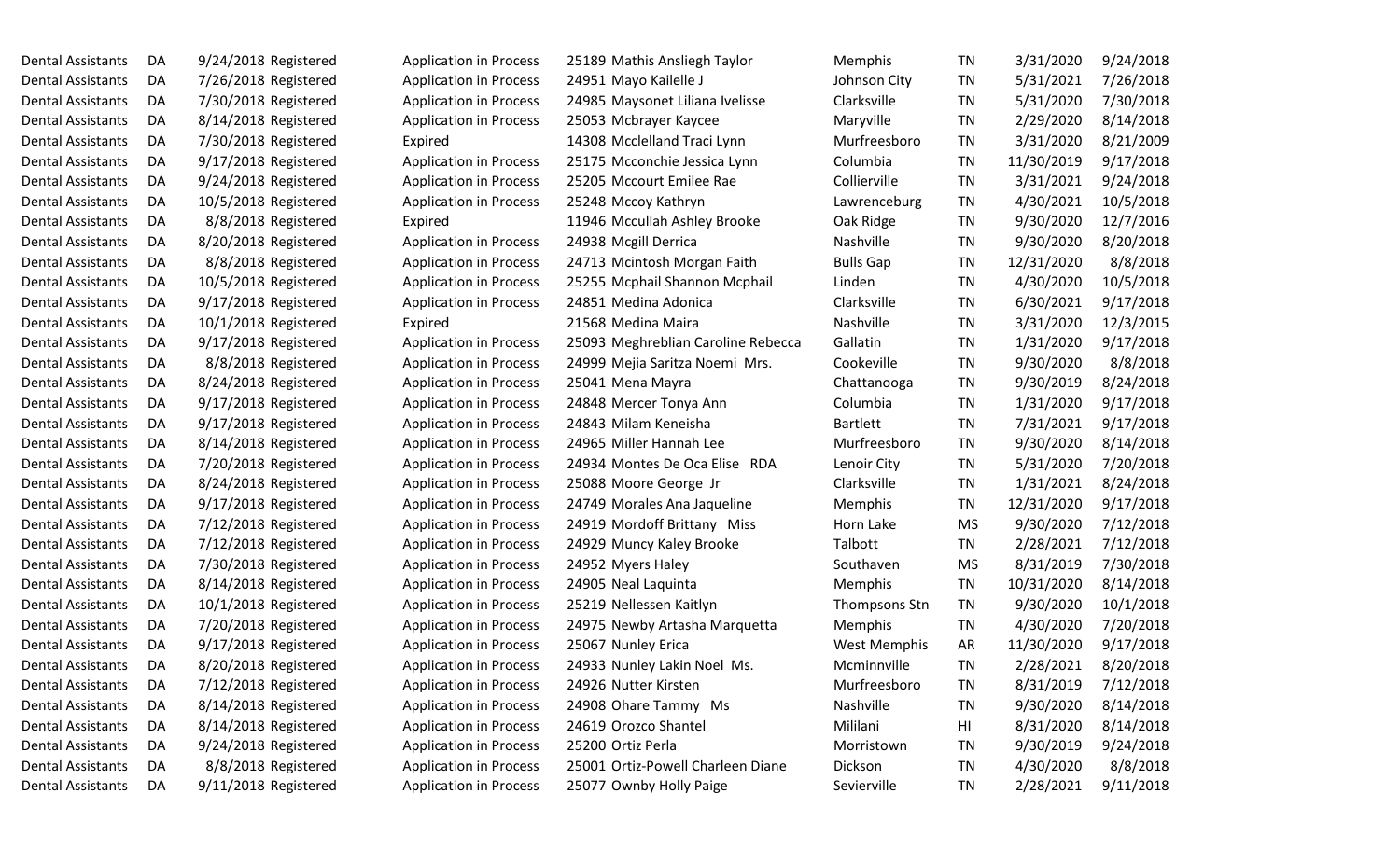| Dental Assistants | DA | 8/14/2018 Registere |
|-------------------|----|---------------------|
| Dental Assistants | DA | 8/14/2018 Registere |
| Dental Assistants | DA | 8/24/2018 Registere |
| Dental Assistants | DA | 8/24/2018 Registere |
| Dental Assistants | DA | 8/8/2018 Registere  |
| Dental Assistants | DA | 7/30/2018 Registere |
| Dental Assistants | DA | 7/26/2018 Registere |
| Dental Assistants | DA | 8/31/2018 Registere |
| Dental Assistants | DA | 10/5/2018 Registere |
| Dental Assistants | DA | 10/1/2018 Registere |
| Dental Assistants | DA | 7/23/2018 Registere |
| Dental Assistants | DA | 7/12/2018 Registere |
| Dental Assistants | DA | 9/10/2018 Registere |
| Dental Assistants | DA | 10/1/2018 Registere |
| Dental Assistants | DA | 8/20/2018 Registere |
| Dental Assistants | DA | 8/31/2018 Registere |
| Dental Assistants | DA | 9/10/2018 Registere |
| Dental Assistants | DA | 7/26/2018 Registere |
| Dental Assistants | DA | 10/1/2018 Registere |
| Dental Assistants | DA | 9/28/2018 Registere |
| Dental Assistants | DA | 9/17/2018 Registere |
| Dental Assistants | DA | 9/24/2018 Registere |
| Dental Assistants | DA | 7/20/2018 Registere |
| Dental Assistants | DA | 7/16/2018 Registere |
| Dental Assistants | DA | 9/24/2018 Registere |
| Dental Assistants | DA | 9/17/2018 Registere |
| Dental Assistants | DA | 8/31/2018 Registere |
| Dental Assistants | DA | 10/5/2018 Registere |
| Dental Assistants | DA | 8/24/2018 Registere |
| Dental Assistants | DA | 8/20/2018 Registere |
| Dental Assistants | DA | 7/27/2018 Registere |
| Dental Assistants | DA | 9/11/2018 Registere |
| Dental Assistants | DA | 8/20/2018 Registere |
| Dental Assistants | DA | 8/14/2018 Registere |
| Dental Assistants | DA | 8/27/2018 Registere |
| Dental Assistants | DA | 10/1/2018 Registere |
| Dental Assistants | DA | 7/12/2018 Registere |

| egistered  | <b>Application in Process</b> | 250 |
|------------|-------------------------------|-----|
| egistered  | <b>Application in Process</b> | 250 |
| egistered  | <b>Application in Process</b> | 249 |
| egistered  | <b>Application in Process</b> | 245 |
| egistered  | <b>Application in Process</b> | 250 |
| egistered  | <b>Application in Process</b> | 249 |
| egistered  | <b>Application in Process</b> | 247 |
| egistered  | <b>Application in Process</b> | 251 |
| egistered  | <b>Application in Process</b> | 252 |
| egistered  | <b>Application in Process</b> | 252 |
| egistered  | Expired                       | 229 |
| egistered  | <b>Application in Process</b> | 248 |
| egistered  | Application in Process        | 251 |
| egistered  | <b>Application in Process</b> | 251 |
| egistered  | <b>Application in Process</b> | 249 |
| egistered  | <b>Application in Process</b> | 250 |
| egistered  | Expired                       | 106 |
| egistered  | <b>Application in Process</b> | 249 |
| egistered  | <b>Application in Process</b> | 252 |
| egistered  | Application in Process        | 249 |
| egistered  | <b>Application in Process</b> | 250 |
| egistered  | Expired                       | 199 |
| egistered  | <b>Application in Process</b> | 249 |
| egistered  | Expired                       | 138 |
| egistered  | Expired                       | 189 |
| egistered  | <b>Application in Process</b> | 247 |
| egistered  | <b>Application in Process</b> | 250 |
| egistered  | <b>Application in Process</b> | 250 |
| egistered  | <b>Application in Process</b> | 250 |
| egistered  | Expired                       | 201 |
| egistered  | Expired                       | 164 |
| egistered! | <b>Application in Process</b> | 250 |
| egistered  | Expired                       | 214 |
| egistered  | Expired                       | 213 |
| egistered  | <b>Application in Process</b> | 246 |
| egistered  | <b>Application in Process</b> | 250 |
| egistered  | <b>Application in Process</b> | 245 |

|     | 027 Page Alexis Leandra       |
|-----|-------------------------------|
|     | 035 Pallares Mariah Nicholle  |
|     | 949 Palush Sierra Daniele     |
|     | 534 Parchman Bianca Ms        |
|     | 003 Parker Dashauna           |
|     | 03 Parsley Mikaela Lynn       |
|     | 764 Passmore Ciera Marie      |
|     | 126 Patterson Lakely Samanth  |
|     | 254 Patterson Payton          |
|     | 225 Paxson Jessica            |
|     | 926 Pearson Chandrika L.      |
|     | 399 Pereira Dorianne Marie    |
|     | 147 Perryman Kurtencia        |
|     | 146 Pettis Destiny            |
|     | 83 Phillips Brooklyn Danielle |
|     | 092 Pippin Allison Grace      |
|     | 667 Presley Holly Ann         |
|     | 995 Primm Kari Anne           |
|     | 224 Proctor Ryan              |
|     | 39 Pruitt Angel L             |
|     | 074 Pryor Hollie              |
|     | 954 Pugh Kara Brooke          |
|     | 950 Pulley William David      |
|     | 396 Rahim Ayesha Y            |
|     | 80 Rains Ellyn Marie          |
|     | 747 Ramirez Stephanie         |
|     | 090 Ramos Maylin              |
|     | 024 Ramsey Erica              |
|     | 030 Ray Lauren Elizabeth      |
|     | 136 Reddick Katie Beth        |
|     | 170 Redfern Amanda            |
| 010 | Reynolds Alyssa               |
|     | 135 Rhodes Brianna Lynn       |
| 308 | Rhoton Randa Lynn             |
|     | 528 Roberts Keely             |
| )18 | Roberts Laura Elizabeth       |
|     | 577 Robinson Ashley Blair     |

| Dental Assistants        | DA | 8/14/2018 Registered | <b>Application in Process</b> | 25027 Page Alexis Leandra        | Dover               | TN        | 5/31/2020  | 8/14/2018  |
|--------------------------|----|----------------------|-------------------------------|----------------------------------|---------------------|-----------|------------|------------|
| Dental Assistants        | DA | 8/14/2018 Registered | <b>Application in Process</b> | 25035 Pallares Mariah Nicholle   | Clarksville         | TN        | 8/31/2020  | 8/14/2018  |
| Dental Assistants        | DA | 8/24/2018 Registered | <b>Application in Process</b> | 24949 Palush Sierra Daniele      | Clarksville         | TN        | 6/30/2021  | 8/24/2018  |
| Dental Assistants        | DA | 8/24/2018 Registered | <b>Application in Process</b> | 24534 Parchman Bianca Ms         | Madison             | AR        | 5/31/2021  | 8/24/2018  |
| Dental Assistants        | DA | 8/8/2018 Registered  | <b>Application in Process</b> | 25003 Parker Dashauna            | Knoxville           | TN        | 2/28/2021  | 8/8/2018   |
| Dental Assistants        | DA | 7/30/2018 Registered | <b>Application in Process</b> | 24903 Parsley Mikaela Lynn       | Knoxville           | TN        | 9/30/2020  | 7/30/2018  |
| Dental Assistants        | DA | 7/26/2018 Registered | <b>Application in Process</b> | 24764 Passmore Ciera Marie       | Benton              | TN        | 1/31/2020  | 7/26/2018  |
| Dental Assistants        | DA | 8/31/2018 Registered | <b>Application in Process</b> | 25126 Patterson Lakely Samantha  | Knoxville           | TN        | 3/31/2021  | 8/31/2018  |
| Dental Assistants        | DA | 10/5/2018 Registered | <b>Application in Process</b> | 25254 Patterson Payton           | <b>Burlison</b>     | TN        | 3/31/2020  | 10/5/2018  |
| Dental Assistants        | DA | 10/1/2018 Registered | <b>Application in Process</b> | 25225 Paxson Jessica             | Columbia            | TN        | 2/29/2020  | 10/1/2018  |
| Dental Assistants        | DA | 7/23/2018 Registered | Expired                       | 22926 Pearson Chandrika L.       | Tunica              | <b>MS</b> | 2/29/2020  | 5/16/2017  |
| Dental Assistants        | DA | 7/12/2018 Registered | <b>Application in Process</b> | 24899 Pereira Dorianne Marie     | Murfreesboro        | TN        | 12/31/2020 | 7/12/2018  |
| Dental Assistants        | DA | 9/10/2018 Registered | <b>Application in Process</b> | 25147 Perryman Kurtencia         | Clarksdale          | <b>MS</b> | 5/31/2020  | 9/10/2018  |
| Dental Assistants        | DA | 10/1/2018 Registered | <b>Application in Process</b> | 25146 Pettis Destiny             | Cordova             | TN        | 10/31/2020 | 10/1/2018  |
| Dental Assistants        | DA | 8/20/2018 Registered | <b>Application in Process</b> | 24983 Phillips Brooklyn Danielle | Monterey            | TN        | 12/31/2019 | 8/20/2018  |
| Dental Assistants        | DA | 8/31/2018 Registered | <b>Application in Process</b> | 25092 Pippin Allison Grace       | Gallatin            | TN        | 8/31/2019  | 8/31/2018  |
| <b>Dental Assistants</b> | DA | 9/10/2018 Registered | Expired                       | 10667 Presley Holly Ann          | Pigeon Forge        | TN        | 12/31/2020 | 4/27/2005  |
| Dental Assistants        | DA | 7/26/2018 Registered | <b>Application in Process</b> | 24995 Primm Kari Anne            | Clarkville          | TN        | 5/31/2020  | 7/26/2018  |
| Dental Assistants        | DA | 10/1/2018 Registered | <b>Application in Process</b> | 25224 Proctor Ryan               | Dickson             | TN        | 4/30/2021  | 10/1/2018  |
| <b>Dental Assistants</b> | DA | 9/28/2018 Registered | <b>Application in Process</b> | 24939 Pruitt Angel L             | Kingsport           | TN        | 2/29/2020  | 9/28/2018  |
| Dental Assistants        | DA | 9/17/2018 Registered | <b>Application in Process</b> | 25074 Pryor Hollie               | Athens              | <b>TN</b> | 12/31/2020 | 9/17/2018  |
| Dental Assistants        | DA | 9/24/2018 Registered | Expired                       | 19954 Pugh Kara Brooke           | <b>Bluff City</b>   | TN        | 12/31/2019 | 7/25/2014  |
| Dental Assistants        | DA | 7/20/2018 Registered | <b>Application in Process</b> | 24950 Pulley William David       | Hermitage           | TN        | 2/28/2021  | 7/20/2018  |
| Dental Assistants        | DA | 7/16/2018 Registered | Expired                       | 13896 Rahim Ayesha Y             | <b>Memphis</b>      | TN        | 12/31/2020 | 3/7/2017   |
| Dental Assistants        | DA | 9/24/2018 Registered | Expired                       | 18980 Rains Ellyn Marie          | <b>Bumpus Mills</b> | TN        | 10/31/2020 | 1/7/2017   |
| Dental Assistants        | DA | 9/17/2018 Registered | <b>Application in Process</b> | 24747 Ramirez Stephanie          | Memphis             | TN        | 8/31/2020  | 9/17/2018  |
| Dental Assistants        | DA | 8/31/2018 Registered | <b>Application in Process</b> | 25090 Ramos Maylin               | Lebanon             | TN        | 2/29/2020  | 8/31/2018  |
| Dental Assistants        | DA | 10/5/2018 Registered | <b>Application in Process</b> | 25024 Ramsey Erica               | Whitwell            | TN        | 6/30/2020  | 10/5/2018  |
| Dental Assistants        | DA | 8/24/2018 Registered | <b>Application in Process</b> | 25030 Ray Lauren Elizabeth       | <b>Bells</b>        | TN        | 11/30/2020 | 8/24/2018  |
| Dental Assistants        | DA | 8/20/2018 Registered | Expired                       | 20136 Reddick Katie Beth         | Lebanon             | TN        | 9/30/2019  | 11/13/2014 |
| Dental Assistants        | DA | 7/27/2018 Registered | Expired                       | 16470 Redfern Amanda             | Crab Orchard        | <b>TN</b> | 10/31/2020 | 10/7/2011  |
| Dental Assistants        | DA | 9/11/2018 Registered | <b>Application in Process</b> | 25010 Reynolds Alyssa            | Knoxville           | <b>TN</b> | 10/31/2020 | 9/11/2018  |
| Dental Assistants        | DA | 8/20/2018 Registered | Expired                       | 21435 Rhodes Brianna Lynn        | <b>Scotts Hill</b>  | <b>TN</b> | 4/30/2021  | 7/7/2017   |
| Dental Assistants        | DA | 8/14/2018 Registered | Expired                       | 21308 Rhoton Randa Lynn          | Monterey            | <b>TN</b> | 12/31/2019 | 9/16/2016  |
| Dental Assistants        | DA | 8/27/2018 Registered | <b>Application in Process</b> | 24628 Roberts Keely              | Chattanooga         | <b>TN</b> | 2/28/2021  | 8/27/2018  |
| Dental Assistants        | DA | 10/1/2018 Registered | <b>Application in Process</b> | 25018 Roberts Laura Elizabeth    | <b>Blaine</b>       | <b>TN</b> | 3/31/2021  | 10/1/2018  |
| Dental Assistants        | DA | 7/12/2018 Registered | <b>Application in Process</b> | 24577 Robinson Ashley Blair      | Hendersonville      | <b>TN</b> | 4/30/2020  | 7/12/2018  |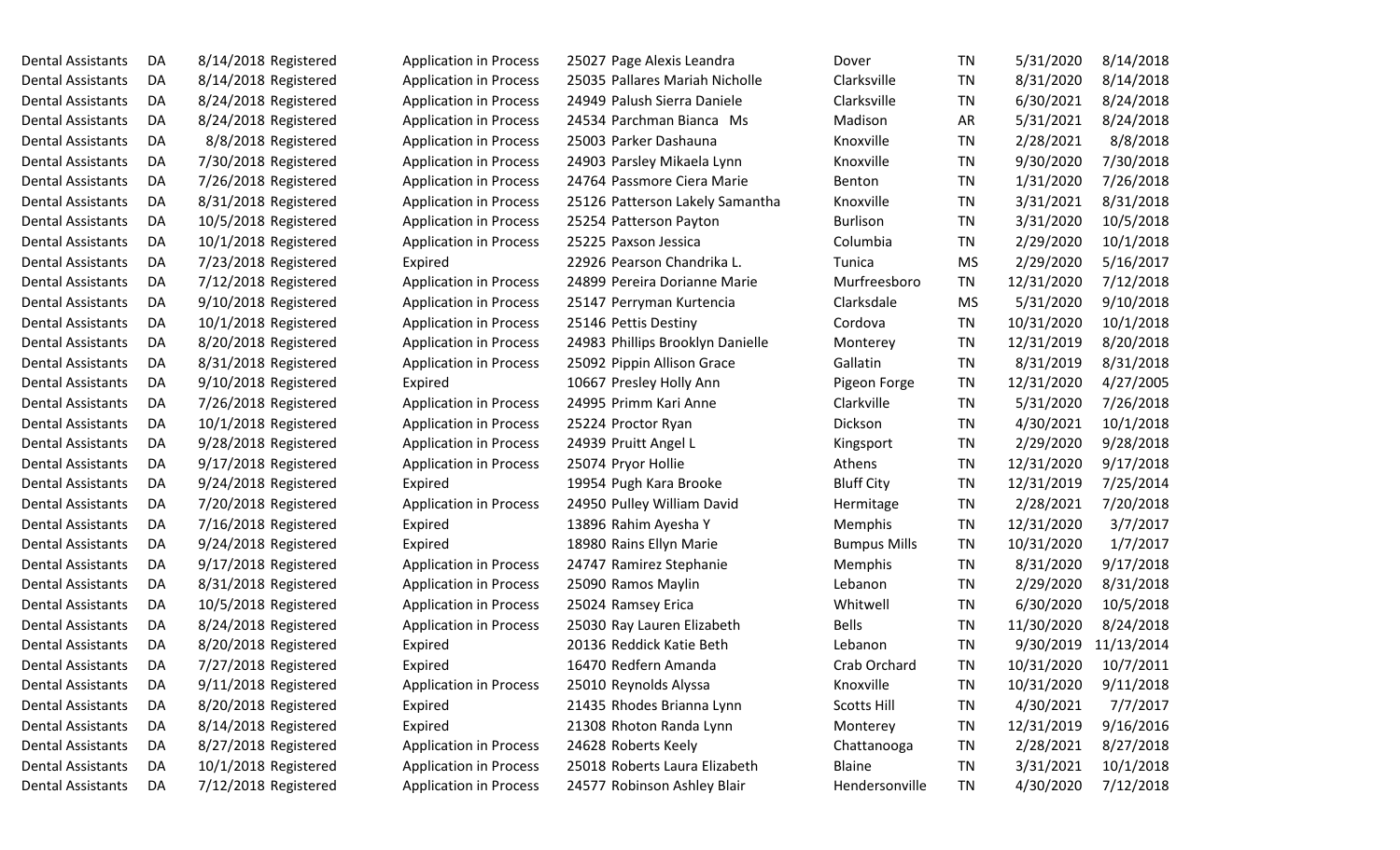| Dental Assistants | DA | 7/12/2018 Registered |
|-------------------|----|----------------------|
| Dental Assistants | DA | 8/27/2018 Registered |
| Dental Assistants | DA | 9/10/2018 Registered |
| Dental Assistants | DA | 8/20/2018 Registered |
| Dental Assistants | DA | 7/20/2018 Registered |
| Dental Assistants | DA | 10/5/2018 Registered |
| Dental Assistants | DA | 9/10/2018 Registered |
| Dental Assistants | DA | 7/20/2018 Registered |
| Dental Assistants | DA | 8/31/2018 Registered |
| Dental Assistants | DA | 7/20/2018 Registered |
| Dental Assistants | DA | 7/26/2018 Registered |
| Dental Assistants | DA | 9/17/2018 Registered |
| Dental Assistants | DA | 9/10/2018 Registered |
| Dental Assistants | DA | 10/5/2018 Registered |
| Dental Assistants | DA | 7/16/2018 Registered |
| Dental Assistants | DA | 8/6/2018 Registered  |
| Dental Assistants | DA | 10/1/2018 Registered |
| Dental Assistants | DA | 9/17/2018 Registered |
| Dental Assistants | DA | 8/20/2018 Registered |
| Dental Assistants | DA | 8/14/2018 Registered |
| Dental Assistants | DA | 9/17/2018 Registered |
| Dental Assistants | DA | 9/11/2018 Registered |
| Dental Assistants | DA | 8/31/2018 Registered |
| Dental Assistants | DA | 8/24/2018 Registered |
| Dental Assistants | DA | 8/27/2018 Registered |
| Dental Assistants | DA | 7/16/2018 Registered |
| Dental Assistants | DA | 7/12/2018 Registered |
| Dental Assistants | DA | 10/1/2018 Registered |
| Dental Assistants | DA | 8/20/2018 Registered |
| Dental Assistants | DA | 9/11/2018 Registered |
| Dental Assistants | DA | 8/31/2018 Registered |
| Dental Assistants | DA | 7/12/2018 Registered |
| Dental Assistants | DA | 7/20/2018 Registered |
| Dental Assistants | DA | 10/5/2018 Registered |
| Dental Assistants | DA | 8/8/2018 Registered  |
| Dental Assistants | DA | 9/11/2018 Registered |
| Dental Assistants | DA | 7/26/2018 Registered |

| <b>Application in Process</b> | 24880 Robinson Elesha Hope Ms.   | Cerulean        | KY        | 12/31/2020 | 7/12/2018 |
|-------------------------------|----------------------------------|-----------------|-----------|------------|-----------|
| <b>Application in Process</b> | 25059 Robinson Sable S           | Madison         | <b>TN</b> | 12/31/2020 | 8/27/2018 |
| <b>Closed Application</b>     | 23595 Rodriguez Sonia            | Knoxville       | <b>TN</b> | 2/28/2021  | 9/10/2018 |
| <b>Application in Process</b> | 24914 Ross Brittany Nicole Ms    | Charleston      | <b>MS</b> | 8/31/2019  | 8/20/2018 |
| <b>Application in Process</b> | 24960 Ross Haley M Ms            | Cordova         | <b>TN</b> | 6/30/2020  | 7/20/2018 |
| <b>Application in Process</b> | 25252 Ross Miranda               | Lebanon         | <b>TN</b> | 7/31/2020  | 10/5/2018 |
| <b>Application in Process</b> | 24913 Ross Secquoya Konta Mrs.   | Charleston      | <b>MS</b> | 5/31/2020  | 9/10/2018 |
| <b>Application in Process</b> | 24945 Royal Nichole Louisa       | Knoxville       | <b>TN</b> | 6/30/2021  | 7/20/2018 |
| <b>Application in Process</b> | 25043 Russell Amber Lynn         | Tullahoma       | <b>TN</b> | 2/28/2021  | 8/31/2018 |
| <b>Application in Process</b> | 24964 Russell Melina Lynn        | Meadowview      | VA        | 3/31/2020  | 7/20/2018 |
| <b>Application in Process</b> | 24992 Sartin Sierra              | Lenoir City     | <b>TN</b> | 5/31/2021  | 7/26/2018 |
| <b>Application in Process</b> | 25179 Scott Crystal Ann          | Clarksville     | <b>TN</b> | 7/31/2021  | 9/17/2018 |
| <b>Application in Process</b> | 25150 Scott Kierra               | Southaven       | <b>MS</b> | 12/31/2020 | 9/10/2018 |
| <b>Application in Process</b> | 25231 Segoviano Maria G          | Franklin        | <b>TN</b> | 11/30/2019 | 10/5/2018 |
| <b>Application in Process</b> | 24924 Seymour Abigail Louise     | Harriman        | <b>TN</b> | 2/29/2020  | 7/16/2018 |
| <b>Application in Process</b> | 24966 Shafer Rumor Mercedez      | Mc Kenzie       | <b>TN</b> | 9/30/2020  | 8/6/2018  |
| <b>Application in Process</b> | 25217 Sharp Aliyah               | <b>Bon Aqua</b> | <b>TN</b> | 9/30/2020  | 10/1/2018 |
| <b>Application in Process</b> | 25177 Shockley Phillip           | Memphis         | <b>TN</b> | 7/31/2021  | 9/17/2018 |
| <b>Application in Process</b> | 25072 Shoebottom Christine Marie | Woodbury        | <b>TN</b> | 2/28/2021  | 8/20/2018 |
| <b>Application in Process</b> | 24998 Shoemaker Allison Brooke   | Russellville    | <b>TN</b> | 8/31/2020  | 8/14/2018 |
| <b>Application in Process</b> | 25167 Shular Avery               | Seymour         | TN        | 4/30/2020  | 9/17/2018 |
| <b>Application in Process</b> | 24968 Simpson Brenda Jean        | Knoxville       | <b>TN</b> | 6/30/2020  | 9/11/2018 |
| <b>Application in Process</b> | 25016 Sissom Mckenzie Anne       | Bradyville      | <b>TN</b> | 1/31/2020  | 8/31/2018 |
| <b>Application in Process</b> | 25082 Skorupa Micaela Elsie      | Cookeville      | <b>TN</b> | 3/31/2020  | 8/24/2018 |
| <b>Application in Process</b> | 25125 Smartt Sarah Ann Mikayla   | <b>Bon Aqua</b> | <b>TN</b> | 4/30/2021  | 8/27/2018 |
| <b>Application in Process</b> | 24889 Smith Emily                | Hebron          | KY        | 9/30/2020  | 7/16/2018 |
| <b>Application in Process</b> | 24941 Smith Hannah Maria         | Tullahoma       | <b>TN</b> | 2/29/2020  | 7/12/2018 |
| <b>Application in Process</b> | 25203 Smith Kelly mrs            | Woodlawn        | <b>TN</b> | 8/31/2020  | 10/1/2018 |
| <b>Application in Process</b> | 25012 Smith Krystal Mrs.         | Murfreesboro    | <b>TN</b> | 1/31/2021  | 8/20/2018 |
| <b>Application in Process</b> | 25122 Smith Sarah Mackenzie      | Knoxville       | <b>TN</b> | 10/31/2020 | 9/11/2018 |
| <b>Application in Process</b> | 25091 Smith Tiffani Lee          | Greenbrier      | <b>TN</b> | 10/31/2020 | 8/31/2018 |
| <b>Application in Process</b> | 24909 Smith Veneshia Miss        | Sardis          | <b>MS</b> | 12/31/2020 | 7/12/2018 |
| <b>Application in Process</b> | 24979 Smithson Hannah Ruth       | Cookeville      | <b>TN</b> | 2/29/2020  | 7/20/2018 |
| <b>Application in Process</b> | 25262 Snyder Lyndi Michelle      | Caryville       | <b>TN</b> | 9/30/2021  | 10/5/2018 |
| <b>Application in Process</b> | 24845 Spackler Chelsea           | Oak Grove       | KY        | 5/31/2020  | 8/8/2018  |
| <b>Application in Process</b> | 25054 Speck Taylor               | Huntland        | TN        | 8/31/2020  | 9/11/2018 |
| <b>Application in Process</b> | 24746 Starks Crystal             | Memphis         | TN        | 3/31/2021  | 7/26/2018 |
|                               |                                  |                 |           |            |           |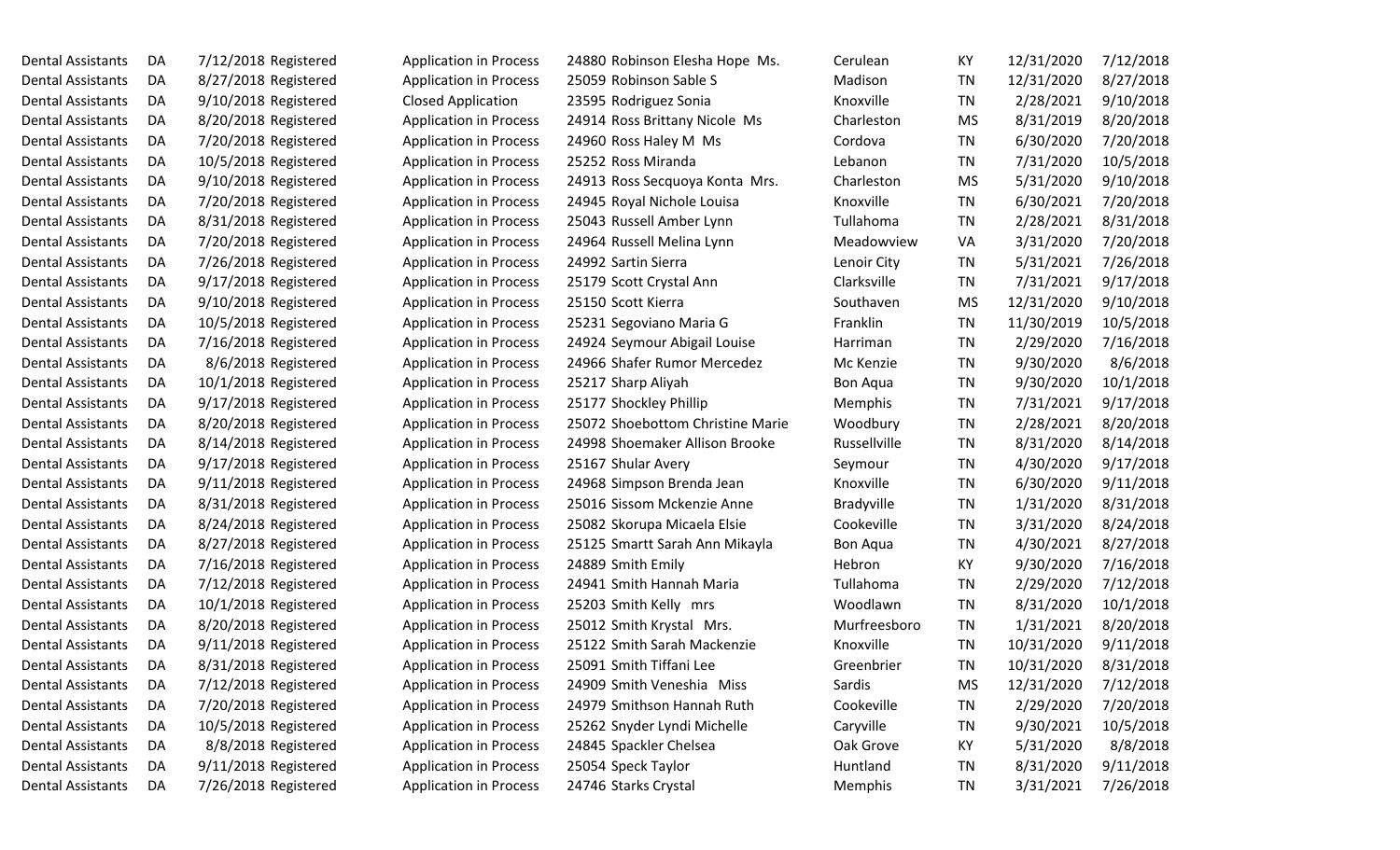| Dental Assistants        | DA | 8/24/2018 Registerec |
|--------------------------|----|----------------------|
| Dental Assistants        | DA | 10/1/2018 Registered |
| Dental Assistants        | DA | 8/8/2018 Registered  |
| Dental Assistants        | DA | 8/8/2018 Registered  |
| Dental Assistants        | DA | 9/17/2018 Registered |
| Dental Assistants        | DA | 7/30/2018 Registered |
| Dental Assistants        | DA | 8/20/2018 Registered |
| Dental Assistants        | DA | 8/8/2018 Registered  |
| Dental Assistants        | DA | 8/31/2018 Registered |
| Dental Assistants        | DA | 7/12/2018 Registered |
| Dental Assistants        | DA | 7/30/2018 Registered |
| Dental Assistants        | DA | 8/8/2018 Registered  |
| Dental Assistants        | DA | 7/16/2018 Registered |
| Dental Assistants        | DA | 8/24/2018 Registered |
| Dental Assistants        | DA | 8/31/2018 Registered |
| Dental Assistants        | DA | 7/12/2018 Registered |
| Dental Assistants        | DA | 9/24/2018 Registered |
| Dental Assistants        | DA | 9/17/2018 Registered |
| Dental Assistants        | DA | 8/14/2018 Registered |
| Dental Assistants        | DA | 9/24/2018 Registered |
| Dental Assistants        | DA | 8/8/2018 Registered  |
| Dental Assistants        | DA | 8/20/2018 Registered |
| Dental Assistants        | DA | 7/12/2018 Registered |
| Dental Assistants        | DA | 8/14/2018 Registered |
| Dental Assistants        | DA | 8/27/2018 Registered |
| Dental Assistants        | DA | 8/24/2018 Registered |
| Dental Assistants        | DA | 9/11/2018 Registered |
| <b>Dental Assistants</b> | DA | 8/8/2018 Registered  |
| Dental Assistants        | DA | 8/24/2018 Registered |
| <b>Dental Assistants</b> | DA | 8/31/2018 Registered |
| Dental Assistants        | DA | 7/26/2018 Registered |
| Dental Assistants        | DA | 10/1/2018 Registered |
| Dental Assistants        | DA | 7/12/2018 Registered |
| Dental Assistants        | DA | 8/20/2018 Registered |
| Dental Assistants        | DA | 7/20/2018 Registered |
| Dental Assistants        | DA | 9/10/2018 Registered |
| Dental Assistants        | DA | 7/20/2018 Registered |

| <b>Application in Process</b> | 2              |
|-------------------------------|----------------|
| <b>Application in Process</b> | $\overline{c}$ |
| <b>Application in Process</b> | 2              |
| <b>Application in Process</b> | $\overline{c}$ |
| <b>Application in Process</b> | 2              |
| <b>Voluntarily Retired</b>    | 1              |
| <b>Application in Process</b> | $\overline{c}$ |
| <b>Application in Process</b> | $\overline{c}$ |
| Expired                       | $\overline{a}$ |
| <b>Application in Process</b> | $\overline{a}$ |
| Expired                       | $\overline{c}$ |
| <b>Application in Process</b> | $\overline{a}$ |
| <b>Application in Process</b> | $\overline{a}$ |
| <b>Application in Process</b> | $\overline{c}$ |
| <b>Application in Process</b> | $\overline{a}$ |
| <b>Application in Process</b> | $\overline{a}$ |
| <b>Application in Process</b> | $\overline{c}$ |
| <b>Application in Process</b> | $\overline{c}$ |
| <b>Application in Process</b> | $\overline{a}$ |
| <b>Application in Process</b> | 2              |
| <b>Application in Process</b> | $\overline{a}$ |
| <b>Application in Process</b> | 2              |
| <b>Application in Process</b> | $\overline{a}$ |
| Expired                       | 1              |
| Expired                       |                |
| <b>Application in Process</b> | $\overline{c}$ |
| <b>Application in Process</b> | $\overline{a}$ |
| <b>Application in Process</b> | 2              |
| <b>Application in Process</b> | $\overline{a}$ |
| <b>Application in Process</b> | 2              |
| <b>Application in Process</b> | $\overline{a}$ |
| <b>Application in Process</b> |                |
| <b>Application in Process</b> | $\overline{c}$ |
| <b>Application in Process</b> | 2              |
| <b>Application in Process</b> | $\overline{c}$ |
| <b>Application in Process</b> | 2              |
| <b>Application in Process</b> | $\overline{c}$ |

| 8/24/2018 Registered |                     | <b>Application in Process</b> | 25108 Steigerwald Mary Isabella     | Hendersonville     |
|----------------------|---------------------|-------------------------------|-------------------------------------|--------------------|
| 10/1/2018 Registered |                     | <b>Application in Process</b> | 25271 Steinman Nicole Rains Mrs     | Martin             |
|                      | 8/8/2018 Registered | <b>Application in Process</b> | 24990 Stephens Marla                | Ooltewah           |
|                      | 8/8/2018 Registered | <b>Application in Process</b> | 25048 Stevens Eva Ms                | Lebanon            |
| 9/17/2018 Registered |                     | <b>Application in Process</b> | 24758 Stevenson Vernia mrs          | Olive Branch       |
| 7/30/2018 Registered |                     | <b>Voluntarily Retired</b>    | 10517 Stigal Angela Jean            | Calvin             |
| 8/20/2018 Registered |                     | <b>Application in Process</b> | 25070 Stricklen Shailyn Nicole      | Knoxville          |
|                      | 8/8/2018 Registered | <b>Application in Process</b> | 25037 Stringfield Olivia            | Lancing            |
| 8/31/2018 Registered |                     | Expired                       | 21514 Sutliff Mercy Paige           | Knoxville          |
| 7/12/2018 Registered |                     | <b>Application in Process</b> | 24918 Sutton Emilee Rose Ms         | <b>Batesville</b>  |
| 7/30/2018 Registered |                     | Expired                       | 22364 Tallent Megan Renee           | Abita Springs      |
|                      | 8/8/2018 Registered | <b>Application in Process</b> | 24840 Taylor Allison Renee          | Smithville         |
| 7/16/2018 Registered |                     | <b>Application in Process</b> | 24915 Thomas Ashton Miss            | Hernando           |
| 8/24/2018 Registered |                     | <b>Application in Process</b> | 25031 Thomas Faith Elizabeth        | Knoxville          |
| 8/31/2018 Registered |                     | <b>Application in Process</b> | 25130 Thomas Lily                   | Antioch            |
| 7/12/2018 Registered |                     | <b>Application in Process</b> | 24722 Thompson Taylor               | Orlinda            |
| 9/24/2018 Registered |                     | <b>Application in Process</b> | 25119 Tittle Sarah Ashley           | Greeneville        |
| 9/17/2018 Registered |                     | <b>Application in Process</b> | 25107 Tollett Britney Logan         | Cookeville         |
| 8/14/2018 Registered |                     | <b>Application in Process</b> | 24980 Tomaszewski Peyton Nicole     | Drummonds          |
| 9/24/2018 Registered |                     | <b>Application in Process</b> | 25279 Townson Jana Shay             | Jasper             |
|                      | 8/8/2018 Registered | <b>Application in Process</b> | 25042 Tunstill Anne                 | Fayetteville       |
| 8/20/2018 Registered |                     | <b>Application in Process</b> | 24936 Turner Rachel Lynn Ms.        | Tullahoma          |
| 7/12/2018 Registered |                     | <b>Application in Process</b> | 24928 Turner Rayna                  | Nashville          |
| 8/14/2018 Registered |                     | Expired                       | 16091 Turpin Jacqueline L.          | Ogden              |
| 8/27/2018 Registered |                     | Expired                       | 5808 Tyrrell Sheila L.              | Ringgold           |
| 8/24/2018 Registered |                     | <b>Application in Process</b> | 25075 Vallejo Torres Mariana        | Mcminnville        |
| 9/11/2018 Registered |                     | <b>Application in Process</b> | 25106 Vanness Alexis Jade           | Gallatin           |
|                      | 8/8/2018 Registered | <b>Application in Process</b> | 24935 Vazquez Alejandra             | Cookeville         |
| 8/24/2018 Registered |                     | <b>Application in Process</b> | 24541 Villano Guerrero Eloisa       | Shelbyville        |
| 8/31/2018 Registered |                     | <b>Application in Process</b> | 25112 Vinson Taylor                 | Memphis            |
| 7/26/2018 Registered |                     | <b>Application in Process</b> | 24993 Walker Madison Kennedy        | Ripley             |
| 10/1/2018 Registered |                     | <b>Application in Process</b> | 25223 Walters Tiffany               | Mount Juliet       |
| 7/12/2018 Registered |                     | <b>Application in Process</b> | 24916 Walton Mykelah Lasheeka Ms.   | Horn Lake          |
| 8/20/2018 Registered |                     | <b>Application in Process</b> | 24892 Ward Leah                     | Hendersonville     |
| 7/20/2018 Registered |                     | <b>Application in Process</b> | 24944 Watts Maylea                  | <b>Rock Spring</b> |
| 9/10/2018 Registered |                     | <b>Application in Process</b> | 25148 Waymire Samantha Ann Miss     | Olive Branch       |
| 7/20/2018 Registered |                     | <b>Application in Process</b> | 24954 Weidenhamer Brianna Elizabeth | Murfreesboro       |

| Dental Assistants        | DA  | 8/24/2018 Registered | <b>Application in Process</b> | 25108 Steigerwald Mary Isabella     | Hendersonville     | TN        | 8/31/2020  | 8/24/2018  |
|--------------------------|-----|----------------------|-------------------------------|-------------------------------------|--------------------|-----------|------------|------------|
| Dental Assistants        | DA  | 10/1/2018 Registered | <b>Application in Process</b> | 25271 Steinman Nicole Rains Mrs     | Martin             | TN        | 1/31/2020  | 10/1/2018  |
| Dental Assistants        | DA  | 8/8/2018 Registered  | <b>Application in Process</b> | 24990 Stephens Marla                | Ooltewah           | TN        | 6/30/2020  | 8/8/2018   |
| Dental Assistants        | DA  | 8/8/2018 Registered  | <b>Application in Process</b> | 25048 Stevens Eva Ms                | Lebanon            | TN        | 5/31/2021  | 8/8/2018   |
| Dental Assistants        | DA  | 9/17/2018 Registered | <b>Application in Process</b> | 24758 Stevenson Vernia mrs          | Olive Branch       | <b>MS</b> | 7/31/2020  | 9/17/2018  |
| Dental Assistants        | DA  | 7/30/2018 Registered | <b>Voluntarily Retired</b>    | 10517 Stigal Angela Jean            | Calvin             | KY        | 1/31/2020  | 3/23/2005  |
| Dental Assistants        | DA  | 8/20/2018 Registered | <b>Application in Process</b> | 25070 Stricklen Shailyn Nicole      | Knoxville          | TN        | 9/30/2019  | 8/20/2018  |
| Dental Assistants        | DA  | 8/8/2018 Registered  | <b>Application in Process</b> | 25037 Stringfield Olivia            | Lancing            | TN        | 2/29/2020  | 8/8/2018   |
| Dental Assistants        | DA  | 8/31/2018 Registered | Expired                       | 21514 Sutliff Mercy Paige           | Knoxville          | TN        | 6/30/2021  | 9/7/2017   |
| Dental Assistants        | DA  | 7/12/2018 Registered | <b>Application in Process</b> | 24918 Sutton Emilee Rose Ms         | <b>Batesville</b>  | <b>MS</b> | 7/31/2020  | 7/12/2018  |
| Dental Assistants        | DA  | 7/30/2018 Registered | Expired                       | 22364 Tallent Megan Renee           | Abita Springs      | LA        | 2/29/2020  | 12/16/2016 |
| Dental Assistants        | DA  | 8/8/2018 Registered  | <b>Application in Process</b> | 24840 Taylor Allison Renee          | Smithville         | <b>TN</b> | 9/30/2019  | 8/8/2018   |
| Dental Assistants        | DA  | 7/16/2018 Registered | <b>Application in Process</b> | 24915 Thomas Ashton Miss            | Hernando           | MS        | 5/31/2021  | 7/16/2018  |
| Dental Assistants        | DA  | 8/24/2018 Registered | <b>Application in Process</b> | 25031 Thomas Faith Elizabeth        | Knoxville          | TN        | 4/30/2021  | 8/24/2018  |
| Dental Assistants        | DA  | 8/31/2018 Registered | <b>Application in Process</b> | 25130 Thomas Lily                   | Antioch            | TN        | 5/31/2021  | 8/31/2018  |
| Dental Assistants        | DA  | 7/12/2018 Registered | <b>Application in Process</b> | 24722 Thompson Taylor               | Orlinda            | TN        | 5/31/2020  | 7/12/2018  |
| Dental Assistants        | DA  | 9/24/2018 Registered | <b>Application in Process</b> | 25119 Tittle Sarah Ashley           | Greeneville        | <b>TN</b> | 1/31/2020  | 9/24/2018  |
| Dental Assistants        | DA  | 9/17/2018 Registered | <b>Application in Process</b> | 25107 Tollett Britney Logan         | Cookeville         | TN        | 3/31/2020  | 9/17/2018  |
| <b>Dental Assistants</b> | DA  | 8/14/2018 Registered | <b>Application in Process</b> | 24980 Tomaszewski Peyton Nicole     | Drummonds          | TN        | 5/31/2021  | 8/14/2018  |
| Dental Assistants        | DA  | 9/24/2018 Registered | <b>Application in Process</b> | 25279 Townson Jana Shay             | Jasper             | TN        | 12/31/2019 | 9/24/2018  |
| Dental Assistants        | DA  | 8/8/2018 Registered  | <b>Application in Process</b> | 25042 Tunstill Anne                 | Fayetteville       | TN        | 1/31/2020  | 8/8/2018   |
| Dental Assistants        | DA  | 8/20/2018 Registered | <b>Application in Process</b> | 24936 Turner Rachel Lynn Ms.        | Tullahoma          | TN        | 12/31/2019 | 8/20/2018  |
| Dental Assistants        | DA  | 7/12/2018 Registered | <b>Application in Process</b> | 24928 Turner Rayna                  | Nashville          | TN        | 8/31/2020  | 7/12/2018  |
| Dental Assistants        | DA  | 8/14/2018 Registered | Expired                       | 16091 Turpin Jacqueline L.          | Ogden              | KS        | 8/31/2019  | 11/7/2015  |
| Dental Assistants        | DA  | 8/27/2018 Registered | Expired                       | 5808 Tyrrell Sheila L.              | Ringgold           | GA        | 2/29/2020  | 5/27/1994  |
| Dental Assistants        | DA  | 8/24/2018 Registered | <b>Application in Process</b> | 25075 Vallejo Torres Mariana        | Mcminnville        | TN        | 5/31/2021  | 8/24/2018  |
| Dental Assistants        | DA. | 9/11/2018 Registered | <b>Application in Process</b> | 25106 Vanness Alexis Jade           | Gallatin           | TN        | 2/28/2021  | 9/11/2018  |
| Dental Assistants        | DA  | 8/8/2018 Registered  | <b>Application in Process</b> | 24935 Vazquez Alejandra             | Cookeville         | TN        | 11/30/2020 | 8/8/2018   |
| Dental Assistants        | DA  | 8/24/2018 Registered | <b>Application in Process</b> | 24541 Villano Guerrero Eloisa       | Shelbyville        | <b>TN</b> | 9/30/2019  | 8/24/2018  |
| Dental Assistants        | DA  | 8/31/2018 Registered | <b>Application in Process</b> | 25112 Vinson Taylor                 | Memphis            | TN        | 12/31/2019 | 8/31/2018  |
| Dental Assistants        | DA  | 7/26/2018 Registered | <b>Application in Process</b> | 24993 Walker Madison Kennedy        | Ripley             | <b>TN</b> | 4/30/2020  | 7/26/2018  |
| Dental Assistants        | DA  | 10/1/2018 Registered | <b>Application in Process</b> | 25223 Walters Tiffany               | Mount Juliet       | <b>TN</b> | 5/31/2021  | 10/1/2018  |
| Dental Assistants        | DA  | 7/12/2018 Registered | <b>Application in Process</b> | 24916 Walton Mykelah Lasheeka Ms.   | Horn Lake          | MS        | 2/28/2021  | 7/12/2018  |
| Dental Assistants        | DA  | 8/20/2018 Registered | <b>Application in Process</b> | 24892 Ward Leah                     | Hendersonville     | TN        | 6/30/2020  | 8/20/2018  |
| Dental Assistants        | DA  | 7/20/2018 Registered | <b>Application in Process</b> | 24944 Watts Maylea                  | <b>Rock Spring</b> | GA        | 11/30/2020 | 7/20/2018  |
| Dental Assistants        | DA  | 9/10/2018 Registered | <b>Application in Process</b> | 25148 Waymire Samantha Ann Miss     | Olive Branch       | MS        | 1/31/2020  | 9/10/2018  |
| Dental Assistants        | DA  | 7/20/2018 Registered | <b>Application in Process</b> | 24954 Weidenhamer Brianna Elizabeth | Murfreesboro       | TN        | 3/31/2021  | 7/20/2018  |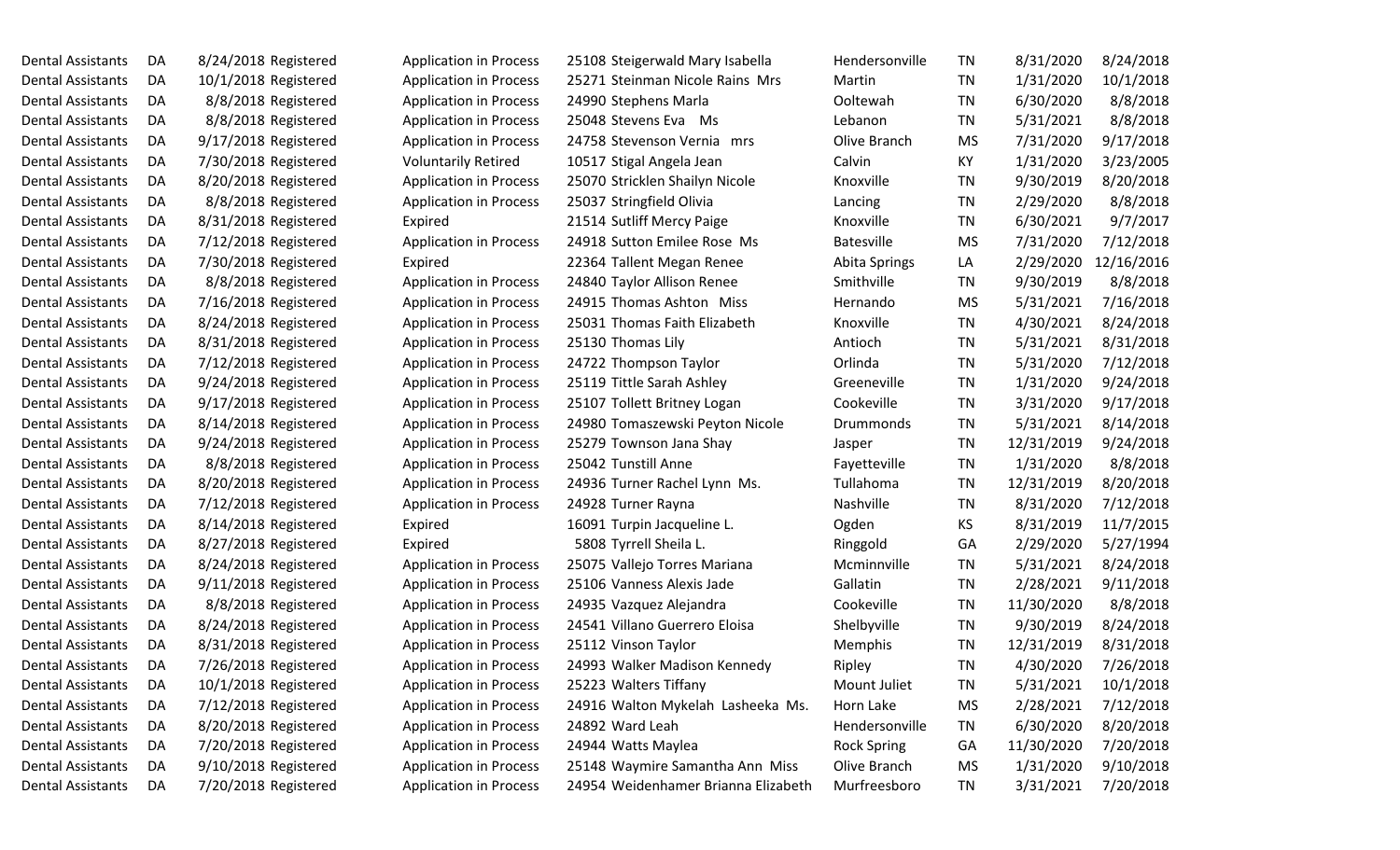Dental Assistants DA 8/14/2018 Registered Application in Process 25008 Weir Ashley Dental Assistants DA 7/26/2018 Registered Application in Process 24931 Welliver Emily Dental Assistants DA 7/20/2018 Registered Application in Process 24953 Wesley Victoria Louise Mrs Dental Assistants DA 9/17/2018 Registered Expired Expired 21053 Wheeler Katelyn Maeleah Dental Assistants DA 8/8/2018 Registered Application in Process 25007 White Lisa Dental Assistants DA 10/1/2018 Registered Application in Process 24718 Whited Peyton Mckinley Miss Dental Assistants DA 9/10/2018 Registered Application in Process 24884 Wilborn Derric Dental Assistants DA 8/20/2018 Registered Application in Process 24876 Wilkins Sarah Elizabeth Dental Assistants DA 8/31/2018 Registered Application in Process 25078 Williams Mendazia Leshay Dental Assistants DA 8/31/2018 Registered Application in Process 25073 Willis Shayla T Dental Assistants DA 8/27/2018 Registered Application in Process 24756 Wilson Canisha Dental Assistants DA 10/1/2018 Registered Application in Process 25212 Wolgemuth Anna Dental Assistants DA 8/20/2018 Registered Application in Process 25057 Wright Kendriana Reneka Dental Assistants DA 10/1/2018 Registered Application in Process 25218 Wyatt Chelsea Joann Dental Assistants DA 10/5/2018 Registered Application in Process 25267 Wyk Gabriella Dental Assistants DA 7/16/2018 Registered Application in Process 24720 Wynn Marissa Dental Assistants DA 10/5/2018 Registered Application in Process 25266 York Autumn Dental Assistants DA 10/5/2018 Registered Application in Process 25290 York Kelly Dental Assistants DA 7/16/2018 Registered Application in Process 24959 Younce Kayla Stella Dental Assistants DA 8/14/2018 Registered Application in Process 24991 Young Jamie Lynn Dental Assistants DA 8/31/2018 Registered Application in Process 24893 Zafaranian Niloufar Dental Assistants DA 10/1/2018 Registered Application in Process 25022 Zaver Reena Pankaj Dental Assistants DA 9/19/2018 Voluntarily Retired Registered 16843 Anderson Kathryn Elizabeth Dental Assistants DA 7/31/2018 Voluntarily Retired Registered 10564 Brooks Regina R. Dental Assistants DA 9/24/2018 Voluntarily Retired Registered 1153 Burns Rhonda Darlene Dental Assistants DA 9/11/2018 Voluntarily Retired Registered 14326 Callow Mellisa Ann Dental Assistants DA 8/16/2018 Voluntarily Retired Registered 398 Cashion Lisa P Dental Assistants DA 8/31/2018 Voluntarily Retired Registered 13767 Donley Angelia Nicole Dental Assistants DA 9/24/2018 Voluntarily Retired Registered 18371 Dowdy Pamela Kaye Dental Assistants DA 7/19/2018 Voluntarily Retired Registered 11827 Epley Melissa A Dental Assistants DA 9/10/2018 Voluntarily Retired Registered 4049 Flowers Deborah A Dental Assistants DA 7/10/2018 Voluntarily Retired Registered 9134 Gifford Betty Sue Dental Assistants DA 10/2/2018 Voluntarily Retired Registered 23566 Handeland Shannon Dental Assistants DA 9/10/2018 Voluntarily Retired Registered 4968 Hickman Charlotte D Dental Assistants DA 8/15/2018 Voluntarily Retired Registered 22094 Joiner Brooke Leanne Dental Assistants DA 8/24/2018 Voluntarily Retired Registered 7569 Kirkman Tina Anne Dental Assistants DA 8/16/2018 Voluntarily Retired Registered 6944 Kravtsov Olga O.

| Knoxville            | <b>TN</b> | 10/31/2019 | 8/14/2018  |
|----------------------|-----------|------------|------------|
| Murfreesboro         | TN        | 11/30/2019 | 7/26/2018  |
| Nashville            | <b>TN</b> | 7/31/2019  | 7/20/2018  |
| Knoxville            | <b>TN</b> | 2/28/2021  | 5/7/2017   |
| Maryville            | <b>TN</b> | 1/31/2021  | 8/8/2018   |
| Goodlettsvlle        | TN        | 9/30/2021  | 10/1/2018  |
| <b>Byhalia</b>       | <b>MS</b> | 8/31/2021  | 9/10/2018  |
| Murfreesboro         | <b>TN</b> | 7/31/2021  | 8/20/2018  |
| Knoxville            | <b>TN</b> | 8/31/2020  | 8/31/2018  |
| Chattanooga          | <b>TN</b> | 5/31/2020  | 8/31/2018  |
| Memphis              | TN        | 10/31/2020 | 8/27/2018  |
| Franklin             | TN        | 8/31/2020  | 10/1/2018  |
| Murfreesboro         | TN        | 10/31/2019 | 8/20/2018  |
| <b>Bath Springs</b>  | TN        | 11/30/2020 | 10/1/2018  |
| Lewisburg            | TN        | 5/31/2020  | 10/5/2018  |
| Portland             | <b>TN</b> | 2/29/2020  | 7/16/2018  |
| Smyrna               | <b>TN</b> | 2/29/2020  | 10/5/2018  |
| Algood               | <b>TN</b> | 7/31/2021  | 10/5/2018  |
| Murfreesboro         | TN        | 2/29/2020  | 7/16/2018  |
| <b>Burns</b>         | TN        | 10/31/2020 | 8/14/2018  |
| Antioch              | <b>TN</b> | 9/30/2019  | 8/31/2018  |
| Clarksville          | <b>TN</b> | 5/31/2021  | 10/1/2018  |
| Dickson              | <b>TN</b> | 9/30/2018  | 12/18/2015 |
| Louisville           | TN        | 7/31/2018  | 7/12/2005  |
| Mcewen               | <b>TN</b> | 3/31/2019  | 7/18/1983  |
| <b>Fort Campbell</b> | KY        | 10/31/2018 | 10/2/2009  |
| Olive Branch         | MS        | 8/31/2018  | 4/6/1988   |
| Dandridge            | <b>TN</b> | 8/31/2018  | 11/7/2016  |
| Arlington            | <b>TN</b> | 10/31/2018 | 5/7/2013   |
| Dickson              | <b>TN</b> | 12/31/2018 | 6/15/2007  |
| Cookeville           | <b>TN</b> | 9/30/2018  | 7/17/1991  |
| Crab Orchard         | <b>TN</b> | 1/31/2019  | 6/3/2002   |
| Old Hickory          | TN        | 9/30/2018  | 8/11/2017  |
| Chattanooga          | <b>TN</b> | 11/30/2018 | 3/31/1992  |
| <b>Tennessee Rdg</b> | <b>TN</b> | 9/30/2019  | 10/4/2016  |
| Collierville         | <b>TN</b> | 8/31/2018  | 2/4/1999   |
| Nashville            | <b>TN</b> | 8/31/2018  | 11/6/1997  |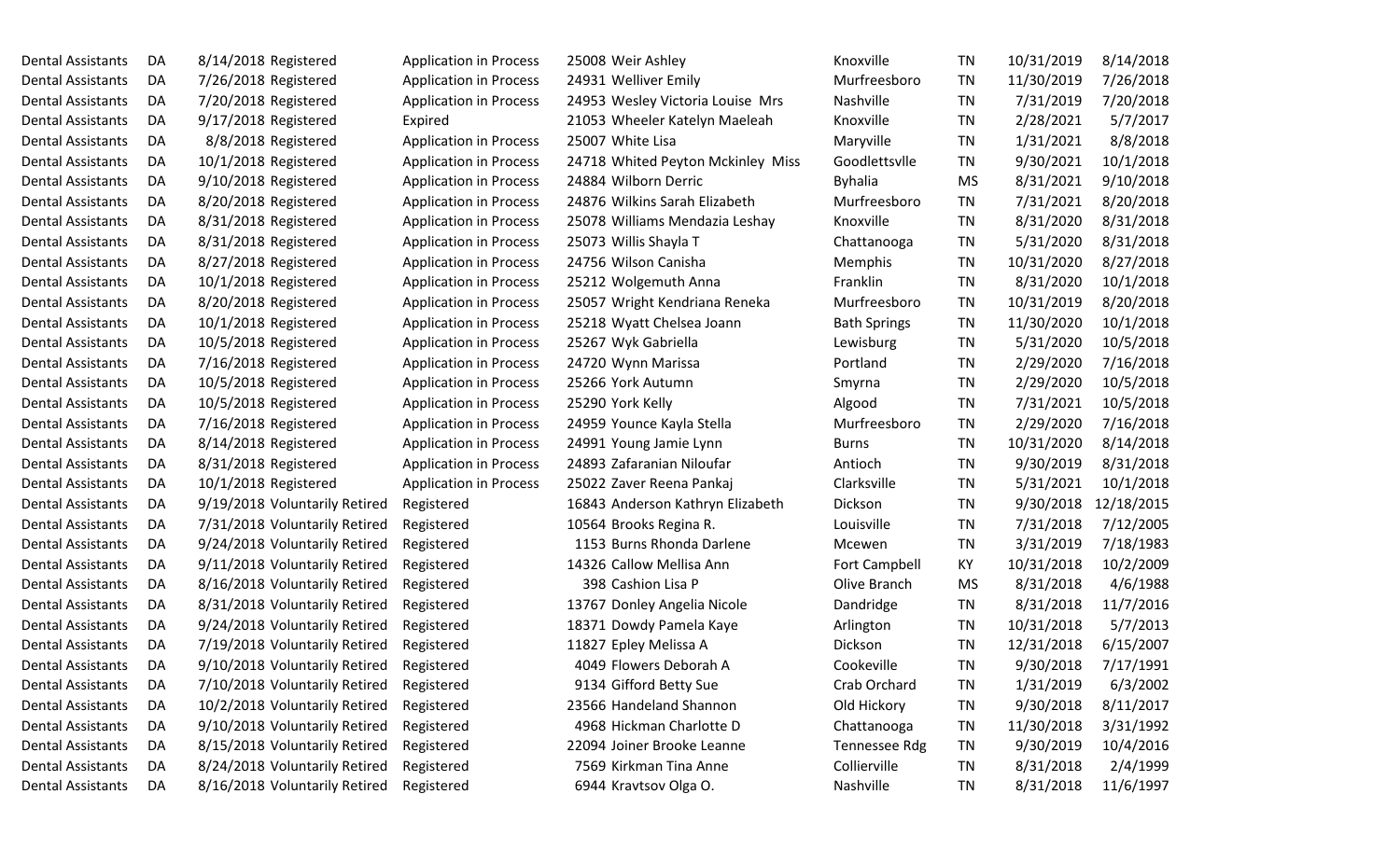| Dental Assistants | DA | 7/31/2018 Voluntarily Retired<br>Registered |
|-------------------|----|---------------------------------------------|
| Dental Assistants | DA | 10/2/2018 Voluntarily Retired<br>Registered |
| Dental Assistants | DA | 9/5/2018 Voluntarily Retired<br>Registered  |
| Dental Assistants | DA | 8/22/2018 Voluntarily Retired<br>Registered |
| Dental Assistants | DA | 7/10/2018 Voluntarily Retired<br>Registered |
| Dental Assistants | DA | 9/19/2018 Voluntarily Retired<br>Registered |
| Dental Assistants | DA | 9/27/2018 Voluntarily Retired<br>Registered |
| Dental Assistants | DA | 8/3/2018 Voluntarily Retired<br>Registered  |
| Dental Assistants | DA | 9/4/2018 Voluntarily Retired<br>Registered  |
| Dental Assistants | DA | 8/10/2018 Voluntarily Retired<br>Registered |
| Dental Assistants | DA | 9/13/2018 Voluntarily Retired<br>Registered |
| Dental Assistants | DA | 9/11/2018 Voluntarily Retired<br>Registered |
| Dental Assistants | DA | 8/7/2018 Voluntarily Retired<br>Registered  |
| Dental Assistants | DA | 8/21/2018 Voluntarily Retired<br>Registered |
| Dental Assistants | DA | 8/13/2018 Voluntarily Retired<br>Registered |
| Dental Assistants | DA | 7/19/2018 Voluntarily Retired<br>Registered |
| Dental Assistants | DA | 9/19/2018 Voluntarily Retired<br>Registered |
| Dental Assistants | DA | 8/28/2018 Voluntarily Retired<br>Registered |
| Dental Assistants | DA | 9/28/2018 Voluntarily Retired<br>Registered |
| Dental Assistants | DA | 9/19/2018 Voluntarily Retired<br>Registered |
| Dental Assistants | DA | 9/10/2018 Voluntarily Retired<br>Registered |
| Dental Assistants | DA | 9/11/2018 Voluntarily Retired<br>Registered |
| Dental Assistants | DA | 7/18/2018 Voluntarily Retired<br>Registered |
| Dental Assistants | DA | 8/24/2018 Voluntarily Retired<br>Registered |
| Dental Assistants | DA | 7/24/2018 Voluntarily Retired<br>Registered |

| Dental Assistants        | DA | 7/31/2018 Voluntarily Retired | Registered | 13730 Lettieri Shanan Dawn        | Lenoir City      | <b>TN</b> | 5/31/2018  | 3/28/2016  |
|--------------------------|----|-------------------------------|------------|-----------------------------------|------------------|-----------|------------|------------|
| Dental Assistants        | DA | 10/2/2018 Voluntarily Retired | Registered | 9565 Mashburn Laura Jeanete       | Lester           | AL        | 12/31/2018 | 12/5/2002  |
| Dental Assistants        | DA | 9/5/2018 Voluntarily Retired  | Registered | 11484 Mays Heather Nichole        | Murfreesboro     | TN        | 7/31/2019  | 6/29/2006  |
| Dental Assistants        | DA | 8/22/2018 Voluntarily Retired | Registered | 16760 Meter Amber Nicole          | Knoxville        | <b>TN</b> | 8/31/2018  | 11/17/2011 |
| Dental Assistants        | DA | 7/10/2018 Voluntarily Retired | Registered | 3776 Page Jean F                  | Munford          | <b>TN</b> | 7/31/2018  | 10/7/2016  |
| Dental Assistants        | DA | 9/19/2018 Voluntarily Retired | Registered | 19133 Pridemore Kimberly Victoria | Knoxville        | TN        | 10/31/2019 | 12/5/2013  |
| Dental Assistants        | DA | 9/27/2018 Voluntarily Retired | Registered | 18255 Ramos Liliana Pina          | <b>Belvidere</b> | IL.       | 11/30/2018 | 3/28/2013  |
| Dental Assistants        | DA | 8/3/2018 Voluntarily Retired  | Registered | 18107 Rashe Noelle Anne           | Crossville       | <b>TN</b> | 9/30/2018  | 2/14/2013  |
| Dental Assistants        | DA | 9/4/2018 Voluntarily Retired  | Registered | 17621 Rhodes Rebecca Ann          | Millington       | <b>TN</b> | 12/31/2018 | 8/2/2012   |
| Dental Assistants        | DA | 8/10/2018 Voluntarily Retired | Registered | 7038 Roberts Kimberly Ann         | <b>Bristol</b>   | VA        | 9/30/2018  | 4/6/1999   |
| Dental Assistants        | DA | 9/13/2018 Voluntarily Retired | Registered | 3525 Russell Sonia D              | Kingsport        | <b>TN</b> | 12/31/2019 | 7/23/1990  |
| <b>Dental Assistants</b> | DA | 9/11/2018 Voluntarily Retired | Registered | 8963 Saylors Catherine Elizabeth  | Mc Donald        | <b>TN</b> | 7/31/2020  | 8/16/2001  |
| Dental Assistants        | DA | 8/7/2018 Voluntarily Retired  | Registered | 6177 Scarborough Karen D.         | Winchester       | TN        | 8/31/2019  | 5/31/1995  |
| Dental Assistants        | DA | 8/21/2018 Voluntarily Retired | Registered | 20124 Seale Emily Shay            | Apo              | Ae        | 6/30/2019  | 9/18/2014  |
| Dental Assistants        | DA | 8/13/2018 Voluntarily Retired | Registered | 22589 Serafine Heather Austeen    | Seymour          | <b>TN</b> | 7/31/2018  | 10/4/2016  |
| Dental Assistants        | DA | 7/19/2018 Voluntarily Retired | Registered | 5510 Shaw Barbara E.              | Elizabethton     | TN        | 8/31/2018  | 2/3/1994   |
| Dental Assistants        | DA | 9/19/2018 Voluntarily Retired | Registered | 8580 Smalling Annie R.            | Maryville        | TN        | 10/31/2018 | 11/2/2000  |
| Dental Assistants        | DA | 8/28/2018 Voluntarily Retired | Registered | 19898 Sparks Alexys Mikaylah      | Crandall         | GA        | 8/31/2018  | 9/5/2014   |
| <b>Dental Assistants</b> | DA | 9/28/2018 Voluntarily Retired | Registered | 11173 Thompson Alisha Marlene     | Erwin            | <b>TN</b> | 11/30/2018 | 2/22/2006  |
| Dental Assistants        | DA | 9/19/2018 Voluntarily Retired | Registered | 19149 Trower Laurie Ann           | Sevierville      | TN        | 7/31/2020  | 1/27/2014  |
| Dental Assistants        | DA | 9/10/2018 Voluntarily Retired | Registered | 13676 Vaughn Tarenda Shell        | Franklin         | TN        | 8/31/2018  | 1/9/2009   |
| Dental Assistants        | DA | 9/11/2018 Voluntarily Retired | Registered | 6094 Watson Barbara Darlene       | Powell           | TN        | 7/31/2018  | 2/22/1995  |
| Dental Assistants        | DA | 7/18/2018 Voluntarily Retired | Registered | 16910 Williams Kelley Lee         | Mount Juliet     | TN        | 1/31/2019  | 2/16/2012  |
| Dental Assistants        | DA | 8/24/2018 Voluntarily Retired | Registered | 9723 Willoughby Myra Wilkerson    | Savannah         | TN        | 9/30/2019  | 7/11/2003  |
| Dental Assistants        | DA | 7/24/2018 Voluntarily Retired | Registered | 12240 Wilson Amanda Leigh         | Sandy Hook       | KY        | 7/31/2018  | 1/13/2017  |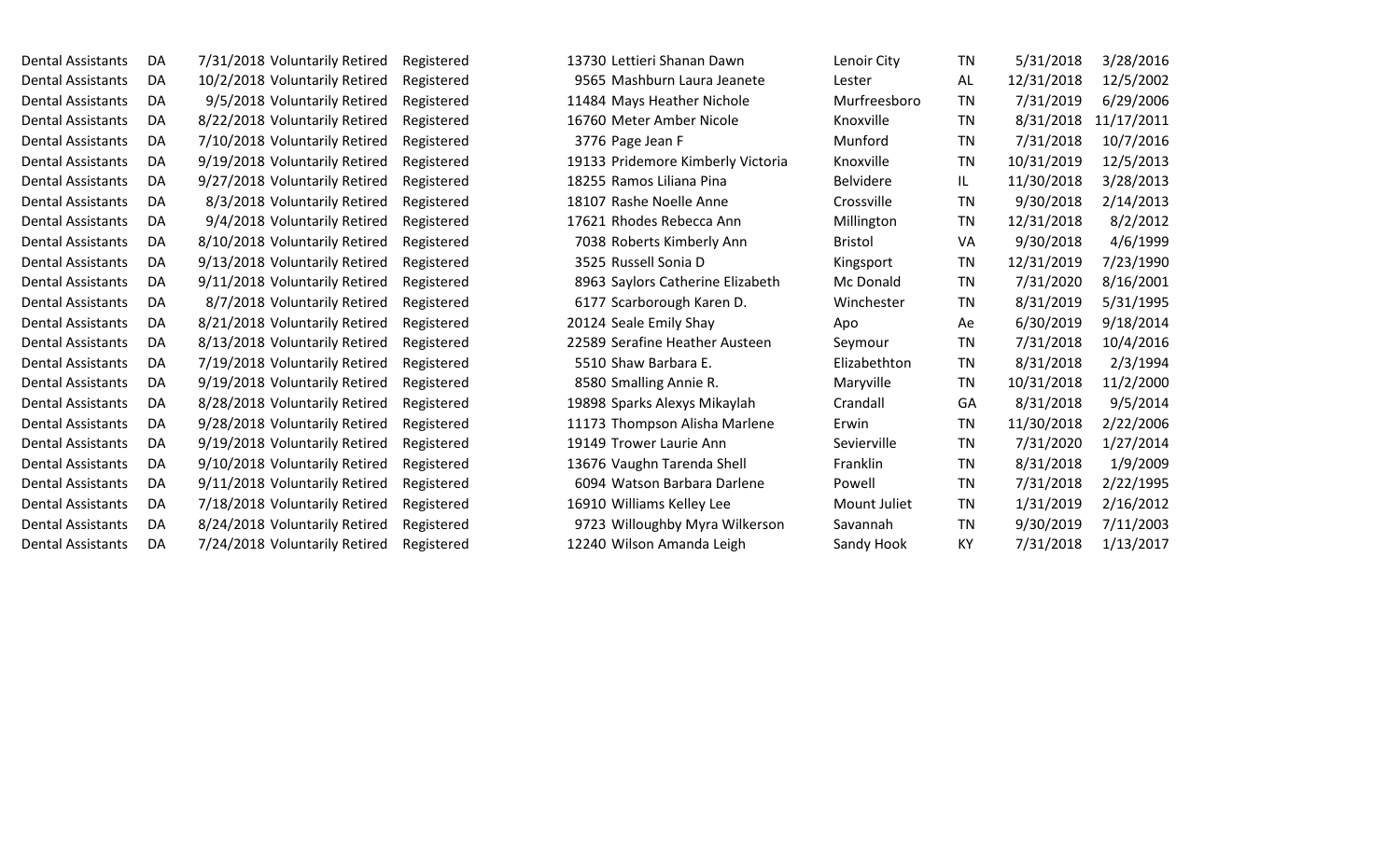|         |               |                                                                                                                                                                                                                                                                                                                                                                                                                                                                                                                                                                                                         | Modifier  |             |                                                                                                                                                                                                                                                                                                                                                                                                                                                                                                              |
|---------|---------------|---------------------------------------------------------------------------------------------------------------------------------------------------------------------------------------------------------------------------------------------------------------------------------------------------------------------------------------------------------------------------------------------------------------------------------------------------------------------------------------------------------------------------------------------------------------------------------------------------------|-----------|-------------|--------------------------------------------------------------------------------------------------------------------------------------------------------------------------------------------------------------------------------------------------------------------------------------------------------------------------------------------------------------------------------------------------------------------------------------------------------------------------------------------------------------|
| License | <b>Status</b> |                                                                                                                                                                                                                                                                                                                                                                                                                                                                                                                                                                                                         | Effective | Modifier    |                                                                                                                                                                                                                                                                                                                                                                                                                                                                                                              |
| Number  | Description   | Name                                                                                                                                                                                                                                                                                                                                                                                                                                                                                                                                                                                                    | Date      | <b>Type</b> | <b>Modifier Description</b>                                                                                                                                                                                                                                                                                                                                                                                                                                                                                  |
|         |               | Achkar Jaafar                                                                                                                                                                                                                                                                                                                                                                                                                                                                                                                                                                                           |           |             | <b>Comprehensive Conscious Sedation</b>                                                                                                                                                                                                                                                                                                                                                                                                                                                                      |
|         |               | Avery Kate                                                                                                                                                                                                                                                                                                                                                                                                                                                                                                                                                                                              |           |             | <b>Limited Conscious Sedation</b>                                                                                                                                                                                                                                                                                                                                                                                                                                                                            |
|         |               | <b>Ballard Stanford</b>                                                                                                                                                                                                                                                                                                                                                                                                                                                                                                                                                                                 |           |             | Endodontics                                                                                                                                                                                                                                                                                                                                                                                                                                                                                                  |
|         |               | <b>COTTRILL DANNI</b>                                                                                                                                                                                                                                                                                                                                                                                                                                                                                                                                                                                   |           |             | <b>Pediatric Dentistry (Pedodontics)</b>                                                                                                                                                                                                                                                                                                                                                                                                                                                                     |
|         |               | Clements Jody                                                                                                                                                                                                                                                                                                                                                                                                                                                                                                                                                                                           |           |             | Prosthodontics                                                                                                                                                                                                                                                                                                                                                                                                                                                                                               |
|         |               | Cloud Corey                                                                                                                                                                                                                                                                                                                                                                                                                                                                                                                                                                                             |           |             | <b>Pediatric Dentistry (Pedodontics)</b>                                                                                                                                                                                                                                                                                                                                                                                                                                                                     |
|         |               | Cloud Corey                                                                                                                                                                                                                                                                                                                                                                                                                                                                                                                                                                                             |           |             | <b>Comprehensive Conscious Sedation</b>                                                                                                                                                                                                                                                                                                                                                                                                                                                                      |
|         |               | <b>Collins Samuel</b>                                                                                                                                                                                                                                                                                                                                                                                                                                                                                                                                                                                   |           |             | <b>Orthodontics and Dentofacial Orthopedics</b>                                                                                                                                                                                                                                                                                                                                                                                                                                                              |
|         |               | Cox Evan                                                                                                                                                                                                                                                                                                                                                                                                                                                                                                                                                                                                |           |             | <b>Orthodontics and Dentofacial Orthopedics</b>                                                                                                                                                                                                                                                                                                                                                                                                                                                              |
|         |               | Dundon Carolyn                                                                                                                                                                                                                                                                                                                                                                                                                                                                                                                                                                                          |           |             | <b>Limited Conscious Sedation</b>                                                                                                                                                                                                                                                                                                                                                                                                                                                                            |
|         |               | <b>FERREIRA CIMARA</b>                                                                                                                                                                                                                                                                                                                                                                                                                                                                                                                                                                                  |           |             | <b>Limited Conscious Sedation</b>                                                                                                                                                                                                                                                                                                                                                                                                                                                                            |
|         |               | <b>Francis Daniel</b>                                                                                                                                                                                                                                                                                                                                                                                                                                                                                                                                                                                   |           |             | Limited Conscious Sedation                                                                                                                                                                                                                                                                                                                                                                                                                                                                                   |
|         |               | <b>Hernandez Michael</b>                                                                                                                                                                                                                                                                                                                                                                                                                                                                                                                                                                                |           |             | <b>Limited Conscious Sedation</b>                                                                                                                                                                                                                                                                                                                                                                                                                                                                            |
|         |               | Hofelich Robyn                                                                                                                                                                                                                                                                                                                                                                                                                                                                                                                                                                                          |           |             | <b>Pediatric Dentistry (Pedodontics)</b>                                                                                                                                                                                                                                                                                                                                                                                                                                                                     |
|         |               | Hofelich Robyn                                                                                                                                                                                                                                                                                                                                                                                                                                                                                                                                                                                          |           |             | <b>Comprehensive Conscious Sedation</b>                                                                                                                                                                                                                                                                                                                                                                                                                                                                      |
|         |               | JAFARI FARD VEYJOYEH NAUZANENE                                                                                                                                                                                                                                                                                                                                                                                                                                                                                                                                                                          |           |             | <b>Comprehensive Conscious Sedation</b>                                                                                                                                                                                                                                                                                                                                                                                                                                                                      |
|         |               | James Michael                                                                                                                                                                                                                                                                                                                                                                                                                                                                                                                                                                                           |           |             | Endodontics                                                                                                                                                                                                                                                                                                                                                                                                                                                                                                  |
|         |               | Karem Grace                                                                                                                                                                                                                                                                                                                                                                                                                                                                                                                                                                                             |           |             | <b>Comprehensive Conscious Sedation</b>                                                                                                                                                                                                                                                                                                                                                                                                                                                                      |
|         |               | Major Jr. Charles                                                                                                                                                                                                                                                                                                                                                                                                                                                                                                                                                                                       |           |             | Limited Conscious Sedation                                                                                                                                                                                                                                                                                                                                                                                                                                                                                   |
|         |               | <b>Mascarenhas Jules</b>                                                                                                                                                                                                                                                                                                                                                                                                                                                                                                                                                                                |           |             | <b>Comprehensive Conscious Sedation</b>                                                                                                                                                                                                                                                                                                                                                                                                                                                                      |
|         |               | <b>Miller Marcus</b>                                                                                                                                                                                                                                                                                                                                                                                                                                                                                                                                                                                    |           |             | Endodontics                                                                                                                                                                                                                                                                                                                                                                                                                                                                                                  |
|         |               | Mort Joseph                                                                                                                                                                                                                                                                                                                                                                                                                                                                                                                                                                                             |           |             | Deep Sedation/General Anesthesia                                                                                                                                                                                                                                                                                                                                                                                                                                                                             |
|         |               | Mort Joseph                                                                                                                                                                                                                                                                                                                                                                                                                                                                                                                                                                                             |           |             | Oral and Maxillofacial Surgery                                                                                                                                                                                                                                                                                                                                                                                                                                                                               |
|         |               | POPP COLTON                                                                                                                                                                                                                                                                                                                                                                                                                                                                                                                                                                                             |           |             | <b>Pediatric Dentistry (Pedodontics)</b>                                                                                                                                                                                                                                                                                                                                                                                                                                                                     |
|         |               | POPP COLTON                                                                                                                                                                                                                                                                                                                                                                                                                                                                                                                                                                                             |           |             | <b>Comprehensive Conscious Sedation</b>                                                                                                                                                                                                                                                                                                                                                                                                                                                                      |
|         |               | Pasch Sarah                                                                                                                                                                                                                                                                                                                                                                                                                                                                                                                                                                                             |           |             | <b>Comprehensive Conscious Sedation</b>                                                                                                                                                                                                                                                                                                                                                                                                                                                                      |
|         |               | <b>SMITH MARY AUSTIN</b>                                                                                                                                                                                                                                                                                                                                                                                                                                                                                                                                                                                |           |             | Pediatric Dentistry (Pedodontics)                                                                                                                                                                                                                                                                                                                                                                                                                                                                            |
|         |               | <b>SMITH MARY AUSTIN</b>                                                                                                                                                                                                                                                                                                                                                                                                                                                                                                                                                                                |           |             | <b>Comprehensive Conscious Sedation</b>                                                                                                                                                                                                                                                                                                                                                                                                                                                                      |
|         |               | <b>Shelby Daniel</b>                                                                                                                                                                                                                                                                                                                                                                                                                                                                                                                                                                                    |           |             | <b>Comprehensive Conscious Sedation</b>                                                                                                                                                                                                                                                                                                                                                                                                                                                                      |
|         |               | <b>Tutor Vance</b>                                                                                                                                                                                                                                                                                                                                                                                                                                                                                                                                                                                      |           |             | Deep Sedation/General Anesthesia                                                                                                                                                                                                                                                                                                                                                                                                                                                                             |
|         |               | Twomley Jefferson                                                                                                                                                                                                                                                                                                                                                                                                                                                                                                                                                                                       |           |             | <b>Orthodontics and Dentofacial Orthopedics</b>                                                                                                                                                                                                                                                                                                                                                                                                                                                              |
|         |               | <b>VEITSCHEGGER JOEL</b>                                                                                                                                                                                                                                                                                                                                                                                                                                                                                                                                                                                |           |             | <b>Comprehensive Conscious Sedation</b>                                                                                                                                                                                                                                                                                                                                                                                                                                                                      |
|         |               | <b>VEITSCHEGGER JOEL</b>                                                                                                                                                                                                                                                                                                                                                                                                                                                                                                                                                                                |           |             | <b>Pediatric Dentistry (Pedodontics)</b>                                                                                                                                                                                                                                                                                                                                                                                                                                                                     |
|         |               | 10685 Licensed<br>10588 Licensed<br>10719 Licensed<br>9485 Licensed<br>10133 Licensed<br>10692 Licensed<br>10692 Licensed<br>10616 Licensed<br>10734 Licensed<br>10858 Licensed<br>9232 Licensed<br>10697 Licensed<br>10691 Licensed<br>10839 Licensed<br>10839 Licensed<br>9857 Licensed<br>10482 Licensed<br>10478 Licensed<br>10411 Licensed<br>10810 Licensed<br>10818 Licensed<br>10524 Licensed<br>10524 Licensed<br>10423 Licensed<br>10423 Licensed<br>10744 Licensed<br>9904 Licensed<br>9904 Licensed<br>10688 Licensed<br>10673 Licensed<br>10898 Licensed<br>9667 Licensed<br>9667 Licensed |           |             | 8/13/2018 Q<br>9/10/2018 Q<br>7/13/2018 S<br>7/13/2018 S<br>7/13/2018 S<br>7/13/2018 S<br>7/13/2018 Q<br>7/30/2018 S<br>7/16/2018 S<br>10/1/2018 Q<br>10/1/2018 Q<br>9/10/2018 Q<br>9/10/2018 Q<br>7/30/2018 S<br>7/30/2018 Q<br>9/10/2018 Q<br>7/30/2018 S<br>9/10/2018 Q<br>9/10/2018 Q<br>9/17/2018 Q<br>7/16/2018 S<br>7/13/2018 Q<br>7/30/2018 S<br>7/16/2018 S<br>7/16/2018 Q<br>9/17/2018 Q<br>8/10/2018 S<br>8/10/2018 Q<br>8/3/2018 Q<br>8/20/2018 Q<br>$10/1/2018$ S<br>9/17/2018 Q<br>9/17/2018 S |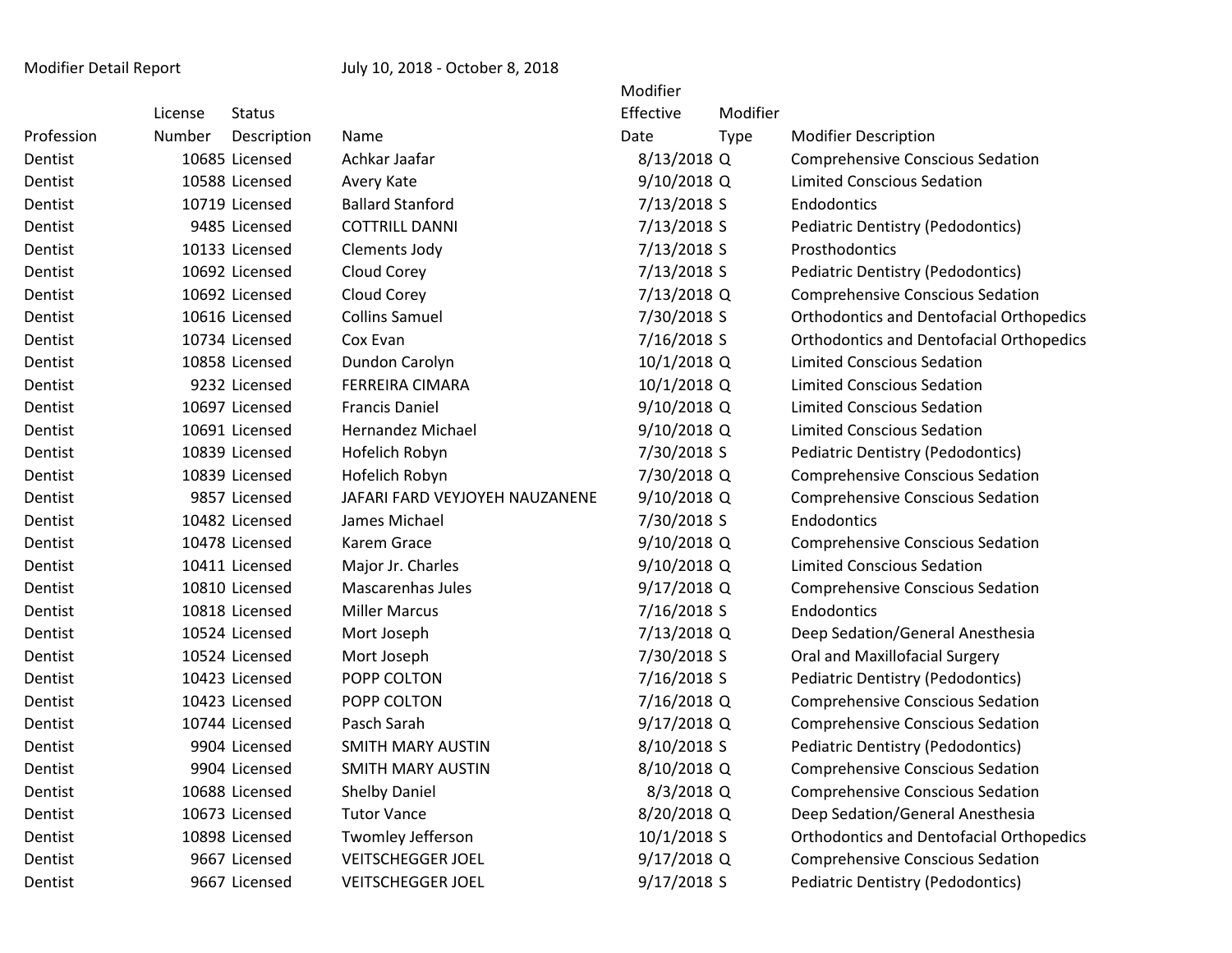| Dentist          | 9510 Licensed  | <b>VOLNER JOSEPH</b>       | 7/16/2018 Q   | <b>Comprehensive Conscious Sedation</b>         |
|------------------|----------------|----------------------------|---------------|-------------------------------------------------|
| Dentist          | 10076 Licensed | Vick Ryan                  | 9/10/2018 Q   | <b>Limited Conscious Sedation</b>               |
| Dentist          | 10886 Licensed | Zwick Jared                | $9/21/2018$ S | <b>Orthodontics and Dentofacial Orthopedics</b> |
| Dental Hygienist | 9508 Licensed  | <b>AGUIRRE ANGELICA</b>    | 8/6/2018 Q    | Administration and Monitoring of Nitrous Oxide  |
| Dental Hygienist | 9508 Licensed  | <b>AGUIRRE ANGELICA</b>    | $8/6/2018$ Q  | Administration of Local Anesthesia              |
| Dental Hygienist | 6651 Licensed  | <b>ARTIKHOVICH NATALIA</b> | 8/7/2018 Q    | Administration and Monitoring of Nitrous Oxide  |
| Dental Hygienist | 2439 Licensed  | AUGUSTINE LEIGH ANN        | 7/30/2018 Q   | Administration of Local Anesthesia              |
| Dental Hygienist | 8950 Licensed  | Adawa Wandja Ines          | $9/17/2018$ Q | Administration and Monitoring of Nitrous Oxide  |
| Dental Hygienist | 9554 Licensed  | Akin Megan                 | 9/17/2018 Q   | Administration of Local Anesthesia              |
| Dental Hygienist | 9554 Licensed  | Akin Megan                 | $9/17/2018$ Q | Administration and Monitoring of Nitrous Oxide  |
| Dental Hygienist | 9527 Licensed  | Alley Maya                 | 8/20/2018 Q   | Administration of Local Anesthesia              |
| Dental Hygienist | 9527 Licensed  | Alley Maya                 | 8/20/2018 Q   | Administration and Monitoring of Nitrous Oxide  |
| Dental Hygienist | 9511 Licensed  | Aulph Ashley               | 8/6/2018 Q    | Administration of Local Anesthesia              |
| Dental Hygienist | 8332 Licensed  | <b>BAHNEAN ALINA</b>       | 8/8/2018 Q    | Administration and Monitoring of Nitrous Oxide  |
| Dental Hygienist | 9563 Licensed  | <b>BETTS TAUNIA</b>        | 10/8/2018 Q   | Administration and Monitoring of Nitrous Oxide  |
| Dental Hygienist | 9563 Licensed  | <b>BETTS TAUNIA</b>        | 10/8/2018 Q   | Administration of Local Anesthesia              |
| Dental Hygienist | 9515 Licensed  | <b>Baldwin Maddline</b>    | 8/20/2018 Q   | Administration and Monitoring of Nitrous Oxide  |
| Dental Hygienist | 9515 Licensed  | <b>Baldwin Maddline</b>    | 8/20/2018 Q   | Administration of Local Anesthesia              |
| Dental Hygienist | 9488 Licensed  | Barnett Jordan             | 7/13/2018 Q   | Administration of Local Anesthesia              |
| Dental Hygienist | 9493 Licensed  | <b>Barrows Megan</b>       | 7/13/2018 Q   | Administration and Monitoring of Nitrous Oxide  |
| Dental Hygienist | 9493 Licensed  | <b>Barrows Megan</b>       | 7/13/2018 Q   | Administration of Local Anesthesia              |
| Dental Hygienist | 8968 Licensed  | Beckum Laura               | 8/13/2018 Q   | Administration of Local Anesthesia              |
| Dental Hygienist | 9548 Licensed  | <b>Berens Samantha</b>     | $9/17/2018$ Q | Administration of Local Anesthesia              |
| Dental Hygienist | 9548 Licensed  | <b>Berens Samantha</b>     | $9/17/2018$ Q | Administration and Monitoring of Nitrous Oxide  |
| Dental Hygienist | 9510 Licensed  | Beyer Megan                | 8/6/2018 Q    | Administration of Local Anesthesia              |
| Dental Hygienist | 9510 Licensed  | Beyer Megan                | 8/6/2018 Q    | Administration and Monitoring of Nitrous Oxide  |
| Dental Hygienist | 9452 Licensed  | <b>Black Christina</b>     | 7/13/2018 Q   | Administration of Local Anesthesia              |
| Dental Hygienist | 9452 Licensed  | <b>Black Christina</b>     | 7/13/2018 Q   | Administration and Monitoring of Nitrous Oxide  |
| Dental Hygienist | 9557 Licensed  | <b>Boesinger Kaley</b>     | 10/1/2018 Q   | Administration of Local Anesthesia              |
| Dental Hygienist | 9557 Licensed  | Boesinger Kaley            | 10/1/2018 Q   | Administration and Monitoring of Nitrous Oxide  |
| Dental Hygienist | 9407 Licensed  | <b>Boss Christie</b>       | 7/30/2018 Q   | Administration of Local Anesthesia              |
| Dental Hygienist | 9559 Licensed  | <b>Brown Cadie</b>         | 10/1/2018 Q   | Administration of Local Anesthesia              |
| Dental Hygienist | 6458 Licensed  | <b>CHAPMAN FELICIA</b>     | 8/24/2018 Q   | Administration of Local Anesthesia              |
| Dental Hygienist | 9519 Licensed  | Cendroski Kelsey           | 9/10/2018 Q   | Administration and Monitoring of Nitrous Oxide  |
| Dental Hygienist | 9519 Licensed  | Cendroski Kelsey           | 9/10/2018 Q   | Administration of Local Anesthesia              |
| Dental Hygienist | 9491 Licensed  | Chacon Alexandria          | 7/13/2018 Q   | Administration and Monitoring of Nitrous Oxide  |
| Dental Hygienist | 9491 Licensed  | Chacon Alexandria          | 7/13/2018 Q   | Administration of Local Anesthesia              |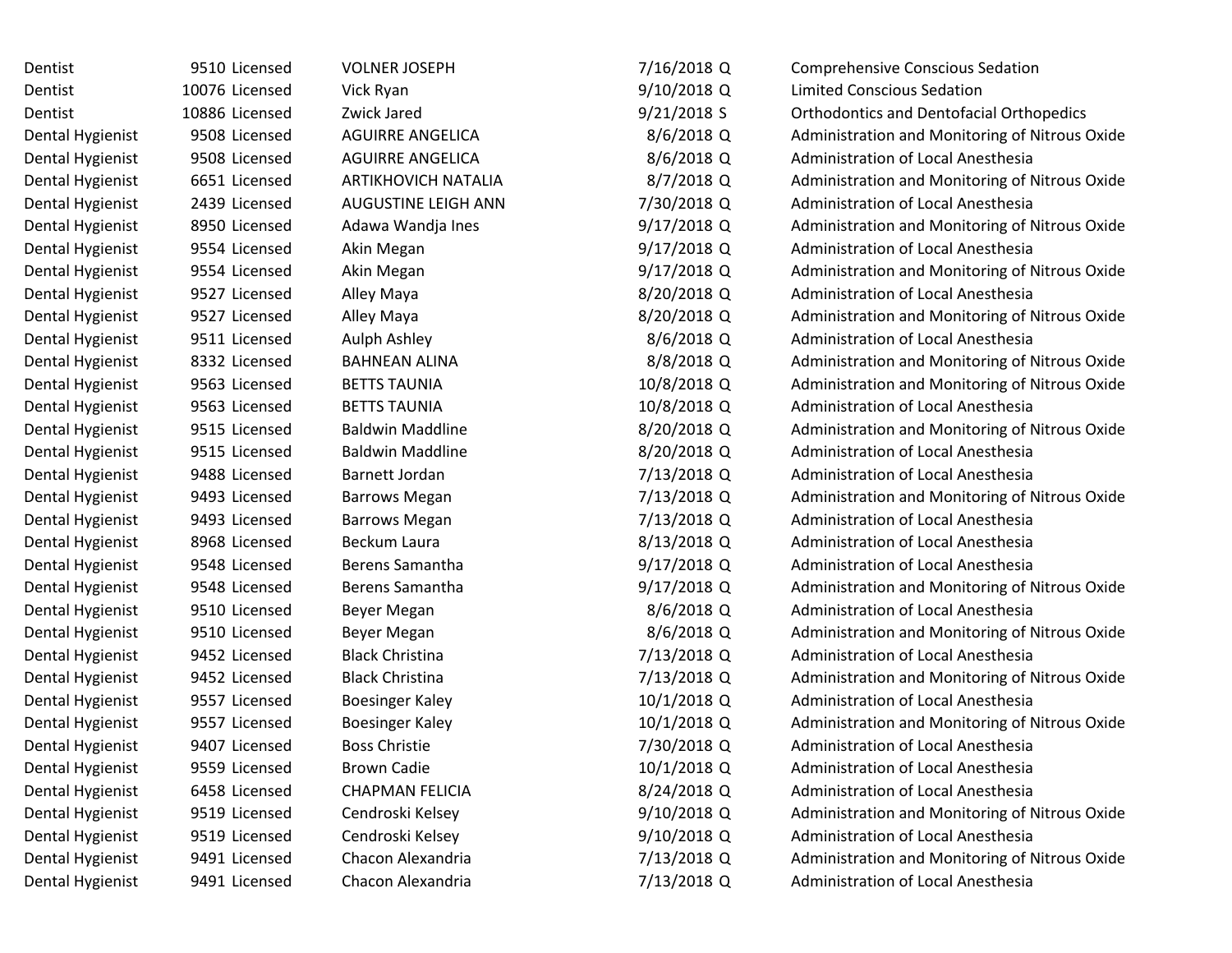| Dental Hygienist | 9503 Licensed | Chastain Morgan         | 7/16/2018 Q   | Administration and Monitoring of Nitrous Oxide |
|------------------|---------------|-------------------------|---------------|------------------------------------------------|
| Dental Hygienist | 9503 Licensed | Chastain Morgan         | 7/16/2018 Q   | <b>Administration of Local Anesthesia</b>      |
| Dental Hygienist | 8443 Licensed | Cox Cindy               | $9/17/2018$ Q | Administration and Monitoring of Nitrous Oxide |
| Dental Hygienist | 9445 Licensed | Cox Sophie              | 7/30/2018 Q   | <b>Administration of Local Anesthesia</b>      |
| Dental Hygienist | 9445 Licensed | Cox Sophie              | 7/30/2018 Q   | Administration and Monitoring of Nitrous Oxide |
| Dental Hygienist | 9496 Licensed | Cradic Haley            | 7/16/2018 Q   | Administration of Local Anesthesia             |
| Dental Hygienist | 9076 Licensed | Curtis Lauren           | 9/17/2018 Q   | Administration and Monitoring of Nitrous Oxide |
| Dental Hygienist | 6754 Licensed | <b>DUKE KAREN</b>       | 8/13/2018 Q   | <b>Restorative Functions</b>                   |
| Dental Hygienist | 9524 Licensed | Dancel Lorenzo          | 8/20/2018 Q   | <b>Administration of Local Anesthesia</b>      |
| Dental Hygienist | 9495 Licensed | Dorch Annette           | 8/6/2018 Q    | Administration of Local Anesthesia             |
| Dental Hygienist | 9517 Licensed | Dunkling Jamie          | 8/13/2018 Q   | Administration of Local Anesthesia             |
| Dental Hygienist | 9517 Licensed | Dunkling Jamie          | 8/13/2018 Q   | Administration and Monitoring of Nitrous Oxide |
| Dental Hygienist | 8779 Licensed | <b>EWING JESSICA</b>    | 8/3/2018 Q    | Administration and Monitoring of Nitrous Oxide |
| Dental Hygienist | 9193 Licensed | Espey Leah              | 8/22/2018 Q   | Administration and Monitoring of Nitrous Oxide |
| Dental Hygienist | 9193 Licensed | Espey Leah              | 8/13/2018 Q   | Administration of Local Anesthesia             |
| Dental Hygienist | 9533 Licensed | <b>Fallin Rebecca</b>   | 9/11/2018 Q   | Administration of Local Anesthesia             |
| Dental Hygienist | 9533 Licensed | <b>Fallin Rebecca</b>   | 8/28/2018 Q   | Administration and Monitoring of Nitrous Oxide |
| Dental Hygienist | 9484 Licensed | Frazier Brennan         | 7/16/2018 Q   | Administration of Local Anesthesia             |
| Dental Hygienist | 9536 Licensed | Frost Pamela            | 9/17/2018 Q   | Administration and Monitoring of Nitrous Oxide |
| Dental Hygienist | 9536 Licensed | Frost Pamela            | $9/17/2018$ Q | Administration of Local Anesthesia             |
| Dental Hygienist | 2876 Licensed | <b>GARIFINE PAMELA</b>  | 8/3/2018 Q    | Administration and Monitoring of Nitrous Oxide |
| Dental Hygienist | 4671 Licensed | <b>GODFREY MARGARET</b> | 7/13/2018 Q   | Administration of Local Anesthesia             |
| Dental Hygienist | 3929 Licensed | <b>GOODOWENS AMY</b>    | 8/13/2018 Q   | Administration of Local Anesthesia             |
| Dental Hygienist | 7904 Licensed | <b>GRIFFIN JESSICA</b>  | 8/13/2018 Q   | <b>Restorative Functions</b>                   |
| Dental Hygienist | 9019 Expired  | Gano Sara               | 7/13/2018 Q   | Administration of Local Anesthesia             |
| Dental Hygienist | 9481 Licensed | Garcia Lopez Kimberly   | 7/27/2018 Q   | Administration and Monitoring of Nitrous Oxide |
| Dental Hygienist | 9481 Licensed | Garcia Lopez Kimberly   | 7/27/2018 Q   | Administration of Local Anesthesia             |
| Dental Hygienist | 9396 Licensed | <b>Gates Emily</b>      | 8/24/2018 Q   | Administration and Monitoring of Nitrous Oxide |
| Dental Hygienist | 9396 Licensed | <b>Gates Emily</b>      | 8/24/2018 Q   | Administration of Local Anesthesia             |
| Dental Hygienist | 9487 Licensed | Gibbens Morgan          | 7/30/2018 Q   | Nitrous Oxide Monitoring                       |
| Dental Hygienist | 9504 Licensed | Gipson Rachel           | 7/30/2018 Q   | Administration of Local Anesthesia             |
| Dental Hygienist | 9504 Licensed | Gipson Rachel           | 7/30/2018 Q   | Administration and Monitoring of Nitrous Oxide |
| Dental Hygienist | 8232 Licensed | <b>HALE KAREN</b>       | 8/6/2018 Q    | Administration of Local Anesthesia             |
| Dental Hygienist | 4611 Licensed | <b>HAMBY AUDREY</b>     | 8/24/2018 Q   | Administration of Local Anesthesia             |
| Dental Hygienist | 9286 Licensed | <b>HAMPTON TARA</b>     | 7/13/2018 Q   | Administration and Monitoring of Nitrous Oxide |
| Dental Hygienist | 7259 Licensed | HITE CAROL ANN          | 8/20/2018 Q   | Administration of Local Anesthesia             |
| Dental Hygienist | 3516 Licensed | <b>HUFFMAN GURRY</b>    | 8/3/2018 Q    | Administration and Monitoring of Nitrous Oxide |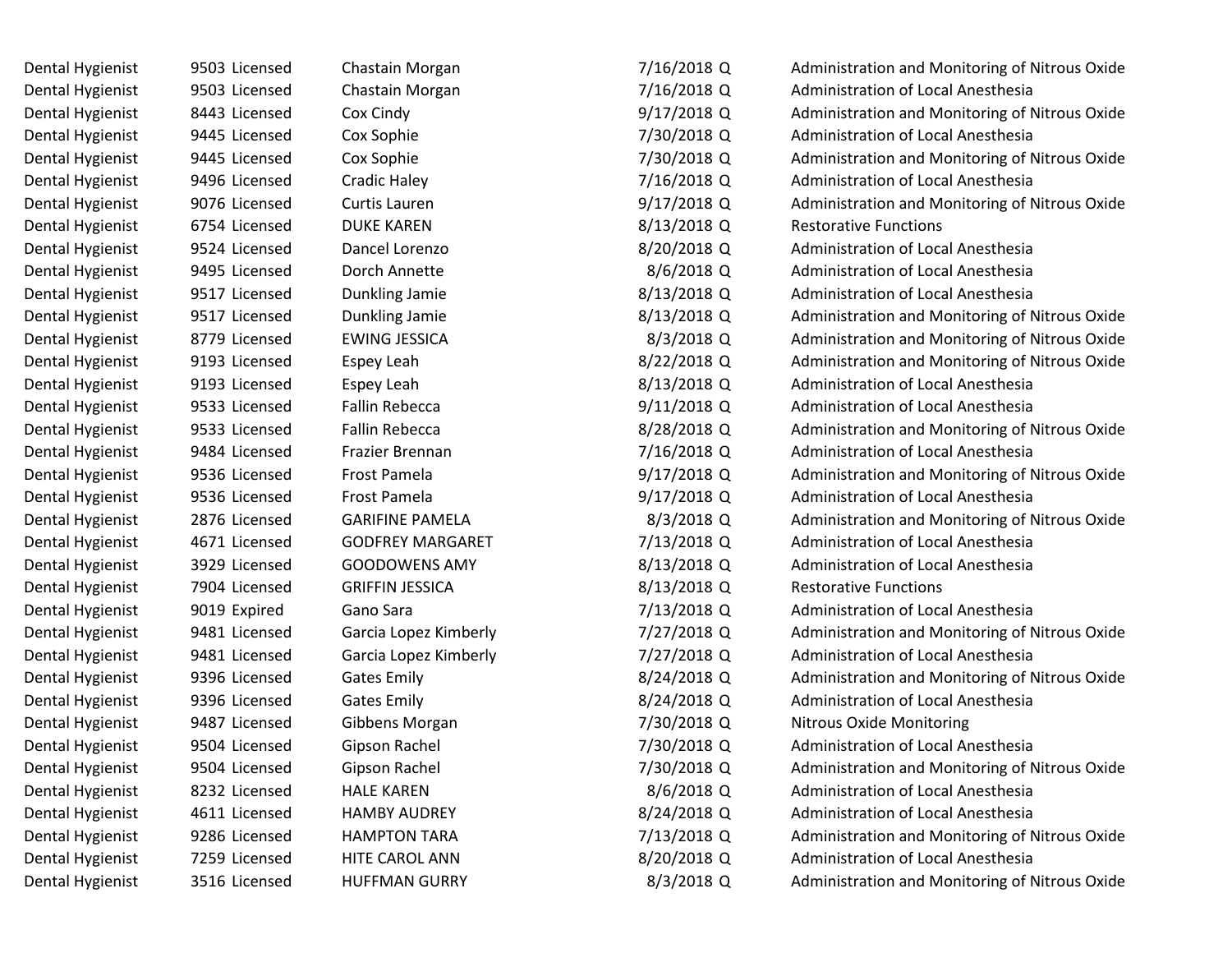| Dental Hygienist | 9539 Licensed | Haji Ramziya             | $9/4/2018$ Q  | Administration and Monitoring of Nitrous Oxide |
|------------------|---------------|--------------------------|---------------|------------------------------------------------|
| Dental Hygienist | 9539 Licensed | Haji Ramziya             | $9/4/2018$ Q  | Administration of Local Anesthesia             |
| Dental Hygienist | 9409 Licensed | Harangozo Catherine      | 7/30/2018 Q   | Administration and Monitoring of Nitrous Oxide |
| Dental Hygienist | 9409 Licensed | Harangozo Catherine      | 7/30/2018 Q   | Administration of Local Anesthesia             |
| Dental Hygienist | 9525 Licensed | Hart Andrea              | 8/20/2018 Q   | Administration of Local Anesthesia             |
| Dental Hygienist | 9525 Licensed | Hart Andrea              | 8/20/2018 Q   | Administration and Monitoring of Nitrous Oxide |
| Dental Hygienist | 9532 Licensed | <b>Holbrook Mellissa</b> | 8/20/2018 Q   | Administration and Monitoring of Nitrous Oxide |
| Dental Hygienist | 9532 Licensed | Holbrook Mellissa        | 8/20/2018 Q   | Administration of Local Anesthesia             |
| Dental Hygienist | 9463 Licensed | Horner Peyton            | 7/13/2018 Q   | Administration and Monitoring of Nitrous Oxide |
| Dental Hygienist | 9404 Licensed | Ingles Carmen            | 7/27/2018 Q   | Administration of Local Anesthesia             |
| Dental Hygienist | 9404 Licensed | Ingles Carmen            | 7/27/2018 Q   | Administration and Monitoring of Nitrous Oxide |
| Dental Hygienist | 4487 Licensed | <b>JENKINS MICHELLE</b>  | 9/17/2018 Q   | Administration of Local Anesthesia             |
| Dental Hygienist | 5392 Licensed | <b>JOHNSON MELANIE</b>   | $9/21/2018$ Q | Administration of Local Anesthesia             |
| Dental Hygienist | 5392 Licensed | <b>JOHNSON MELANIE</b>   | 8/3/2018 Q    | Administration and Monitoring of Nitrous Oxide |
| Dental Hygienist | 9531 Licensed | <b>JONES BETHANY</b>     | 8/13/2018 Q   | Administration and Monitoring of Nitrous Oxide |
| Dental Hygienist | 9531 Licensed | <b>JONES BETHANY</b>     | 8/13/2018 Q   | Administration of Local Anesthesia             |
| Dental Hygienist | 9505 Licensed | Jackson Sidney           | $9/4/2018$ Q  | <b>Nitrous Oxide Monitoring</b>                |
| Dental Hygienist | 9505 Licensed | Jackson Sidney           | $9/4/2018$ Q  | Administration and Monitoring of Nitrous Oxide |
| Dental Hygienist | 9505 Licensed | Jackson Sidney           | 9/4/2018 Q    | Administration of Local Anesthesia             |
| Dental Hygienist | 9537 Licensed | Johnson Audrey           | $9/21/2018$ Q | Administration and Monitoring of Nitrous Oxide |
| Dental Hygienist | 9537 Licensed | Johnson Audrey           | $9/21/2018$ Q | <b>Administration of Local Anesthesia</b>      |
| Dental Hygienist | 7936 Licensed | KILBURN CASSIE           | 7/13/2018 Q   | Administration of Local Anesthesia             |
| Dental Hygienist | 9485 Licensed | Kimble Megan             | 7/30/2018 Q   | Administration and Monitoring of Nitrous Oxide |
| Dental Hygienist | 9500 Licensed | King Kendra              | 7/16/2018 Q   | Administration and Monitoring of Nitrous Oxide |
| Dental Hygienist | 9500 Licensed | King Kendra              | 7/16/2018 Q   | Administration of Local Anesthesia             |
| Dental Hygienist | 9492 Licensed | Klesyk Kateri            | 7/30/2018 Q   | <b>Administration of Local Anesthesia</b>      |
| Dental Hygienist | 9476 Licensed | Koon Leah                | 8/24/2018 Q   | Administration of Local Anesthesia             |
| Dental Hygienist | 9476 Licensed | Koon Leah                | 8/24/2018 Q   | Administration and Monitoring of Nitrous Oxide |
| Dental Hygienist | 6068 Licensed | LATOURETTE LAURA         | 8/20/2018 Q   | Administration of Local Anesthesia             |
| Dental Hygienist | 9550 Licensed | <b>LESLIE SHELBY</b>     | $9/21/2018$ Q | <b>Nitrous Oxide Monitoring</b>                |
| Dental Hygienist | 9550 Licensed | <b>LESLIE SHELBY</b>     | $9/21/2018$ Q | Administration of Local Anesthesia             |
| Dental Hygienist | 9550 Licensed | <b>LESLIE SHELBY</b>     | 9/21/2018 Q   | Administration and Monitoring of Nitrous Oxide |
| Dental Hygienist | 9297 Licensed | Lannan Leanne            | 8/6/2018 Q    | Administration and Monitoring of Nitrous Oxide |
| Dental Hygienist | 9552 Licensed | Lay Hannah               | 9/21/2018 Q   | Administration and Monitoring of Nitrous Oxide |
| Dental Hygienist | 9552 Licensed | Lay Hannah               | $9/21/2018$ Q | Administration of Local Anesthesia             |
| Dental Hygienist | 9274 Licensed | Little Heather           | 7/13/2018 Q   | Administration of Local Anesthesia             |
| Dental Hygienist | 9512 Licensed | Lopez-Rivera Kayla       | 9/10/2018 Q   | Administration of Local Anesthesia             |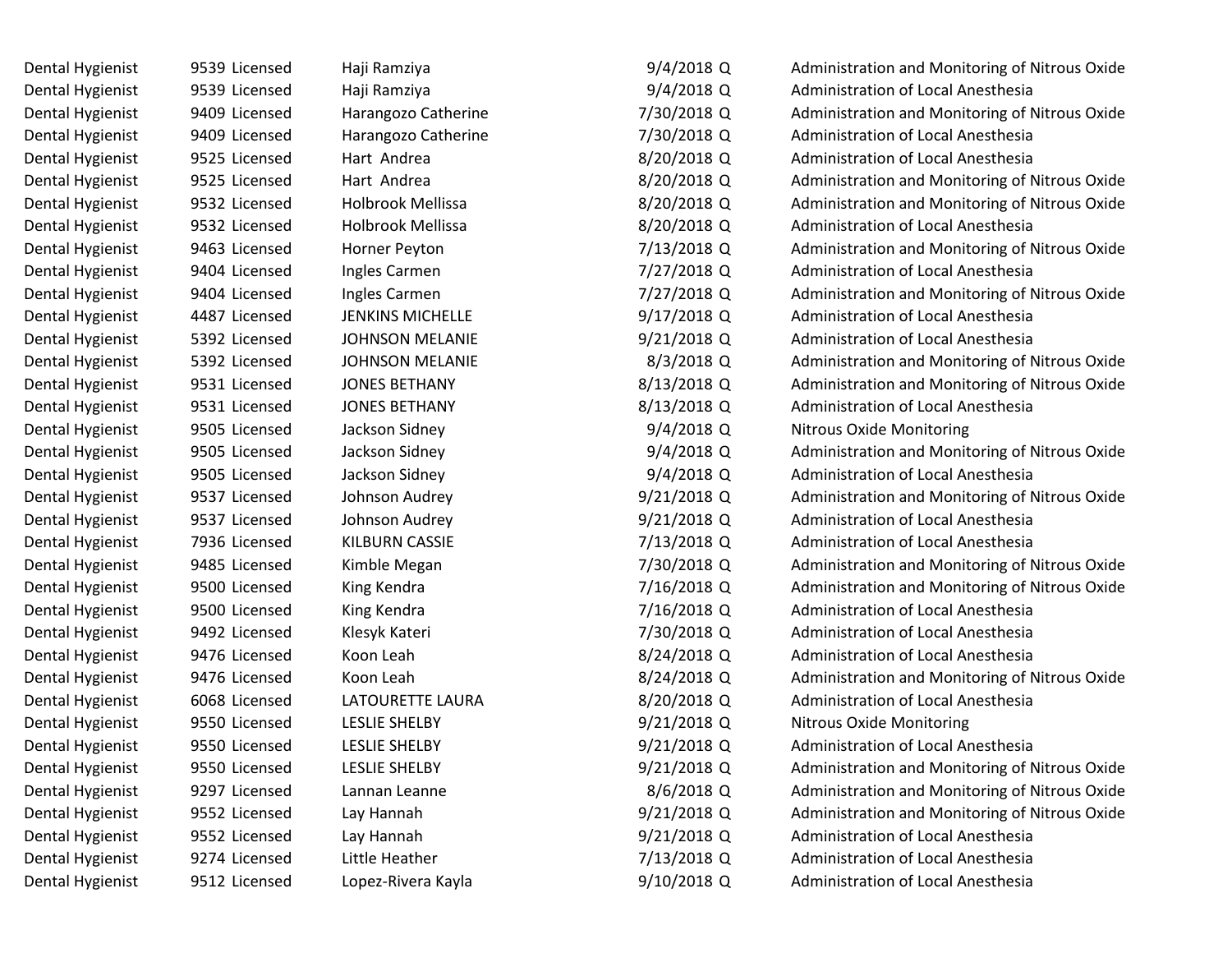| Dental Hygienist | 9489 Licensed | Luna Anna               | 7/30/2018 Q   | Administration and Monitoring of Nitrous Oxide |
|------------------|---------------|-------------------------|---------------|------------------------------------------------|
| Dental Hygienist | 9489 Licensed | Luna Anna               | 7/30/2018 Q   | Administration of Local Anesthesia             |
| Dental Hygienist | 6684 Licensed | <b>MARTIN SCARLET</b>   | 8/6/2018 Q    | Administration of Local Anesthesia             |
| Dental Hygienist | 4229 Licensed | MASSENGALE RENEE        | 8/24/2018 Q   | Administration of Local Anesthesia             |
| Dental Hygienist | 9556 Licensed | <b>MUNSEY CALLIE</b>    | $9/28/2018$ Q | Administration and Monitoring of Nitrous Oxide |
| Dental Hygienist | 9556 Licensed | <b>MUNSEY CALLIE</b>    | $9/28/2018$ Q | Administration of Local Anesthesia             |
| Dental Hygienist | 9482 Licensed | Marshall Marjorie       | 7/13/2018 Q   | Administration and Monitoring of Nitrous Oxide |
| Dental Hygienist | 9482 Licensed | Marshall Marjorie       | 7/13/2018 Q   | Administration of Local Anesthesia             |
| Dental Hygienist | 9509 Licensed | McCraw Tiffany          | 7/30/2018 Q   | Administration of Local Anesthesia             |
| Dental Hygienist | 9509 Licensed | McCraw Tiffany          | 7/30/2018 Q   | Administration and Monitoring of Nitrous Oxide |
| Dental Hygienist | 9421 Licensed | <b>McLin Paige</b>      | $9/17/2018$ Q | Administration of Local Anesthesia             |
| Dental Hygienist | 2024 Licensed | McNab Debra             | 9/12/2018 Q   | Administration and Monitoring of Nitrous Oxide |
| Dental Hygienist | 9371 Licensed | Mccoin Cynthia          | 8/13/2018 Q   | Administration and Monitoring of Nitrous Oxide |
| Dental Hygienist | 9494 Licensed | Menchaca-Higgins Jordan | 7/30/2018 Q   | Administration and Monitoring of Nitrous Oxide |
| Dental Hygienist | 9494 Licensed | Menchaca-Higgins Jordan | 7/30/2018 Q   | Administration of Local Anesthesia             |
| Dental Hygienist | 9478 Licensed | Merritt Jade            | $9/17/2018$ Q | Administration and Monitoring of Nitrous Oxide |
| Dental Hygienist | 4540 Licensed | Meyer EUGINA            | 8/22/2018 Q   | Administration and Monitoring of Nitrous Oxide |
| Dental Hygienist | 9566 Licensed | <b>Mitchell Ashley</b>  | 10/5/2018 Q   | Administration and Monitoring of Nitrous Oxide |
| Dental Hygienist | 9566 Licensed | Mitchell Ashley         | 10/5/2018 Q   | Administration of Local Anesthesia             |
| Dental Hygienist | 9501 Licensed | Moore Courtney          | 8/13/2018 Q   | Administration of Local Anesthesia             |
| Dental Hygienist | 8124 Licensed | <b>NORMAN LAURLIN</b>   | 8/24/2018 Q   | Administration of Local Anesthesia             |
| Dental Hygienist | 9483 Licensed | Nelson Taylor           | 8/6/2018 Q    | Administration and Monitoring of Nitrous Oxide |
| Dental Hygienist | 9483 Licensed | Nelson Taylor           | 8/6/2018 Q    | Administration of Local Anesthesia             |
| Dental Hygienist | 9516 Licensed | Norris Christian        | 8/6/2018 Q    | Administration and Monitoring of Nitrous Oxide |
| Dental Hygienist | 9516 Licensed | Norris Christian        | $8/6/2018$ Q  | Administration of Local Anesthesia             |
| Dental Hygienist | 9528 Licensed | Ostafin Marlena         | 9/17/2018 Q   | Administration and Monitoring of Nitrous Oxide |
| Dental Hygienist | 9528 Licensed | Ostafin Marlena         | $9/17/2018$ Q | Administration of Local Anesthesia             |
| Dental Hygienist | 8643 Licensed | Owens Ashlee            | 10/1/2018 Q   | Administration of Local Anesthesia             |
| Dental Hygienist | 7816 Licensed | <b>PURDUE JULIE</b>     | 8/6/2018 Q    | Administration of Local Anesthesia             |
| Dental Hygienist | 9419 Licensed | Palmer Holly            | $9/25/2018$ Q | <b>Restorative Functions</b>                   |
| Dental Hygienist | 9507 Licensed | Parker Sydney           | 7/13/2018 Q   | Administration of Local Anesthesia             |
| Dental Hygienist | 9545 Licensed | Peel Nicole             | $9/21/2018$ Q | Administration of Local Anesthesia             |
| Dental Hygienist | 9545 Licensed | Peel Nicole             | 9/21/2018 Q   | Administration and Monitoring of Nitrous Oxide |
| Dental Hygienist | 9555 Licensed | Peterson Kathryn        | 10/8/2018 Q   | Administration of Local Anesthesia             |
| Dental Hygienist | 9555 Licensed | Peterson Kathryn        | 10/8/2018 Q   | Administration and Monitoring of Nitrous Oxide |
| Dental Hygienist | 9562 Licensed | Plunkett Kendall        | 10/8/2018 Q   | Administration of Local Anesthesia             |
| Dental Hygienist | 9562 Licensed | Plunkett Kendall        | 10/8/2018 Q   | Administration and Monitoring of Nitrous Oxide |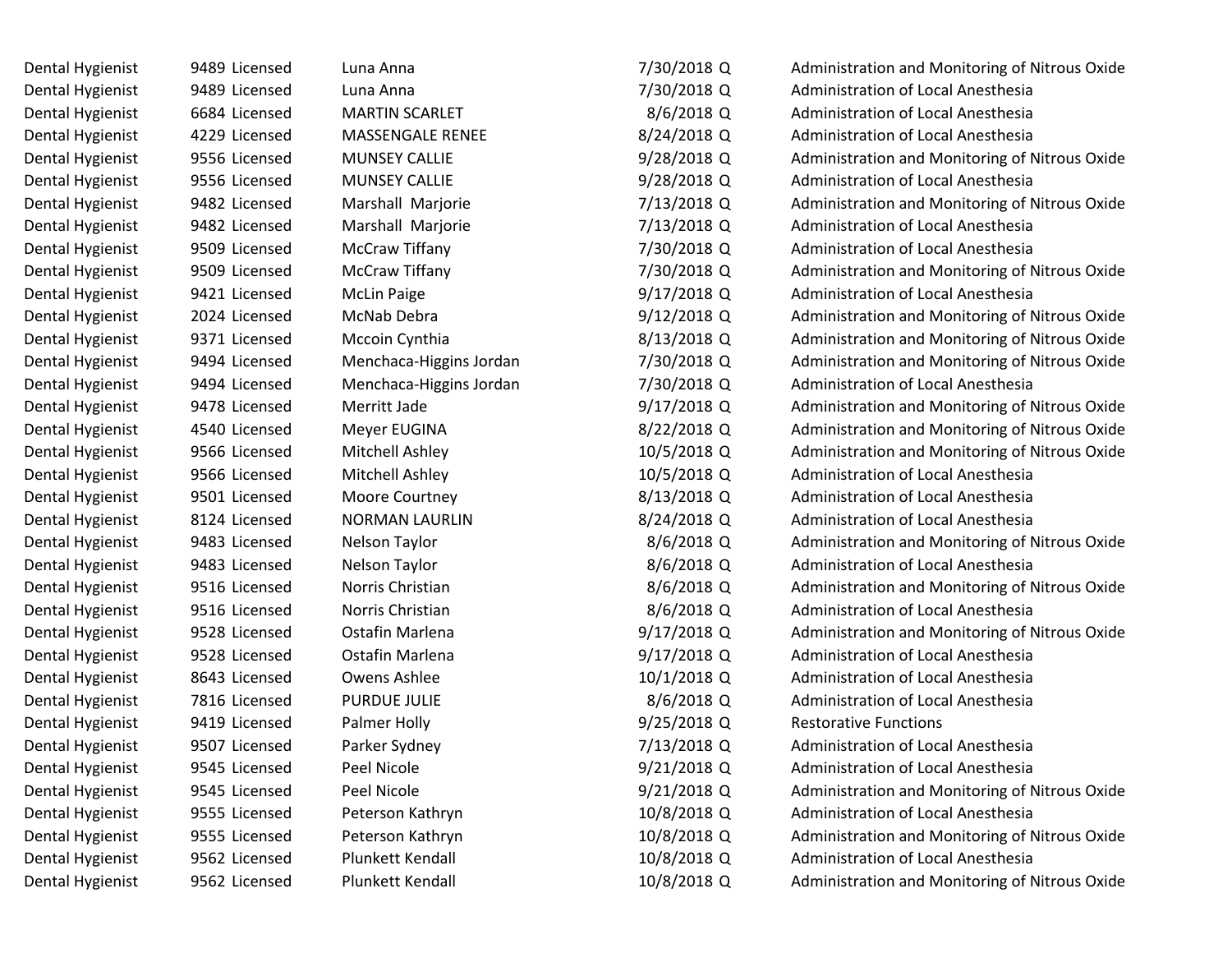| Dental Hygienist | 6077 Licensed    | RICHIE LAURA             | 8/13/2018 Q   | <b>Administration of Local Anesthesia</b>      |
|------------------|------------------|--------------------------|---------------|------------------------------------------------|
| Dental Hygienist | 9384 Licensed    | ROWELL OLIVIA            | 9/17/2018 Q   | Administration and Monitoring of Nitrous Oxide |
| Dental Hygienist | 9506 Licensed    | Rader Megan              | 7/13/2018 Q   | Administration of Local Anesthesia             |
| Dental Hygienist | 6787 Licensed    | <b>STIPES SIERRA</b>     | 9/17/2018 Q   | Administration and Monitoring of Nitrous Oxide |
| Dental Hygienist | 6253 Licensed    | <b>STRATTON LESLIE</b>   | 8/8/2018 Q    | Administration and Monitoring of Nitrous Oxide |
| Dental Hygienist | 4254 Licensed    | <b>SUBLETT MELINDA</b>   | 10/8/2018 Q   | Administration of Local Anesthesia             |
| Dental Hygienist | 8178 Licensed    | <b>SULLIVAN REBEKAH</b>  | 8/3/2018 Q    | Administration and Monitoring of Nitrous Oxide |
| Dental Hygienist | 9498 Licensed    | Saban Megan              | 7/30/2018 Q   | Administration of Local Anesthesia             |
| Dental Hygienist | 9498 Licensed    | Saban Megan              | 7/30/2018 Q   | Administration and Monitoring of Nitrous Oxide |
| Dental Hygienist | 9280 Licensed    | Sandras Allyson          | 7/13/2018 Q   | Administration of Local Anesthesia             |
| Dental Hygienist | 9087 Licensed    | Schoenfeld Chelsea       | $9/26/2018$ Q | Administration and Monitoring of Nitrous Oxide |
| Dental Hygienist | 8990 Licensed    | Shashlo Donna            | 7/13/2018 Q   | Administration of Local Anesthesia             |
| Dental Hygienist | 9544 Licensed    | Smith Hannah             | $9/17/2018$ Q | Administration of Local Anesthesia             |
| Dental Hygienist | 9544 Licensed    | Smith Hannah             | 9/17/2018 Q   | Administration and Monitoring of Nitrous Oxide |
| Dental Hygienist | 9522 Licensed    | Villarreal Mateya        | $9/4/2018$ Q  | Administration of Local Anesthesia             |
| Dental Hygienist | 9522 Licensed    | Villarreal Mateya        | $9/4/2018$ Q  | Administration and Monitoring of Nitrous Oxide |
| Dental Hygienist | 3366 Licensed    | <b>WARD MELANIE</b>      | 9/17/2018 Q   | Administration and Monitoring of Nitrous Oxide |
| Dental Hygienist | 9502 Licensed    | <b>WEEMS SAMANTHA</b>    | 7/13/2018 Q   | Administration and Monitoring of Nitrous Oxide |
| Dental Hygienist | 9502 Licensed    | <b>WEEMS SAMANTHA</b>    | 7/13/2018 Q   | Administration of Local Anesthesia             |
| Dental Hygienist | 5298 Licensed    | <b>WHITTAKER SALLY</b>   | 7/13/2018 Q   | Administration of Local Anesthesia             |
| Dental Hygienist | 5298 Licensed    | <b>WHITTAKER SALLY</b>   | 7/13/2018 Q   | Administration and Monitoring of Nitrous Oxide |
| Dental Hygienist | 5270 Licensed    | <b>WILSON PIPER</b>      | 8/3/2018 Q    | Administration and Monitoring of Nitrous Oxide |
| Dental Hygienist | 6711 Licensed    | <b>WOOTEN AMY</b>        | 8/3/2018 Q    | Administration and Monitoring of Nitrous Oxide |
| Dental Hygienist | 9538 Licensed    | <b>Walker Ginger</b>     | $9/21/2018$ Q | Administration of Local Anesthesia             |
| Dental Hygienist | 9538 Licensed    | <b>Walker Ginger</b>     | $9/21/2018$ Q | Administration and Monitoring of Nitrous Oxide |
| Dental Hygienist | 9521 Licensed    | <b>Williams Michelle</b> | 9/10/2018 Q   | Administration and Monitoring of Nitrous Oxide |
| Dental Hygienist | 9521 Licensed    | <b>Williams Michelle</b> | 9/10/2018 Q   | Administration of Local Anesthesia             |
| Dental Hygienist | 7206 Licensed    | YASENAK MARY             | 9/17/2018 Q   | Administration and Monitoring of Nitrous Oxide |
| Dental Hygienist | 9486 Licensed    | Zhang Emma               | 7/13/2018 Q   | Administration of Local Anesthesia             |
| Dental Hygienist | 9499 Licensed    | Ziegler Kathryn          | 8/20/2018 Q   | Administration of Local Anesthesia             |
| Dental Hygienist | 9499 Licensed    | Ziegler Kathryn          | 8/20/2018 Q   | Administration and Monitoring of Nitrous Oxide |
| Dental Assistant | 24974 Registered | <b>ADCOCK KELLEY</b>     | 9/17/2018 Q   | <b>Dental Radiology</b>                        |
| Dental Assistant | 14750 Registered | <b>AGUILAR KISNA</b>     | 7/23/2018 Q   | <b>Coronal Polishing</b>                       |
| Dental Assistant | 16732 Registered | <b>ALLEN TIFFANY</b>     | 8/31/2018 Q   | <b>Nitrous Oxide Monitoring</b>                |
| Dental Assistant | 16841 Registered | ALVARADO STEPHANIE       | 8/13/2018 Q   | <b>Coronal Polishing</b>                       |
| Dental Assistant | 11939 Registered | <b>ANDERSON CYNTHIA</b>  | 8/13/2018 Q   | <b>Nitrous Oxide Monitoring</b>                |
| Dental Assistant | 25039 Registered | ASHBURN BROOKELIN        | 8/24/2018 Q   | <b>Dental Radiology</b>                        |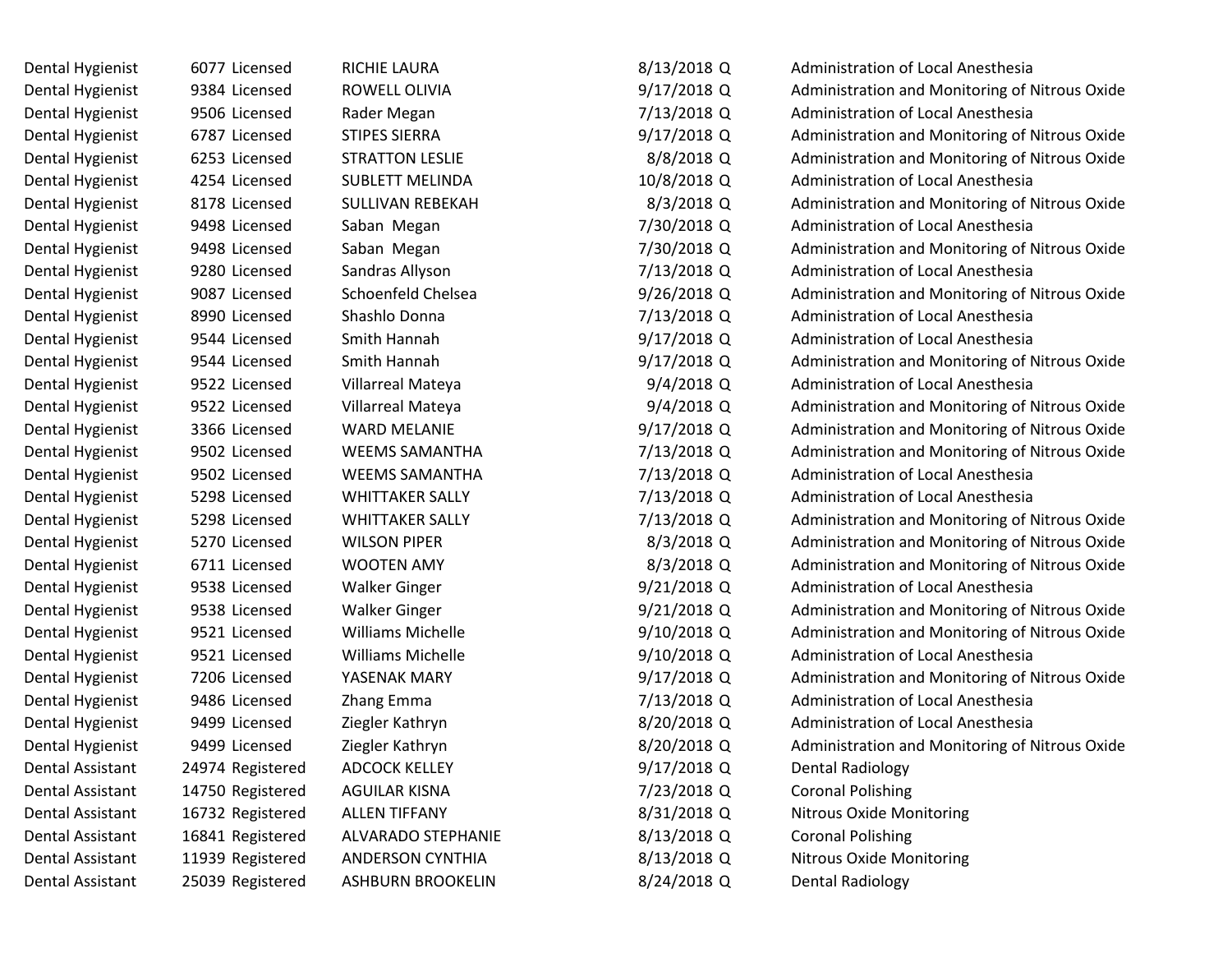| Dental Assistant        | 19355 On Probation | <b>AUSTIN STEPHANIE</b>          | 8/24/2018 Q  | <b>Dental Radiology</b>         |
|-------------------------|--------------------|----------------------------------|--------------|---------------------------------|
| Dental Assistant        | 24976 Registered   | Aaenson Courtney                 | 7/20/2018 Q  | <b>Dental Radiology</b>         |
| Dental Assistant        | 24635 Registered   | Acevedo Sanchez Arantxa          | 7/13/2018 Q  | <b>Sealant Certification</b>    |
| Dental Assistant        | 24635 Registered   | Acevedo Sanchez Arantxa          | 7/13/2018 Q  | <b>Nitrous Oxide Monitoring</b> |
| Dental Assistant        | 24635 Registered   | Acevedo Sanchez Arantxa          | 7/13/2018 Q  | <b>Coronal Polishing</b>        |
| Dental Assistant        | 24529 Registered   | Acker Samantha                   | 8/31/2018 Q  | <b>Nitrous Oxide Monitoring</b> |
| Dental Assistant        | 21385 Registered   | <b>Adkins Leanne</b>             | 7/13/2018 Q  | <b>Coronal Polishing</b>        |
| Dental Assistant        | 25064 Registered   | Aguilar Yasmin                   | 8/20/2018 Q  | <b>Dental Radiology</b>         |
| Dental Assistant        | 24079 Registered   | <b>Aguirre Ashley</b>            | 9/14/2018 Q  | <b>Coronal Polishing</b>        |
| Dental Assistant        | 25206 Registered   | Alcorn Emily                     | 9/24/2018 Q  | <b>Dental Radiology</b>         |
| Dental Assistant        | 24501 Registered   | Aldhaydan Hibatalla              | 7/13/2018 Q  | <b>Nitrous Oxide Monitoring</b> |
| Dental Assistant        | 24501 Registered   | Aldhaydan Hibatalla              | 7/23/2018 Q  | <b>Coronal Polishing</b>        |
| Dental Assistant        | 24593 Registered   | Allen Cherlnita                  | 9/14/2018 Q  | <b>Coronal Polishing</b>        |
| Dental Assistant        | 24785 Registered   | Allen Tara                       | 9/17/2018 Q  | Dental Radiology                |
| <b>Dental Assistant</b> | 22036 Registered   | <b>Allred Courtney</b>           | 8/31/2018 Q  | <b>Coronal Polishing</b>        |
| Dental Assistant        | 22036 Registered   | <b>Allred Courtney</b>           | 9/24/2018 Q  | <b>Sealant Certification</b>    |
| Dental Assistant        | 24638 Registered   | <b>Alred Valarie</b>             | 7/13/2018 Q  | Nitrous Oxide Monitoring        |
| Dental Assistant        | 24638 Registered   | <b>Alred Valarie</b>             | 7/13/2018 Q  | <b>Sealant Certification</b>    |
| <b>Dental Assistant</b> | 24638 Registered   | <b>Alred Valarie</b>             | 7/13/2018 Q  | <b>Coronal Polishing</b>        |
| Dental Assistant        | 24338 Registered   | Alsdorf Brena                    | 8/14/2018 Q  | <b>Dental Radiology</b>         |
| Dental Assistant        | 22119 Registered   | Andrews Laura                    | 7/23/2018 Q  | <b>Sealant Certification</b>    |
| Dental Assistant        | 21240 Registered   | Arizmendi Meribeth               | 8/24/2018 Q  | Nitrous Oxide Monitoring        |
| Dental Assistant        | 24666 Registered   | <b>Armstrong Grayson</b>         | $8/6/2018$ Q | <b>Dental Radiology</b>         |
| Dental Assistant        | 23908 Registered   | Augustin Kerlange                | 8/6/2018 Q   | <b>Coronal Polishing</b>        |
| Dental Assistant        | 24989 Registered   | Austin Jordan                    | 8/31/2018 Q  | <b>Dental Radiology</b>         |
| Dental Assistant        | 25207 Registered   | Avila Yoselyn                    | 9/24/2018 Q  | <b>Dental Radiology</b>         |
| <b>Dental Assistant</b> | 25259 Registered   | Axtman Danica                    | 10/8/2018 Q  | <b>Dental Radiology</b>         |
| Dental Assistant        | 20349 Registered   | <b>BALL MACEY</b>                | 10/1/2018 Q  | <b>Nitrous Oxide Monitoring</b> |
| Dental Assistant        | 7861 Registered    | <b>BASS TAMMY</b>                | 7/13/2018 Q  | <b>Dental Radiology</b>         |
| Dental Assistant        | 20035 Registered   | <b>BEAN HEATHER</b>              | 10/1/2018 Q  | <b>Sealant Certification</b>    |
| Dental Assistant        | 25017 Registered   | <b>BEJAR RODRIGUEZ ELIZABETH</b> | 9/17/2018 Q  | <b>Dental Radiology</b>         |
| Dental Assistant        | 25096 Registered   | <b>BETTS BRITTANY</b>            | 8/24/2018 Q  | <b>Dental Radiology</b>         |
| Dental Assistant        | 15984 Registered   | <b>BIGGS JENNIFER</b>            | 10/1/2018 Q  | <b>Nitrous Oxide Monitoring</b> |
| Dental Assistant        | 15174 Registered   | <b>BRANCH JACQUELINE</b>         | 8/24/2018 Q  | <b>Coronal Polishing</b>        |
| Dental Assistant        | 13289 Registered   | <b>BRANNON MARY</b>              | 8/13/2018 Q  | <b>Restorative Functions</b>    |
| Dental Assistant        | 2648 Registered    | <b>BRISCO KAREN</b>              | 8/13/2018 Q  | <b>Coronal Polishing</b>        |
| Dental Assistant        | 9413 Registered    | <b>BROERING HEATHER</b>          | 7/13/2018 Q  | <b>Dental Radiology</b>         |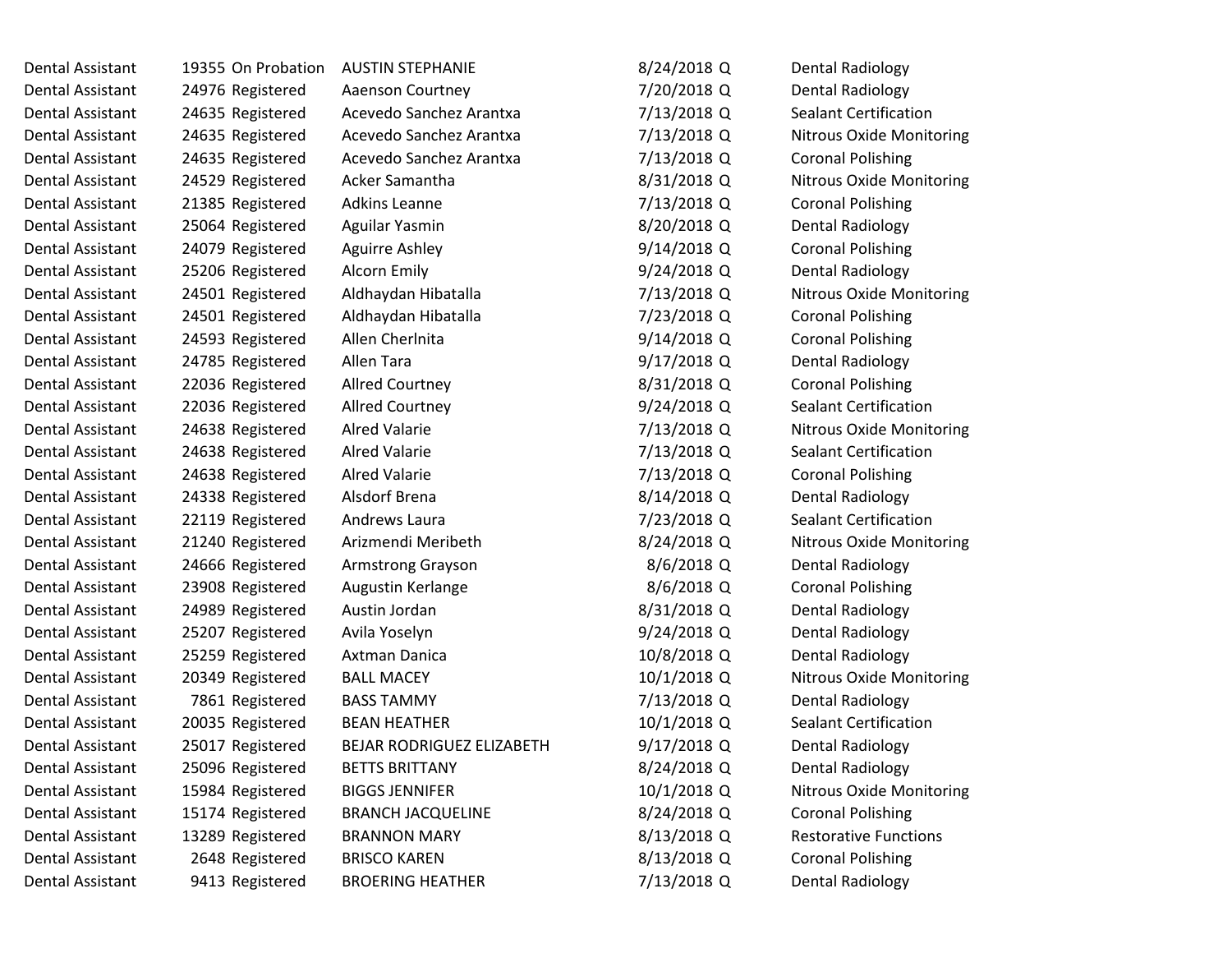| Dental Assistant | 6092 Registered  | <b>BROWN RHYNEHART DENA</b> | 8/6/2018 Q    | Sealant Certification           |  |
|------------------|------------------|-----------------------------|---------------|---------------------------------|--|
| Dental Assistant | 24795 Registered | <b>BROWN GESICA</b>         | 7/13/2018 Q   | <b>Nitrous Oxide Monitoring</b> |  |
| Dental Assistant | 3272 Registered  | <b>BROWNING BETTY</b>       | $9/10/2018$ Q | <b>Sealant Certification</b>    |  |
| Dental Assistant | 20671 Registered | <b>BURNETT KELSIE</b>       | 8/15/2018 Q   | <b>Restorative Functions</b>    |  |
| Dental Assistant | 15520 Registered | <b>BYRD AMBER</b>           | 9/28/2018 Q   | <b>Coronal Polishing</b>        |  |
| Dental Assistant | 25211 Registered | Bagley Kaitlyn              | 9/24/2018 Q   | <b>Dental Radiology</b>         |  |
| Dental Assistant | 23504 Registered | <b>Bagwell Cassie</b>       | 7/26/2018 Q   | <b>Sealant Certification</b>    |  |
| Dental Assistant | 24957 Registered | Baker Jolly Ashley          | 7/12/2018 Q   | <b>Dental Radiology</b>         |  |
| Dental Assistant | 22660 Registered | <b>Baker Holly</b>          | $9/17/2018$ Q | <b>Dental Radiology</b>         |  |
| Dental Assistant | 24803 Registered | <b>Baker Nancy</b>          | $9/17/2018$ Q | <b>Dental Radiology</b>         |  |
| Dental Assistant | 24719 Registered | <b>Ball Chelsea</b>         | 10/5/2018 Q   | <b>Dental Radiology</b>         |  |
| Dental Assistant | 24735 Registered | <b>Ball Verderrica</b>      | $9/17/2018$ Q | <b>Dental Radiology</b>         |  |
| Dental Assistant | 24512 Registered | <b>Ballard Tammy</b>        | 8/6/2018 Q    | <b>Coronal Polishing</b>        |  |
| Dental Assistant | 24640 Registered | <b>Barker Ashley</b>        | 7/13/2018 Q   | <b>Coronal Polishing</b>        |  |
| Dental Assistant | 24640 Registered | <b>Barker Ashley</b>        | 7/13/2018 Q   | <b>Nitrous Oxide Monitoring</b> |  |
| Dental Assistant | 24640 Registered | <b>Barker Ashley</b>        | 7/13/2018 Q   | <b>Sealant Certification</b>    |  |
| Dental Assistant | 24971 Registered | <b>Barlow Caira</b>         | 7/30/2018 Q   | <b>Dental Radiology</b>         |  |
| Dental Assistant | 24971 Registered | <b>Barlow Caira</b>         | 7/30/2018 Q   | <b>Nitrous Oxide Monitoring</b> |  |
| Dental Assistant | 25220 Registered | <b>Barnes Cailon</b>        | 10/1/2018 Q   | <b>Dental Radiology</b>         |  |
| Dental Assistant | 18557 Registered | <b>Batson Brianna</b>       | 8/13/2018 Q   | <b>Restorative Functions</b>    |  |
| Dental Assistant | 24912 Registered | <b>Battle Elizabeth</b>     | 10/5/2018 Q   | <b>Dental Radiology</b>         |  |
| Dental Assistant | 24969 Registered | Baumann Naomi               | 7/12/2018 Q   | <b>Dental Radiology</b>         |  |
| Dental Assistant | 24902 Registered | <b>Beard Chelsie</b>        | 8/8/2018 Q    | <b>Dental Radiology</b>         |  |
| Dental Assistant | 24986 Registered | <b>Beeler Heather</b>       | 8/13/2018 Q   | <b>Coronal Polishing</b>        |  |
| Dental Assistant | 24986 Registered | <b>Beeler Heather</b>       | 8/8/2018 Q    | <b>Sealant Certification</b>    |  |
| Dental Assistant | 24986 Registered | <b>Beeler Heather</b>       | 8/8/2018 Q    | <b>Nitrous Oxide Monitoring</b> |  |
| Dental Assistant | 24986 Registered | <b>Beeler Heather</b>       | 8/8/2018 Q    | <b>Dental Radiology</b>         |  |
| Dental Assistant | 24636 Registered | Berryhill Bryant            | 7/23/2018 Q   | <b>Nitrous Oxide Monitoring</b> |  |
| Dental Assistant | 25233 Registered | <b>Beverley Brittany</b>    | 10/7/2018 Q   | <b>Dental Radiology</b>         |  |
| Dental Assistant | 24614 Registered | <b>Bird Rachel</b>          | 7/13/2018 Q   | <b>Sealant Certification</b>    |  |
| Dental Assistant | 24614 Registered | <b>Bird Rachel</b>          | 7/13/2018 Q   | <b>Coronal Polishing</b>        |  |
| Dental Assistant | 24614 Registered | <b>Bird Rachel</b>          | 7/13/2018 Q   | Nitrous Oxide Monitoring        |  |
| Dental Assistant | 10679 Registered | <b>Bitner Jessica</b>       | 8/13/2018 Q   | <b>Restorative Functions</b>    |  |
| Dental Assistant | 24947 Registered | <b>Blair Bethany</b>        | 7/20/2018 Q   | <b>Nitrous Oxide Monitoring</b> |  |
| Dental Assistant | 24947 Registered | <b>Blair Bethany</b>        | 8/20/2018 Q   | <b>Sealant Certification</b>    |  |
| Dental Assistant | 24947 Registered | <b>Blair Bethany</b>        | 7/20/2018 Q   | <b>Dental Radiology</b>         |  |
| Dental Assistant | 24873 Registered | <b>Blakeley Brandy</b>      | 7/26/2018 Q   | <b>Dental Radiology</b>         |  |
|                  |                  |                             |               |                                 |  |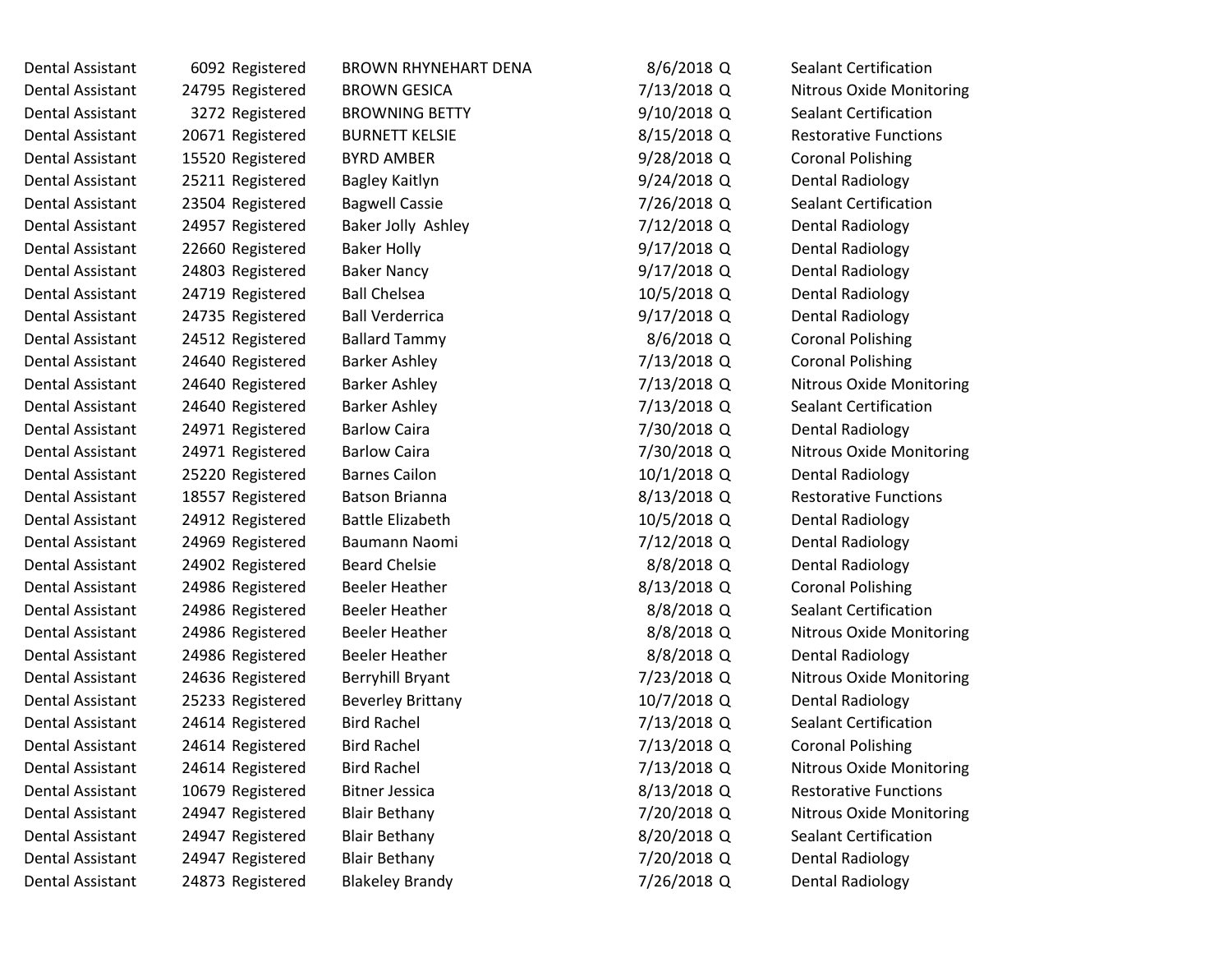| Dental Assistant        | 22365 Registered | <b>Blevins Tabatha</b>    | 7/23/2018 Q   | <b>Coronal Polishing</b>        |
|-------------------------|------------------|---------------------------|---------------|---------------------------------|
| Dental Assistant        | 24605 Registered | Bohanan Kelsey            | 9/14/2018 Q   | <b>Coronal Polishing</b>        |
| Dental Assistant        | 24662 Registered | <b>Booher Della</b>       | $9/11/2018$ Q | <b>Dental Radiology</b>         |
| Dental Assistant        | 23766 Registered | <b>Borek Hope</b>         | 9/14/2018 Q   | <b>Coronal Polishing</b>        |
| Dental Assistant        | 24400 Registered | <b>Boring Jessica</b>     | 7/30/2018 Q   | <b>Sealant Certification</b>    |
| Dental Assistant        | 24886 Registered | <b>Bottomlee Cathy</b>    | $8/6/2018$ Q  | <b>Dental Radiology</b>         |
| Dental Assistant        | 25204 Registered | <b>Bowen Mackenzie</b>    | 10/8/2018 Q   | <b>Dental Radiology</b>         |
| Dental Assistant        | 25241 Registered | <b>Brady Mallory</b>      | 10/5/2018 Q   | <b>Dental Radiology</b>         |
| Dental Assistant        | 25208 Registered | <b>Brandt Miranda</b>     | 9/24/2018 Q   | <b>Dental Radiology</b>         |
| Dental Assistant        | 24837 Registered | <b>Brantley Melissa</b>   | 7/13/2018 Q   | <b>Nitrous Oxide Monitoring</b> |
| Dental Assistant        | 24837 Registered | <b>Brantley Melissa</b>   | 7/13/2018 Q   | <b>Coronal Polishing</b>        |
| Dental Assistant        | 24837 Registered | <b>Brantley Melissa</b>   | 7/16/2018 Q   | <b>Dental Radiology</b>         |
| Dental Assistant        | 23615 Registered | <b>Britton Summer</b>     | $9/17/2018$ Q | <b>Nitrous Oxide Monitoring</b> |
| <b>Dental Assistant</b> | 24778 Registered | <b>Brooks Ali</b>         | 7/13/2018 Q   | <b>Dental Radiology</b>         |
| Dental Assistant        | 22320 Registered | <b>Brooks Kaitlyn</b>     | 7/23/2018 Q   | <b>Sealant Certification</b>    |
| Dental Assistant        | 23897 Registered | Brown Kerri               | 7/13/2018 Q   | Nitrous Oxide Monitoring        |
| Dental Assistant        | 24675 Registered | <b>Bullard Jessica</b>    | $9/17/2018$ Q | <b>Dental Radiology</b>         |
| Dental Assistant        | 24441 Registered | <b>Burns Angelina</b>     | 7/13/2018 Q   | <b>Nitrous Oxide Monitoring</b> |
| Dental Assistant        | 24441 Registered | <b>Burns Angelina</b>     | 7/13/2018 Q   | <b>Sealant Certification</b>    |
| Dental Assistant        | 24441 Registered | <b>Burns Angelina</b>     | 7/23/2018 Q   | <b>Coronal Polishing</b>        |
| Dental Assistant        | 11677 Registered | <b>Burns Jamie</b>        | 8/13/2018 Q   | <b>Restorative Functions</b>    |
| Dental Assistant        | 25230 Registered | <b>Burton Jada</b>        | 10/5/2018 Q   | <b>Dental Radiology</b>         |
| Dental Assistant        | 21012 Registered | Buzogany Andreea          | 8/13/2018 Q   | <b>Sealant Certification</b>    |
| Dental Assistant        | 24454 Registered | <b>CANALES MEZA LESLI</b> | 7/23/2018 Q   | <b>Dental Radiology</b>         |
| Dental Assistant        | 8372 Registered  | <b>CATES SHARON</b>       | 10/1/2018 Q   | <b>Nitrous Oxide Monitoring</b> |
| Dental Assistant        | 18929 Registered | <b>CATHEY SHELBY</b>      | 7/13/2018 Q   | <b>Sealant Certification</b>    |
| Dental Assistant        | 19431 Registered | <b>CHEETHAM KELLI</b>     | 8/20/2018 Q   | <b>Coronal Polishing</b>        |
| Dental Assistant        | 25097 Registered | <b>CHERRY TORI</b>        | 8/31/2018 Q   | Dental Radiology                |
| <b>Dental Assistant</b> | 8116 Registered  | <b>CLANTON TERESA</b>     | 9/14/2018 Q   | <b>Restorative Functions</b>    |
| Dental Assistant        | 18302 Registered | <b>CLARK DANUTA</b>       | 8/6/2018 Q    | <b>Coronal Polishing</b>        |
| <b>Dental Assistant</b> | 22793 Registered | <b>CLOUGH ABIGAIL</b>     | 8/20/2018 Q   | <b>Sealant Certification</b>    |
| Dental Assistant        | 14845 Registered | <b>COOKE CANDACE</b>      | 7/13/2018 Q   | <b>Coronal Polishing</b>        |
| <b>Dental Assistant</b> | 23995 Registered | <b>COVINGTON BRANDI</b>   | 9/14/2018 Q   | <b>Coronal Polishing</b>        |
| Dental Assistant        | 23995 Registered | <b>COVINGTON BRANDI</b>   | 9/14/2018 Q   | Nitrous Oxide Monitoring        |
| <b>Dental Assistant</b> | 10161 Registered | <b>CRANFORD KRISTY</b>    | 7/26/2018 Q   | <b>Coronal Polishing</b>        |
| Dental Assistant        | 10161 Registered | <b>CRANFORD KRISTY</b>    | 9/14/2018 Q   | <b>Sealant Certification</b>    |
| Dental Assistant        | 25127 Registered | <b>CRESWELL BRANDI</b>    | 9/17/2018 Q   | <b>Sealant Certification</b>    |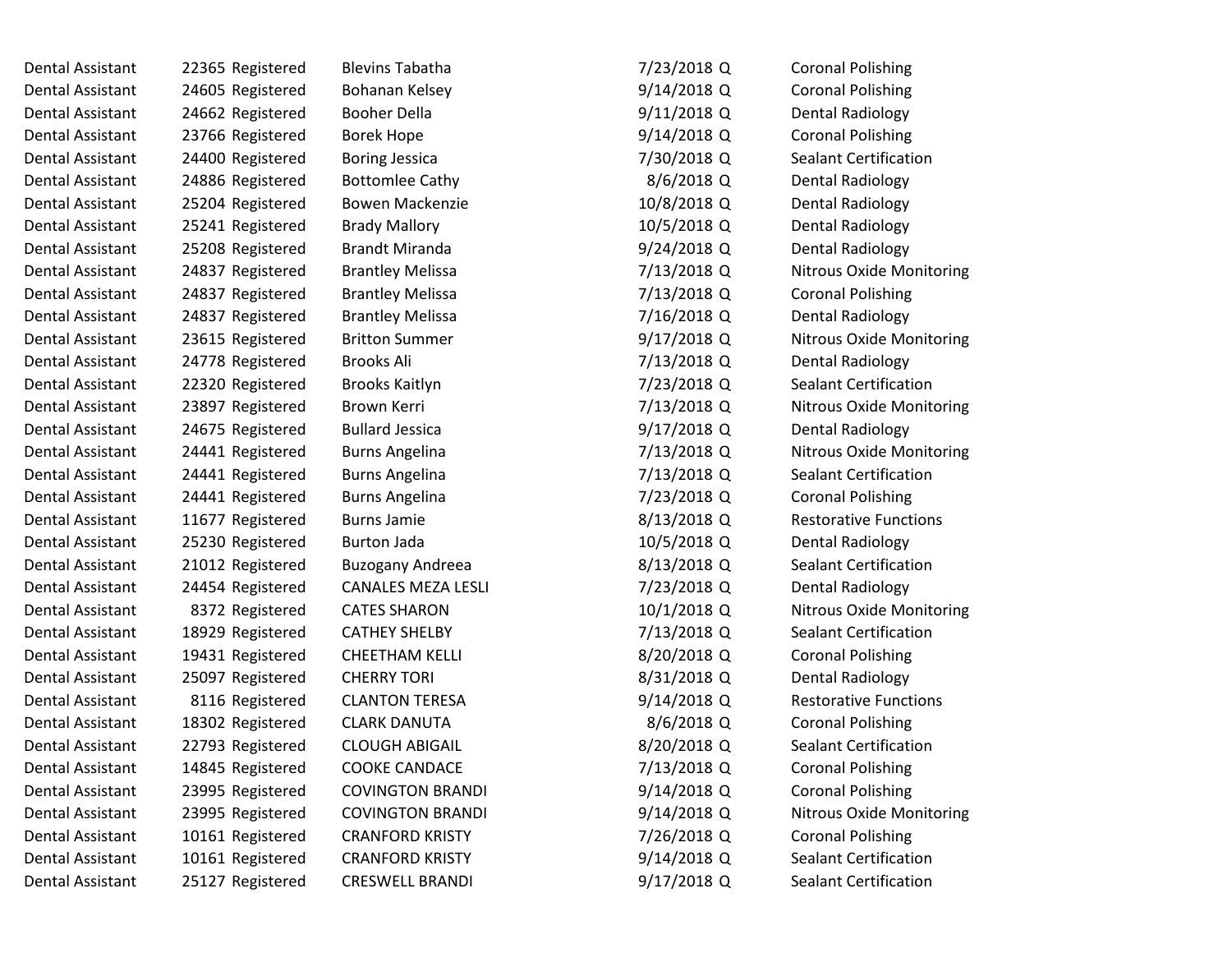| Dental Assistant | 25127 Registered | <b>CRESWELL BRANDI</b>    | 9/17/2018 Q   | <b>Nitrous Oxide Monitoring</b> |
|------------------|------------------|---------------------------|---------------|---------------------------------|
| Dental Assistant | 25127 Registered | <b>CRESWELL BRANDI</b>    | 9/17/2018 Q   | Dental Radiology                |
| Dental Assistant | 25127 Registered | <b>CRESWELL BRANDI</b>    | $9/17/2018$ Q | <b>Coronal Polishing</b>        |
| Dental Assistant | 24715 Registered | <b>CROUCH ANGELINA</b>    | 7/13/2018 Q   | <b>Coronal Polishing</b>        |
| Dental Assistant | 24715 Registered | <b>CROUCH ANGELINA</b>    | 8/14/2018 Q   | <b>Nitrous Oxide Monitoring</b> |
| Dental Assistant | 17212 Registered | CRUM AMANDA               | 8/7/2018 Q    | <b>Nitrous Oxide Monitoring</b> |
| Dental Assistant | 25098 Registered | <b>CRUTCHFIELD BRYAN</b>  | 8/31/2018 Q   | Dental Radiology                |
| Dental Assistant | 18542 Registered | <b>CUMMINGS CHRISTINA</b> | 9/28/2018 Q   | <b>Coronal Polishing</b>        |
| Dental Assistant | 18582 Registered | Cain Casey                | 8/24/2018 Q   | <b>Sealant Certification</b>    |
| Dental Assistant | 25236 Registered | Cameron Kiasia            | 10/8/2018 Q   | <b>Dental Radiology</b>         |
| Dental Assistant | 24810 Registered | Cannioto Kimberly         | $8/6/2018$ Q  | <b>Nitrous Oxide Monitoring</b> |
| Dental Assistant | 24810 Registered | Cannioto Kimberly         | 8/6/2018 Q    | Dental Radiology                |
| Dental Assistant | 25065 Registered | Carlile Kensley           | 9/10/2018 Q   | Dental Radiology                |
| Dental Assistant | 25065 Registered | Carlile Kensley           | 9/10/2018 Q   | <b>Nitrous Oxide Monitoring</b> |
| Dental Assistant | 23081 Registered | Carpenter Amber           | $8/6/2018$ Q  | <b>Sealant Certification</b>    |
| Dental Assistant | 24510 Registered | <b>Carter Michelle</b>    | 10/1/2018 Q   | <b>Sealant Certification</b>    |
| Dental Assistant | 25240 Registered | Castaneda Allison         | 10/1/2018 Q   | <b>Dental Radiology</b>         |
| Dental Assistant | 21174 Registered | Chapin Jana               | $9/14/2018$ Q | <b>Sealant Certification</b>    |
| Dental Assistant | 21770 Registered | Christian Krystal         | 8/6/2018 Q    | <b>Coronal Polishing</b>        |
| Dental Assistant | 23789 Registered | Claridy Haley             | 7/23/2018 Q   | <b>Coronal Polishing</b>        |
| Dental Assistant | 23789 Registered | Claridy Haley             | 7/23/2018 Q   | <b>Nitrous Oxide Monitoring</b> |
| Dental Assistant | 24766 Registered | <b>Claxton Paige</b>      | 7/16/2018 Q   | Dental Radiology                |
| Dental Assistant | 24766 Registered | <b>Claxton Paige</b>      | 9/28/2018 Q   | <b>Coronal Polishing</b>        |
| Dental Assistant | 21989 Registered | Clayton Quintilius        | 8/6/2018 Q    | <b>Coronal Polishing</b>        |
| Dental Assistant | 23986 Registered | Clouse Kristen            | $9/17/2018$ Q | <b>Nitrous Oxide Monitoring</b> |
| Dental Assistant | 19956 Registered | Cochran Katheryn          | 8/13/2018 Q   | <b>Restorative Functions</b>    |
| Dental Assistant | 24738 Registered | Coffee Necha              | $9/24/2018$ Q | Dental Radiology                |
| Dental Assistant | 24830 Registered | Coffeen Sarah             | 7/26/2018 Q   | Dental Radiology                |
| Dental Assistant | 23544 Registered | <b>Colston Mary</b>       | 8/6/2018 Q    | <b>Coronal Polishing</b>        |
| Dental Assistant | 24798 Registered | <b>Conner MacKenzie</b>   | 7/13/2018 Q   | <b>Nitrous Oxide Monitoring</b> |
| Dental Assistant | 25117 Registered | Cooper Alexa              | 8/24/2018 Q   | <b>Nitrous Oxide Monitoring</b> |
| Dental Assistant | 25117 Registered | Cooper Alexa              | 8/24/2018 Q   | <b>Sealant Certification</b>    |
| Dental Assistant | 25117 Registered | Cooper Alexa              | 8/24/2018 Q   | <b>Dental Radiology</b>         |
| Dental Assistant | 25117 Registered | Cooper Alexa              | 8/24/2018 Q   | <b>Coronal Polishing</b>        |
| Dental Assistant | 24797 Registered | Craig Sarah               | 7/13/2018 Q   | <b>Nitrous Oxide Monitoring</b> |
| Dental Assistant | 24797 Registered | Craig Sarah               | 7/23/2018 Q   | <b>Coronal Polishing</b>        |
| Dental Assistant | 25238 Registered | Crawford Raven            | 10/1/2018 Q   | <b>Dental Radiology</b>         |
|                  |                  |                           |               |                                 |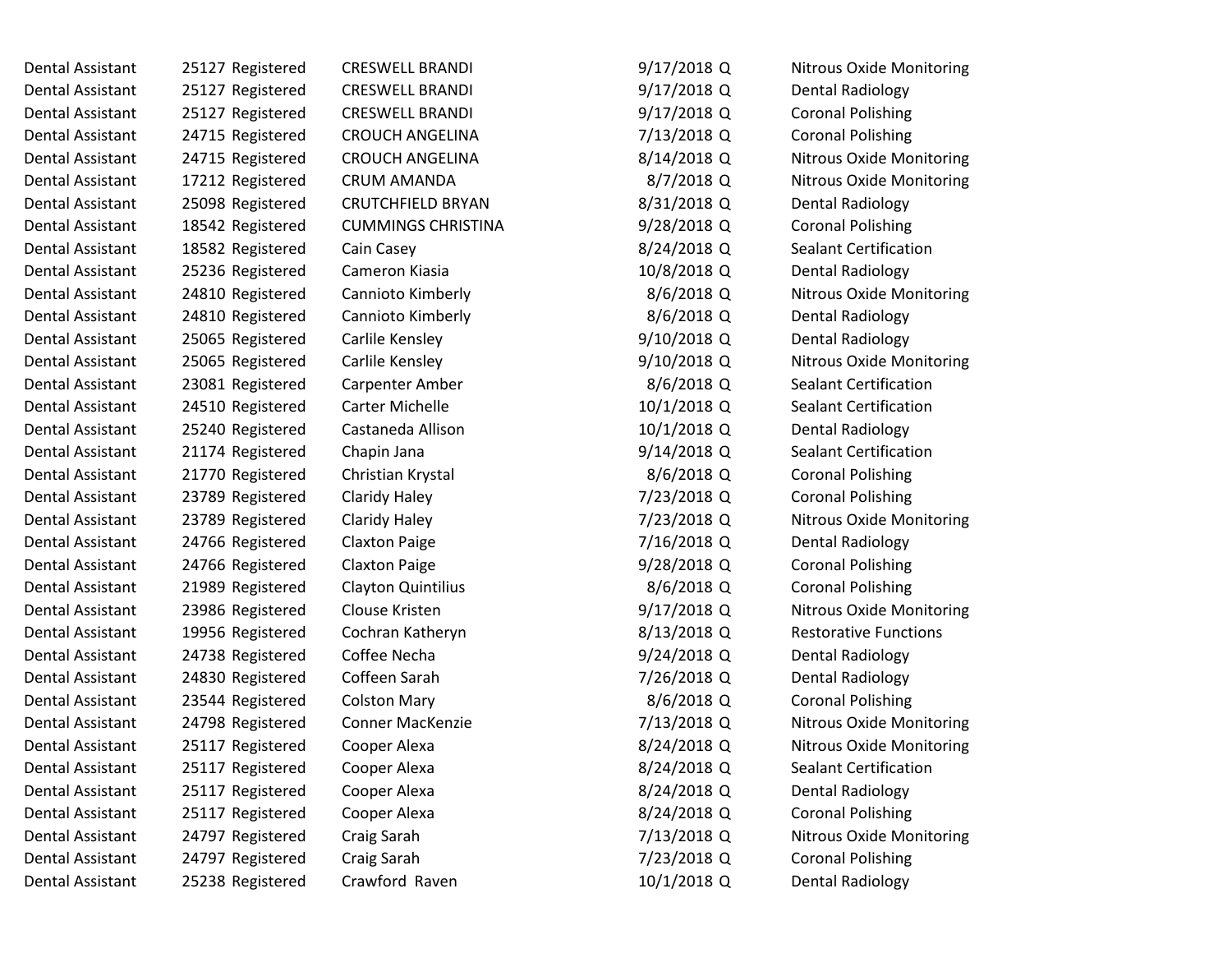| Dental Assistant | 24194 Registered | Crutchfield Brea      | 8/20/2018 Q   | <b>Coronal Polishing</b>        |
|------------------|------------------|-----------------------|---------------|---------------------------------|
| Dental Assistant | 24748 Registered | Cunningham Mikaela    | 9/28/2018 Q   | Dental Radiology                |
| Dental Assistant | 24894 Registered | <b>Curtis Candice</b> | 8/24/2018 Q   | Dental Radiology                |
| Dental Assistant | 25100 Registered | DAVIS JALYN           | $9/11/2018$ Q | <b>Dental Radiology</b>         |
| Dental Assistant | 20312 Registered | <b>DAVIS VERONICA</b> | 8/6/2018 Q    | <b>Dental Radiology</b>         |
| Dental Assistant | 25102 Registered | <b>DELANEY TAYLOR</b> | 8/31/2018 Q   | <b>Dental Radiology</b>         |
| Dental Assistant | 19409 Registered | DEPONCEAU APRYL       | 8/13/2018 Q   | <b>Restorative Functions</b>    |
| Dental Assistant | 25140 Registered | DIMAS MAKIA           | $9/28/2018$ Q | <b>Dental Radiology</b>         |
| Dental Assistant | 19734 Registered | DORRIS LINDSEY        | 9/17/2018 Q   | <b>Sealant Certification</b>    |
| Dental Assistant | 24564 Registered | <b>DUNN SHANNON</b>   | 7/16/2018 Q   | <b>Dental Radiology</b>         |
| Dental Assistant | 7045 Registered  | <b>DURHAM KAREN</b>   | $9/28/2018$ Q | <b>Coronal Polishing</b>        |
| Dental Assistant | 2725 Registered  | <b>DYER ANNE</b>      | 8/24/2018 Q   | <b>Nitrous Oxide Monitoring</b> |
| Dental Assistant | 13719 Registered | <b>DYKE KELLY</b>     | 8/13/2018 Q   | <b>Restorative Functions</b>    |
| Dental Assistant | 23167 Registered | Daniel Jessica        | 8/31/2018 Q   | <b>Coronal Polishing</b>        |
| Dental Assistant | 24917 Registered | Daniel Nicole         | 10/5/2018 Q   | <b>Dental Radiology</b>         |
| Dental Assistant | 25068 Registered | Daniels Katelyn       | 10/5/2018 Q   | <b>Nitrous Oxide Monitoring</b> |
| Dental Assistant | 24456 Registered | Darnell Carley        | 8/6/2018 Q    | <b>Sealant Certification</b>    |
| Dental Assistant | 24456 Registered | <b>Darnell Carley</b> | 7/23/2018 Q   | <b>Nitrous Oxide Monitoring</b> |
| Dental Assistant | 24456 Registered | <b>Darnell Carley</b> | 7/23/2018 Q   | <b>Coronal Polishing</b>        |
| Dental Assistant | 24972 Registered | Davidson Doris        | $9/24/2018$ Q | <b>Dental Radiology</b>         |
| Dental Assistant | 22266 Registered | Davis Ashley          | 7/23/2018 Q   | Nitrous Oxide Monitoring        |
| Dental Assistant | 22798 Registered | Davis Brittany        | $9/24/2018$ Q | <b>Nitrous Oxide Monitoring</b> |
| Dental Assistant | 21643 Registered | Davis Hannah          | 7/23/2018 Q   | <b>Coronal Polishing</b>        |
| Dental Assistant | 25160 Registered | Davis Michael         | $9/24/2018$ Q | <b>Dental Radiology</b>         |
| Dental Assistant | 24237 Registered | Davis Porsha          | 7/23/2018 Q   | <b>Coronal Polishing</b>        |
| Dental Assistant | 18187 Registered | Davis Sherece         | 7/26/2018 Q   | <b>Sealant Certification</b>    |
| Dental Assistant | 18187 Registered | Davis Sherece         | 8/13/2018 Q   | <b>Coronal Polishing</b>        |
| Dental Assistant | 25083 Registered | De Jong Samantha      | 10/5/2018 Q   | <b>Dental Radiology</b>         |
| Dental Assistant | 24793 Registered | De La Cerda Yridian   | 7/13/2018 Q   | <b>Nitrous Oxide Monitoring</b> |
| Dental Assistant | 25215 Registered | Deakins Lauren        | 10/1/2018 Q   | <b>Dental Radiology</b>         |
| Dental Assistant | 25228 Registered | Dean Erica            | 10/8/2018 Q   | <b>Dental Radiology</b>         |
| Dental Assistant | 25099 Registered | Deel Kailee           | 8/24/2018 Q   | <b>Dental Radiology</b>         |
| Dental Assistant | 24681 Registered | Defoor Demi           | 7/13/2018 Q   | <b>Sealant Certification</b>    |
| Dental Assistant | 24681 Registered | Defoor Demi           | 7/13/2018 Q   | <b>Nitrous Oxide Monitoring</b> |
| Dental Assistant | 24681 Registered | Defoor Demi           | 7/13/2018 Q   | <b>Coronal Polishing</b>        |
| Dental Assistant | 25014 Registered | Delph Shonda          | 10/5/2018 Q   | <b>Nitrous Oxide Monitoring</b> |
| Dental Assistant | 24757 Registered | Denton Chelsey        | 8/24/2018 Q   | Dental Radiology                |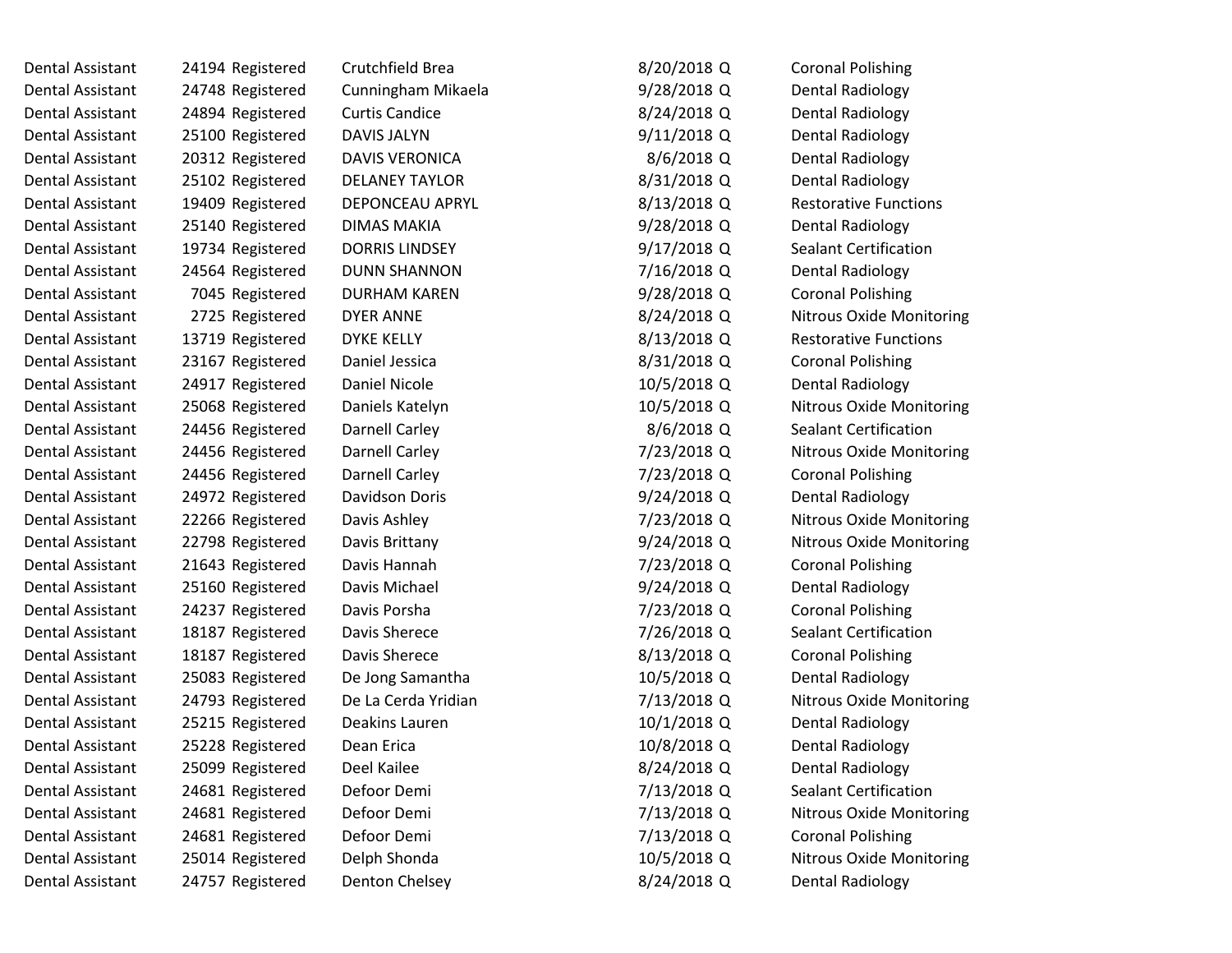| Dental Assistant | 24506 Registered | Dews Ariel                | 8/20/2018 Q | <b>Coronal Polishing</b>        |
|------------------|------------------|---------------------------|-------------|---------------------------------|
| Dental Assistant | 25286 Registered | Dickson Haleigh           | 10/8/2018 Q | Dental Radiology                |
| Dental Assistant | 25269 Registered | Dinardo Charli            | 10/8/2018 Q | <b>Dental Radiology</b>         |
| Dental Assistant | 25192 Registered | Dinh Vietanh              | 10/1/2018 Q | <b>Dental Radiology</b>         |
| Dental Assistant | 25192 Registered | Dinh Vietanh              | 10/1/2018 Q | <b>Nitrous Oxide Monitoring</b> |
| Dental Assistant | 24346 Registered | Douglas Coty              | 7/13/2018 Q | <b>Nitrous Oxide Monitoring</b> |
| Dental Assistant | 24346 Registered | Douglas Coty              | 7/13/2018 Q | <b>Coronal Polishing</b>        |
| Dental Assistant | 24625 Registered | Dozier Ashley             | 8/27/2018 Q | <b>Dental Radiology</b>         |
| Dental Assistant | 24413 Registered | <b>ERICKSON HALEY</b>     | 8/6/2018 Q  | <b>Sealant Certification</b>    |
| Dental Assistant | 25172 Registered | <b>Echols Terrinie</b>    | 10/8/2018 Q | <b>Dental Radiology</b>         |
| Dental Assistant | 24184 Registered | Egli Lacy                 | 7/23/2018 Q | <b>Nitrous Oxide Monitoring</b> |
| Dental Assistant | 24184 Registered | Egli Lacy                 | 10/1/2018 Q | <b>Sealant Certification</b>    |
| Dental Assistant | 24184 Registered | Egli Lacy                 | 9/24/2018 Q | <b>Coronal Polishing</b>        |
| Dental Assistant | 24184 Registered | Egli Lacy                 | 10/1/2018 Q | <b>Dental Radiology</b>         |
| Dental Assistant | 24904 Registered | Eldridge Claudia          | 8/8/2018 Q  | Dental Radiology                |
| Dental Assistant | 7289 Registered  | Engelman Patricia         | 8/13/2018 Q | <b>Restorative Functions</b>    |
| Dental Assistant | 16965 Registered | <b>FEDRICK NAOMI</b>      | 10/5/2018 Q | <b>Coronal Polishing</b>        |
| Dental Assistant | 23622 Registered | Fabozzi Johnna            | 9/17/2018 Q | <b>Nitrous Oxide Monitoring</b> |
| Dental Assistant | 24452 Registered | Feher Kristen             | 7/30/2018 Q | <b>Sealant Certification</b>    |
| Dental Assistant | 25004 Registered | Figueroa Jacqueline       | 8/24/2018 Q | <b>Dental Radiology</b>         |
| Dental Assistant | 19553 Registered | Filicky Lauren            | 8/13/2018 Q | <b>Coronal Polishing</b>        |
| Dental Assistant | 24770 Registered | <b>Fitzgerald Jessica</b> | 7/23/2018 Q | <b>Coronal Polishing</b>        |
| Dental Assistant | 24770 Registered | <b>Fitzgerald Jessica</b> | 7/23/2018 Q | <b>Nitrous Oxide Monitoring</b> |
| Dental Assistant | 24492 Registered | Fitzhugh AriAnna          | 8/8/2018 Q  | <b>Dental Radiology</b>         |
| Dental Assistant | 24492 Registered | Fitzhugh AriAnna          | 8/8/2018 Q  | <b>Nitrous Oxide Monitoring</b> |
| Dental Assistant | 25210 Registered | <b>Fleming Chasody</b>    | 9/24/2018 Q | <b>Dental Radiology</b>         |
| Dental Assistant | 24229 Registered | Flores-Morales Karina     | 8/13/2018 Q | <b>Nitrous Oxide Monitoring</b> |
| Dental Assistant | 24229 Registered | Flores-Morales Karina     | 8/13/2018 Q | Dental Radiology                |
| Dental Assistant | 25009 Registered | <b>Flowe Miracle</b>      | 10/5/2018 Q | <b>Nitrous Oxide Monitoring</b> |
| Dental Assistant | 24697 Registered | Flowers Brianna           | 7/13/2018 Q | <b>Coronal Polishing</b>        |
| Dental Assistant | 24697 Registered | Flowers Brianna           | 7/13/2018 Q | <b>Nitrous Oxide Monitoring</b> |
| Dental Assistant | 24697 Registered | Flowers Brianna           | 7/13/2018 Q | <b>Sealant Certification</b>    |
| Dental Assistant | 24811 Registered | Flueallen Jennifer        | 7/13/2018 Q | <b>Nitrous Oxide Monitoring</b> |
| Dental Assistant | 24692 Registered | Ford Halle                | 7/13/2018 Q | <b>Coronal Polishing</b>        |
| Dental Assistant | 24692 Registered | Ford Halle                | 7/13/2018 Q | <b>Sealant Certification</b>    |
| Dental Assistant | 24692 Registered | <b>Ford Halle</b>         | 7/13/2018 Q | <b>Nitrous Oxide Monitoring</b> |
| Dental Assistant | 21556 Registered | Franklin Brandy           | 7/13/2018 Q | Nitrous Oxide Monitoring        |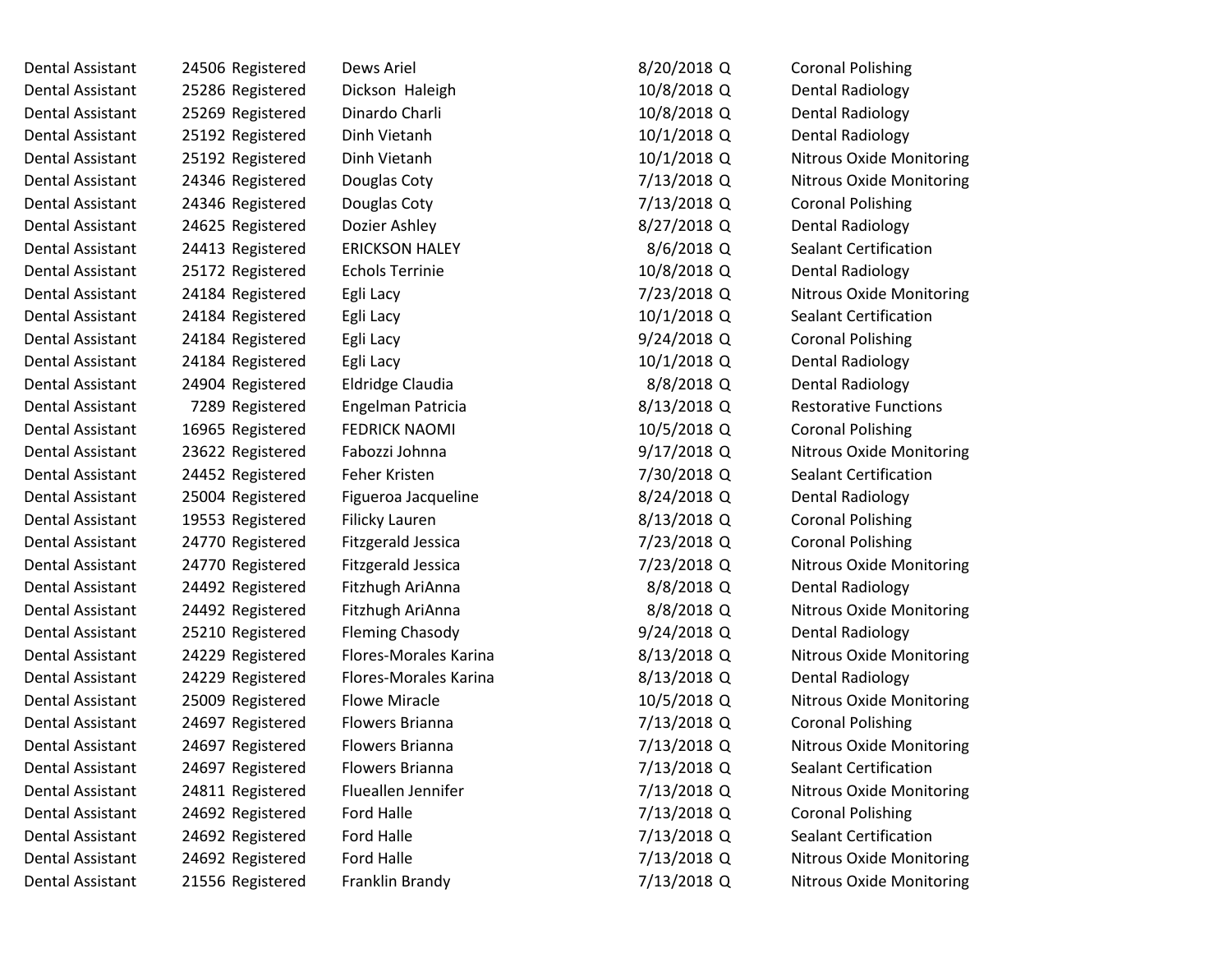| Dental Assistant | 23932 Registered | Franklin Lyndsie         | 10/5/2018 Q | Nitrous Oxide Monitoring        |
|------------------|------------------|--------------------------|-------------|---------------------------------|
| Dental Assistant | 23932 Registered | Franklin Lyndsie         | 9/17/2018 Q | Dental Radiology                |
| Dental Assistant | 23158 Registered | <b>Franks Misty</b>      | 10/1/2018 Q | <b>Nitrous Oxide Monitoring</b> |
| Dental Assistant | 24877 Registered | Frantzen Jillian         | 9/17/2018 Q | <b>Dental Radiology</b>         |
| Dental Assistant | 24958 Registered | Freeman Valecia          | 7/12/2018 Q | <b>Dental Radiology</b>         |
| Dental Assistant | 24571 Registered | <b>Frizzell Emily</b>    | 9/14/2018 Q | <b>Coronal Polishing</b>        |
| Dental Assistant | 24731 Registered | Frye Dyamond             | 7/20/2018 Q | <b>Dental Radiology</b>         |
| Dental Assistant | 23014 Registered | Fuica Jordan             | 8/6/2018 Q  | <b>Coronal Polishing</b>        |
| Dental Assistant | 18946 Registered | <b>GABRIEL STEPHANIE</b> | 10/5/2018 Q | <b>Sealant Certification</b>    |
| Dental Assistant | 25103 Registered | <b>GARTON ASHLEY</b>     | 9/10/2018 Q | <b>Dental Radiology</b>         |
| Dental Assistant | 10614 Registered | <b>GASTON KELLEY</b>     | 7/13/2018 Q | <b>Coronal Polishing</b>        |
| Dental Assistant | 17543 Registered | <b>GILLELAND STEVEN</b>  | 8/13/2018 Q | <b>Restorative Functions</b>    |
| Dental Assistant | 16763 Registered | <b>GLASS KIMBERLY</b>    | 10/5/2018 Q | <b>Sealant Certification</b>    |
| Dental Assistant | 16763 Registered | <b>GLASS KIMBERLY</b>    | 7/13/2018 Q | <b>Nitrous Oxide Monitoring</b> |
| Dental Assistant | 14330 Registered | <b>GONZALEZ ELISABET</b> | 8/31/2018 Q | <b>Coronal Polishing</b>        |
| Dental Assistant | 12877 Registered | <b>GREGORY SHELLY</b>    | 8/13/2018 Q | <b>Restorative Functions</b>    |
| Dental Assistant | 24520 Registered | <b>GWALTNEY SARAH</b>    | 7/13/2018 Q | <b>Coronal Polishing</b>        |
| Dental Assistant | 24520 Registered | <b>GWALTNEY SARAH</b>    | 9/24/2018 Q | <b>Nitrous Oxide Monitoring</b> |
| Dental Assistant | 24544 Registered | Garcia Escamilla Jessica | 8/14/2018 Q | <b>Nitrous Oxide Monitoring</b> |
| Dental Assistant | 24647 Registered | Garcia Gretchen          | 7/13/2018 Q | <b>Coronal Polishing</b>        |
| Dental Assistant | 24647 Registered | Garcia Gretchen          | 7/13/2018 Q | <b>Nitrous Oxide Monitoring</b> |
| Dental Assistant | 24647 Registered | Garcia Gretchen          | 7/13/2018 Q | <b>Sealant Certification</b>    |
| Dental Assistant | 21909 Registered | Garcia Melissa           | 8/13/2018 Q | Dental Radiology                |
| Dental Assistant | 25005 Registered | Garner Rebecca           | 9/14/2018 Q | <b>Coronal Polishing</b>        |
| Dental Assistant | 25214 Registered | Gasperson Kaysea         | 10/1/2018 Q | <b>Nitrous Oxide Monitoring</b> |
| Dental Assistant | 25214 Registered | Gasperson Kaysea         | 10/1/2018 Q | <b>Sealant Certification</b>    |
| Dental Assistant | 25214 Registered | Gasperson Kaysea         | 10/1/2018 Q | <b>Dental Radiology</b>         |
| Dental Assistant | 25214 Registered | Gasperson Kaysea         | 10/1/2018 Q | <b>Coronal Polishing</b>        |
| Dental Assistant | 24680 Registered | Gates Sandy              | 7/13/2018 Q | <b>Coronal Polishing</b>        |
| Dental Assistant | 24680 Registered | Gates Sandy              | 7/13/2018 Q | <b>Sealant Certification</b>    |
| Dental Assistant | 24680 Registered | <b>Gates Sandy</b>       | 7/13/2018 Q | Nitrous Oxide Monitoring        |
| Dental Assistant | 24073 Registered | <b>Gault Janelle</b>     | 7/13/2018 Q | <b>Dental Radiology</b>         |
| Dental Assistant | 24073 Registered | Gault Janelle            | 7/13/2018 Q | <b>Coronal Polishing</b>        |
| Dental Assistant | 2807 Registered  | Gaylton-Wooten Gladys    | 8/13/2018 Q | <b>Sealant Certification</b>    |
| Dental Assistant | 22400 Registered | <b>Gilbert Brittany</b>  | 7/26/2018 Q | <b>Coronal Polishing</b>        |
| Dental Assistant | 25076 Registered | <b>Glen Caroline</b>     | 8/24/2018 Q | <b>Dental Radiology</b>         |
| Dental Assistant | 24641 Registered | Goff Jessica             | 7/13/2018 Q | <b>Sealant Certification</b>    |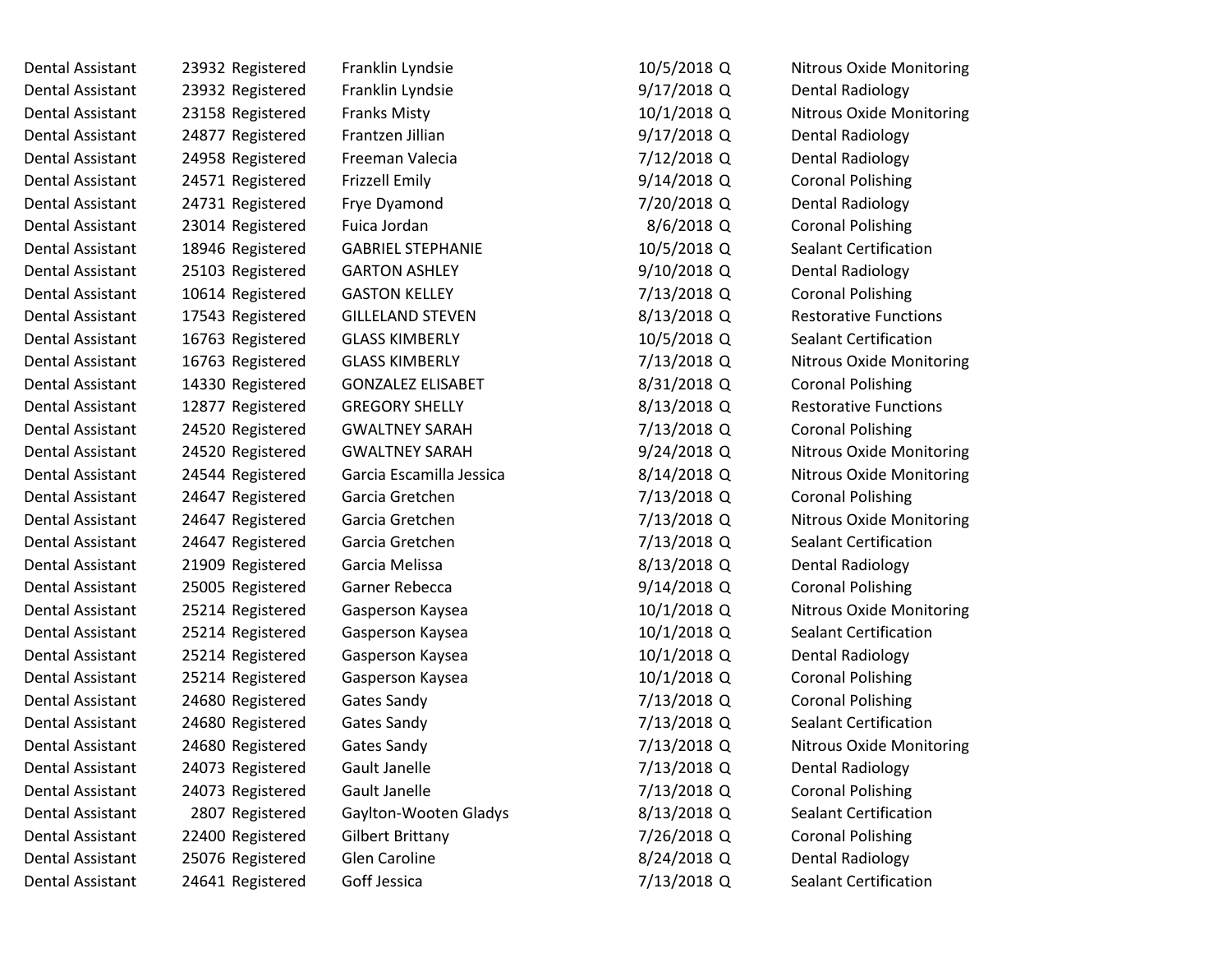| Dental Assistant        | 24641 Registered | Goff Jessica              | 7/13/2018 Q  | <b>Coronal Polishing</b>        |
|-------------------------|------------------|---------------------------|--------------|---------------------------------|
| Dental Assistant        | 24641 Registered | Goff Jessica              | 7/13/2018 Q  | <b>Nitrous Oxide Monitoring</b> |
| Dental Assistant        | 24455 Registered | Gonzalez Antonio          | 9/28/2018 Q  | <b>Dental Radiology</b>         |
| <b>Dental Assistant</b> | 24455 Registered | Gonzalez Antonio          | 9/28/2018 Q  | <b>Nitrous Oxide Monitoring</b> |
| <b>Dental Assistant</b> | 23825 Registered | Gonzalez Elisa            | 8/14/2018 Q  | <b>Nitrous Oxide Monitoring</b> |
| <b>Dental Assistant</b> | 24768 Registered | Goodman Tia               | 7/13/2018 Q  | Nitrous Oxide Monitoring        |
| <b>Dental Assistant</b> | 24650 Registered | Grant Kenyatta            | 8/6/2018 Q   | <b>Dental Radiology</b>         |
| <b>Dental Assistant</b> | 24901 Registered | Graves Kesha              | 8/24/2018 Q  | <b>Nitrous Oxide Monitoring</b> |
| <b>Dental Assistant</b> | 24901 Registered | Graves Kesha              | 8/24/2018 Q  | <b>Dental Radiology</b>         |
| <b>Dental Assistant</b> | 24497 Registered | Gray Anna                 | 8/14/2018 Q  | Nitrous Oxide Monitoring        |
| <b>Dental Assistant</b> | 20848 Registered | Griffith Kelly            | 8/6/2018 Q   | <b>Coronal Polishing</b>        |
| <b>Dental Assistant</b> | 20848 Registered | Griffith Kelly            | 7/13/2018 Q  | <b>Sealant Certification</b>    |
| <b>Dental Assistant</b> | 23997 Registered | Grimes Alyssa             | 7/13/2018 Q  | Nitrous Oxide Monitoring        |
| <b>Dental Assistant</b> | 23997 Registered | Grimes Alyssa             | 9/28/2018 Q  | <b>Dental Radiology</b>         |
| <b>Dental Assistant</b> | 23818 Registered | Guadarrama-Araujo Mirella | 8/13/2018 Q  | <b>Nitrous Oxide Monitoring</b> |
| <b>Dental Assistant</b> | 24994 Registered | <b>Gutierrez Gladys</b>   | 10/8/2018 Q  | <b>Dental Radiology</b>         |
| <b>Dental Assistant</b> | 8587 Registered  | <b>HALEY MARY</b>         | 8/31/2018 Q  | <b>Sealant Certification</b>    |
| <b>Dental Assistant</b> | 11810 Registered | <b>HAMILTON CHASITY</b>   | 7/23/2018 Q  | <b>Coronal Polishing</b>        |
| <b>Dental Assistant</b> | 19154 Registered | <b>HARTLEY JORDAN</b>     | 7/23/2018 Q  | <b>Nitrous Oxide Monitoring</b> |
| <b>Dental Assistant</b> | 25104 Registered | <b>HASTY JESSICA</b>      | 8/24/2018 Q  | <b>Dental Radiology</b>         |
| Dental Assistant        | 10644 Registered | <b>HEAD CHASITY</b>       | 9/24/2018 Q  | Nitrous Oxide Monitoring        |
| Dental Assistant        | 20547 Registered | <b>HENDERSON REBECCA</b>  | 8/30/2018 Q  | <b>Dental Radiology</b>         |
| <b>Dental Assistant</b> | 24834 Registered | <b>HICKMAN MEGAN</b>      | 7/13/2018 Q  | <b>Dental Radiology</b>         |
| Dental Assistant        | 24834 Registered | <b>HICKMAN MEGAN</b>      | 7/13/2018 Q  | <b>Nitrous Oxide Monitoring</b> |
| Dental Assistant        | 9764 Registered  | <b>HICKS CHARLOTTE</b>    | 7/23/2018 Q  | <b>Coronal Polishing</b>        |
| <b>Dental Assistant</b> | 24772 Registered | <b>HOLDEN KAYLA</b>       | 7/23/2018 Q  | <b>Nitrous Oxide Monitoring</b> |
| Dental Assistant        | 24772 Registered | <b>HOLDEN KAYLA</b>       | 7/23/2018 Q  | <b>Coronal Polishing</b>        |
| <b>Dental Assistant</b> | 9701 Registered  | <b>HORTON NATALIE</b>     | 7/13/2018 Q  | Nitrous Oxide Monitoring        |
| Dental Assistant        | 20878 Registered | <b>HOSTETLER Hannah</b>   | 7/26/2018 Q  | <b>Sealant Certification</b>    |
| Dental Assistant        | 25081 Registered | <b>HUDGINS JESSICA</b>    | 8/30/2018 Q  | Dental Radiology                |
| Dental Assistant        | 24646 Registered | <b>HUDSPETH ANDREA</b>    | $8/6/2018$ Q | Dental Radiology                |
| <b>Dental Assistant</b> | 7328 Registered  | <b>HUNTER AMY</b>         | 8/13/2018 Q  | <b>Restorative Functions</b>    |
| Dental Assistant        | 24881 Registered | Haddon Savannah           | 7/13/2018 Q  | <b>Coronal Polishing</b>        |
| Dental Assistant        | 25276 Registered | Hall Kayla                | 10/8/2018 Q  | <b>Dental Radiology</b>         |
| <b>Dental Assistant</b> | 24707 Registered | <b>Hall Laura</b>         | 9/24/2018 Q  | <b>Nitrous Oxide Monitoring</b> |
| <b>Dental Assistant</b> | 16014 Registered | <b>Halliburton Leslie</b> | 8/13/2018 Q  | <b>Restorative Functions</b>    |
| <b>Dental Assistant</b> | 24269 Registered | Hamby Lacey               | 10/1/2018 Q  | <b>Nitrous Oxide Monitoring</b> |
|                         |                  |                           |              |                                 |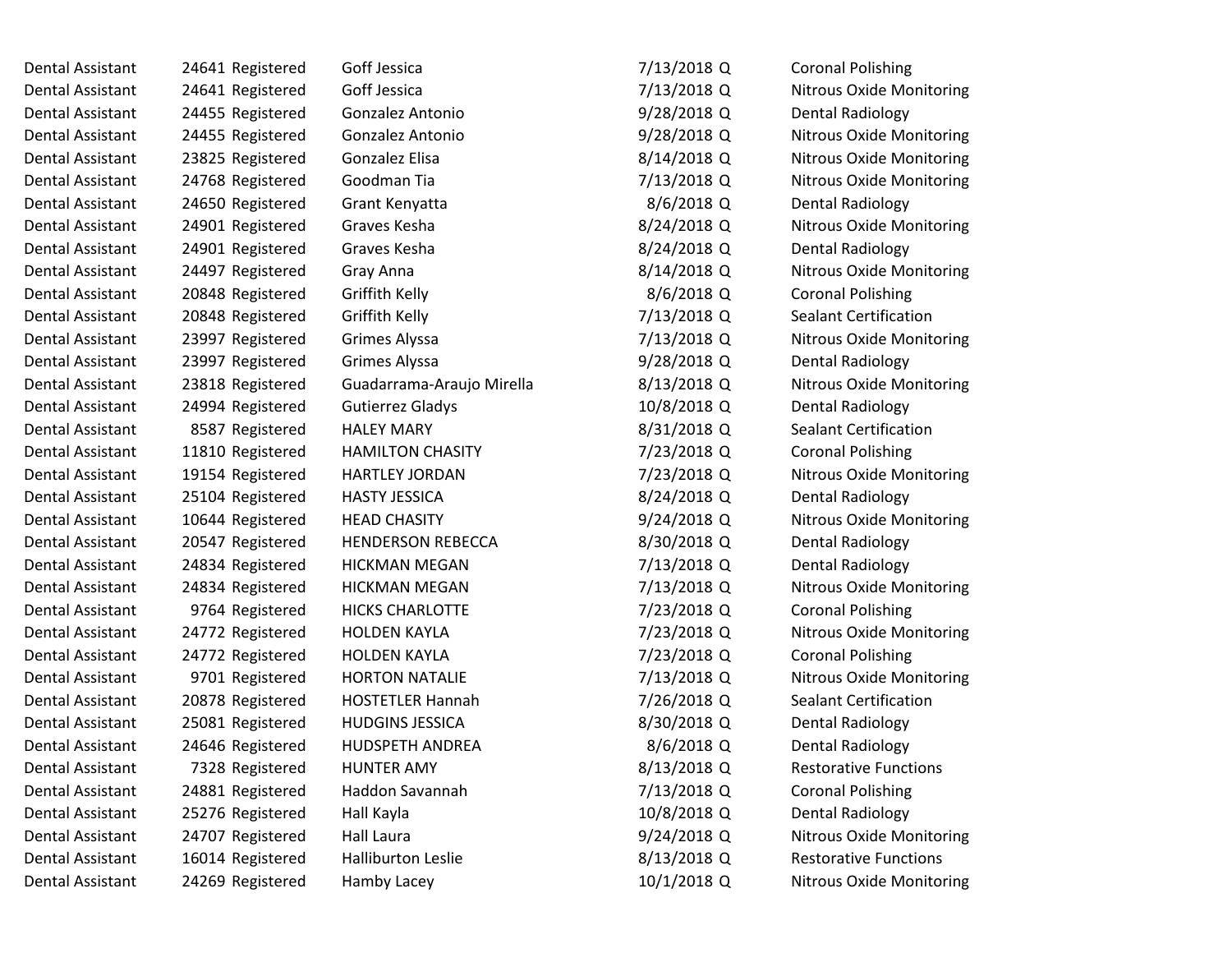Dental Assistant and 24269 Registered Hamby Lacey and Manuscriptus and Senator 8 Dental Assistant 24943 Registered Hamilton Megan Dental Assistant 25227 Registered Haynes Britne Dental Assistant 24937 Registered Head Zuria Dental Assistant 24996 Registered Herbison Matilyn Dental Assistant 24996 Registered Herbison Matilyn Dental Assistant 24891 Registered Hernandez Ariadna Dental Assistant 24664 Registered Herring Briley Dental Assistant 194293 Registered Hersey Jerrica 8/31/2018 8/31/2018 Dental Assistant and 24293 Registered Hersey Jerrica and Muslim 24293 Registered Hersey Jerrica Dental Assistant 194293 Registered Hersey Jerrica 1976 1977 81211 Dental Assistant 24632 Registered Hickman Katelin Dental Assistant 24632 Registered Hickman Katelin Dental Assistant 24632 Registered Hickman Katelin Dental Assistant 1987 and 23713 Registered Hicks Kaytlin 1978 and 28713 Registered Hicks Kaytlin Dental Assistant 194970 Registered 11 Hill Derian 8 Dental Assistant 23906 Registered Hill Kristen Dental Assistant 194839 Registered Hill Leah 8/14/2018 8/14/2018 Dental Assistant 24839 Registered Hill Leah 8 Dental Assistant 21603 Registered Hill-McGill Kimberly Dental Assistant 125164 Registered 18 Hobbs Jennifer 1971 12018 Dental Assistant 24816 Registered Hodge Nichelle 9 Dental Assistant 24816 Registered Hodge Nichelle 9/10/2018 Dental Assistant 24816 Registered Hodge Nichelle 9/10/2018 Dental Assistant 20853 Registered Hoffner Michelle Dental Assistant 25196 Registered Hogan Kayla Dental Assistant 24693 Registered Holder Chandler Dental Assistant 24693 Registered Holder Chandler Dental Assistant 24693 Registered Holder Chandler Dental Assistant 25209 Registered Holifield Loren Dental Assistant 24948 Registered Holland Allison 9/28/2018 Dental Assistant 23583 Registered Holland Lauren Dental Assistant 22055 Registered Hollingsworth Ashley 8 Dental Assistant 22055 Registered Hollingsworth Ashley 9/28/2018 Dental Assistant 22055 Registered Hollingsworth Ashley 8 Dental Assistant 24652 Registered Hollis Tana

Dental Assistant 23036 Registered Holston Katie 1997 123/2018

| 3/30/2018 Q  | <b>Dental Radiology</b>         |
|--------------|---------------------------------|
| 7/20/2018 Q  | <b>Dental Radiology</b>         |
| 10/1/2018 Q  | <b>Dental Radiology</b>         |
| 7/20/2018 Q  | <b>Dental Radiology</b>         |
| 7/26/2018 Q  | <b>Nitrous Oxide Monitoring</b> |
| 7/26/2018 Q  | <b>Dental Radiology</b>         |
| 7/12/2018 Q  | <b>Dental Radiology</b>         |
| 7/23/2018 Q  | <b>Nitrous Oxide Monitoring</b> |
| 3/31/2018 Q  | <b>Coronal Polishing</b>        |
| 3/31/2018 Q  | Nitrous Oxide Monitoring        |
| 3/31/2018 Q  | Dental Radiology                |
| 7/13/2018 Q  | <b>Coronal Polishing</b>        |
| 7/13/2018 Q  | <b>Sealant Certification</b>    |
| 7/13/2018 Q  | <b>Nitrous Oxide Monitoring</b> |
| 9/28/2018 Q  | <b>Coronal Polishing</b>        |
| 3/14/2018 Q  | <b>Dental Radiology</b>         |
| 7/26/2018 Q  | <b>Dental Radiology</b>         |
| 3/14/2018 Q  | <b>Dental Radiology</b>         |
| 3/14/2018 Q  | <b>Nitrous Oxide Monitoring</b> |
| 8/6/2018 Q   | <b>Coronal Polishing</b>        |
| 9/10/2018 Q  | <b>Dental Radiology</b>         |
| 9/10/2018 Q  | <b>Coronal Polishing</b>        |
| 9/10/2018 Q  | <b>Dental Radiology</b>         |
| 9/10/2018 Q  | <b>Sealant Certification</b>    |
| 7/26/2018 Q  | <b>Dental Radiology</b>         |
| 10/1/2018 Q  | <b>Nitrous Oxide Monitoring</b> |
| 7/13/2018 Q  | <b>Coronal Polishing</b>        |
| 7/13/2018 Q  | <b>Sealant Certification</b>    |
| 7/13/2018 Q  | Nitrous Oxide Monitoring        |
| 10/1/2018 Q  | <b>Dental Radiology</b>         |
| 9/28/2018 Q  | Dental Radiology                |
| 7/23/2018 Q  | <b>Coronal Polishing</b>        |
| 3/14/2018 Q  | <b>Nitrous Oxide Monitoring</b> |
| 9/28/2018 Q  | <b>Sealant Certification</b>    |
| 3/14/2018 Q  | <b>Coronal Polishing</b>        |
| $8/6/2018$ Q | <b>Dental Radiology</b>         |
| 7/23/2018 Q  | <b>Coronal Polishing</b>        |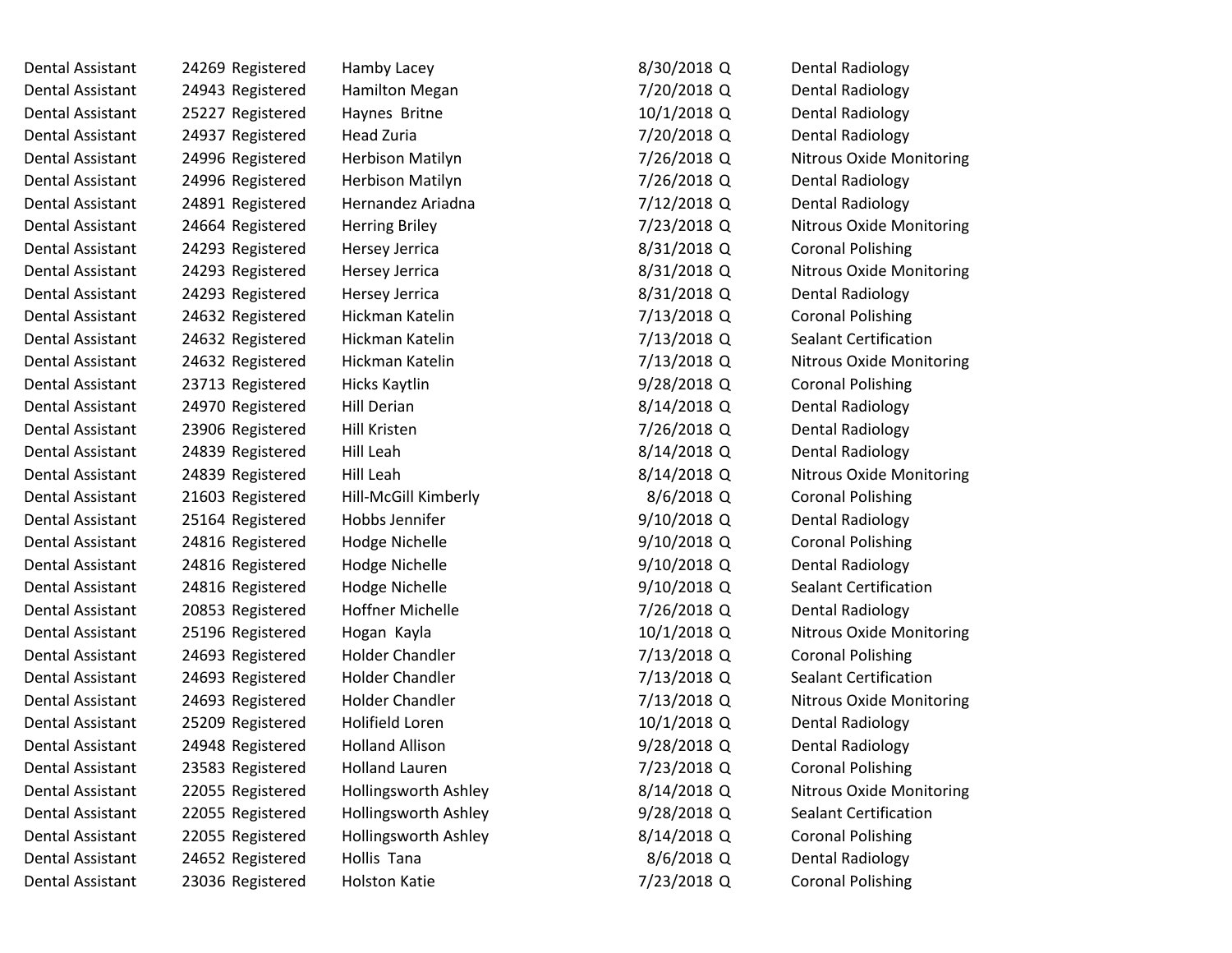| Dental Assistant        | 23036 Registered | <b>Holston Katie</b>     | 7/23/2018 Q  | <b>Nitrous Oxide Monitoring</b> |
|-------------------------|------------------|--------------------------|--------------|---------------------------------|
| <b>Dental Assistant</b> | 24940 Registered | <b>Hood Alesis</b>       | 7/16/2018 Q  | Dental Radiology                |
| <b>Dental Assistant</b> | 24799 Registered | Horner Cynthia           | 7/13/2018 Q  | <b>Nitrous Oxide Monitoring</b> |
| <b>Dental Assistant</b> | 24696 Registered | Howard Kirby             | 7/13/2018 Q  | <b>Coronal Polishing</b>        |
| <b>Dental Assistant</b> | 24696 Registered | <b>Howard Kirby</b>      | 7/13/2018 Q  | Nitrous Oxide Monitoring        |
| <b>Dental Assistant</b> | 24696 Registered | Howard Kirby             | 7/13/2018 Q  | <b>Sealant Certification</b>    |
| <b>Dental Assistant</b> | 24617 Registered | Hughes Jessica           | 7/13/2018 Q  | <b>Sealant Certification</b>    |
| <b>Dental Assistant</b> | 24617 Registered | Hughes Jessica           | 7/13/2018 Q  | Nitrous Oxide Monitoring        |
| Dental Assistant        | 24617 Registered | Hughes Jessica           | 7/13/2018 Q  | <b>Coronal Polishing</b>        |
| <b>Dental Assistant</b> | 22878 Registered | Hughes Marquaa           | 7/23/2018 Q  | <b>Coronal Polishing</b>        |
| <b>Dental Assistant</b> | 25050 Registered | Humphrey Tiffanie        | 9/11/2018 Q  | <b>Dental Radiology</b>         |
| <b>Dental Assistant</b> | 24373 Registered | Hurst Alyson             | 7/13/2018 Q  | <b>Sealant Certification</b>    |
| <b>Dental Assistant</b> | 8713 Registered  | Hutcheson Teara          | 8/20/2018 Q  | <b>Restorative Functions</b>    |
| <b>Dental Assistant</b> | 25002 Registered | Ingram Allison           | 8/26/2018 Q  | <b>Dental Radiology</b>         |
| <b>Dental Assistant</b> | 24674 Registered | Ivory Taylor             | 8/6/2018 Q   | <b>Dental Radiology</b>         |
| <b>Dental Assistant</b> | 24649 Registered | <b>JAMISON DEION</b>     | $8/6/2018$ Q | <b>Dental Radiology</b>         |
| <b>Dental Assistant</b> | 24464 Registered | <b>JENKINS TIFFINEY</b>  | 7/13/2018 Q  | Nitrous Oxide Monitoring        |
| <b>Dental Assistant</b> | 25139 Registered | <b>JOHNSON ADRIANNA</b>  | 9/11/2018 Q  | <b>Dental Radiology</b>         |
| <b>Dental Assistant</b> | 19830 Registered | <b>JOHNSON MONA</b>      | 7/26/2018 Q  | <b>Nitrous Oxide Monitoring</b> |
| <b>Dental Assistant</b> | 12743 Registered | <b>JOHNSON PAMELA</b>    | 8/31/2018 Q  | <b>Sealant Certification</b>    |
| <b>Dental Assistant</b> | 25015 Registered | Jacks Jessica            | 10/1/2018 Q  | <b>Coronal Polishing</b>        |
| Dental Assistant        | 25040 Registered | Jackson-Collins Chutne   | 9/24/2018 Q  | <b>Dental Radiology</b>         |
| <b>Dental Assistant</b> | 24300 Registered | Jacobs Carla             | 7/13/2018 Q  | Nitrous Oxide Monitoring        |
| <b>Dental Assistant</b> | 24300 Registered | Jacobs Carla             | 7/23/2018 Q  | <b>Sealant Certification</b>    |
| <b>Dental Assistant</b> | 24866 Registered | James Taylor             | 7/16/2018 Q  | <b>Dental Radiology</b>         |
| <b>Dental Assistant</b> | 25156 Registered | Jefferson Terrika        | 9/17/2018 Q  | <b>Dental Radiology</b>         |
| <b>Dental Assistant</b> | 24789 Registered | Jeffreys Emily           | 7/23/2018 Q  | <b>Coronal Polishing</b>        |
| <b>Dental Assistant</b> | 24789 Registered | Jeffreys Emily           | 7/23/2018 Q  | Nitrous Oxide Monitoring        |
| <b>Dental Assistant</b> | 24071 Registered | Jimenez-Mendieta Marisol | 7/23/2018 Q  | <b>Sealant Certification</b>    |
| Dental Assistant        | 24790 Registered | Johnson Aleksia          | 8/13/2018 Q  | <b>Dental Radiology</b>         |
| Dental Assistant        | 24730 Registered | Johnson Anna             | 7/26/2018 Q  | Dental Radiology                |
| Dental Assistant        | 22995 Registered | Johnson Breonka          | 7/23/2018 Q  | <b>Coronal Polishing</b>        |
| Dental Assistant        | 24921 Registered | Johnson Katelyn          | 7/12/2018 Q  | <b>Dental Radiology</b>         |
| Dental Assistant        | 25229 Registered | Joiner Jennifer          | 10/5/2018 Q  | <b>Dental Radiology</b>         |
| Dental Assistant        | 25245 Registered | Jones Averi              | 10/5/2018 Q  | <b>Dental Radiology</b>         |
| Dental Assistant        | 24871 Registered | Jones Brittany           | 7/13/2018 Q  | <b>Dental Radiology</b>         |
| Dental Assistant        | 24694 Registered | Jones Caley              | 7/13/2018 Q  | Nitrous Oxide Monitoring        |
|                         |                  |                          |              |                                 |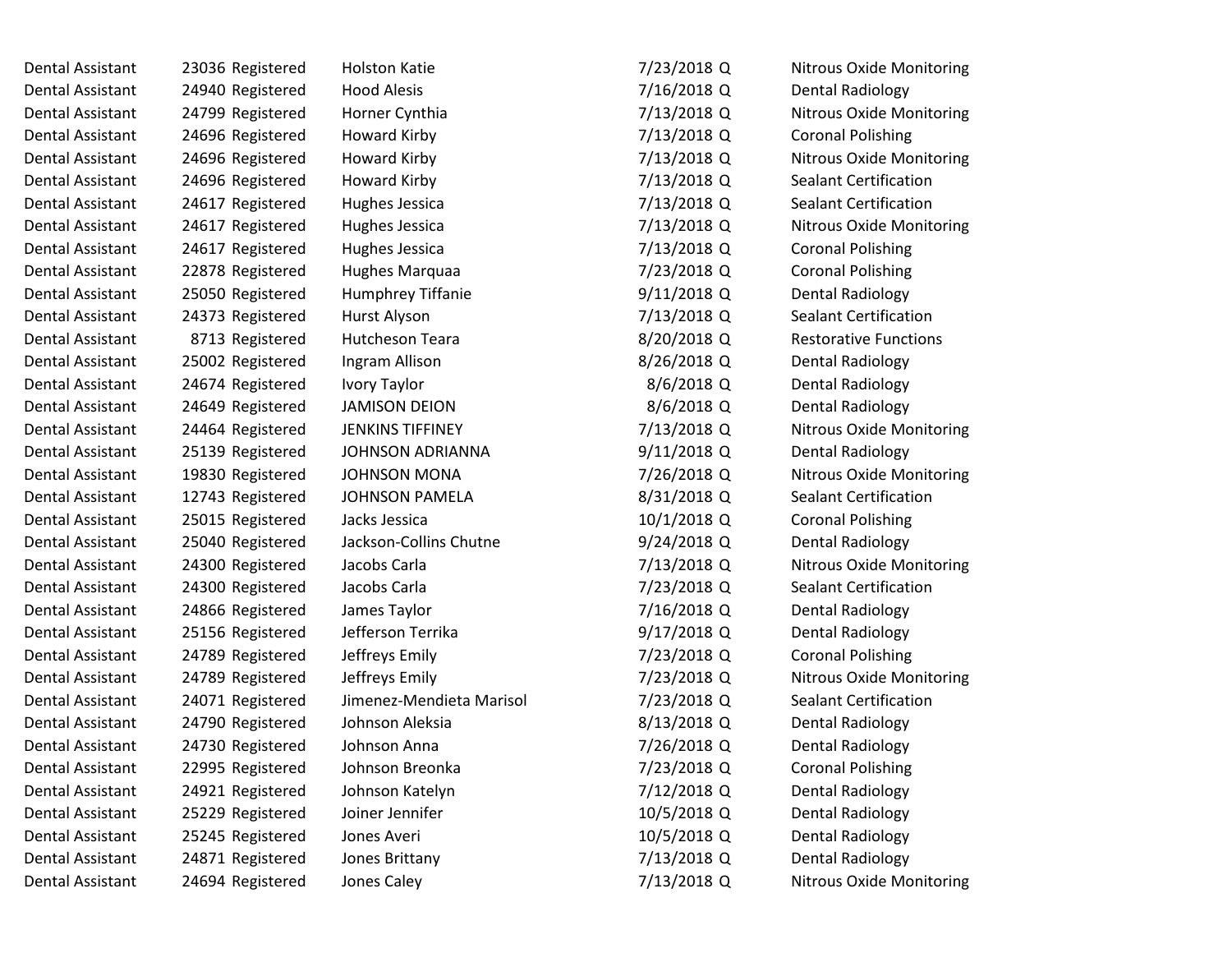| Dental Assistant        | 24694 Registered | Jones Caley            | 7/13/2018 Q  | <b>Coronal Polishing</b>        |
|-------------------------|------------------|------------------------|--------------|---------------------------------|
| Dental Assistant        | 24694 Registered | Jones Caley            | 7/13/2018 Q  | <b>Sealant Certification</b>    |
| Dental Assistant        | 24988 Registered | Jones Kaitlyn          | 9/17/2018 Q  | <b>Dental Radiology</b>         |
| Dental Assistant        | 25025 Registered | Joshua Janay           | 8/24/2018 Q  | <b>Dental Radiology</b>         |
| Dental Assistant        | 24290 Registered | Julian Abigail         | 9/28/2018 Q  | <b>Nitrous Oxide Monitoring</b> |
| Dental Assistant        | 24290 Registered | Julian Abigail         | 9/28/2018 Q  | <b>Dental Radiology</b>         |
| Dental Assistant        | 24838 Registered | Justice Jacob          | 7/13/2018 Q  | <b>Nitrous Oxide Monitoring</b> |
| Dental Assistant        | 24838 Registered | Justice Jacob          | 7/16/2018 Q  | <b>Dental Radiology</b>         |
| Dental Assistant        | 24838 Registered | Justice Jacob          | 7/16/2018 Q  | <b>Coronal Polishing</b>        |
| <b>Dental Assistant</b> | 12719 Registered | <b>KELLY CHERYL</b>    | 8/13/2018 Q  | <b>Restorative Functions</b>    |
| Dental Assistant        | 25161 Registered | <b>KELLY MICHAELA</b>  | 8/31/2018 Q  | <b>Dental Radiology</b>         |
| Dental Assistant        | 25079 Registered | <b>KELSO NATIA</b>     | 8/20/2018 Q  | <b>Sealant Certification</b>    |
| Dental Assistant        | 25079 Registered | <b>KELSO NATIA</b>     | 8/20/2018Q   | Nitrous Oxide Monitoring        |
| Dental Assistant        | 25079 Registered | <b>KELSO NATIA</b>     | 8/20/2018Q   | <b>Coronal Polishing</b>        |
| Dental Assistant        | 25079 Registered | <b>KELSO NATIA</b>     | 8/20/2018 Q  | <b>Dental Radiology</b>         |
| Dental Assistant        | 24136 Registered | KIRKHAM AMANDA         | 7/13/2018 Q  | <b>Coronal Polishing</b>        |
| Dental Assistant        | 24136 Registered | KIRKHAM AMANDA         | 7/13/2018 Q  | <b>Nitrous Oxide Monitoring</b> |
| Dental Assistant        | 15246 Registered | KITTS JESSICA          | 8/31/2018 Q  | <b>Coronal Polishing</b>        |
| <b>Dental Assistant</b> | 24466 Registered | <b>KRAEMER CHRISTY</b> | 7/13/2018 Q  | <b>Coronal Polishing</b>        |
| Dental Assistant        | 25253 Registered | Karnes Gabriella       | 10/5/2018 Q  | <b>Dental Radiology</b>         |
| Dental Assistant        | 24365 Registered | Kelly Alysson          | 8/6/2018 Q   | <b>Nitrous Oxide Monitoring</b> |
| Dental Assistant        | 25234 Registered | Kerby Kaitlyn          | 10/5/2018 Q  | <b>Dental Radiology</b>         |
| Dental Assistant        | 24705 Registered | Ketcham Daliziannette  | 8/14/2018 Q  | <b>Coronal Polishing</b>        |
| Dental Assistant        | 24705 Registered | Ketcham Daliziannette  | 8/14/2018 Q  | <b>Dental Radiology</b>         |
| Dental Assistant        | 23888 Registered | Kilby Alyssa           | $8/6/2018$ Q | <b>Sealant Certification</b>    |
| Dental Assistant        | 25032 Registered | Kimbell Tamara         | 8/24/2018 Q  | Dental Radiology                |
| Dental Assistant        | 25257 Registered | Kimbrough Keria        | 10/5/2018 Q  | <b>Dental Radiology</b>         |
| Dental Assistant        | 24519 Registered | King Abigail           | 8/14/2018 Q  | <b>Nitrous Oxide Monitoring</b> |
| Dental Assistant        | 24583 Registered | King Natasha           | 7/13/2018 Q  | <b>Coronal Polishing</b>        |
| <b>Dental Assistant</b> | 24827 Registered | Kirby Bernadette       | 7/16/2018 Q  | <b>Dental Radiology</b>         |
| Dental Assistant        | 24182 Registered | Kirch Martha           | 8/24/2018 Q  | <b>Nitrous Oxide Monitoring</b> |
| Dental Assistant        | 24182 Registered | Kirch Martha           | 8/24/2018 Q  | <b>Coronal Polishing</b>        |
| Dental Assistant        | 23236 Registered | Kolodziej Michael      | 8/20/2018 Q  | <b>Dental Radiology</b>         |
| Dental Assistant        | 24854 Registered | Kovalik Jessica        | 8/24/2018 Q  | <b>Coronal Polishing</b>        |
| Dental Assistant        | 24854 Registered | Kovalik Jessica        | 8/14/2018 Q  | Nitrous Oxide Monitoring        |
| Dental Assistant        | 21922 Registered | Kuykendall Amber       | 8/30/2018 Q  | <b>Dental Radiology</b>         |
| Dental Assistant        | 24348 Registered | <b>LAM SYDNEY</b>      | 7/13/2018 Q  | <b>Coronal Polishing</b>        |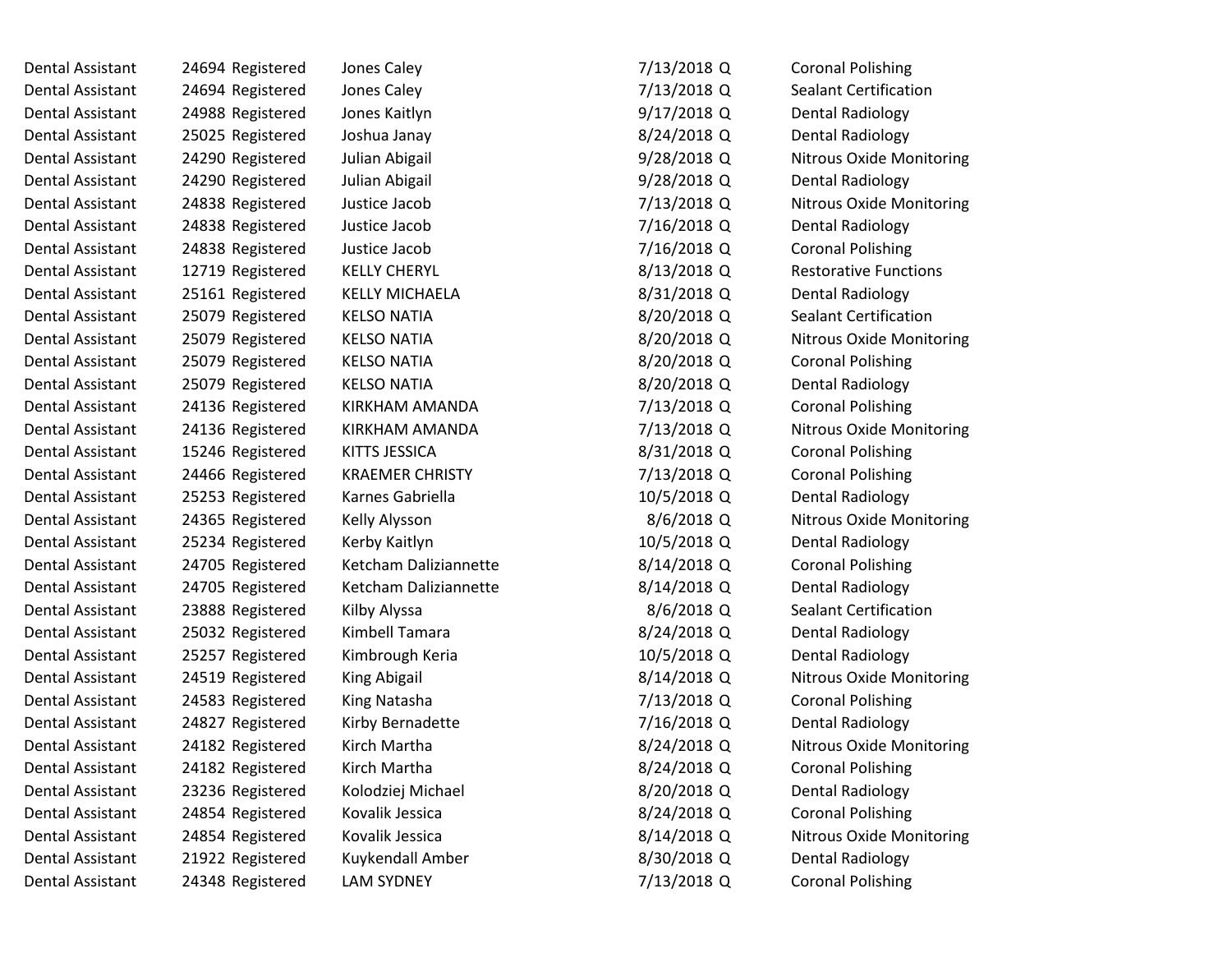| Dental Assistant | 25080 Registered | <b>LAMB CAITLIN</b> | 8/24/2018 Q   | <b>Nitrous Oxide Monitoring</b> |
|------------------|------------------|---------------------|---------------|---------------------------------|
| Dental Assistant | 25080 Registered | <b>LAMB CAITLIN</b> | 8/24/2018 Q   | Dental Radiology                |
| Dental Assistant | 25080 Registered | <b>LAMB CAITLIN</b> | 8/24/2018 Q   | <b>Coronal Polishing</b>        |
| Dental Assistant | 25080 Registered | <b>LAMB CAITLIN</b> | 8/24/2018 Q   | <b>Sealant Certification</b>    |
| Dental Assistant | 20593 Registered | LEMUS IRIS          | 9/14/2018 Q   | <b>Coronal Polishing</b>        |
| Dental Assistant | 14158 Registered | LEWIS SHENA         | $9/17/2018$ Q | Nitrous Oxide Monitoring        |
| Dental Assistant | 17602 Registered | LOWERY TOSHLYN      | 8/13/2018 Q   | <b>Restorative Functions</b>    |
| Dental Assistant | 24289 Registered | LaFleur Misty       | 10/1/2018 Q   | <b>Coronal Polishing</b>        |
| Dental Assistant | 25216 Registered | Lamont Jordan       | 10/1/2018 Q   | Dental Radiology                |
| Dental Assistant | 24776 Registered | Latta Lydia         | 7/13/2018 Q   | <b>Nitrous Oxide Monitoring</b> |
| Dental Assistant | 25247 Registered | Latta Taylor        | 10/5/2018 Q   | <b>Dental Radiology</b>         |
| Dental Assistant | 24588 Registered | Lawless Katelyn     | 7/13/2018 Q   | <b>Nitrous Oxide Monitoring</b> |
| Dental Assistant | 24911 Registered | LeBaron Lindsay     | 10/5/2018 Q   | <b>Dental Radiology</b>         |
| Dental Assistant | 25013 Registered | Leaym Haley         | $9/24/2018$ Q | <b>Dental Radiology</b>         |
| Dental Assistant | 25013 Registered | Leaym Haley         | 10/1/2018 Q   | <b>Coronal Polishing</b>        |
| Dental Assistant | 25013 Registered | Leaym Haley         | 10/1/2018 Q   | <b>Sealant Certification</b>    |
| Dental Assistant | 24887 Registered | Ledford Michaela    | 8/13/2018 Q   | Dental Radiology                |
| Dental Assistant | 24665 Registered | Leeth Clarissa      | 7/13/2018 Q   | <b>Nitrous Oxide Monitoring</b> |
| Dental Assistant | 24665 Registered | Leeth Clarissa      | 7/13/2018 Q   | <b>Sealant Certification</b>    |
| Dental Assistant | 24665 Registered | Leeth Clarissa      | 7/13/2018 Q   | <b>Coronal Polishing</b>        |
| Dental Assistant | 24930 Registered | Leigh Kendyll       | 8/20/2018 Q   | <b>Dental Radiology</b>         |
| Dental Assistant | 24930 Registered | Leigh Kendyll       | 8/14/2018 Q   | <b>Nitrous Oxide Monitoring</b> |
| Dental Assistant | 23962 Registered | Lester Sara         | 8/24/2018 Q   | <b>Dental Radiology</b>         |
| Dental Assistant | 24710 Registered | Leverette Kelsey    | 7/13/2018 Q   | <b>Nitrous Oxide Monitoring</b> |
| Dental Assistant | 24710 Registered | Leverette Kelsey    | 7/13/2018 Q   | <b>Coronal Polishing</b>        |
| Dental Assistant | 24710 Registered | Leverette Kelsey    | 7/13/2018 Q   | <b>Sealant Certification</b>    |
| Dental Assistant | 24639 Registered | Lewis Brittany      | 7/13/2018 Q   | <b>Coronal Polishing</b>        |
| Dental Assistant | 24639 Registered | Lewis Brittany      | 7/13/2018 Q   | <b>Sealant Certification</b>    |
| Dental Assistant | 24639 Registered | Lewis Brittany      | 7/13/2018 Q   | <b>Nitrous Oxide Monitoring</b> |
| Dental Assistant | 24829 Registered | Lewis Rebecca       | 7/23/2018 Q   | <b>Dental Radiology</b>         |
| Dental Assistant | 24467 Registered | Linares Sarah       | 8/13/2018 Q   | <b>Sealant Certification</b>    |
| Dental Assistant | 25138 Registered | Little Lindsay      | 9/10/2018 Q   | <b>Nitrous Oxide Monitoring</b> |
| Dental Assistant | 25138 Registered | Little Lindsay      | 9/10/2018 Q   | <b>Dental Radiology</b>         |
| Dental Assistant | 23893 Registered | Loftin Hannah       | 7/13/2018 Q   | Nitrous Oxide Monitoring        |
| Dental Assistant | 25246 Registered | Long Kailen         | 10/5/2018 Q   | <b>Dental Radiology</b>         |
| Dental Assistant | 25163 Registered | LopezJayo Candi     | 10/1/2018 Q   | <b>Dental Radiology</b>         |
| Dental Assistant | 25163 Registered | LopezJayo Candi     | 10/1/2018 Q   | Nitrous Oxide Monitoring        |
|                  |                  |                     |               |                                 |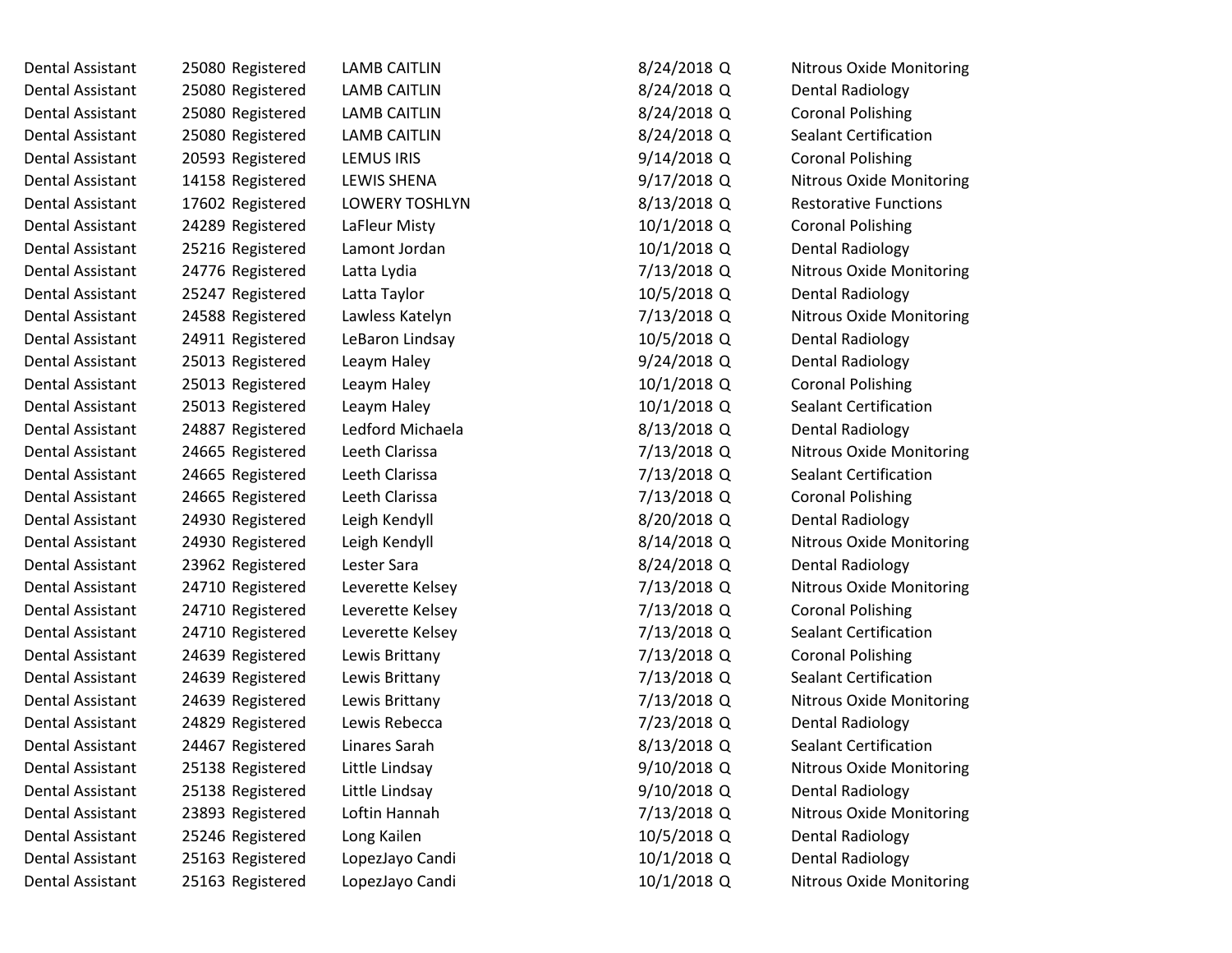| Dental Assistant | 24356 Registered | Lowe Tiffanie            | 8/30/2018 Q  | <b>Dental Radiology</b>         |
|------------------|------------------|--------------------------|--------------|---------------------------------|
| Dental Assistant | 21859 Registered | Lynch Brittney           | 7/23/2018 Q  | <b>Nitrous Oxide Monitoring</b> |
| Dental Assistant | 25094 Registered | MANDRELL ASHLEIGH        | 8/31/2018 Q  | <b>Dental Radiology</b>         |
| Dental Assistant | 9074 Registered  | <b>MARTIN KIMBERLEY</b>  | 8/13/2018 Q  | <b>Nitrous Oxide Monitoring</b> |
| Dental Assistant | 13490 Registered | <b>MARTIN MICHELLE</b>   | 8/6/2018 Q   | <b>Coronal Polishing</b>        |
| Dental Assistant | 10857 Registered | <b>MARTIN VALENCIA</b>   | 8/13/2018 Q  | <b>Restorative Functions</b>    |
| Dental Assistant | 4979 Registered  | <b>MATTHEWS KRISTY</b>   | 8/13/2018 Q  | <b>Restorative Functions</b>    |
| Dental Assistant | 19600 Registered | <b>MAYBERRY JULIE</b>    | 8/13/2018 Q  | <b>Restorative Functions</b>    |
| Dental Assistant | 18158 Registered | <b>MCAMIS COLLEEN</b>    | 10/1/2018 Q  | <b>Nitrous Oxide Monitoring</b> |
| Dental Assistant | 18158 Registered | <b>MCAMIS COLLEEN</b>    | $8/6/2018$ Q | <b>Coronal Polishing</b>        |
| Dental Assistant | 25105 Registered | <b>MCMAHAN KARINA</b>    | 10/8/2018 Q  | <b>Dental Radiology</b>         |
| Dental Assistant | 25093 Registered | MEGHREBLIAN CAROLINE     | 9/17/2018 Q  | <b>Dental Radiology</b>         |
| Dental Assistant | 15921 Registered | <b>MERRITT STEFANIE</b>  | 8/13/2018 Q  | <b>Restorative Functions</b>    |
| Dental Assistant | 24965 Registered | MILLER HANNAH            | 8/24/2018 Q  | <b>Dental Radiology</b>         |
| Dental Assistant | 4081 Registered  | <b>MORGAN DEBRA</b>      | 8/13/2018 Q  | Nitrous Oxide Monitoring        |
| Dental Assistant | 8061 Registered  | <b>MORGAN KELLY</b>      | 9/28/2018 Q  | <b>Coronal Polishing</b>        |
| Dental Assistant | 25226 Registered | Mabry Abby               | 10/1/2018 Q  | <b>Dental Radiology</b>         |
| Dental Assistant | 24725 Registered | Madiara Kaitlyn          | 7/23/2018 Q  | Nitrous Oxide Monitoring        |
| Dental Assistant | 24725 Registered | Madiara Kaitlyn          | 8/6/2018 Q   | <b>Coronal Polishing</b>        |
| Dental Assistant | 24725 Registered | Madiara Kaitlyn          | 9/28/2018 Q  | <b>Dental Radiology</b>         |
| Dental Assistant | 24831 Registered | Maglothin Kenzie         | 7/16/2018 Q  | <b>Nitrous Oxide Monitoring</b> |
| Dental Assistant | 24831 Registered | Maglothin Kenzie         | 7/16/2018 Q  | <b>Sealant Certification</b>    |
| Dental Assistant | 24831 Registered | Maglothin Kenzie         | 7/16/2018 Q  | <b>Dental Radiology</b>         |
| Dental Assistant | 24831 Registered | Maglothin Kenzie         | 7/16/2018 Q  | <b>Coronal Polishing</b>        |
| Dental Assistant | 25222 Registered | Markstone Paige          | 10/1/2018 Q  | <b>Dental Radiology</b>         |
| Dental Assistant | 24620 Registered | <b>Martin Tamara</b>     | 9/10/2018 Q  | <b>Nitrous Oxide Monitoring</b> |
| Dental Assistant | 24620 Registered | <b>Martin Tamara</b>     | 7/13/2018 Q  | <b>Coronal Polishing</b>        |
| Dental Assistant | 24653 Registered | Martin Whitney           | 7/13/2018 Q  | Nitrous Oxide Monitoring        |
| Dental Assistant | 24653 Registered | Martin Whitney           | 7/13/2018 Q  | <b>Sealant Certification</b>    |
| Dental Assistant | 24653 Registered | Martin Whitney           | 7/13/2018 Q  | <b>Coronal Polishing</b>        |
| Dental Assistant | 25111 Registered | Massey Ashlee            | 8/24/2018 Q  | Dental Radiology                |
| Dental Assistant | 25189 Registered | Mathis Ansliegh          | 9/24/2018 Q  | <b>Dental Radiology</b>         |
| Dental Assistant | 24951 Registered | Mayo Kailelle            | 7/26/2018 Q  | <b>Dental Radiology</b>         |
| Dental Assistant | 24985 Registered | Maysonet Liliana         | 8/24/2018 Q  | <b>Dental Radiology</b>         |
| Dental Assistant | 25053 Registered | McBrayer Kaycee          | 8/14/2018 Q  | <b>Dental Radiology</b>         |
| Dental Assistant | 24802 Registered | <b>McClenney Kristen</b> | 7/13/2018 Q  | <b>Nitrous Oxide Monitoring</b> |
| Dental Assistant | 24802 Registered | McClenney Kristen        | 9/28/2018 Q  | Sealant Certification           |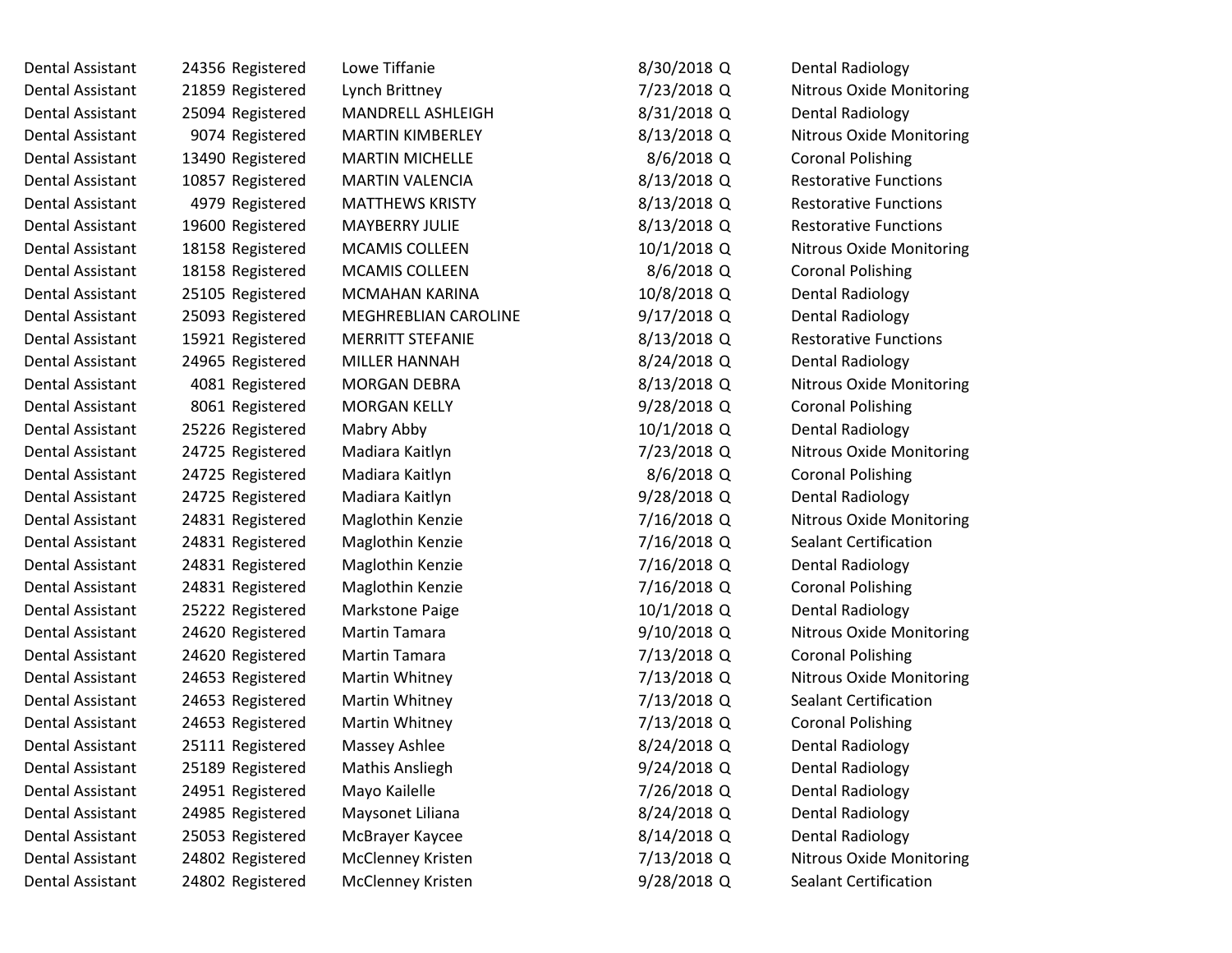Dental Assistant and 24802 Registered McClenney Kristen and 2802 Registered McClenney Kristen Dental Assistant 25175 Registered McConchie Jessica 9/17/2018 Dental Assistant 125205 Registered McCourt Emilee 1241 Assistant 125205 Registered McCourt Emilee Dental Assistant 24670 Registered McCoy Hannah Dental Assistant 25248 Registered McCoy Kathryn Dental Assistant 24669 Registered McCoy Makayla Dental Assistant 24689 Registered McIntosh Ashley Dental Assistant 24689 Registered McIntosh Ashley Dental Assistant 24689 Registered McIntosh Ashley Dental Assistant 24713 Registered McIntosh Morgan 8/13/2018 Dental Assistant  $21740$  Registered McMinn Amanda Dental Assistant 23807 Registered McMurtry Jena 8/14/2018 Dental Assistant 23807 Registered McMurtry Jena 9 Dental Assistant 25255 Registered McPhail Shannon Dental Assistant  $24359$  Registered Mckenzie Nekira 8 Dental Assistant  $25041$  Registered Mena Mayra 8/2018 Dental Assistant 124848 Registered Mercer Tonya Dental Assistant  $24843$  Registered Milam Keneisha Dental Assistant and 22815 Registered Miles Isis 8/2018 Miles 8/2018 Dental Assistant 16885 Registered Miller Kelli 8 Dental Assistant 24878 Registered Miller Stephanie Dental Assistant 24495 Registered Minor Abby Dental Assistant 24612 Registered Mitchell Hilary Dental Assistant 24812 Registered Mobbs Terra Dental Assistant 24507 Registered Moctezuma Dorali Dental Assistant 24435 Registered Monks Kerissa Dental Assistant 194435 Registered 1978 Monks Kerissa Dental Assistant 194435 Registered Monks Kerissa 8/14/2018 Dental Assistant  $24934$  Registered Montes De Oca Elise 77 Dental Assistant 125088 Registered Moore George 1978 Moore 9/28/2018 Dental Assistant  $25088$  Registered Moore George 9/28/2018 Dental Assistant 24895 Registered Moore Heather Dental Assistant 194749 Registered Morales Ana 17/2018 1991 Dental Assistant  $\qquad 23479$  Registered Morales Brenda 9/28/2018 Dental Assistant 24919 Registered Mordoff Brittany Dental Assistant 24631 Registered Morgan Mary Anne

Dental Assistant 24631 Registered Morgan Mary Anne

| 9/28/2018 Q  | <b>Coronal Polishing</b>        |
|--------------|---------------------------------|
| 9/17/2018 Q  | Dental Radiology                |
| 9/24/2018 Q  | Dental Radiology                |
| 8/6/2018 Q   | <b>Dental Radiology</b>         |
| 10/5/2018 Q  | <b>Dental Radiology</b>         |
| 8/6/2018 Q   | Dental Radiology                |
| 7/13/2018 Q  | <b>Sealant Certification</b>    |
| 7/13/2018 Q  | <b>Coronal Polishing</b>        |
| 7/13/2018 Q  | Nitrous Oxide Monitoring        |
| 3/13/2018 Q  | Dental Radiology                |
| 3/13/2018 Q  | <b>Restorative Functions</b>    |
| 3/14/2018 Q  | Sealant Certification           |
| 9/17/2018 Q  | <b>Nitrous Oxide Monitoring</b> |
| 10/5/2018 Q  | <b>Dental Radiology</b>         |
| 3/31/2018 Q  | <b>Dental Radiology</b>         |
| 3/24/2018 Q  | Dental Radiology                |
| 9/17/2018 Q  | <b>Dental Radiology</b>         |
| 9/17/2018 Q  | Dental Radiology                |
| 3/20/2018 Q  | <b>Nitrous Oxide Monitoring</b> |
| 3/13/2018 Q  | <b>Restorative Functions</b>    |
| 7/13/2018 Q  | <b>Dental Radiology</b>         |
| 7/13/2018 Q  | Nitrous Oxide Monitoring        |
| 7/13/2018 Q  | <b>Nitrous Oxide Monitoring</b> |
| 7/23/2018 Q  | Dental Radiology                |
| 7/13/2018 Q  | <b>Nitrous Oxide Monitoring</b> |
| 8/6/2018 Q   | <b>Nitrous Oxide Monitoring</b> |
| 3/14/2018 Q  | Dental Radiology                |
| 3/14/2018 Q  | <b>Coronal Polishing</b>        |
| 7/20/2018 Q  | Dental Radiology                |
| 9/28/2018 Q  | <b>Dental Radiology</b>         |
| 9/28/2018 Q  | <b>Coronal Polishing</b>        |
| $8/7/2018$ Q | Nitrous Oxide Monitoring        |
| 9/17/2018 Q  | Dental Radiology                |
| 9/28/2018 Q  | <b>Coronal Polishing</b>        |
| 10/5/2018 Q  | <b>Dental Radiology</b>         |
| 7/13/2018 Q  | <b>Coronal Polishing</b>        |
| 7/13/2018 Q  | <b>Nitrous Oxide Monitoring</b> |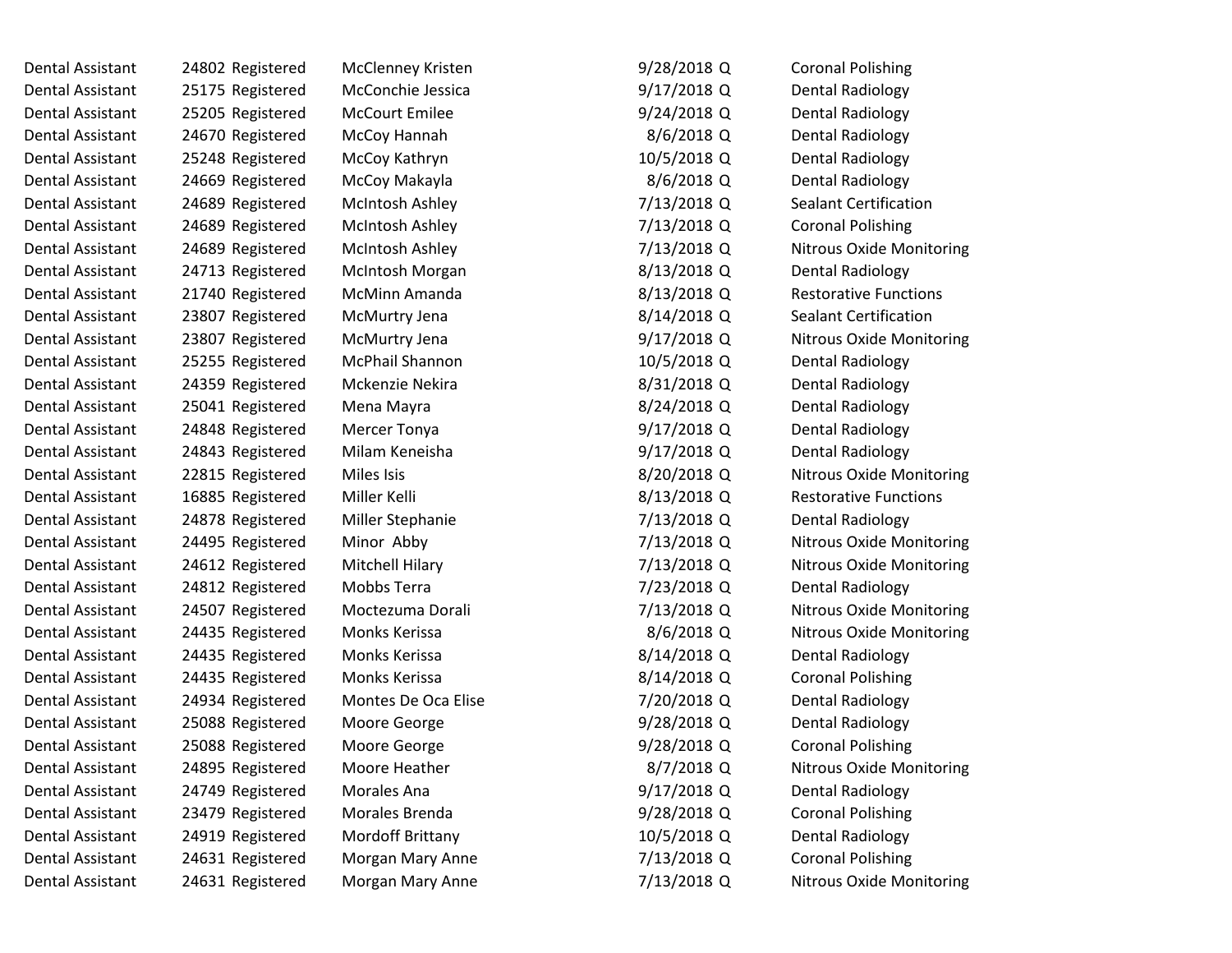| 24631 Registered | Morgan Mary Anne      | 7/13/2018 Q   | <b>Sealant Certification</b>    |
|------------------|-----------------------|---------------|---------------------------------|
| 24525 Registered | Morris Mekila         | 7/26/2018 Q   | <b>Dental Radiology</b>         |
| 24525 Registered | Morris Mekila         | 8/6/2018 Q    | <b>Coronal Polishing</b>        |
| 24525 Registered | Morris Mekila         | 7/26/2018 Q   | <b>Nitrous Oxide Monitoring</b> |
| 23790 Registered | Morton Sydney         | 7/23/2018 Q   | <b>Dental Radiology</b>         |
| 23790 Registered | Morton Sydney         | 7/23/2018 Q   | Nitrous Oxide Monitoring        |
| 21513 Registered | Mosley Lauren         | 8/20/2018 Q   | <b>Sealant Certification</b>    |
| 24784 Registered | <b>Mullins Hannah</b> | 7/13/2018 Q   | <b>Nitrous Oxide Monitoring</b> |
| 24784 Registered | Mullins Hannah        | $9/17/2018$ Q | <b>Sealant Certification</b>    |
| 24929 Registered | Muncy Kaley           | 7/12/2018 Q   | <b>Dental Radiology</b>         |
| 24826 Registered | Munn Kristin          | 7/13/2018 Q   | <b>Dental Radiology</b>         |
| 24235 Registered | Muro-Rivera Joel      | 8/24/2018 Q   | <b>Coronal Polishing</b>        |
| 23530 Registered | Murphy Cloie          | $8/6/2018$ Q  | <b>Nitrous Oxide Monitoring</b> |
| 24801 Registered | Murphy Katelyn        | 10/5/2018 Q   | <b>Coronal Polishing</b>        |
| 25250 Registered | <b>Murray Tracie</b>  | 10/8/2018 Q   | <b>Dental Radiology</b>         |
| 24952 Registered | <b>Myers Haley</b>    | 7/30/2018 Q   | <b>Dental Radiology</b>         |
| 24714 Registered | Myers Selena          | 7/13/2018 Q   | <b>Coronal Polishing</b>        |
| 24621 Registered | NIXON JENNIFER        | 7/13/2018 Q   | <b>Coronal Polishing</b>        |
| 24621 Registered | <b>NIXON JENNIFER</b> | 7/13/2018 Q   | <b>Nitrous Oxide Monitoring</b> |
| 24621 Registered | <b>NIXON JENNIFER</b> | 7/13/2018 Q   | <b>Sealant Certification</b>    |
| 24219 Registered | Nava Morales Maria    | 8/7/2018 Q    | <b>Nitrous Oxide Monitoring</b> |
| 23777 Registered | Navarrette Anna       | 8/27/2018 Q   | <b>Dental Radiology</b>         |
| 21113 Registered | Neely Janicia         | 8/24/2018 Q   | <b>Coronal Polishing</b>        |
| 25219 Registered | Nellessen Kaitlyn     | 10/1/2018 Q   | <b>Dental Radiology</b>         |
| 24975 Registered | Newby Artasha         | 7/20/2018 Q   | <b>Dental Radiology</b>         |
| 23217 Registered | Norbash Layla         | 9/17/2018 Q   | <b>Dental Radiology</b>         |
| 24926 Registered | Nutter Kirsten        | 7/12/2018 Q   | <b>Dental Radiology</b>         |
| 24926 Registered | Nutter Kirsten        | 7/12/2018 Q   | <b>Nitrous Oxide Monitoring</b> |
| 18996 Registered | <b>ODELL TAMMY</b>    | 7/13/2018 Q   | <b>Prosthetic Functions</b>     |
| 24908 Registered | <b>OHare Tammy</b>    | 8/14/2018 Q   | <b>Dental Radiology</b>         |
| 12335 Registered | ORELLANA CATALINA     | 8/24/2018 Q   | <b>Restorative Functions</b>    |
| 23647 Registered | Obara Megan           | $8/6/2018$ Q  | <b>Coronal Polishing</b>        |
| 24611 Registered | Oliver Rachel         | 7/13/2018 Q   | <b>Coronal Polishing</b>        |
| 24611 Registered | Oliver Rachel         | 7/13/2018 Q   | <b>Sealant Certification</b>    |
| 24611 Registered | Oliver Rachel         | 7/13/2018 Q   | <b>Nitrous Oxide Monitoring</b> |
| 25126 Registered | PATTERSON LAKELY      | 8/31/2018 Q   | <b>Dental Radiology</b>         |
| 25126 Registered | PATTERSON LAKELY      | 8/31/2018 Q   | <b>Coronal Polishing</b>        |
|                  |                       |               |                                 |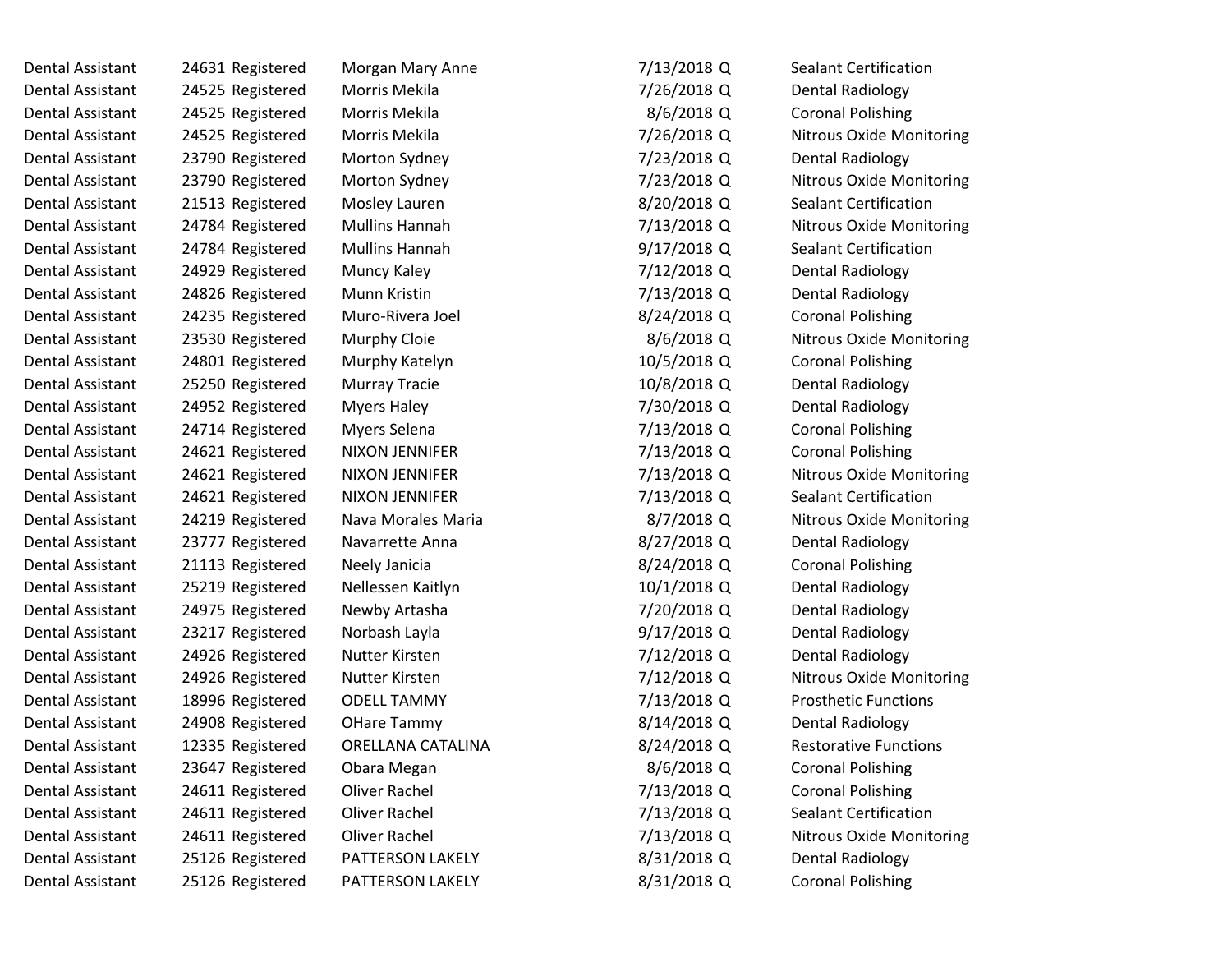| Dental Assistant        | 25126 Registered | PATTERSON LAKELY      | 8/31/2018 Q  | <b>Nitrous Oxide Monitoring</b> |
|-------------------------|------------------|-----------------------|--------------|---------------------------------|
| Dental Assistant        | 25126 Registered | PATTERSON LAKELY      | 8/31/2018 Q  | <b>Sealant Certification</b>    |
| Dental Assistant        | 17089 Registered | PENNINGTON MAURICIA   | 8/31/2018 Q  | <b>Coronal Polishing</b>        |
| Dental Assistant        | 19613 Registered | PENTICUFF CHARITY     | 8/6/2018 Q   | <b>Nitrous Oxide Monitoring</b> |
| Dental Assistant        | 17010 Registered | PEPPERS CHER          | 8/6/2018 Q   | <b>Dental Radiology</b>         |
| Dental Assistant        | 17010 Registered | PEPPERS CHER          | $8/6/2018$ Q | <b>Nitrous Oxide Monitoring</b> |
| Dental Assistant        | 24899 Registered | PEREIRA DORIANNE      | 7/12/2018 Q  | <b>Dental Radiology</b>         |
| <b>Dental Assistant</b> | 24983 Registered | PHILLIPS BROOKLYN     | 8/20/2018 Q  | <b>Dental Radiology</b>         |
| Dental Assistant        | 25092 Registered | PIPPIN ALLISON        | 8/31/2018 Q  | Dental Radiology                |
| Dental Assistant        | 16623 Registered | PRESNULL BRENDA       | 9/10/2018 Q  | Dental Radiology                |
| Dental Assistant        | 18098 Registered | PRICE BRITTANY        | 10/5/2018 Q  | <b>Coronal Polishing</b>        |
| Dental Assistant        | 25035 Registered | Pallares Mariah       | 9/17/2018 Q  | <b>Dental Radiology</b>         |
| Dental Assistant        | 24949 Registered | Palush Sierra         | 8/24/2018 Q  | <b>Dental Radiology</b>         |
| Dental Assistant        | 24800 Registered | Pan Michelle          | 10/5/2018 Q  | <b>Coronal Polishing</b>        |
| Dental Assistant        | 24534 Registered | Parchman Bianca       | 8/24/2018 Q  | <b>Dental Radiology</b>         |
| Dental Assistant        | 25003 Registered | Parker Dashauna       | 8/20/2018 Q  | <b>Dental Radiology</b>         |
| Dental Assistant        | 25193 Registered | Parnell Kimberly      | 10/8/2018 Q  | <b>Dental Radiology</b>         |
| Dental Assistant        | 24903 Registered | Parsley Mikaela       | 7/30/2018 Q  | <b>Sealant Certification</b>    |
| <b>Dental Assistant</b> | 24903 Registered | Parsley Mikaela       | 7/30/2018 Q  | <b>Dental Radiology</b>         |
| Dental Assistant        | 24903 Registered | Parsley Mikaela       | 7/30/2018 Q  | <b>Nitrous Oxide Monitoring</b> |
| Dental Assistant        | 24903 Registered | Parsley Mikaela       | 8/20/2018 Q  | <b>Coronal Polishing</b>        |
| Dental Assistant        | 24764 Registered | Passmore Ciera        | 8/20/2018 Q  | <b>Dental Radiology</b>         |
| Dental Assistant        | 24764 Registered | Passmore Ciera        | 9/17/2018 Q  | <b>Nitrous Oxide Monitoring</b> |
| Dental Assistant        | 25244 Registered | Patel Priya           | 10/8/2018 Q  | <b>Dental Radiology</b>         |
| Dental Assistant        | 25254 Registered | Patterson Payton      | 10/5/2018 Q  | <b>Dental Radiology</b>         |
| Dental Assistant        | 22869 Registered | Patton Emily          | 9/17/2018 Q  | <b>Coronal Polishing</b>        |
| Dental Assistant        | 22869 Registered | Patton Emily          | 9/17/2018 Q  | Sealant Certification           |
| Dental Assistant        | 25225 Registered | Paxson Jessica        | 10/1/2018 Q  | <b>Dental Radiology</b>         |
| Dental Assistant        | 24343 Registered | Perdue Tabitha        | 8/8/2018 Q   | Dental Radiology                |
| Dental Assistant        | 24433 Registered | Perez Maria           | 8/6/2018 Q   | <b>Dental Radiology</b>         |
| Dental Assistant        | 23478 Registered | Peters Jamilyn        | 7/23/2018 Q  | <b>Sealant Certification</b>    |
| Dental Assistant        | 25146 Registered | <b>Pettis Destiny</b> | 10/1/2018 Q  | <b>Dental Radiology</b>         |
| Dental Assistant        | 24090 Registered | Pfeifer Logan         | 7/13/2018 Q  | <b>Coronal Polishing</b>        |
| Dental Assistant        | 23143 Registered | Phillips Brianna      | 10/1/2018 Q  | Nitrous Oxide Monitoring        |
| Dental Assistant        | 23473 Registered | Phillips Megan        | 8/6/2018 Q   | <b>Coronal Polishing</b>        |
| Dental Assistant        | 23056 Registered | Pilate Laneka         | 8/13/2018 Q  | <b>Coronal Polishing</b>        |
| Dental Assistant        | 24477 Registered | Pittman Nichol        | 7/30/2018 Q  | <b>Sealant Certification</b>    |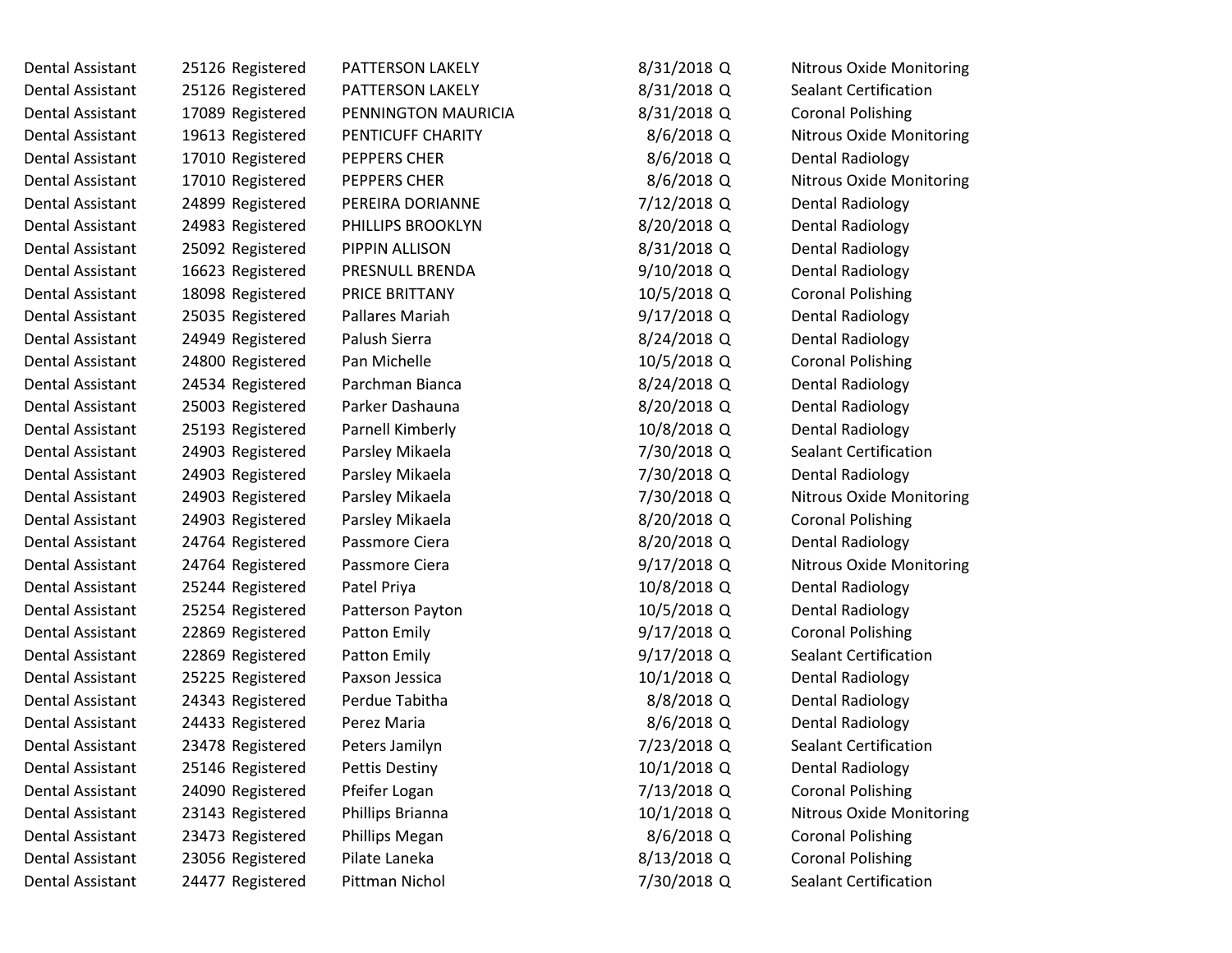| Dental Assistant | 22292 Registered | Portwood Jessie        | 7/13/2018 Q | <b>Coronal Polishing</b>        |
|------------------|------------------|------------------------|-------------|---------------------------------|
| Dental Assistant | 25224 Registered | Proctor Ryan           | 10/1/2018 Q | Dental Radiology                |
| Dental Assistant | 24939 Registered | Pruitt Angel           | 9/28/2018 Q | <b>Dental Radiology</b>         |
| Dental Assistant | 25074 Registered | Pryor Hollie           | 10/5/2018 Q | <b>Dental Radiology</b>         |
| Dental Assistant | 24767 Registered | Pulley Kelsi           | 8/24/2018 Q | <b>Nitrous Oxide Monitoring</b> |
| Dental Assistant | 24767 Registered | Pulley Kelsi           | 8/24/2018 Q | <b>Coronal Polishing</b>        |
| Dental Assistant | 7454 Registered  | <b>RAINES PATRICIA</b> | 9/24/2018 Q | <b>Nitrous Oxide Monitoring</b> |
| Dental Assistant | 25090 Registered | <b>RAMOS MAYLIN</b>    | 8/31/2018 Q | Dental Radiology                |
| Dental Assistant | 19782 Registered | <b>RAPER LATIA</b>     | 10/5/2018 Q | <b>Coronal Polishing</b>        |
| Dental Assistant | 5790 Registered  | RHEA MARCHAND RHONDA   | 7/23/2018 Q | <b>Nitrous Oxide Monitoring</b> |
| Dental Assistant | 7926 Registered  | RICHARDSON CARRIE      | 8/20/2018 Q | <b>Coronal Polishing</b>        |
| Dental Assistant | 20775 Registered | <b>ROARK SKYLOR</b>    | 9/28/2018 Q | <b>Coronal Polishing</b>        |
| Dental Assistant | 24765 Registered | RUSSELL BAILEY         | 7/13/2018 Q | <b>Dental Radiology</b>         |
| Dental Assistant | 24747 Registered | Ramirez Stephanie      | 9/17/2018 Q | <b>Dental Radiology</b>         |
| Dental Assistant | 25024 Registered | Ramsey Erica           | 10/5/2018 Q | <b>Dental Radiology</b>         |
| Dental Assistant | 24124 Registered | Reed Morgan            | 9/14/2018 Q | <b>Sealant Certification</b>    |
| Dental Assistant | 23331 Registered | Rios-Hidalgo Nancy     | 8/24/2018 Q | <b>Coronal Polishing</b>        |
| Dental Assistant | 24046 Registered | Roark Brittany         | 9/28/2018 Q | <b>Sealant Certification</b>    |
| Dental Assistant | 24628 Registered | Roberts Keely          | 8/27/2018 Q | <b>Sealant Certification</b>    |
| Dental Assistant | 24628 Registered | Roberts Keely          | 8/27/2018 Q | Nitrous Oxide Monitoring        |
| Dental Assistant | 24628 Registered | Roberts Keely          | 8/27/2018 Q | <b>Coronal Polishing</b>        |
| Dental Assistant | 24628 Registered | Roberts Keely          | 8/27/2018 Q | <b>Dental Radiology</b>         |
| Dental Assistant | 24880 Registered | Robinson Elesha        | 7/12/2018 Q | Dental Radiology                |
| Dental Assistant | 25059 Registered | Robinson Sable         | 8/27/2018 Q | <b>Dental Radiology</b>         |
| Dental Assistant | 25059 Registered | Robinson Sable         | 10/1/2018 Q | <b>Nitrous Oxide Monitoring</b> |
| Dental Assistant | 22530 Registered | Robinson Teneka        | 8/24/2018 Q | <b>Coronal Polishing</b>        |
| Dental Assistant | 24168 Registered | Roccazzella Heather    | 9/14/2018 Q | Sealant Certification           |
| Dental Assistant | 24168 Registered | Roccazzella Heather    | 7/23/2018 Q | <b>Coronal Polishing</b>        |
| Dental Assistant | 24721 Registered | Rodriguez Brenda       | 8/24/2018 Q | <b>Nitrous Oxide Monitoring</b> |
| Dental Assistant | 21412 Registered | Rodriguez Courtney     | 9/14/2018 Q | <b>Coronal Polishing</b>        |
| Dental Assistant | 23595 Registered | Rodriguez Sonia        | 9/10/2018 Q | <b>Dental Radiology</b>         |
| Dental Assistant | 24140 Registered | Roland Jacquelyn       | 9/28/2018 Q | Sealant Certification           |
| Dental Assistant | 24914 Registered | Ross Brittany          | 10/5/2018 Q | <b>Dental Radiology</b>         |
| Dental Assistant | 24960 Registered | Ross Haley             | 7/30/2018 Q | <b>Dental Radiology</b>         |
| Dental Assistant | 25252 Registered | Ross Miranda           | 10/5/2018 Q | <b>Dental Radiology</b>         |
| Dental Assistant | 24913 Registered | Ross Secquoya          | 10/5/2018 Q | <b>Dental Radiology</b>         |
| Dental Assistant | 24945 Registered | Royal Nichole          | 7/26/2018 Q | <b>Nitrous Oxide Monitoring</b> |
|                  |                  |                        |             |                                 |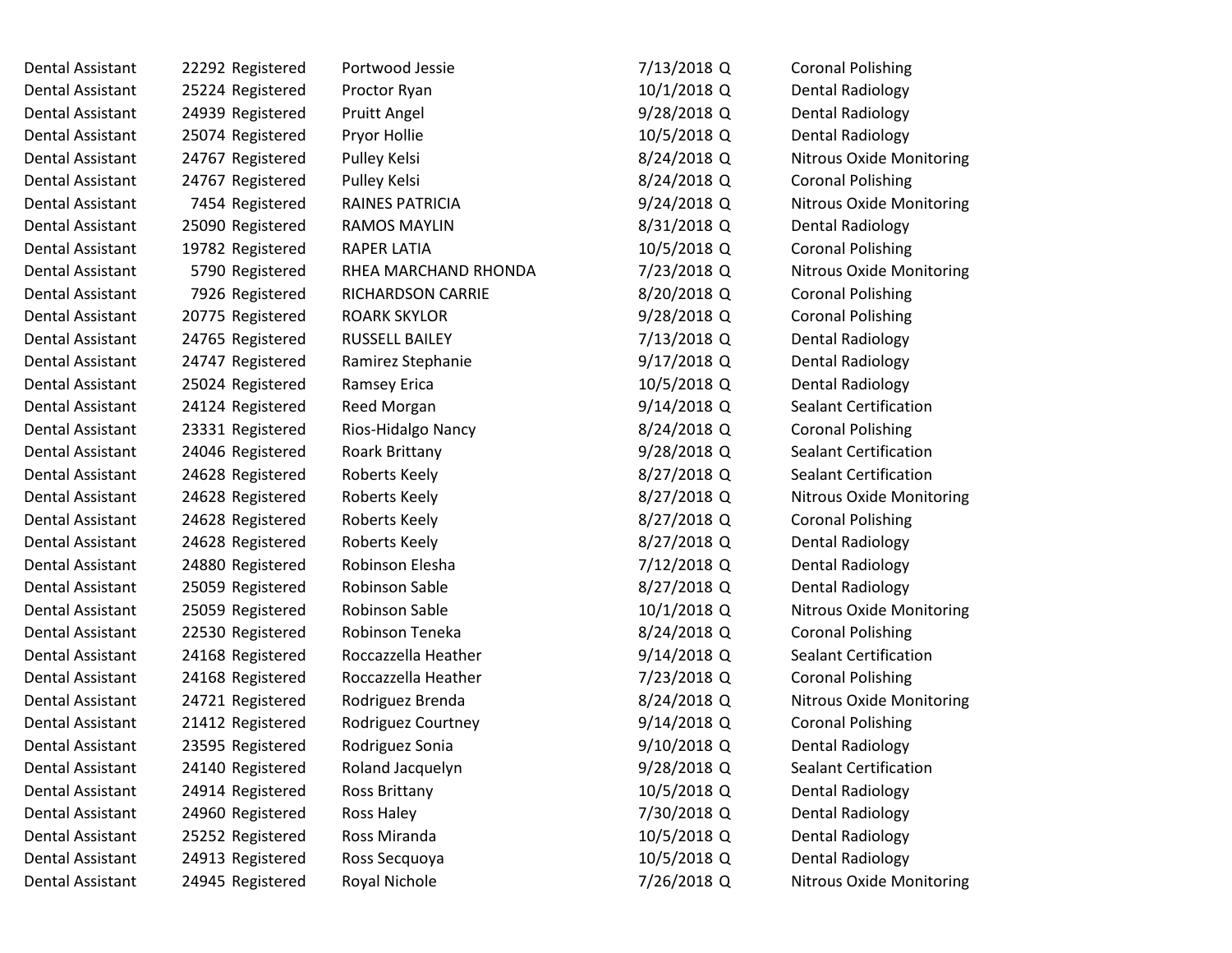| Dental Assistant | 24945 Registered | Royal Nichole          | $9/14/2018$ Q | <b>Coronal Polishing</b>        |
|------------------|------------------|------------------------|---------------|---------------------------------|
| Dental Assistant | 24945 Registered | Royal Nichole          | 7/30/2018 Q   | Sealant Certification           |
| Dental Assistant | 24945 Registered | Royal Nichole          | 7/26/2018 Q   | <b>Dental Radiology</b>         |
| Dental Assistant | 24964 Registered | Russell Melina         | 8/13/2018 Q   | Dental Radiology                |
| Dental Assistant | 14463 Registered | <b>SAINT SHERRY</b>    | 8/20/2018 Q   | <b>Coronal Polishing</b>        |
| Dental Assistant | 15262 Registered | SALIH AVIN             | 8/13/2018 Q   | <b>Restorative Functions</b>    |
| Dental Assistant | 12638 Registered | SANDERS NATALIE        | 10/5/2018 Q   | <b>Coronal Polishing</b>        |
| Dental Assistant | 20620 Registered | <b>SANDERS SADIE</b>   | 7/23/2018 Q   | <b>Coronal Polishing</b>        |
| Dental Assistant | 25231 Registered | SEGOVIANO MARIA        | 10/5/2018 Q   | <b>Dental Radiology</b>         |
| Dental Assistant | 7305 Registered  | <b>SELLARS STACI</b>   | 10/5/2018 Q   | <b>Coronal Polishing</b>        |
| Dental Assistant | 16232 Registered | SELLERS CRYSTAL        | $9/17/2018$ Q | <b>Nitrous Oxide Monitoring</b> |
| Dental Assistant | 19221 Registered | <b>SMITH KARA</b>      | 8/24/2018 Q   | <b>Sealant Certification</b>    |
| Dental Assistant | 19221 Registered | <b>SMITH KARA</b>      | 7/23/2018 Q   | <b>Coronal Polishing</b>        |
| Dental Assistant | 25122 Registered | SMITH SARAH            | $9/11/2018$ Q | <b>Coronal Polishing</b>        |
| Dental Assistant | 25122 Registered | SMITH SARAH            | $9/11/2018$ Q | Dental Radiology                |
| Dental Assistant | 25122 Registered | <b>SMITH SARAH</b>     | 9/11/2018 Q   | <b>Sealant Certification</b>    |
| Dental Assistant | 25122 Registered | SMITH SARAH            | 9/11/2018 Q   | <b>Nitrous Oxide Monitoring</b> |
| Dental Assistant | 25091 Registered | SMITH TIFFANI          | 8/31/2018 Q   | <b>Dental Radiology</b>         |
| Dental Assistant | 9969 Registered  | <b>STANFORD NOELLE</b> | 8/13/2018 Q   | <b>Restorative Functions</b>    |
| Dental Assistant | 3765 Registered  | <b>STEELE ROBYN</b>    | 8/14/2018 Q   | <b>Nitrous Oxide Monitoring</b> |
| Dental Assistant | 25108 Registered | STEIGERWALD MARY       | 9/14/2018 Q   | <b>Coronal Polishing</b>        |
| Dental Assistant | 25108 Registered | STEIGERWALD MARY       | 8/24/2018 Q   | Dental Radiology                |
| Dental Assistant | 11489 Registered | STRANDBERG STACY       | 8/13/2018 Q   | <b>Restorative Functions</b>    |
| Dental Assistant | 25243 Registered | <b>SUMMERS ALISHA</b>  | 10/8/2018 Q   | Dental Radiology                |
| Dental Assistant | 13049 Registered | <b>SUMMEY JENNIFER</b> | 7/23/2018 Q   | <b>Sealant Certification</b>    |
| Dental Assistant | 22449 Registered | Samuelson Jessica      | 7/23/2018 Q   | <b>Nitrous Oxide Monitoring</b> |
| Dental Assistant | 24292 Registered | Sanders Danielle       | 7/23/2018 Q   | Nitrous Oxide Monitoring        |
| Dental Assistant | 24292 Registered | Sanders Danielle       | 10/5/2018 Q   | <b>Coronal Polishing</b>        |
| Dental Assistant | 24292 Registered | Sanders Danielle       | 10/5/2018 Q   | <b>Dental Radiology</b>         |
| Dental Assistant | 23567 Registered | Sanders Endia          | 10/5/2018 Q   | <b>Coronal Polishing</b>        |
| Dental Assistant | 24537 Registered | Sanders Jo             | 10/1/2018 Q   | <b>Sealant Certification</b>    |
| Dental Assistant | 21334 Registered | Sapp Cassandra         | 8/8/2018 Q    | Sealant Certification           |
| Dental Assistant | 24663 Registered | Sarratore Hayley       | 7/13/2018 Q   | Nitrous Oxide Monitoring        |
| Dental Assistant | 24663 Registered | Sarratore Hayley       | 7/13/2018 Q   | Sealant Certification           |
| Dental Assistant | 24663 Registered | Sarratore Hayley       | 7/13/2018 Q   | <b>Coronal Polishing</b>        |
| Dental Assistant | 24992 Registered | Sartin Sierra          | 8/6/2018 Q    | <b>Dental Radiology</b>         |
| Dental Assistant | 24774 Registered | Schmidt Jocelyn        | 7/13/2018 Q   | <b>Dental Radiology</b>         |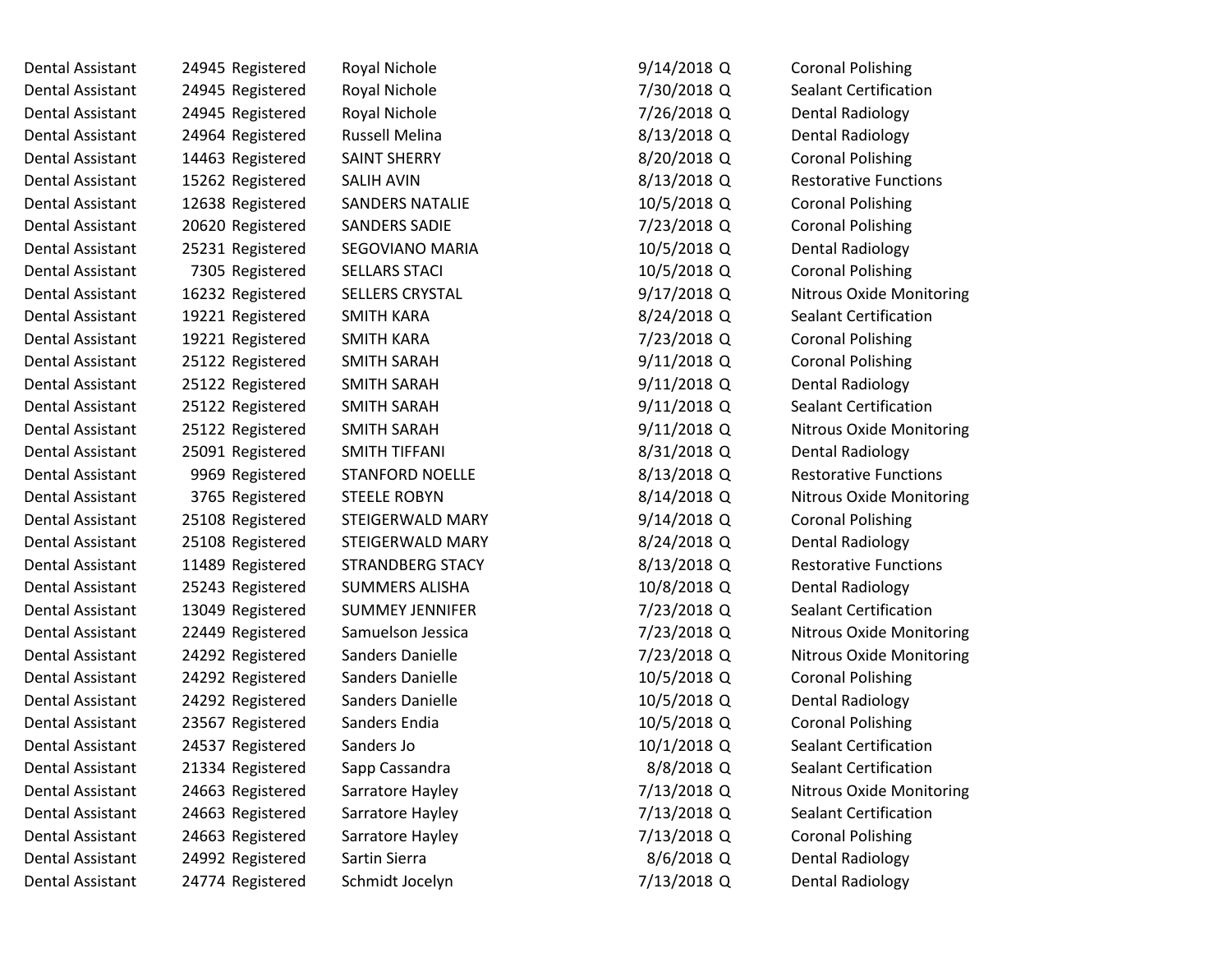Dental Assistant 21371 Registered Schneider Allison Dental Assistant 25179 Registered Scott Crystal Dental Assistant 23976 Registered Serda Janie Dental Assistant 25217 Registered Sharp Aliyah Dental Assistant 20893 Registered Shelton Damesha Dental Assistant 20893 Registered Shelton Damesha Dental Assistant 20893 Registered Shelton Damesha Dental Assistant 25072 Registered Shoebottom Christine Dental Assistant 25072 Registered Shoebottom Christine Dental Assistant 24998 Registered Shoemaker Allison Dental Assistant 24998 Registered Shoemaker Allison Dental Assistant 24998 Registered Shoemaker Allison Dental Assistant 24998 Registered Shoemaker Allison Dental Assistant 24833 Registered Simons Alyssa Dental Assistant 24968 Registered Simpson Brenda Dental Assistant 24968 Registered Simpson Brenda Dental Assistant 24968 Registered Simpson Brenda Dental Assistant 24968 Registered Simpson Brenda Dental Assistant 24706 Registered Sircy Hannah Dental Assistant 24706 Registered Sircy Hannah Dental Assistant 22547 Registered Smalls Keisha Dental Assistant 24615 Registered Smith Emily Dental Assistant 24941 Registered Smith Hannah Dental Assistant 24941 Registered Smith Hannah Dental Assistant 24592 Registered Smith Jessica Dental Assistant 24592 Registered Smith Jessica Dental Assistant 24637 Registered Smith Jordan Dental Assistant 24637 Registered Smith Jordan Dental Assistant 24637 Registered Smith Jordan Dental Assistant 24618 Registered Smith Julia Dental Assistant 24618 Registered Smith Julia Dental Assistant 24618 Registered Smith Julia Dental Assistant 25012 Registered Smith Krystal Dental Assistant 24909 Registered Smith Veneshia Dental Assistant 25262 Registered Snyder Lyndi Dental Assistant 20930 Registered Sparks Joyanne

Dental Assistant 24469 Registered Stafford Katie

| 8/20/2018 Q | <b>Nitrous Oxide Monitoring</b> |
|-------------|---------------------------------|
| 9/17/2018 Q | Dental Radiology                |
| 8/31/2018 Q | <b>Coronal Polishing</b>        |
| 10/1/2018 Q | <b>Dental Radiology</b>         |
| 8/14/2018 Q | <b>Sealant Certification</b>    |
| 8/14/2018 Q | <b>Coronal Polishing</b>        |
| 7/13/2018 Q | Nitrous Oxide Monitoring        |
| 8/20/2018 Q | <b>Nitrous Oxide Monitoring</b> |
| 8/20/2018 Q | Dental Radiology                |
| 8/14/2018 Q | <b>Nitrous Oxide Monitoring</b> |
| 8/14/2018 Q | <b>Coronal Polishing</b>        |
| 8/14/2018 Q | <b>Dental Radiology</b>         |
| 8/14/2018 Q | <b>Sealant Certification</b>    |
| 7/23/2018 Q | <b>Dental Radiology</b>         |
| 9/11/2018 Q | <b>Sealant Certification</b>    |
| 9/11/2018 Q | Dental Radiology                |
| 9/11/2018 Q | <b>Coronal Polishing</b>        |
| 9/11/2018 Q | <b>Nitrous Oxide Monitoring</b> |
| 8/13/2018 Q | <b>Nitrous Oxide Monitoring</b> |
| 7/13/2018 Q | <b>Coronal Polishing</b>        |
| 9/28/2018 Q | <b>Sealant Certification</b>    |
| 7/13/2018 Q | <b>Nitrous Oxide Monitoring</b> |
| 8/6/2018 Q  | Dental Radiology                |
| 8/6/2018 Q  | <b>Coronal Polishing</b>        |
| 8/6/2018 Q  | <b>Coronal Polishing</b>        |
| 8/14/2018 Q | <b>Nitrous Oxide Monitoring</b> |
| 7/13/2018 Q | <b>Coronal Polishing</b>        |
| 7/13/2018 Q | <b>Nitrous Oxide Monitoring</b> |
| 7/13/2018 Q | <b>Sealant Certification</b>    |
| 7/13/2018 Q | <b>Coronal Polishing</b>        |
| 7/13/2018 Q | <b>Nitrous Oxide Monitoring</b> |
| 7/13/2018 Q | <b>Sealant Certification</b>    |
| 9/10/2018 Q | Dental Radiology                |
| 10/5/2018 Q | <b>Dental Radiology</b>         |
| 10/5/2018 Q | <b>Dental Radiology</b>         |
| 8/24/2018 Q | <b>Restorative Functions</b>    |
| 8/6/2018 Q  | <b>Sealant Certification</b>    |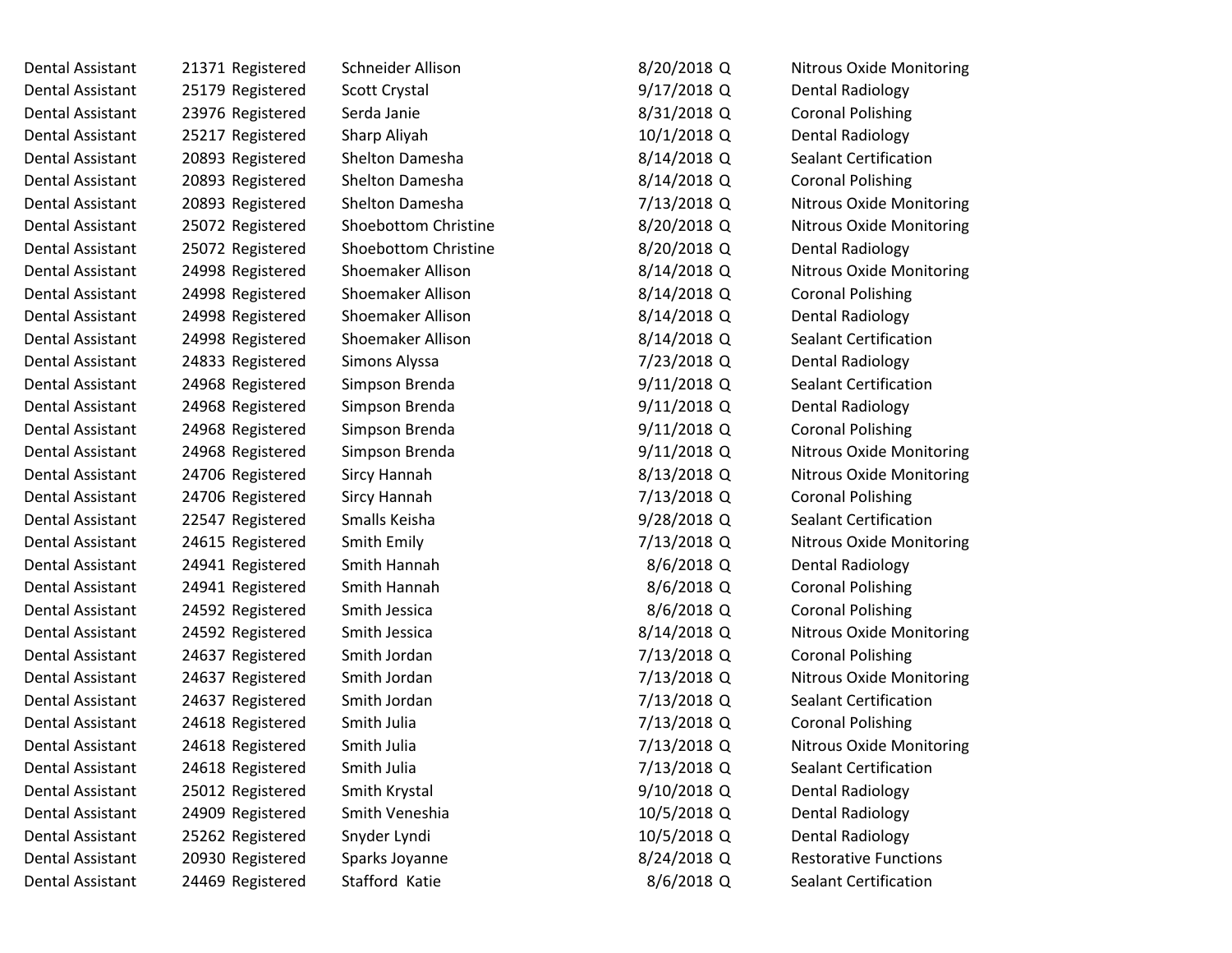| Dental Assistant | 24746 Registered | <b>Starks Crystal</b>  | 7/26/2018 Q   | <b>Dental Radiology</b>         |
|------------------|------------------|------------------------|---------------|---------------------------------|
| Dental Assistant | 24672 Registered | Stegall Tyla           | 8/6/2018 Q    | Dental Radiology                |
| Dental Assistant | 24990 Registered | <b>Stephens Marla</b>  | 8/8/2018 Q    | <b>Nitrous Oxide Monitoring</b> |
| Dental Assistant | 24990 Registered | <b>Stephens Marla</b>  | 8/8/2018 Q    | <b>Dental Radiology</b>         |
| Dental Assistant | 25048 Registered | Stevens Eva            | 10/5/2018 Q   | <b>Coronal Polishing</b>        |
| Dental Assistant | 25048 Registered | Stevens Eva            | 8/8/2018 Q    | <b>Dental Radiology</b>         |
| Dental Assistant | 25048 Registered | Stevens Eva            | 8/8/2018 Q    | <b>Nitrous Oxide Monitoring</b> |
| Dental Assistant | 23700 Registered | Stewart Aleesha        | 7/23/2018 Q   | Dental Radiology                |
| Dental Assistant | 22180 Registered | <b>Stewart Baylee</b>  | 9/14/2018 Q   | <b>Coronal Polishing</b>        |
| Dental Assistant | 23213 Registered | <b>Stewart Sharon</b>  | 7/23/2018 Q   | <b>Sealant Certification</b>    |
| Dental Assistant | 23538 Registered | <b>Stipes Angelica</b> | 9/24/2018 Q   | Nitrous Oxide Monitoring        |
| Dental Assistant | 24627 Registered | Sullivan Brooklyn      | 7/13/2018 Q   | <b>Coronal Polishing</b>        |
| Dental Assistant | 24627 Registered | Sullivan Brooklyn      | 7/13/2018 Q   | Nitrous Oxide Monitoring        |
| Dental Assistant | 24627 Registered | Sullivan Brooklyn      | 7/13/2018 Q   | <b>Sealant Certification</b>    |
| Dental Assistant | 22582 Registered | <b>Sutton Courtney</b> | 8/24/2018 Q   | <b>Sealant Certification</b>    |
| Dental Assistant | 24918 Registered | <b>Sutton Emilee</b>   | 10/5/2018 Q   | <b>Dental Radiology</b>         |
| Dental Assistant | 20371 Registered | <b>TANNER TRACIE</b>   | 8/13/2018 Q   | <b>Sealant Certification</b>    |
| Dental Assistant | 12281 Registered | <b>TATROW CONNIE</b>   | 8/24/2018 Q   | <b>Nitrous Oxide Monitoring</b> |
| Dental Assistant | 6954 Registered  | <b>TAYLOR JUDY</b>     | 10/5/2018 Q   | Dental Radiology                |
| Dental Assistant | 11483 Registered | <b>THATCHER KENDRA</b> | 8/31/2018 Q   | <b>Coronal Polishing</b>        |
| Dental Assistant | 25031 Registered | <b>THOMAS FAITH</b>    | 8/24/2018 Q   | Nitrous Oxide Monitoring        |
| Dental Assistant | 25031 Registered | <b>THOMAS FAITH</b>    | 8/24/2018 Q   | <b>Coronal Polishing</b>        |
| Dental Assistant | 25031 Registered | <b>THOMAS FAITH</b>    | 8/24/2018 Q   | <b>Dental Radiology</b>         |
| Dental Assistant | 25031 Registered | <b>THOMAS FAITH</b>    | 8/24/2018 Q   | <b>Sealant Certification</b>    |
| Dental Assistant | 15941 Registered | <b>THORNTON BRANDI</b> | 8/14/2018 Q   | Nitrous Oxide Monitoring        |
| Dental Assistant | 15941 Registered | <b>THORNTON BRANDI</b> | 9/14/2018 Q   | <b>Sealant Certification</b>    |
| Dental Assistant | 25107 Registered | <b>TOLLETT BRITNEY</b> | $9/17/2018$ Q | Dental Radiology                |
| Dental Assistant | 23593 Registered | Tabor Jada             | 8/6/2018 Q    | <b>Coronal Polishing</b>        |
| Dental Assistant | 24840 Registered | <b>Taylor Allison</b>  | 8/8/2018 Q    | Dental Radiology                |
| Dental Assistant | 22311 Registered | <b>Taylor Maggie</b>   | $9/17/2018$ Q | <b>Nitrous Oxide Monitoring</b> |
| Dental Assistant | 22311 Registered | <b>Taylor Maggie</b>   | 9/28/2018 Q   | <b>Dental Radiology</b>         |
| Dental Assistant | 24915 Registered | Thomas Ashton          | 10/5/2018 Q   | <b>Dental Radiology</b>         |
| Dental Assistant | 25130 Registered | Thomas Lily            | 8/31/2018 Q   | <b>Dental Radiology</b>         |
| Dental Assistant | 24688 Registered | Thomas Victoria        | 7/13/2018 Q   | <b>Coronal Polishing</b>        |
| Dental Assistant | 24688 Registered | Thomas Victoria        | 7/13/2018 Q   | Nitrous Oxide Monitoring        |
| Dental Assistant | 24688 Registered | Thomas Victoria        | 7/13/2018 Q   | <b>Sealant Certification</b>    |
| Dental Assistant | 24722 Registered | Thompson Taylor        | 7/12/2018 Q   | Dental Radiology                |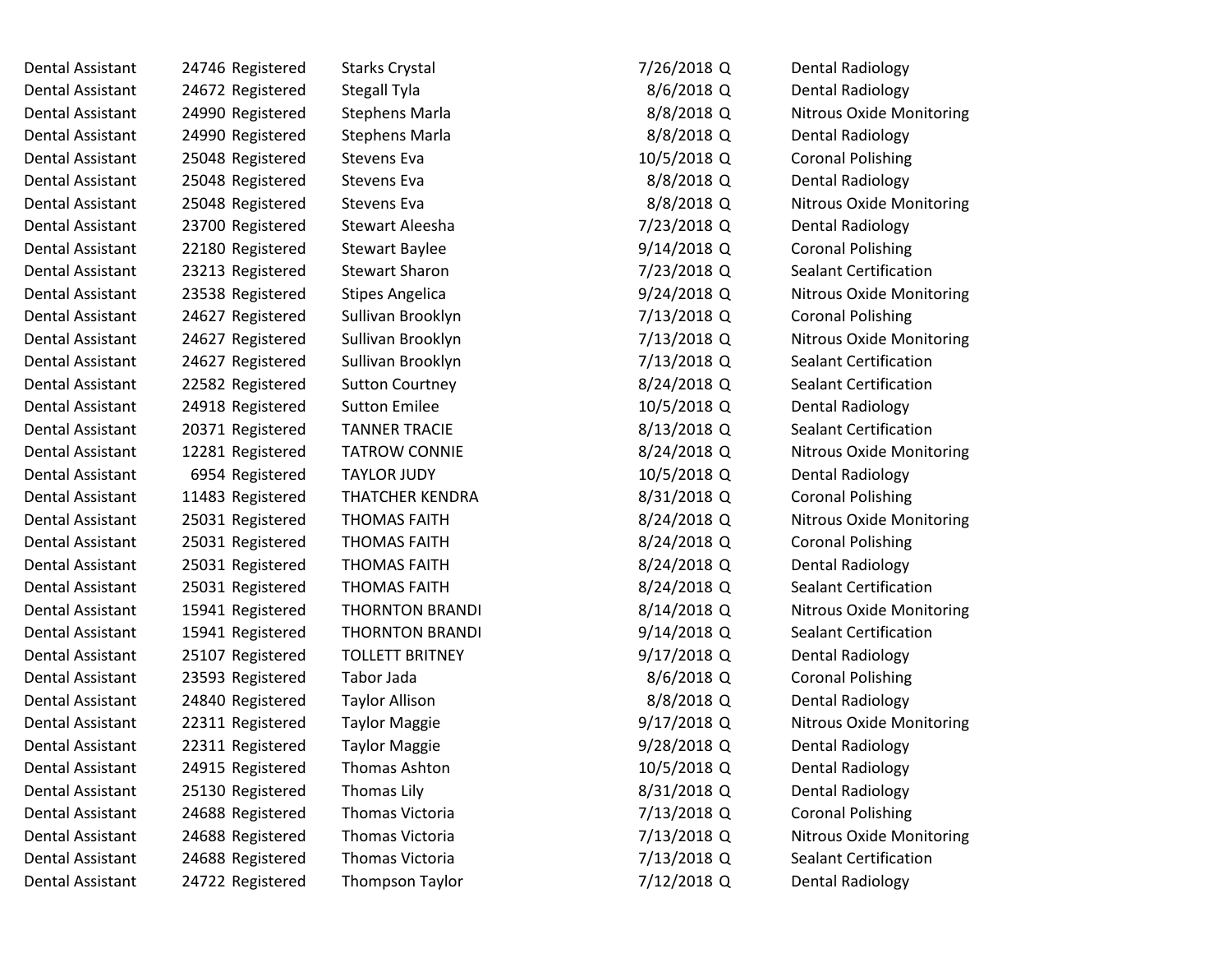| Dental Assistant        | 24722 Registered | <b>Thompson Taylor</b>   | 8/24/2018 Q   | <b>Nitrous Oxide Monitoring</b> |
|-------------------------|------------------|--------------------------|---------------|---------------------------------|
| Dental Assistant        | 23344 Registered | <b>Tidwell Brianna</b>   | 8/13/2018 Q   | <b>Nitrous Oxide Monitoring</b> |
| Dental Assistant        | 23733 Registered | Tomlin Codi              | 8/24/2018 Q   | <b>Nitrous Oxide Monitoring</b> |
| Dental Assistant        | 24629 Registered | VALCARCEL ANTHONYNA      | 7/13/2018 Q   | <b>Coronal Polishing</b>        |
| <b>Dental Assistant</b> | 24629 Registered | VALCARCEL ANTHONYNA      | 7/13/2018 Q   | <b>Nitrous Oxide Monitoring</b> |
| Dental Assistant        | 24629 Registered | VALCARCEL ANTHONYNA      | 7/13/2018 Q   | Sealant Certification           |
| Dental Assistant        | 25106 Registered | <b>VANNESS ALEXIS</b>    | $9/11/2018$ Q | <b>Dental Radiology</b>         |
| Dental Assistant        | 18093 Registered | <b>VOLAND KRISTINA</b>   | 8/13/2018 Q   | <b>Restorative Functions</b>    |
| Dental Assistant        | 23288 Registered | Vaden Sarah              | 9/17/2018 Q   | <b>Nitrous Oxide Monitoring</b> |
| Dental Assistant        | 23970 Registered | <b>Valentine Allison</b> | 8/30/2018 Q   | <b>Dental Radiology</b>         |
| Dental Assistant        | 25075 Registered | Vallejo Torres Mariana   | 8/24/2018 Q   | <b>Nitrous Oxide Monitoring</b> |
| Dental Assistant        | 25075 Registered | Vallejo Torres Mariana   | 8/24/2018 Q   | <b>Dental Radiology</b>         |
| Dental Assistant        | 22887 Registered | Van Dyke Megan           | 7/23/2018 Q   | <b>Coronal Polishing</b>        |
| Dental Assistant        | 22887 Registered | Van Dyke Megan           | 7/23/2018 Q   | <b>Nitrous Oxide Monitoring</b> |
| <b>Dental Assistant</b> | 23151 Registered | Vandervort Tiffany       | 8/31/2018 Q   | <b>Dental Radiology</b>         |
| Dental Assistant        | 23151 Registered | Vandervort Tiffany       | 9/28/2018 Q   | <b>Coronal Polishing</b>        |
| <b>Dental Assistant</b> | 23151 Registered | Vandervort Tiffany       | 8/31/2018 Q   | <b>Nitrous Oxide Monitoring</b> |
| Dental Assistant        | 23235 Registered | Vaughn Tamara            | 7/30/2018Q    | <b>Dental Radiology</b>         |
| Dental Assistant        | 24325 Registered | Verges Crystal           | 9/28/2018 Q   | <b>Nitrous Oxide Monitoring</b> |
| Dental Assistant        | 24325 Registered | Verges Crystal           | $9/28/2018$ Q | <b>Dental Radiology</b>         |
| Dental Assistant        | 24771 Registered | Vernon Ashton            | 7/13/2018 Q   | Nitrous Oxide Monitoring        |
| Dental Assistant        | 25112 Registered | Vinson Taylor            | $9/24/2018$ Q | <b>Nitrous Oxide Monitoring</b> |
| Dental Assistant        | 25112 Registered | Vinson Taylor            | 9/10/2018 Q   | <b>Dental Radiology</b>         |
| Dental Assistant        | 2706 Registered  | <b>WALLACE KIMBERLY</b>  | 7/23/2018 Q   | <b>Coronal Polishing</b>        |
| Dental Assistant        | 19227 Registered | <b>WARD RHONDA</b>       | 7/23/2018 Q   | <b>Coronal Polishing</b>        |
| Dental Assistant        | 16838 Registered | <b>WELCH SHEENA</b>      | 8/13/2018 Q   | <b>Restorative Functions</b>    |
| Dental Assistant        | 24953 Registered | <b>WESLEY VICTORIA</b>   | 8/14/2018 Q   | Nitrous Oxide Monitoring        |
| Dental Assistant        | 24953 Registered | <b>WESLEY VICTORIA</b>   | 8/6/2018 Q    | <b>Coronal Polishing</b>        |
| Dental Assistant        | 24953 Registered | <b>WESLEY VICTORIA</b>   | $9/28/2018$ Q | Sealant Certification           |
| <b>Dental Assistant</b> | 24953 Registered | <b>WESLEY VICTORIA</b>   | 8/14/2018 Q   | <b>Dental Radiology</b>         |
| Dental Assistant        | 13716 Registered | <b>WHITTEN JESSICA</b>   | 10/5/2018 Q   | <b>Coronal Polishing</b>        |
| Dental Assistant        | 20236 Registered | <b>WILLIAMS CHEYENNE</b> | 8/13/2018 Q   | <b>Restorative Functions</b>    |
| Dental Assistant        | 25078 Registered | <b>WILLIAMS MENDAZIA</b> | 8/31/2018 Q   | <b>Dental Radiology</b>         |
| Dental Assistant        | 25078 Registered | WILLIAMS MENDAZIA        | 8/31/2018 Q   | Nitrous Oxide Monitoring        |
| Dental Assistant        | 25078 Registered | WILLIAMS MENDAZIA        | 8/31/2018 Q   | <b>Sealant Certification</b>    |
| Dental Assistant        | 25078 Registered | WILLIAMS MENDAZIA        | 8/31/2018 Q   | <b>Coronal Polishing</b>        |
| Dental Assistant        | 25073 Registered | <b>WILLIS SHAYLA</b>     | 9/28/2018 Q   | Dental Radiology                |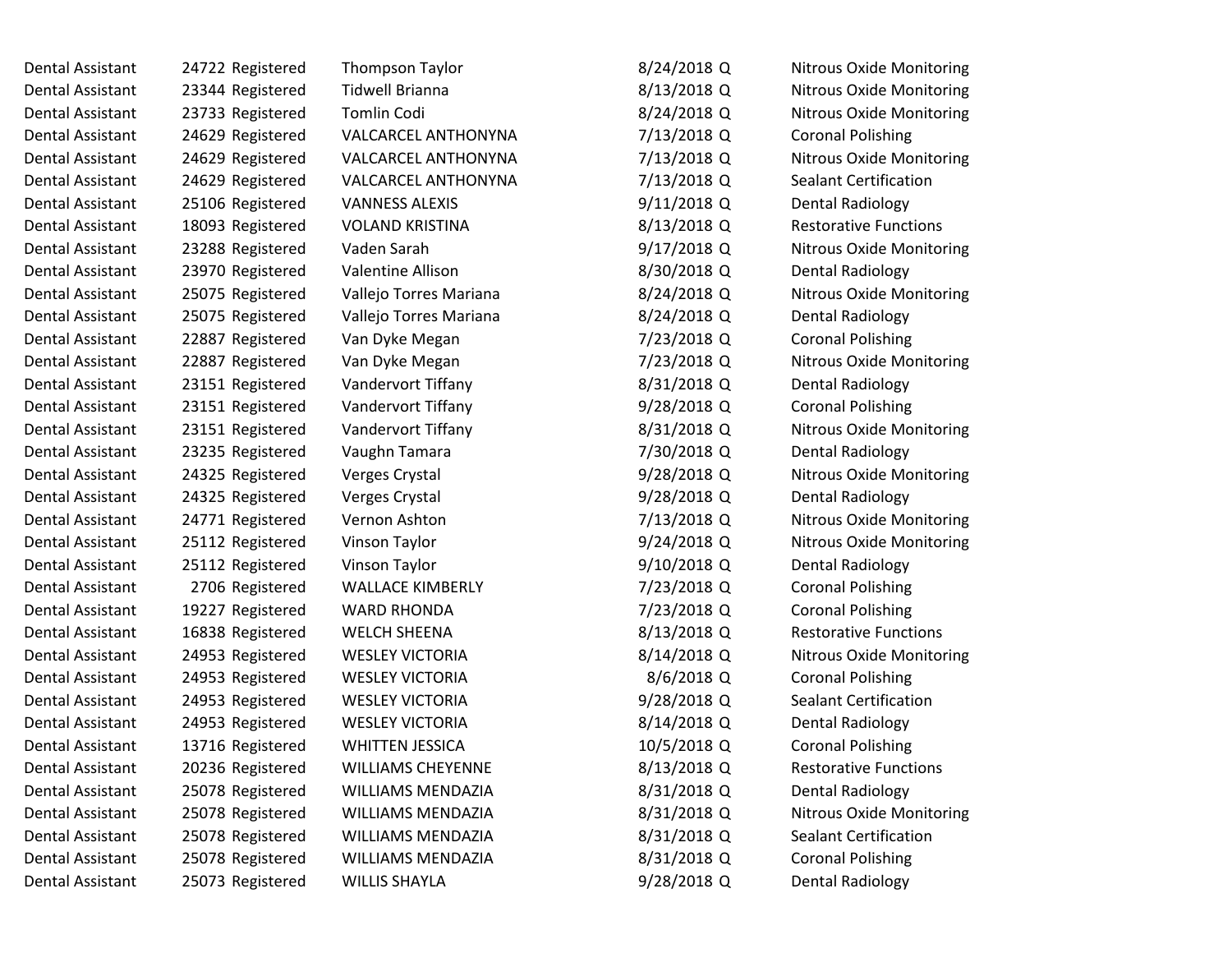Dental Assistant 24682 Registered Wilkey Emily

Dental Assistant 20425 Registered WILSON CHRISTY Dental Assistant 16676 Registered WILSON CRYSTAL Dental Assistant 20460 Registered WISECARVER TAYLER Dental Assistant 20140 Registered WOODRUFF ADRIAN Dental Assistant 25218 Registered WYATT CHELSEA Dental Assistant 23975 Registered Wade Eryka Dental Assistant 24566 Registered Walden Aaron Dental Assistant 24993 Registered Walker Madison Dental Assistant 25223 Registered Walters Tiffany Dental Assistant 24916 Registered Walton Mykelah Dental Assistant 24326 Registered Ward Taylor Dental Assistant 24326 Registered Ward Taylor Dental Assistant 24054 Registered Washam Kaylee Dental Assistant 23427 Registered Watkins Lindsey Dental Assistant 23427 Registered Watkins Lindsey Dental Assistant 24609 Registered Watts Destany Dental Assistant 24944 Registered Watts Maylea Dental Assistant 24944 Registered Watts Maylea Dental Assistant 24769 Registered Weber Cyndil Dental Assistant 24769 Registered Weber Cyndil Dental Assistant 23924 Registered Welch Savannah Dental Assistant 23924 Registered Welch Savannah Dental Assistant 24201 Registered Wentzel Ashley Dental Assistant 24201 Registered Wentzel Ashley Dental Assistant 22357 Registered Wesson Cheyenne Dental Assistant 24685 Registered West Macy Dental Assistant 24526 Registered Wheeler Kristie Dental Assistant 24526 Registered Wheeler Kristie Dental Assistant 24462 Registered Whitbeck Jennifer Dental Assistant 24896 Registered White Caylee Dental Assistant 18473 Registered White Sarah Dental Assistant 24718 Registered Whited Peyton Dental Assistant 24884 Registered Wilborn Derric Dental Assistant 24686 Registered Wilcox MaKenzie Dental Assistant 24686 Registered Wilcox MaKenzie Dental Assistant 24686 Registered Wilcox MaKenzie

| 10/5/2018 Q | <b>Coronal Polishing</b>        |
|-------------|---------------------------------|
| 9/17/2018 Q | <b>Nitrous Oxide Monitoring</b> |
| 7/13/2018 Q | <b>Coronal Polishing</b>        |
| 8/24/2018 Q | <b>Coronal Polishing</b>        |
| 10/1/2018 Q | Dental Radiology                |
| 9/10/2018 Q | <b>Nitrous Oxide Monitoring</b> |
| 7/23/2018 Q | <b>Nitrous Oxide Monitoring</b> |
| 8/6/2018 Q  | <b>Dental Radiology</b>         |
| 10/1/2018 Q | Dental Radiology                |
| 10/5/2018 Q | <b>Dental Radiology</b>         |
| 8/24/2018 Q | <b>Nitrous Oxide Monitoring</b> |
| 8/24/2018 Q | <b>Coronal Polishing</b>        |
| 9/10/2018 Q | <b>Sealant Certification</b>    |
| 9/17/2018 Q | <b>Coronal Polishing</b>        |
| 9/17/2018 Q | <b>Sealant Certification</b>    |
| 8/14/2018 Q | <b>Nitrous Oxide Monitoring</b> |
| 7/20/2018 Q | <b>Dental Radiology</b>         |
| 7/20/2018 Q | <b>Nitrous Oxide Monitoring</b> |
| 10/5/2018 Q | <b>Coronal Polishing</b>        |
| 7/13/2018 Q | <b>Nitrous Oxide Monitoring</b> |
| 8/6/2018 Q  | <b>Sealant Certification</b>    |
| 7/13/2018 Q | <b>Nitrous Oxide Monitoring</b> |
| 9/28/2018 Q | <b>Coronal Polishing</b>        |
| 8/6/2018 Q  | <b>Sealant Certification</b>    |
| 8/13/2018 Q | <b>Coronal Polishing</b>        |
| 8/30/2018 Q | <b>Dental Radiology</b>         |
| 7/16/2018 Q | <b>Dental Radiology</b>         |
| 7/16/2018 Q | <b>Coronal Polishing</b>        |
| 8/31/2018 Q | <b>Coronal Polishing</b>        |
| 7/26/2018 Q | Dental Radiology                |
| 9/10/2018 Q | <b>Coronal Polishing</b>        |
| 10/1/2018 Q | <b>Dental Radiology</b>         |
| 9/10/2018 Q | <b>Dental Radiology</b>         |
| 7/13/2018 Q | <b>Coronal Polishing</b>        |
| 7/13/2018 Q | <b>Sealant Certification</b>    |
| 7/13/2018 Q | <b>Nitrous Oxide Monitoring</b> |
| 7/13/2018 Q | Sealant Certification           |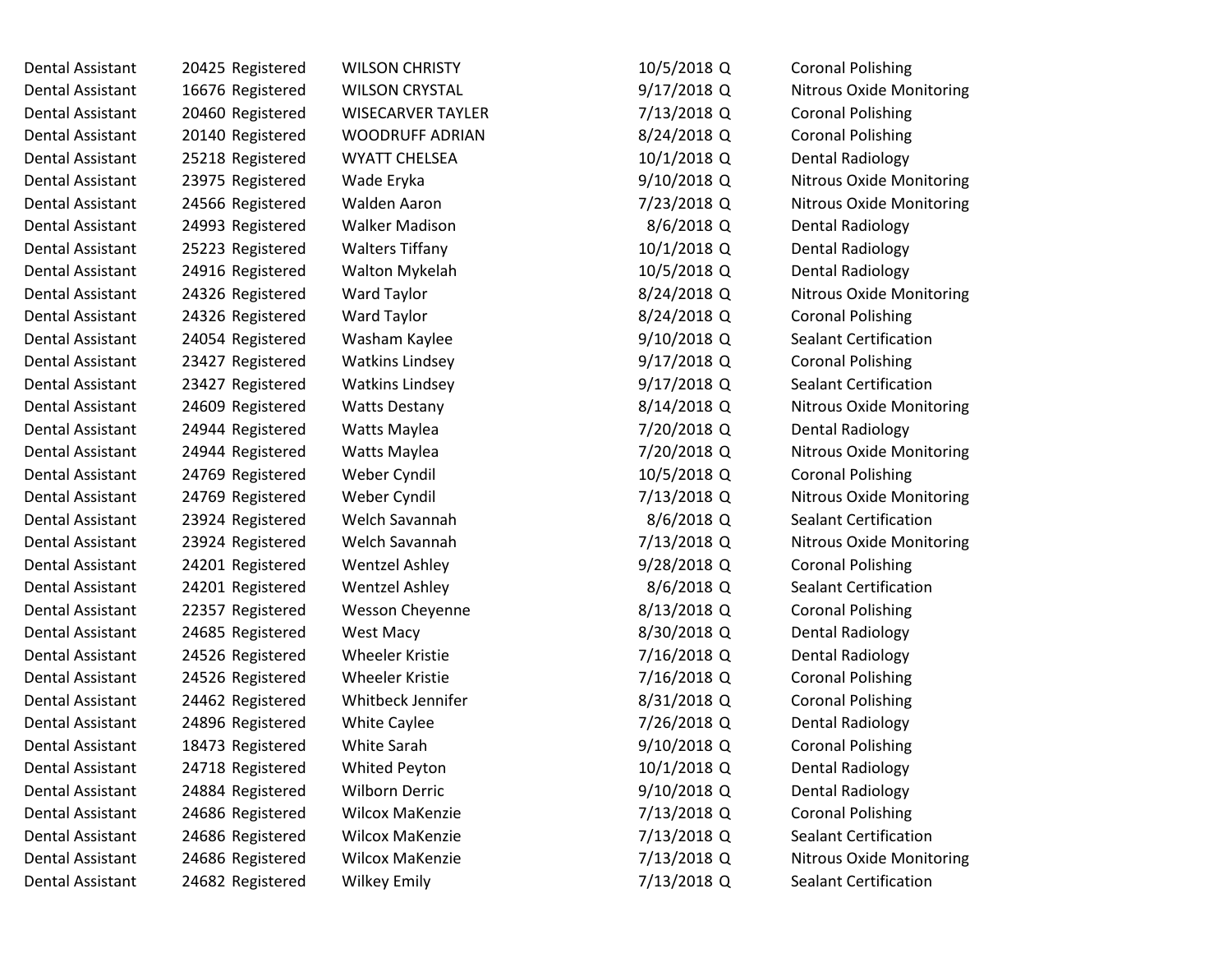| Dental Assistant        | 24682 Registered | <b>Wilkey Emily</b>     | 7/13/2018 Q  | <b>Coronal Polishing</b>        |
|-------------------------|------------------|-------------------------|--------------|---------------------------------|
| Dental Assistant        | 24682 Registered | <b>Wilkey Emily</b>     | 7/13/2018 Q  | <b>Nitrous Oxide Monitoring</b> |
| <b>Dental Assistant</b> | 24876 Registered | Wilkins Sarah           | 8/20/2018 Q  | <b>Dental Radiology</b>         |
| Dental Assistant        | 24779 Registered | Williams Demi           | 7/13/2018 Q  | <b>Nitrous Oxide Monitoring</b> |
| Dental Assistant        | 24777 Registered | <b>Williams Shelby</b>  | 10/5/2018 Q  | <b>Coronal Polishing</b>        |
| Dental Assistant        | 24777 Registered | <b>Williams Shelby</b>  | 10/5/2018 Q  | <b>Nitrous Oxide Monitoring</b> |
| Dental Assistant        | 24118 Registered | <b>Wilson Alana</b>     | 7/13/2018 Q  | <b>Dental Radiology</b>         |
| Dental Assistant        | 24756 Registered | Wilson Canisha          | 8/27/2018 Q  | <b>Dental Radiology</b>         |
| Dental Assistant        | 24494 Registered | <b>Wilson Katherine</b> | 10/5/2018 Q  | <b>Coronal Polishing</b>        |
| Dental Assistant        | 24274 Registered | <b>Wittmer Brittany</b> | 9/28/2018 Q  | <b>Nitrous Oxide Monitoring</b> |
| Dental Assistant        | 24274 Registered | <b>Wittmer Brittany</b> | 9/28/2018 Q  | <b>Coronal Polishing</b>        |
| Dental Assistant        | 25212 Registered | Wolgemuth Anna          | 10/1/2018 Q  | Dental Radiology                |
| Dental Assistant        | 24591 Registered | Wood Kristina           | $8/6/2018$ Q | <b>Nitrous Oxide Monitoring</b> |
| Dental Assistant        | 23468 Registered | Woodard Audrey          | 9/24/2018 Q  | <b>Sealant Certification</b>    |
| Dental Assistant        | 24434 Registered | Woods Jasmine           | 9/28/2018 Q  | <b>Dental Radiology</b>         |
| <b>Dental Assistant</b> | 21750 Registered | Woods Jessica           | 9/24/2018 Q  | <b>Coronal Polishing</b>        |
| Dental Assistant        | 21750 Registered | Woods Jessica           | 8/14/2018 Q  | <b>Nitrous Oxide Monitoring</b> |
| Dental Assistant        | 24216 Registered | <b>Worley Marissa</b>   | 9/28/2018 Q  | <b>Nitrous Oxide Monitoring</b> |
| <b>Dental Assistant</b> | 24216 Registered | <b>Worley Marissa</b>   | 9/28/2018 Q  | <b>Dental Radiology</b>         |
| Dental Assistant        | 25057 Registered | Wright Kendriana        | 8/20/2018 Q  | <b>Dental Radiology</b>         |
| Dental Assistant        | 25267 Registered | Wyk Gabriella           | 10/5/2018 Q  | <b>Dental Radiology</b>         |
| Dental Assistant        | 24720 Registered | Wynn Marissa            | 7/16/2018 Q  | Dental Radiology                |
| <b>Dental Assistant</b> | 24720 Registered | Wynn Marissa            | 9/14/2018 Q  | <b>Coronal Polishing</b>        |
| Dental Assistant        | 24804 Registered | Xaypanya Ashley         | 8/13/2018 Q  | <b>Coronal Polishing</b>        |
| Dental Assistant        | 19252 Registered | YANCEY DENITA           | 7/26/2018 Q  | <b>Sealant Certification</b>    |
| Dental Assistant        | 19252 Registered | YANCEY DENITA           | 8/13/2018 Q  | <b>Coronal Polishing</b>        |
| Dental Assistant        | 25266 Registered | York Autumn             | 10/5/2018 Q  | <b>Dental Radiology</b>         |
| <b>Dental Assistant</b> | 25290 Registered | York Kelly              | 10/5/2018 Q  | <b>Dental Radiology</b>         |
| Dental Assistant        | 24959 Registered | Younce Kayla            | 7/16/2018 Q  | <b>Dental Radiology</b>         |
| Dental Assistant        | 24959 Registered | Younce Kayla            | 7/16/2018 Q  | <b>Nitrous Oxide Monitoring</b> |
| <b>Dental Assistant</b> | 24991 Registered | Young Jamie             | 8/30/2018 Q  | <b>Dental Radiology</b>         |
| Dental Assistant        | 23956 Registered | <b>Young Quinneil</b>   | 7/11/2018 Q  | Dental Radiology                |
| <b>Dental Assistant</b> | 25022 Registered | ZAVER REENA             | 10/1/2018 Q  | <b>Dental Radiology</b>         |
| Dental Assistant        | 24893 Registered | Zafaranian Niloufar     | 8/31/2018 Q  | <b>Dental Radiology</b>         |
| Dental Assistant        | 23843 Registered | Zeise Stephanie         | 10/5/2018 Q  | <b>Coronal Polishing</b>        |
| Dental Assistant        | 24910 Registered | brown lakendra          | 10/5/2018 Q  | <b>Dental Radiology</b>         |
| <b>Dental Assistant</b> | 25265 Registered | nunley taylor           | 10/8/2018 Q  | <b>Dental Radiology</b>         |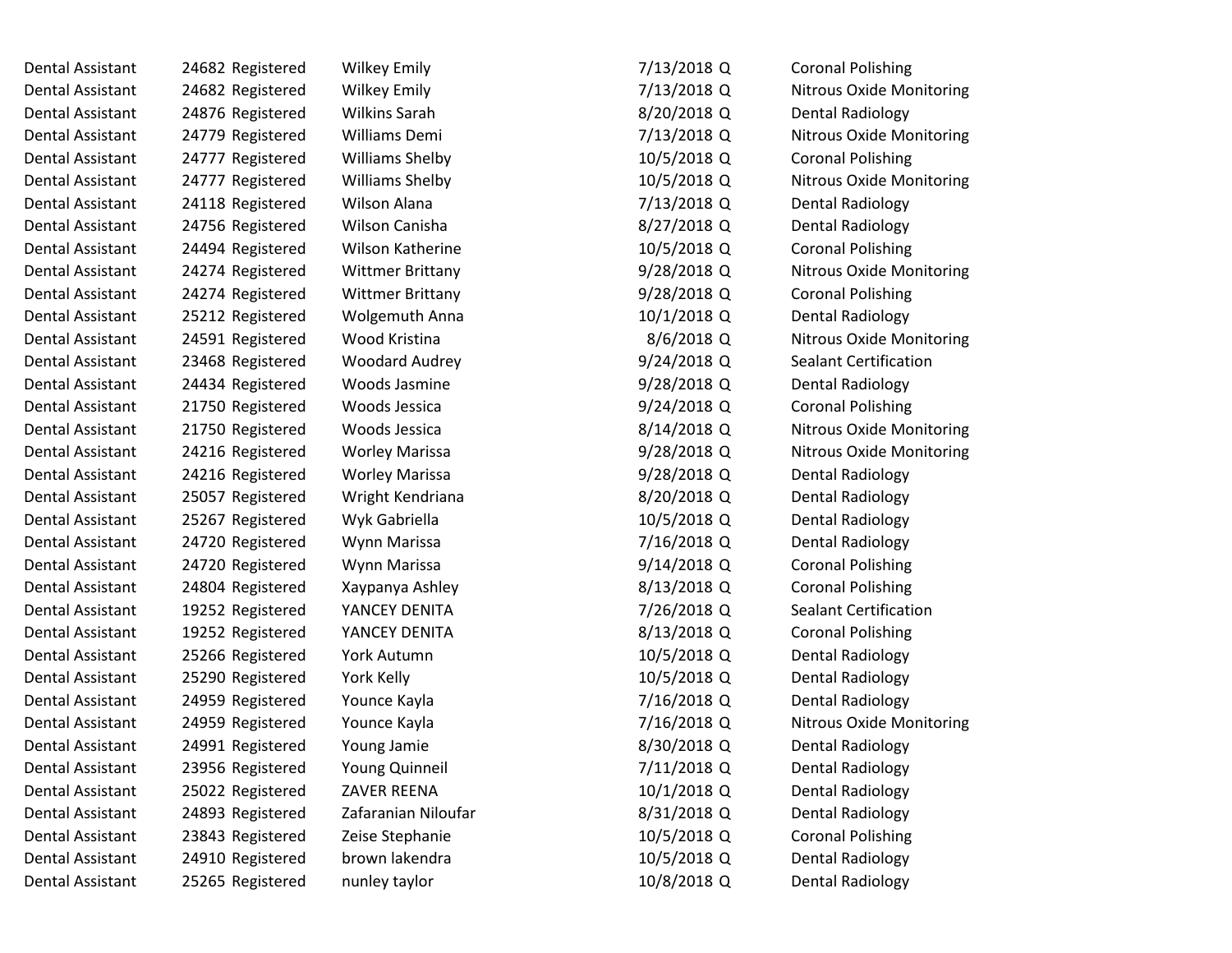Dental Assistant 24315 Registered upshaw danielle 1983 1996/2018 Q

Dental Assistant 24935 Registered vazquez alejandra 1982 1898/2018 Q

Coronal Polishing Dental Radiology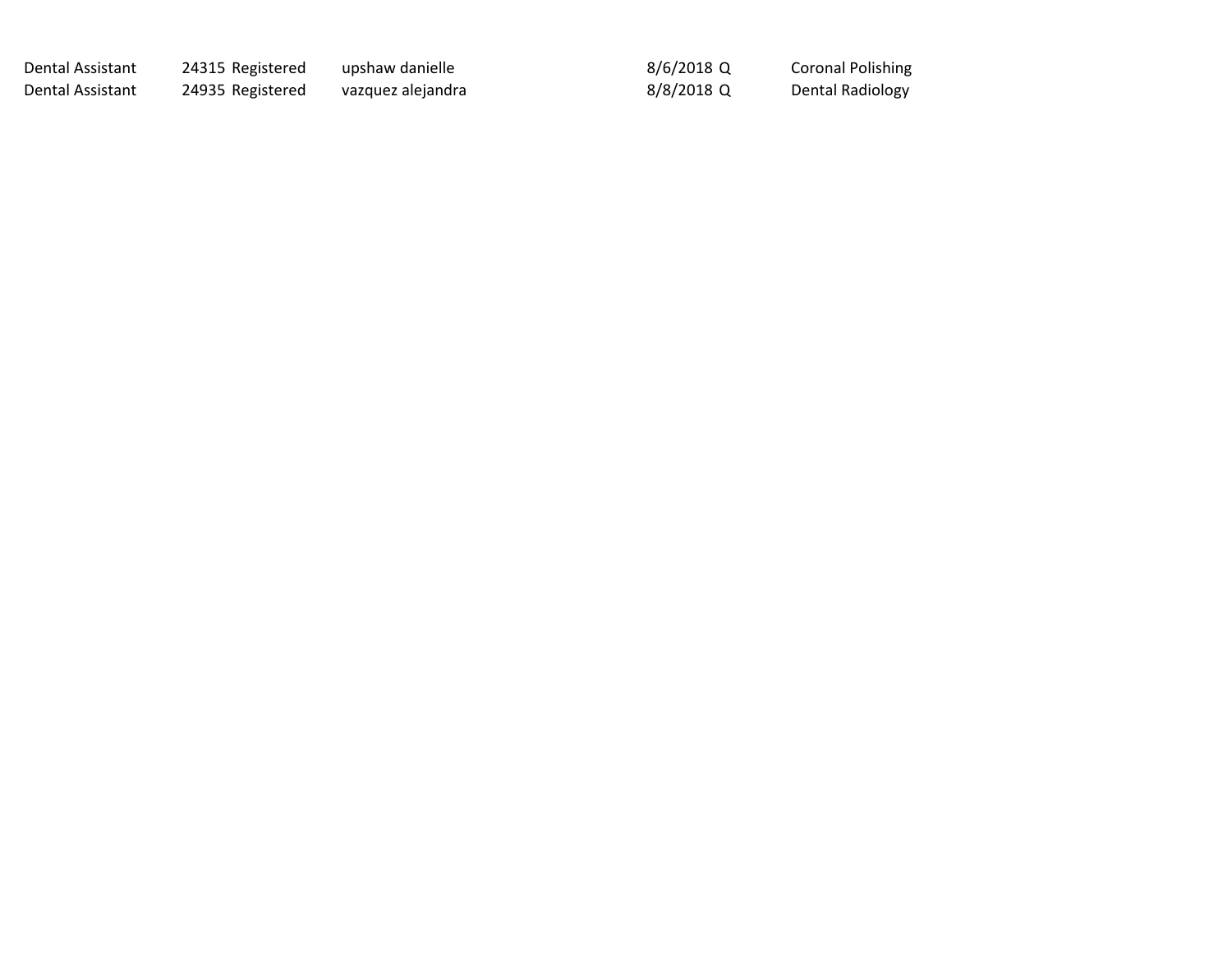Board Status Change Detailed Listing Report July 10, 2018 - October 8, 2018

|                          |           | License           |                            |               |         |                                |                      |           |                   |                      |
|--------------------------|-----------|-------------------|----------------------------|---------------|---------|--------------------------------|----------------------|-----------|-------------------|----------------------|
|                          |           | <b>Status</b>     |                            | Previous      |         |                                |                      |           |                   | Rank                 |
|                          |           | Effective         | <b>Current License</b>     | License       | License |                                |                      |           | License           | Effective            |
| Profession               |           | Rank Date         | <b>Status</b>              | <b>Status</b> | #       | Name                           | City                 |           | State Expiry Date | Date                 |
| Dentist                  | <b>DS</b> | 8/7/2018 Expired  |                            | Licensed      |         | 10183 Arnold Robert Sharp      | Katy                 | <b>TX</b> | 5/31/2018         | 12/2/2015            |
| Dentist                  | <b>DS</b> | 9/7/2018 Expired  |                            | Licensed      |         | 4741 Balaban Frank S           | Knoxville            | <b>TN</b> | 6/30/2018         | 2/27/1987            |
| Dentist                  | <b>DS</b> | 9/7/2018 Expired  |                            | Licensed      |         | 5081 Edwards Cynthia A DR      | Washington           | DC        | 6/30/2018         | 11/8/1988            |
| Dentist                  | <b>DS</b> | 9/7/2018 Expired  |                            | Licensed      |         | 10532 Gerhart Michael John     | Johnson City         | <b>TN</b> | 6/30/2018         | 5/30/2017            |
| Dentist                  | <b>DS</b> | 10/7/2018 Expired |                            | Licensed      |         | 10363 Herring Brent Edward     | White Hall           | AR        | 7/31/2018         | 8/8/2016             |
| Dentist                  | <b>DS</b> | 9/7/2018 Expired  |                            | Licensed      |         | 10096 Konchady Gayathri Shenoy | Acworth              | GA        | 6/30/2018         | 6/10/2015            |
| Dentist                  | <b>DS</b> | 10/7/2018 Expired |                            | Licensed      |         | 1309 Mclaughlin Kenneth D      | <b>Bristol</b>       | <b>TN</b> | 7/31/2018         | 1/1/1961             |
| Dentist                  | <b>DS</b> | 8/7/2018 Expired  |                            | Licensed      |         | 3944 Monroe Steven J           | <b>New Market</b>    | <b>TN</b> | 5/31/2018         | 7/9/1982             |
| Dentist                  | <b>DS</b> | 10/7/2018 Expired |                            | Licensed      |         | 3355 Norfleet Linneus P III    | Chapmansboro         | <b>TN</b> | 7/31/2018         | 8/22/1978            |
| Dentist                  | <b>DS</b> | 10/7/2018 Expired |                            | Licensed      |         | 9774 Roque Cheri Kay           | Franklin             | <b>TN</b> |                   | 7/31/2018 11/12/2013 |
| Dentist                  | <b>DS</b> | 9/7/2018 Expired  |                            | Licensed      |         | 2399 Stone John H              | Celina               | <b>TN</b> |                   | 6/30/2018 12/29/1972 |
| Dentist                  | <b>DS</b> | 8/7/2018 Expired  |                            | Licensed      |         | 9998 Williams Jonathan Travis  | Intervale            | <b>NH</b> | 5/31/2018         | 8/7/2016             |
| Dentist                  | <b>DS</b> |                   | 9/7/2018 Expired-Suspended | Suspended     |         | 5320 Gill Eleanor A            | Olive Branch         | <b>MS</b> | 6/30/2018         | 2/11/1991            |
| <b>Dental Hygienists</b> | DH        | 10/7/2018 Expired |                            | Licensed      |         | 4875 Birmingham Haley Harrison | <b>Brandon</b>       | <b>MS</b> | 7/31/2018         | 3/16/1999            |
| <b>Dental Hygienists</b> | DH        | 10/7/2018 Expired |                            | Licensed      |         | 8503 Brown Kendra Marie        | Alpharetta           | GA        | 7/31/2018         | 7/17/2015            |
| Dental Hygienists        | DH        | 9/7/2018 Expired  |                            | Licensed      |         | 8555 Cheban Dmitriy A          | Latham               | <b>NY</b> | 6/30/2018         | 9/2/2015             |
| Dental Hygienists        | DH        | 9/7/2018 Expired  |                            | Licensed      |         | 9025 Chrestman Meredith Lea    | Bono                 | AR        | 6/30/2018         | 4/7/2017             |
| Dental Hygienists        | DH        | 10/7/2018 Expired |                            | Licensed      |         | 6976 Clothier Nicole Marie     | Germantown           | <b>TN</b> | 7/31/2018         | 9/11/2009            |
| <b>Dental Hygienists</b> | DH        | 8/7/2018 Expired  |                            | Licensed      |         | 8581 Collins Sarah Taylor      | Walls                | <b>MS</b> | 5/31/2018         | 9/24/2015            |
| Dental Hygienists        | DH        | 10/7/2018 Expired |                            | Licensed      |         | 6771 Dalton Amber Joy          | Gilbert              | AZ        | 7/31/2018         | 6/27/2008            |
| Dental Hygienists        | DH        | 8/7/2018 Expired  |                            | Licensed      |         | 3838 Darnell Sandi D           | Sevierville          | <b>TN</b> | 5/31/2018         | 7/9/1993             |
| <b>Dental Hygienists</b> | DH        | 8/7/2018 Expired  |                            | Licensed      |         | 7786 Demestre Janet Lea        | Little Rock          | AR        |                   | 5/31/2018 10/26/2012 |
| <b>Dental Hygienists</b> | DH        | 8/7/2018 Expired  |                            | Licensed      |         | 8511 Denham Jennifer Marie     | Lebanon              | <b>TN</b> | 5/31/2018         | 10/9/2015            |
| Dental Hygienists        | DH        | 9/7/2018 Expired  |                            | Licensed      |         | 8580 Derenzy Jillian Sue       | Huntersville         | <b>NC</b> | 6/30/2018         | 9/4/2015             |
| Dental Hygienists        | DH        | 10/7/2018 Expired |                            | Licensed      |         | 5806 Dickey Alicia Ann         | Bentonville          | AR        | 7/31/2018         | 5/28/2004            |
| Dental Hygienists        | DH        | 8/7/2018 Expired  |                            | Licensed      |         | 4654 Diviney Shelley Merridee  | <b>Moncks Corner</b> | SC        | 5/31/2018         | 9/16/1997            |
| <b>Dental Hygienists</b> | DH        | 8/7/2018 Expired  |                            | Licensed      |         | 2874 Duggin Terri L.           | Morristown           | <b>TN</b> | 5/31/2018         | 7/11/1985            |
| <b>Dental Hygienists</b> | DH        | 9/7/2018 Expired  |                            | Licensed      |         | 821 Ensminger Linda P          | Kingston             | <b>TN</b> | 6/30/2018         | 1/1/1975             |
| Dental Hygienists        | DH        | 8/7/2018 Expired  |                            | Licensed      |         | 1091 Farrar Jean O             | Germantown           | <b>TN</b> | 5/31/2018         | 6/8/1973             |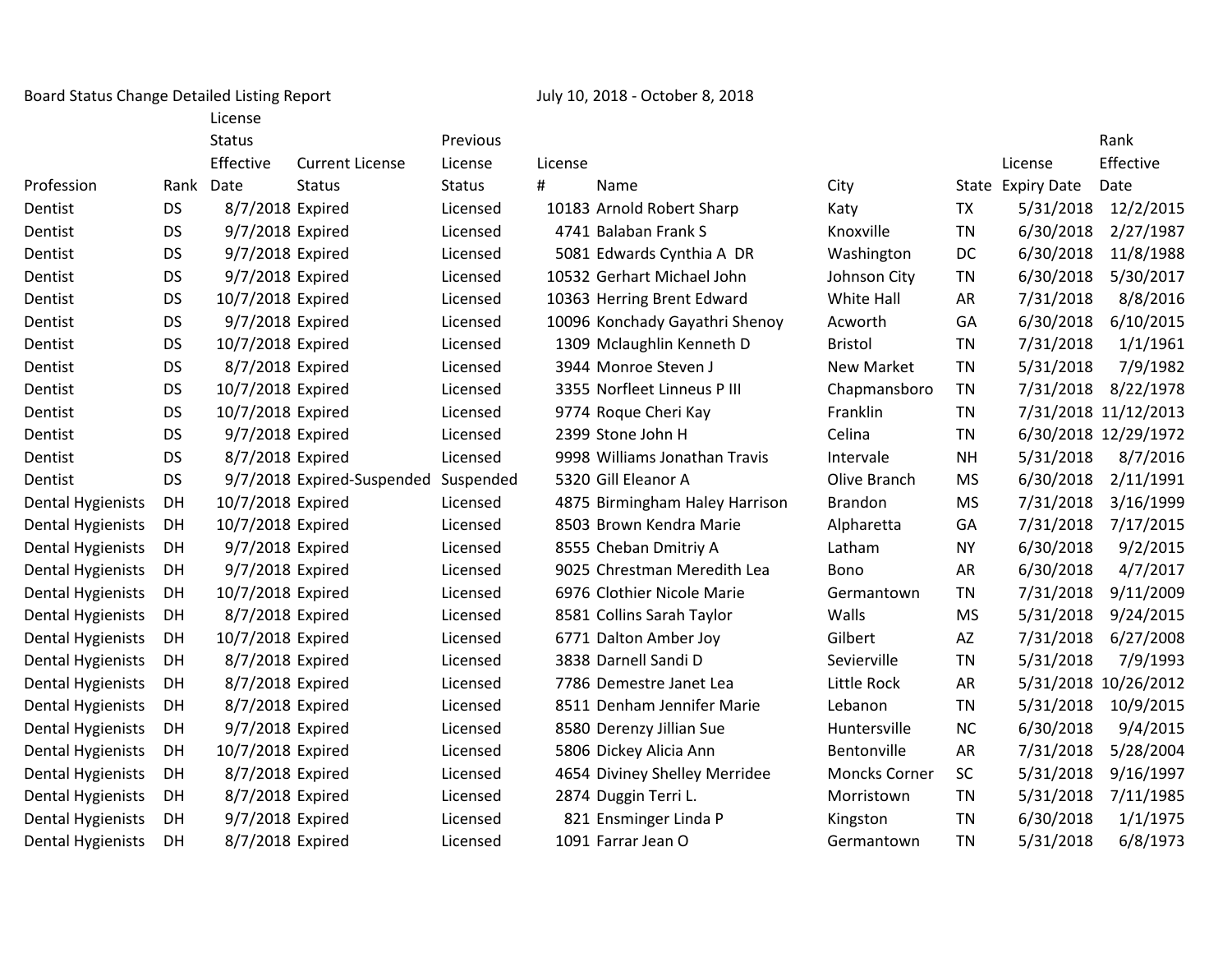| <b>Dental Hygienists</b> | DH | 10/7/2018 Expired | Licensed | 7588 Foster Justina Kelly                         | <b>Cave Springs</b>  | <b>AR</b> | 7/31/2018 | 5/24/2012            |
|--------------------------|----|-------------------|----------|---------------------------------------------------|----------------------|-----------|-----------|----------------------|
| <b>Dental Hygienists</b> | DH | 10/7/2018 Expired | Licensed | 9019 Gano Sara Elizabeth                          | Savannah             | GA        | 7/31/2018 | 4/7/2017             |
| <b>Dental Hygienists</b> | DH | 10/7/2018 Expired | Licensed | 6812 Garrett April Leanne                         | Natchez              | <b>MS</b> | 7/31/2018 | 8/22/2008            |
| <b>Dental Hygienists</b> | DH | 10/7/2018 Expired | Licensed | 4400 Glass Jenifer S.                             | Covington            | <b>TN</b> | 7/31/2018 | 6/20/1996            |
| <b>Dental Hygienists</b> | DH | 9/7/2018 Expired  | Licensed | 935 Hardy Hines Betty                             | Antioch              | <b>TN</b> | 6/30/2018 | 6/12/1972            |
| <b>Dental Hygienists</b> | DH | 8/7/2018 Expired  | Licensed | 8540 Harris Natasha Nicole                        | <b>Blue Mountain</b> | <b>MS</b> | 5/31/2018 | 7/24/2015            |
| <b>Dental Hygienists</b> | DH | 8/7/2018 Expired  | Licensed | 3608 Hiatt Kimberly A.                            | Collierville         | <b>TN</b> | 5/31/2018 | 7/23/1991            |
| <b>Dental Hygienists</b> | DH | 10/7/2018 Expired | Licensed | 8021 Jackson Jennifer Deneen                      | Clarksvillet         | <b>TN</b> | 7/31/2018 | 9/24/2013            |
| <b>Dental Hygienists</b> | DH | 8/7/2018 Expired  | Licensed | 6576 Jones Lindsay Brooke                         | Gallatin             | <b>TN</b> | 5/31/2018 | 8/10/2007            |
| <b>Dental Hygienists</b> | DH | 8/7/2018 Expired  | Licensed | 8878 Kennedy Melanie Nicole                       | Nasyhville           | <b>TN</b> | 5/31/2018 | 8/30/2016            |
| <b>Dental Hygienists</b> | DH | 8/7/2018 Expired  | Licensed | 8999 Laser Haley Moriah                           | Morton               | IL.       | 5/31/2018 | 2/10/2017            |
| <b>Dental Hygienists</b> | DH | 10/7/2018 Expired | Licensed | 1086 Leddy Karen F                                | Murfreesboro         | <b>TN</b> | 7/31/2018 | 6/8/1973             |
| <b>Dental Hygienists</b> | DH | 9/7/2018 Expired  | Licensed | 2484 Loyd O'Neal Diana                            | Limestone            | <b>TN</b> | 6/30/2018 | 7/1/1982             |
| <b>Dental Hygienists</b> | DH | 9/7/2018 Expired  | Licensed | 8326 Lucius Kayla Ann                             | Columbus             | <b>MS</b> |           | 6/30/2018 10/10/2014 |
| <b>Dental Hygienists</b> | DH | 8/7/2018 Expired  | Licensed | 6354 Matlock Pamela Joyce                         | Squaw Valley         | CA        | 5/31/2018 | 7/19/2006            |
| <b>Dental Hygienists</b> | DH | 9/7/2018 Expired  | Licensed | 8041 Mcdaniel Paige Kathleen                      | Van Buren            | AR        | 6/30/2018 | 9/12/2013            |
| <b>Dental Hygienists</b> | DH | 9/7/2018 Expired  | Licensed | 8870 Merlette Stephanie Renea                     | Dante                | VA        | 6/30/2018 | 11/8/2016            |
| <b>Dental Hygienists</b> | DH | 10/7/2018 Expired | Licensed | 843 Murray Donna D                                | Arlington            | <b>TN</b> | 7/31/2018 | 1/1/1975             |
| <b>Dental Hygienists</b> | DH | 8/7/2018 Expired  | Licensed | 2495 Norris Anna M                                | Crossville           | <b>TN</b> | 5/31/2018 | 7/6/1982             |
| <b>Dental Hygienists</b> | DH | 8/7/2018 Expired  | Licensed | 8936 Norris Laura Katherine                       | New Albany           | <b>MS</b> | 5/31/2018 | 10/4/2016            |
| <b>Dental Hygienists</b> | DH | 9/7/2018 Expired  | Licensed | 3804 Pate Traci S                                 | Kingsport            | <b>TN</b> | 6/30/2018 | 2/23/1993            |
| Dental Hygienists        | DH | 8/7/2018 Expired  | Licensed | 8485 Perkins Michelle Christina                   | Denver               | PA        | 5/31/2018 | 7/10/2015            |
| <b>Dental Hygienists</b> | DH | 10/7/2018 Expired | Licensed | 8839 Peterson Katy Nicole                         | Moline               | IL.       |           | 7/31/2018 10/31/2016 |
| <b>Dental Hygienists</b> | DH | 10/7/2018 Expired | Licensed | 8123 Pittman Corterrius Marquan                   | Nashville            | <b>TN</b> | 7/31/2018 | 3/24/2014            |
| <b>Dental Hygienists</b> | DH | 9/7/2018 Expired  | Licensed | 7914 Ponikvar Stacey Renea                        | Madisonville         | <b>TN</b> | 6/30/2018 | 6/4/2013             |
| <b>Dental Hygienists</b> | DH | 10/7/2018 Expired | Licensed | 3702 Price-Terry Ella C.                          | Dunlap               | <b>TN</b> | 7/31/2018 | 6/26/1992            |
| <b>Dental Hygienists</b> | DH | 10/7/2018 Expired | Licensed | 6024 Rowland Sara Frances                         | Jackson              | <b>TN</b> | 7/31/2018 | 6/6/2005             |
| <b>Dental Hygienists</b> | DH | 9/7/2018 Expired  | Licensed | 8058 Sageman Sarah Alexander                      | <b>Spring Hill</b>   | <b>TN</b> | 6/30/2018 | 9/26/2013            |
| <b>Dental Hygienists</b> | DH | 8/7/2018 Expired  | Licensed | 8794 Seay Brittany Denise                         | Mayfield             | KY        | 5/31/2018 | 9/6/2016             |
| <b>Dental Hygienists</b> | DH | 10/7/2018 Expired | Licensed | 7983 Shell Tabatha Elaine                         | Knoxville            | <b>TN</b> | 7/31/2018 | 7/5/2013             |
| <b>Dental Hygienists</b> | DH | 10/7/2018 Expired | Licensed | 5665 Southerland-Clark Jennifer Louis Chattanooga |                      | <b>TN</b> | 7/31/2018 | 7/11/2003            |
| Dental Hygienists        | DH | 8/7/2018 Expired  | Licensed | 571 Stoneburner Barbara H                         | Sarasota             | FL.       | 5/31/2018 | 1/1/1975             |
| <b>Dental Hygienists</b> | DH | 8/7/2018 Expired  | Licensed | 3912 Strand Emily S                               | Deer Lodge           | <b>TN</b> | 5/31/2018 | 8/31/1993            |
| Dental Hygienists        | DH | 10/7/2018 Expired | Licensed | 6466 Tordoff Erin Lynne                           | Patterson            | CA        | 7/31/2018 | 6/29/2007            |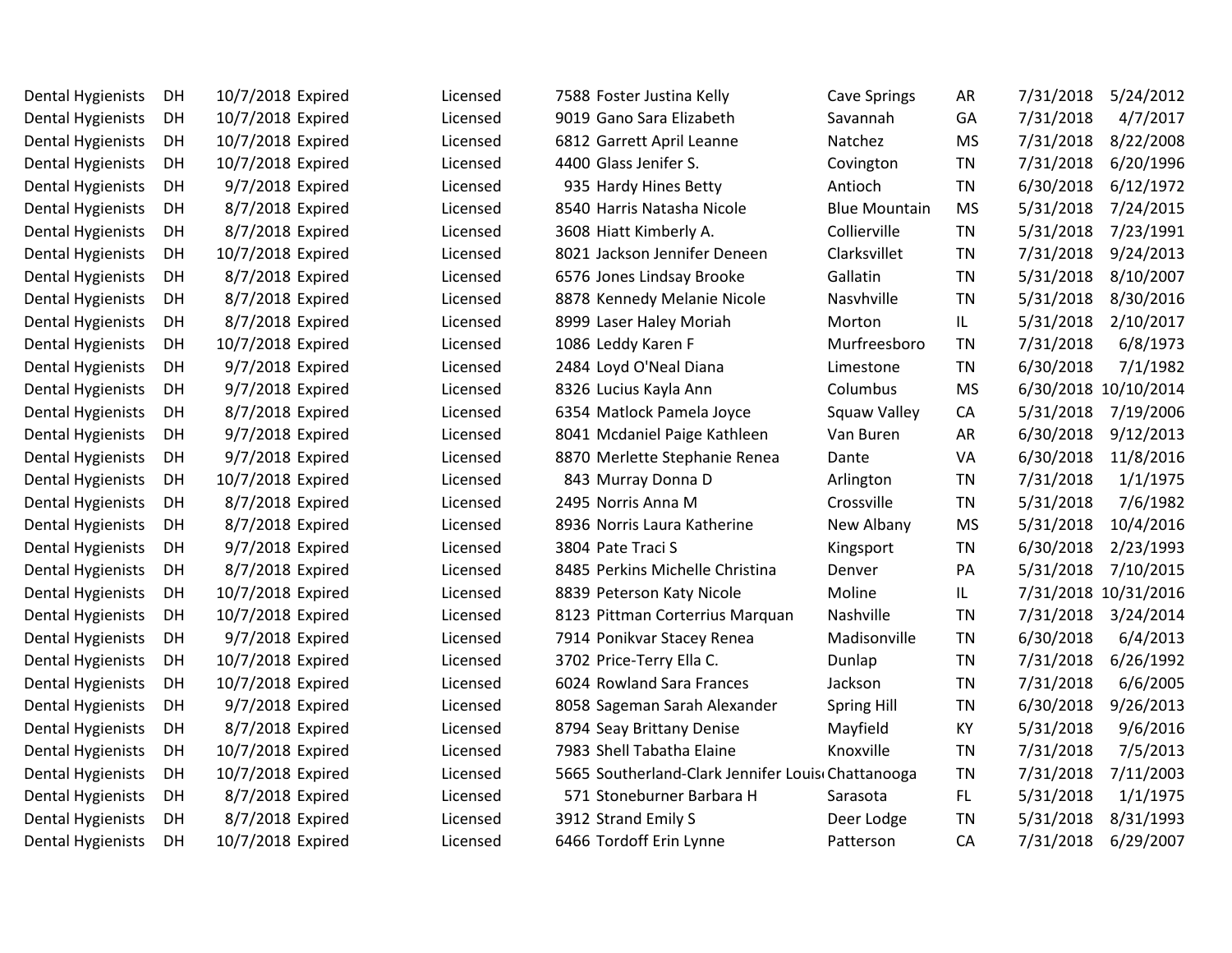| Dental Hygienists        | DH  | 8/7/2018 Expired  | Licensed   | 8697 Vu Van                     | Antioch            | ΤN        | 5/31/2018<br>5/27/2016 |
|--------------------------|-----|-------------------|------------|---------------------------------|--------------------|-----------|------------------------|
| Dental Hygienists        | DH  | 9/7/2018 Expired  | Licensed   | 1946 Wade Kathleen M            | Knoxville          | <b>TN</b> | 6/30/2018<br>3/12/1979 |
| Dental Hygienists        | DH  | 10/7/2018 Expired | Licensed   | 8118 Walkuw Crystal Paige       | Clarksville        | <b>TN</b> | 7/31/2018<br>4/23/2014 |
| Dental Hygienists        | DH  | 10/7/2018 Expired | Licensed   | 2822 Whipple Karen C            | Cordova            | <b>TN</b> | 7/31/2018<br>2/11/1985 |
| Dental Hygienists        | DH  | 8/7/2018 Expired  | Licensed   | 8054 Williams Unique Trichelle  | Nashville          | <b>TN</b> | 5/31/2018 10/18/2013   |
| <b>Dental Assistants</b> | DA  | 10/7/2018 Expired | Registered | 21316 Abiles Michelle Renee     | White Bluff        | <b>TN</b> | 7/31/2018<br>9/18/2015 |
| <b>Dental Assistants</b> | DA  | 8/7/2018 Expired  | Registered | 22619 Absher Summer Ashley      | Lebanon            | <b>TN</b> | 5/31/2018 10/17/2016   |
| <b>Dental Assistants</b> | DA. | 9/7/2018 Expired  | Registered | 22658 Adkisson Ashley Ann       | Arlington          | <b>TN</b> | 6/30/2018 12/16/2016   |
| <b>Dental Assistants</b> | DA  | 10/7/2018 Expired | Registered | 22684 Aguilar Zaida Anahi       | Nashville          | <b>TN</b> | 7/31/2018<br>1/13/2017 |
| <b>Dental Assistants</b> | DA  | 9/7/2018 Expired  | Registered | 21976 Anderson Sherina B        | Millington         | ΤN        | 6/30/2018<br>8/1/2016  |
| <b>Dental Assistants</b> | DA  | 8/7/2018 Expired  | Registered | 14818 Araujo Valerie            | Smyrna             | <b>TN</b> | 5/31/2018 10/31/2016   |
| <b>Dental Assistants</b> | DA. | 8/7/2018 Expired  | Registered | 8789 Arnold Carol Anne          | White House        | <b>TN</b> | 5/31/2018 8/13/2001    |
| <b>Dental Assistants</b> | DA  | 8/7/2018 Expired  | Registered | 14955 Ash Julie Marie           | La Fayette         | GA        | 5/31/2018 10/18/2010   |
| Dental Assistants        | DA  | 8/7/2018 Expired  | Registered | 16174 Atkins Josie Elizabeth Ms | Corryton           | <b>TN</b> | 5/31/2018<br>5/26/2011 |
| <b>Dental Assistants</b> | DA  | 8/7/2018 Expired  | Registered | 14331 Avant Kimberly Kanise     | Sarah              | <b>MS</b> | 5/31/2018 10/23/2009   |
| <b>Dental Assistants</b> | DA  | 8/7/2018 Expired  | Registered | 21441 Ayala-Valbuena Ana M.     | <b>Spring Hill</b> | <b>TN</b> | 5/31/2018<br>1/11/2016 |
| <b>Dental Assistants</b> | DA  | 8/7/2018 Expired  | Registered | 16117 Azarm Azimeh              | Brentwood          | <b>TN</b> | 5/31/2018<br>5/26/2011 |
| <b>Dental Assistants</b> | DA  | 9/7/2018 Expired  | Registered | 19930 Bailey Amanda Hope        | <b>Blaine</b>      | <b>TN</b> | 6/30/2018<br>7/18/2014 |
| <b>Dental Assistants</b> | DA  | 9/7/2018 Expired  | Registered | 11355 Bailey Lindsay Blair      | Jackson            | <b>TN</b> | 6/30/2018<br>5/15/2006 |
| <b>Dental Assistants</b> | DA  | 10/7/2018 Expired | Registered | 22986 Baird Kirsten Leigh       | Franklin           | ΤN        | 7/31/2018<br>3/9/2017  |
| <b>Dental Assistants</b> | DA  | 8/7/2018 Expired  | Registered | 18503 Baker April Reana         | Shelbyville        | <b>TN</b> | 5/31/2018<br>6/28/2013 |
| <b>Dental Assistants</b> | DA. | 9/7/2018 Expired  | Registered | 8968 Baker Kimberly Craven      | Clarksville        | <b>TN</b> | 6/30/2018<br>2/11/2002 |
| <b>Dental Assistants</b> | DA  | 8/7/2018 Expired  | Registered | 20054 Baker Lauren Katie Mrs.   | Chattanooga        | <b>TN</b> | 5/31/2018<br>7/1/2015  |
| <b>Dental Assistants</b> | DA  | 9/7/2018 Expired  | Registered | 21741 Barmettler Amber Paige    | Drummonds          | <b>TN</b> | 6/30/2018<br>2/1/2016  |
| <b>Dental Assistants</b> | DA  | 8/7/2018 Expired  | Registered | 9956 Barnes Holly Winkler       | La Vergne          | <b>TN</b> | 5/31/2018<br>5/12/2004 |
| <b>Dental Assistants</b> | DA  | 9/7/2018 Expired  | Registered | 23114 Barr Emily Sue            | Joelton            | <b>TN</b> | 6/30/2018<br>6/22/2017 |
| <b>Dental Assistants</b> | DA. | 9/7/2018 Expired  | Registered | 21150 Basnight Amanda Rae       | Clarksville        | <b>TN</b> | 6/30/2018<br>6/12/2017 |
| <b>Dental Assistants</b> | DA  | 9/7/2018 Expired  | Registered | 10397 Battle Adriane Jeannine   | Smyrna             | <b>TN</b> | 6/30/2018<br>2/9/2005  |
| <b>Dental Assistants</b> | DA  | 10/7/2018 Expired | Registered | 6739 Beard Mollie K.            | <b>Union City</b>  | <b>TN</b> | 7/31/2018<br>12/4/2009 |
| <b>Dental Assistants</b> | DA  | 10/7/2018 Expired | Registered | 21440 Beaty Laura Brooke        | Murfreesboro       | <b>TN</b> | 7/31/2018<br>1/11/2016 |
| <b>Dental Assistants</b> | DA  | 10/7/2018 Expired | Registered | 16575 Beersdorf Jessica M.      | Waynesboro         | <b>TN</b> | 7/31/2018<br>9/9/2011  |
| <b>Dental Assistants</b> | DA  | 10/7/2018 Expired | Registered | 17911 Bentz Valerie Joy         | Cookeville         | <b>TN</b> | 7/31/2018 11/29/2012   |
| <b>Dental Assistants</b> | DA  | 8/7/2018 Expired  | Registered | 11759 Bernard Mary Elizabeth    | Millington         | <b>TN</b> | 5/31/2018<br>3/13/2018 |
| Dental Assistants        | DA  | 10/7/2018 Expired | Registered | 21059 Besong Oliver             | La Vergne          | ΤN        | 7/31/2018<br>6/19/2015 |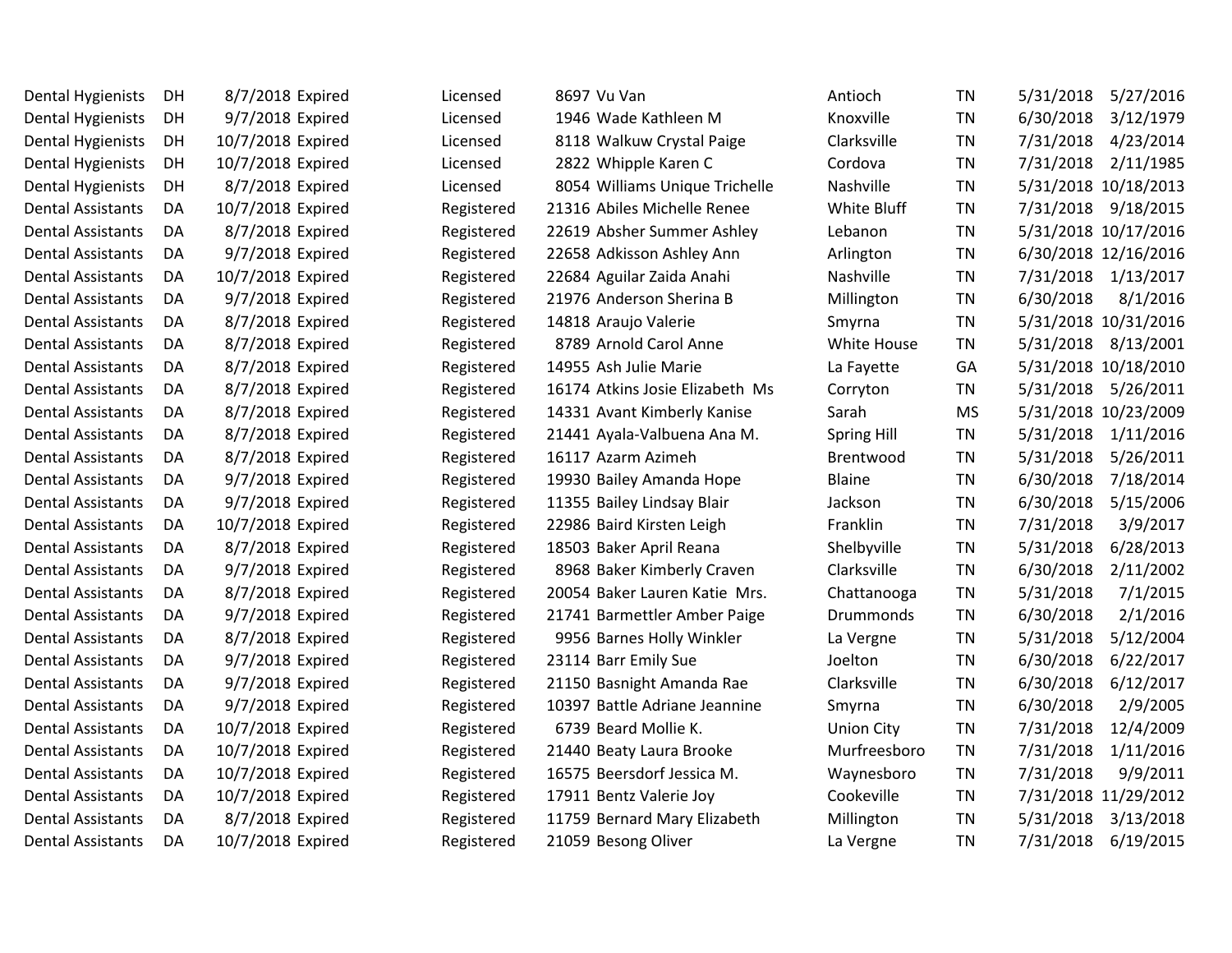| Dental Assistants        | DA | 9/7/2018 Expired  | Registered | 13498 Bettis April Elaine        | Harrison            | ΤN        | 6/30/2018 10/17/2008   |
|--------------------------|----|-------------------|------------|----------------------------------|---------------------|-----------|------------------------|
| <b>Dental Assistants</b> | DA | 8/7/2018 Expired  | Registered | 22420 Bhakta Samantha Lyn        | Proctor             | AR        | 5/31/2018<br>9/6/2016  |
| <b>Dental Assistants</b> | DA | 8/7/2018 Expired  | Registered | 5321 Bigham Dale M               | Fayetteville        | <b>TN</b> | 8/26/1993<br>5/31/2018 |
| <b>Dental Assistants</b> | DA | 8/7/2018 Expired  | Registered | 19516 Bishop Tiffany Jewell      | Rossville           | GA        | 5/31/2018<br>5/30/2014 |
| Dental Assistants        | DA | 10/7/2018 Expired | Registered | 17163 Black Nafisa Amoni         | Jackson             | <b>TN</b> | 7/31/2018<br>5/3/2012  |
| <b>Dental Assistants</b> | DA | 9/7/2018 Expired  | Registered | 22492 Bodean Laura               | Knoxville           | <b>TN</b> | 6/30/2018<br>8/30/2016 |
| <b>Dental Assistants</b> | DA | 10/7/2018 Expired | Registered | 19370 Breland Audrey Cahill      | Clarksville         | <b>TN</b> | 7/31/2018<br>3/13/2014 |
| <b>Dental Assistants</b> | DA | 9/7/2018 Expired  | Registered | 22275 Britton Laquita D.         | Memphis             | <b>TN</b> | 6/30/2018<br>8/1/2016  |
| <b>Dental Assistants</b> | DA | 10/7/2018 Expired | Registered | 12423 Bryson Kristina Rose       | Georgetown          | <b>TN</b> | 7/31/2018<br>11/9/2007 |
| <b>Dental Assistants</b> | DA | 9/7/2018 Expired  | Registered | 21807 Burns Valerie Paige        | Olive Branch        | <b>MS</b> | 6/30/2018<br>5/9/2016  |
| <b>Dental Assistants</b> | DA | 8/7/2018 Expired  | Registered | 18761 Butler Alexandria Love     | Knoxville           | <b>TN</b> | 5/31/2018 12/15/2016   |
| <b>Dental Assistants</b> | DA | 8/7/2018 Expired  | Registered | 22885 Butler Chelsea Noel        | Smyrna              | <b>TN</b> | 5/31/2018<br>1/30/2017 |
| <b>Dental Assistants</b> | DA | 8/7/2018 Expired  | Registered | 21472 Byrge Michelle Neshae      | Jacksboro           | <b>TN</b> | 5/31/2018<br>10/8/2015 |
| <b>Dental Assistants</b> | DA | 9/7/2018 Expired  | Registered | 21865 Campbell Lynnea Joy        | Morristown          | <b>TN</b> | 6/30/2018 12/15/2016   |
| <b>Dental Assistants</b> | DA | 10/7/2018 Expired | Registered | 22001 Carreon Leslie Martinez    | Madison             | <b>TN</b> | 7/31/2018<br>5/2/2016  |
| <b>Dental Assistants</b> | DA | 8/7/2018 Expired  | Registered | 22957 Carter Erin Marlena        | Shelbyville         | <b>TN</b> | 5/31/2018<br>3/17/2017 |
| <b>Dental Assistants</b> | DA | 8/7/2018 Expired  | Registered | 19656 Caughran Katherine Rose    | Old Hickory         | <b>TN</b> | 5/31/2018<br>8/7/2016  |
| <b>Dental Assistants</b> | DA | 10/7/2018 Expired | Registered | 21704 Cavazos Maria Leticia      | Johnson City        | <b>TN</b> | 7/31/2018<br>1/11/2016 |
| <b>Dental Assistants</b> | DA | 8/7/2018 Expired  | Registered | 2865 Christian Sabrina C.        | Surgoinsville       | <b>TN</b> | 5/31/2018<br>2/23/1989 |
| <b>Dental Assistants</b> | DA | 9/7/2018 Expired  | Registered | 23029 Clark Danielle Denise      | Clarksville         | <b>TN</b> | 6/30/2018<br>3/20/2017 |
| <b>Dental Assistants</b> | DA | 9/7/2018 Expired  | Registered | 11125 Coats Eric Antonio         | Cordova             | <b>TN</b> | 6/30/2018 12/14/2005   |
| <b>Dental Assistants</b> | DA | 8/7/2018 Expired  | Registered | 22890 Cole Tracey Lynne          | Abingdon            | VA        | 5/31/2018<br>4/21/2017 |
| <b>Dental Assistants</b> | DA | 9/7/2018 Expired  | Registered | 16112 Covarrubias Bianca Vanessa | Columbia            | <b>TN</b> | 6/30/2018<br>5/20/2011 |
| <b>Dental Assistants</b> | DA | 9/7/2018 Expired  | Registered | 21246 Cox Latasha Genell         | Rickman             | ΤN        | 6/30/2018<br>7/21/2016 |
| <b>Dental Assistants</b> | DA | 8/7/2018 Expired  | Registered | 21948 Crews April Dawn           | Jackson             | <b>TN</b> | 5/31/2018<br>3/21/2016 |
| <b>Dental Assistants</b> | DA | 9/7/2018 Expired  | Registered | 15033 Crutchfield Tiffany Sharee | Caryville           | <b>TN</b> | 6/30/2018<br>1/15/2016 |
| <b>Dental Assistants</b> | DA | 10/7/2018 Expired | Registered | 22152 Cruz Brandy Alexandra      | Rossville           | GA        | 7/18/2016<br>7/31/2018 |
| <b>Dental Assistants</b> | DA | 8/7/2018 Expired  | Registered | 21729 Davenport Chelsea Rebecca  | <b>Tellico Plns</b> | <b>TN</b> | 5/31/2018<br>2/5/2016  |
| <b>Dental Assistants</b> | DA | 10/7/2018 Expired | Registered | 20345 Davidson-Davis Maurissa L. | Memphis             | <b>TN</b> | 7/31/2018 11/25/2014   |
| <b>Dental Assistants</b> | DA | 8/7/2018 Expired  | Registered | 21177 Davis Samantha Jean        | Goodlettsville      | <b>TN</b> | 5/31/2018<br>2/25/2016 |
| <b>Dental Assistants</b> | DA | 8/7/2018 Expired  | Registered | 3454 Davis Sharon M              | <b>Nashville</b>    | <b>TN</b> | 5/31/2018<br>6/20/1990 |
| <b>Dental Assistants</b> | DA | 10/7/2018 Expired | Registered | 18097 Dickens Maria Lucero       | <b>Memphis</b>      | <b>TN</b> | 7/31/2018<br>3/28/2013 |
| <b>Dental Assistants</b> | DA | 10/7/2018 Expired | Registered | 12012 Duxbury Norma Jean         | Whitesburg          | <b>TN</b> | 7/31/2018<br>4/27/2007 |
| <b>Dental Assistants</b> | DA | 9/7/2018 Expired  | Registered | 22560 Eckles Lexis J.            | Memphis             | <b>TN</b> | 6/30/2018 12/15/2016   |
|                          |    |                   |            |                                  |                     |           |                        |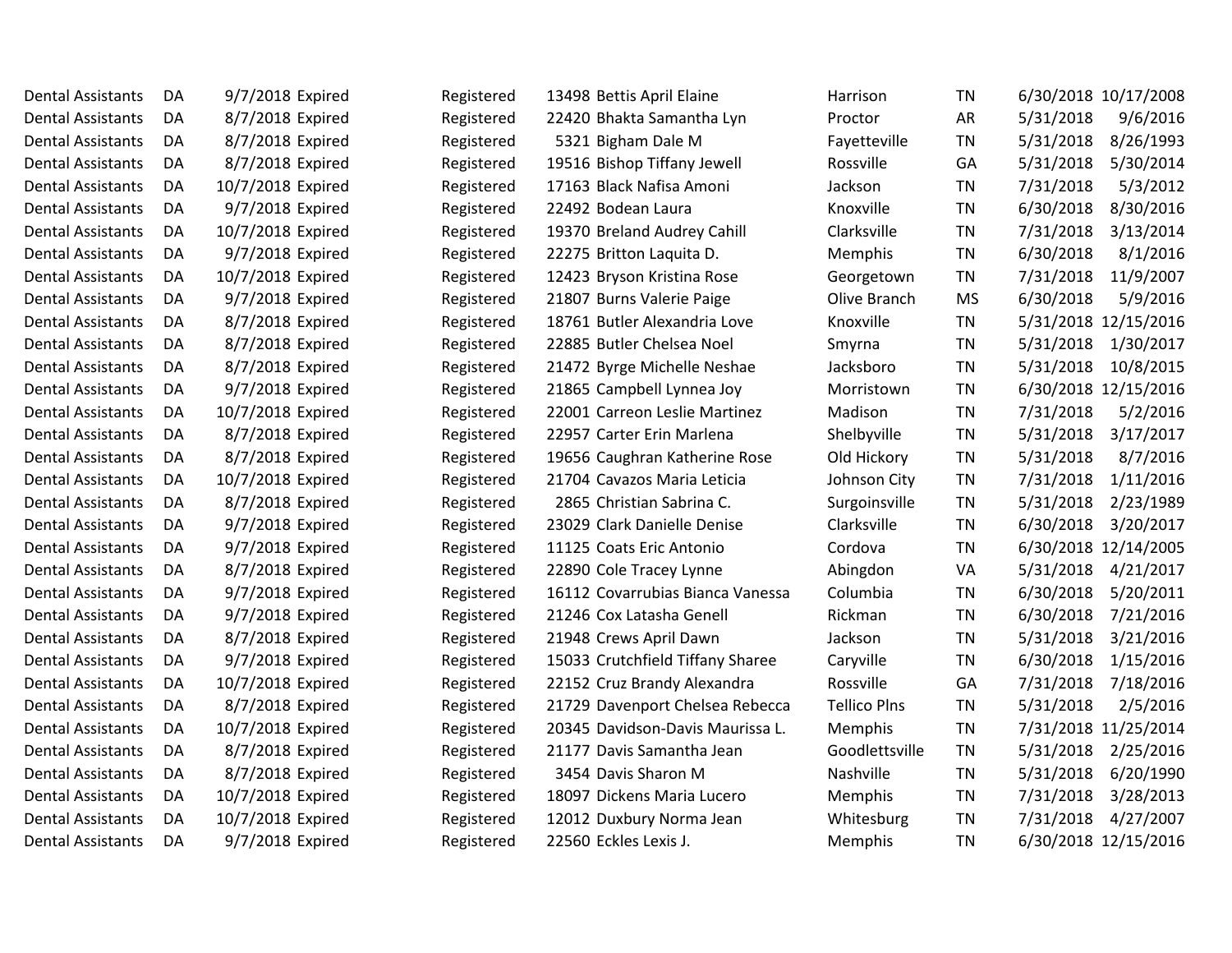| <b>Dental Assistants</b> | DA. | 10/7/2018 Expired | Registered | 19226 Effinger Savannah Jane | <b>Bowling Green</b> | KY        | 7/31/2018<br>1/17/2014 |
|--------------------------|-----|-------------------|------------|------------------------------|----------------------|-----------|------------------------|
| <b>Dental Assistants</b> | DA  | 8/7/2018 Expired  | Registered | 20526 Elam Jasmine Deandra   | Cordova              | <b>TN</b> | 5/31/2018<br>3/27/2015 |
| <b>Dental Assistants</b> | DA  | 8/7/2018 Expired  | Registered | 12816 Elkins Ramona Bonita   | Ringgold             | GA        | 5/31/2018<br>3/14/2008 |
| <b>Dental Assistants</b> | DA  | 10/7/2018 Expired | Registered | 22711 Epheriam Erica         | Nashville            | <b>TN</b> | 7/31/2018 11/22/2016   |
| <b>Dental Assistants</b> | DA  | 10/7/2018 Expired | Registered | 9996 Epley Dawn Marie        | Cowan                | <b>TN</b> | 7/31/2018<br>8/10/2005 |
| <b>Dental Assistants</b> | DA  | 10/7/2018 Expired | Registered | 23203 Ervin Lauren Alyssa    | Knoxville            | <b>TN</b> | 7/31/2018<br>8/11/2017 |
| <b>Dental Assistants</b> | DA  | 10/7/2018 Expired | Registered | 16764 Essary Shannon Kay     | Ramer                | <b>TN</b> | 7/31/2018<br>2/9/2012  |
| <b>Dental Assistants</b> | DA. | 8/7/2018 Expired  | Registered | 22061 Faulkner Deidra Sheray | Horn Lake            | <b>MS</b> | 5/31/2018<br>7/5/2016  |
| <b>Dental Assistants</b> | DA  | 9/7/2018 Expired  | Registered | 21161 Ferguson April         | Southaven            | <b>MS</b> | 6/30/2018<br>5/2/2016  |
| <b>Dental Assistants</b> | DA  | 8/7/2018 Expired  | Registered | 13020 Fields Linda Jean      | Columbia             | <b>TN</b> | 5/31/2018<br>5/2/2008  |
| <b>Dental Assistants</b> | DA  | 8/7/2018 Expired  | Registered | 22663 Fincher Heather Gail   | Sparta               | <b>TN</b> | 5/31/2018 10/18/2016   |
| <b>Dental Assistants</b> | DA. | 9/7/2018 Expired  | Registered | 92 Fine Wanda J              | Morristown           | <b>TN</b> | 6/30/2018<br>7/15/1977 |
| <b>Dental Assistants</b> | DA  | 9/7/2018 Expired  | Registered | 11215 Fisher Wendy Lynn      | <b>Brighton</b>      | <b>TN</b> | 6/30/2018<br>3/9/2007  |
| <b>Dental Assistants</b> | DA  | 10/7/2018 Expired | Registered | 21030 Flanders Micaela Leigh | Goodlettsvlle        | <b>TN</b> | 7/31/2018<br>5/2/2016  |
| <b>Dental Assistants</b> | DA  | 8/7/2018 Expired  | Registered | 17420 Flint Melinda Ann      | Cleveland            | <b>TN</b> | 5/31/2018<br>6/21/2012 |
| <b>Dental Assistants</b> | DA  | 9/7/2018 Expired  | Registered | 1668 Folsom Kathy J          | Hendersonville       | <b>TN</b> | 6/30/2018<br>6/17/1985 |
| <b>Dental Assistants</b> | DA  | 9/7/2018 Expired  | Registered | 21681 Forster Lauren Rebecca | Fairview             | <b>TN</b> | 6/30/2018 12/11/2015   |
| <b>Dental Assistants</b> | DA  | 10/7/2018 Expired | Registered | 22726 Fortner Cheryl Ann     | Johnson City         | <b>TN</b> | 7/31/2018 11/23/2016   |
| <b>Dental Assistants</b> | DA  | 10/7/2018 Expired | Registered | 22693 Francis Aleia Marie    | Knoxville            | <b>TN</b> | 7/31/2018 11/10/2016   |
| <b>Dental Assistants</b> | DA  | 10/7/2018 Expired | Registered | 22847 Gatlin Taylor Nicole   | Murfreesboro         | <b>TN</b> | 7/31/2018<br>3/31/2017 |
| <b>Dental Assistants</b> | DA  | 9/7/2018 Expired  | Registered | 23251 Girard Taylor Marie    | Aurora               | CO        | 6/30/2018<br>5/12/2017 |
| <b>Dental Assistants</b> | DA. | 9/7/2018 Expired  | Registered | 23456 Gordon Kelly Amanda    | Dickson              | <b>TN</b> | 6/30/2018<br>7/11/2017 |
| Dental Assistants        | DA  | 9/7/2018 Expired  | Registered | 19085 Gower Maegen Brooke    | Chapel Hill          | <b>TN</b> | 6/30/2018 11/26/2013   |
| <b>Dental Assistants</b> | DA  | 10/7/2018 Expired | Registered | 10575 Green Rachel Blea      | <b>Burlison</b>      | <b>TN</b> | 7/31/2018<br>6/23/2017 |
| <b>Dental Assistants</b> | DA  | 9/7/2018 Expired  | Registered | 21579 Green Travis Louis     | Memphis              | <b>TN</b> | 6/30/2018<br>4/25/2016 |
| <b>Dental Assistants</b> | DA  | 8/7/2018 Expired  | Registered | 21512 Greenhaw Stephanie Kay | Athens               | AL        | 5/31/2018<br>11/3/2015 |
| <b>Dental Assistants</b> | DA. | 8/7/2018 Expired  | Registered | 22555 Griffin Angel Michelle | Sardis               | <b>MS</b> | 5/31/2018 12/15/2016   |
| <b>Dental Assistants</b> | DA  | 9/7/2018 Expired  | Registered | 12202 Gross Leslie Ann       | Adams                | <b>TN</b> | 6/30/2018<br>8/10/2007 |
| <b>Dental Assistants</b> | DA  | 10/7/2018 Expired | Registered | 10870 Hall Ashley Elizabeth  | <b>Burns</b>         | <b>TN</b> | 7/31/2018<br>7/7/2005  |
| <b>Dental Assistants</b> | DA  | 9/7/2018 Expired  | Registered | 14605 Hall Jennifer Lynn     | Nashville            | <b>TN</b> | 6/30/2018<br>12/4/2009 |
| <b>Dental Assistants</b> | DA  | 10/7/2018 Expired | Registered | 3813 Hamilton Nancy E        | Oak Ridge            | <b>TN</b> | 7/31/2018<br>2/27/1991 |
| <b>Dental Assistants</b> | DA  | 10/7/2018 Expired | Registered | 22741 Hartman Kelsey Lynn    | Flintstone           | GA        | 7/31/2018 12/16/2016   |
| <b>Dental Assistants</b> | DA  | 10/7/2018 Expired | Registered | 22695 Harvey Makayla Layne   | Lenoir City          | <b>TN</b> | 7/31/2018<br>11/1/2016 |
| <b>Dental Assistants</b> | DA  | 10/7/2018 Expired | Registered | 21752 Hatley Amanda Danielle | Watauga              | <b>TN</b> | 7/31/2018<br>9/2/2016  |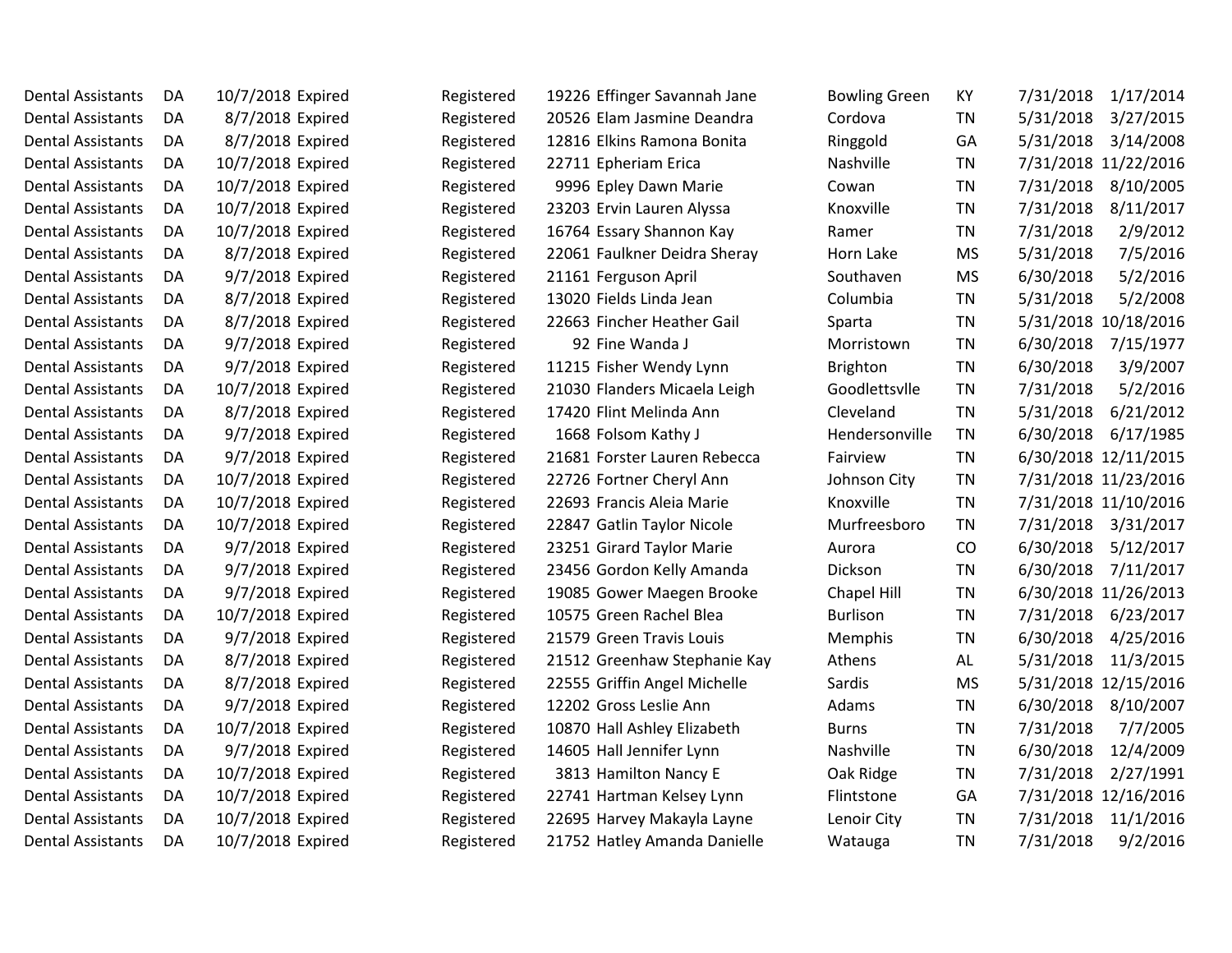| Dental Assistants        | DA  | 10/7/2018 Expired | Registered | 21047 Hatmaker Danielle Lee      | Lake City           | <b>TN</b> | 7/31/2018<br>6/19/2015 |
|--------------------------|-----|-------------------|------------|----------------------------------|---------------------|-----------|------------------------|
| <b>Dental Assistants</b> | DA  | 8/7/2018 Expired  | Registered | 3182 Hawkins Mary L              | Chattanooga         | <b>TN</b> | 5/31/2018<br>8/2/1989  |
| Dental Assistants        | DA  | 9/7/2018 Expired  | Registered | 23032 Haywood Andrea Marie       | Murfreesboro        | <b>TN</b> | 4/28/2017<br>6/30/2018 |
| <b>Dental Assistants</b> | DA  | 8/7/2018 Expired  | Registered | 10573 Hendricks Jill Ellen       | Spring City         | <b>TN</b> | 5/31/2018 10/30/2015   |
| <b>Dental Assistants</b> | DA  | 9/7/2018 Expired  | Registered | 22650 Hendrix Alexus             | La Vergne           | <b>TN</b> | 6/30/2018 10/18/2016   |
| <b>Dental Assistants</b> | DA  | 8/7/2018 Expired  | Registered | 16797 Hercula Dawn Marie         | <b>Spring Hill</b>  | <b>TN</b> | 5/31/2018<br>1/12/2012 |
| <b>Dental Assistants</b> | DA  | 8/7/2018 Expired  | Registered | 14717 Hickerson Carey Elizabeth  | Johnson City        | <b>TN</b> | 5/31/2018<br>3/26/2010 |
| <b>Dental Assistants</b> | DA  | 9/7/2018 Expired  | Registered | 21062 Hicks Jennifer Leann       | Guild               | ΤN        | 6/30/2018<br>7/9/2015  |
| Dental Assistants        | DA. | 8/7/2018 Expired  | Registered | 20257 Higdon Dawn Lorraine       | Franklin            | TN        | 5/1/2015<br>5/31/2018  |
| <b>Dental Assistants</b> | DA  | 8/7/2018 Expired  | Registered | 21102 Hill Jessie Katheryn       | Hernando            | <b>MS</b> | 5/31/2018<br>8/31/2017 |
| <b>Dental Assistants</b> | DA. | 8/7/2018 Expired  | Registered | 18776 Hobbs Stacie Jean          | <b>Piney Flats</b>  | <b>TN</b> | 5/31/2018<br>8/28/2013 |
| <b>Dental Assistants</b> | DA  | 9/7/2018 Expired  | Registered | 22325 Holland Shelley Nichole    | Memphis             | <b>TN</b> | 6/30/2018<br>9/23/2016 |
| <b>Dental Assistants</b> | DA  | 8/7/2018 Expired  | Registered | 7202 Holloway Wanda F.           | Columbia            | <b>TN</b> | 5/31/2018<br>8/28/1997 |
| <b>Dental Assistants</b> | DA  | 8/7/2018 Expired  | Registered | 2784 Hopkins Lisa M              | Germantown          | <b>TN</b> | 5/31/2018 12/15/1988   |
| <b>Dental Assistants</b> | DA  | 8/7/2018 Expired  | Registered | 22461 Hopkins Mitzi Shree        | Knoxville           | <b>TN</b> | 5/31/2018<br>9/22/2017 |
| <b>Dental Assistants</b> | DA  | 8/7/2018 Expired  | Registered | 10071 Hurst Tammy Lorraine       | Athens              | <b>TN</b> | 5/31/2018 11/26/2003   |
| <b>Dental Assistants</b> | DA  | 10/7/2018 Expired | Registered | 22043 Hutson Allie Shae          | Rockwood            | <b>TN</b> | 7/31/2018<br>8/1/2016  |
| <b>Dental Assistants</b> | DA. | 9/7/2018 Expired  | Registered | 23440 Irby Malakia Diara Jenay   | Sardis              | <b>MS</b> | 6/30/2018<br>9/8/2017  |
| <b>Dental Assistants</b> | DA  | 8/7/2018 Expired  | Registered | 18797 Jackson Kasey Ann          | Wahiawa             | H1        | 5/31/2018<br>9/5/2013  |
| <b>Dental Assistants</b> | DA  | 9/7/2018 Expired  | Registered | 16177 James Kinyata Lashaunda    | Memphis             | TN        | 5/26/2011<br>6/30/2018 |
| <b>Dental Assistants</b> | DA  | 8/7/2018 Expired  | Registered | 19135 Jarnagin Jessica Grace     | Harriman            | <b>TN</b> | 5/31/2018 12/11/2015   |
| <b>Dental Assistants</b> | DA  | 10/7/2018 Expired | Registered | 18012 Johnson Chelsea Michelle   | Maynardville        | <b>TN</b> | 7/31/2018<br>1/18/2013 |
| <b>Dental Assistants</b> | DA  | 8/7/2018 Expired  | Registered | 23069 Johnson Tarra Latrice      | Murfreesboro        | <b>TN</b> | 5/31/2018<br>4/3/2017  |
| Dental Assistants        | DA  | 8/7/2018 Expired  | Registered | 22657 Jones Beverly Ann          | Clarksville         | <b>TN</b> | 5/31/2018 10/18/2016   |
| <b>Dental Assistants</b> | DA  | 10/7/2018 Expired | Registered | 21734 Jones Jakayla Shanay       | Nashville           | <b>TN</b> | 7/31/2018<br>3/14/2016 |
| <b>Dental Assistants</b> | DA  | 8/7/2018 Expired  | Registered | 6351 Jordan India M.             | <b>Ashland City</b> | <b>TN</b> | 5/31/2018<br>5/31/1995 |
| <b>Dental Assistants</b> | DA  | 9/7/2018 Expired  | Registered | 20666 Junkins Heather Joann Mrs. | Murfreesboro        | <b>TN</b> | 6/30/2018<br>3/19/2015 |
| <b>Dental Assistants</b> | DA  | 8/7/2018 Expired  | Registered | 18632 Kestner Seph Anthony       | Nashville           | <b>TN</b> | 5/31/2018<br>9/20/2016 |
| Dental Assistants        | DA  | 9/7/2018 Expired  | Registered | 20926 Ketron Shannon R.          | Crossville          | <b>TN</b> | 6/30/2018<br>5/29/2015 |
| <b>Dental Assistants</b> | DA  | 8/7/2018 Expired  | Registered | 21072 King Samantha Paige        | Atoka               | <b>TN</b> | 5/31/2018<br>7/1/2015  |
| <b>Dental Assistants</b> | DA  | 10/7/2018 Expired | Suspended  | 21730 Knight Genise C.           | Johnson City        | <b>TN</b> | 5/6/2016<br>7/31/2018  |
| <b>Dental Assistants</b> | DA  | 9/7/2018 Expired  | Registered | 21242 Knox Micha Janius          | Cordova             | <b>TN</b> | 6/30/2018<br>8/14/2015 |
| <b>Dental Assistants</b> | DA  | 8/7/2018 Expired  | Registered | 19321 Kohr Lindsay Renee         | Dyersburg           | ΤN        | 5/31/2018<br>2/27/2014 |
| Dental Assistants        | DA  | 10/7/2018 Expired | Registered | 21341 Laduke Karlee Alice        | Hixson              | ΤN        | 7/31/2018<br>9/18/2015 |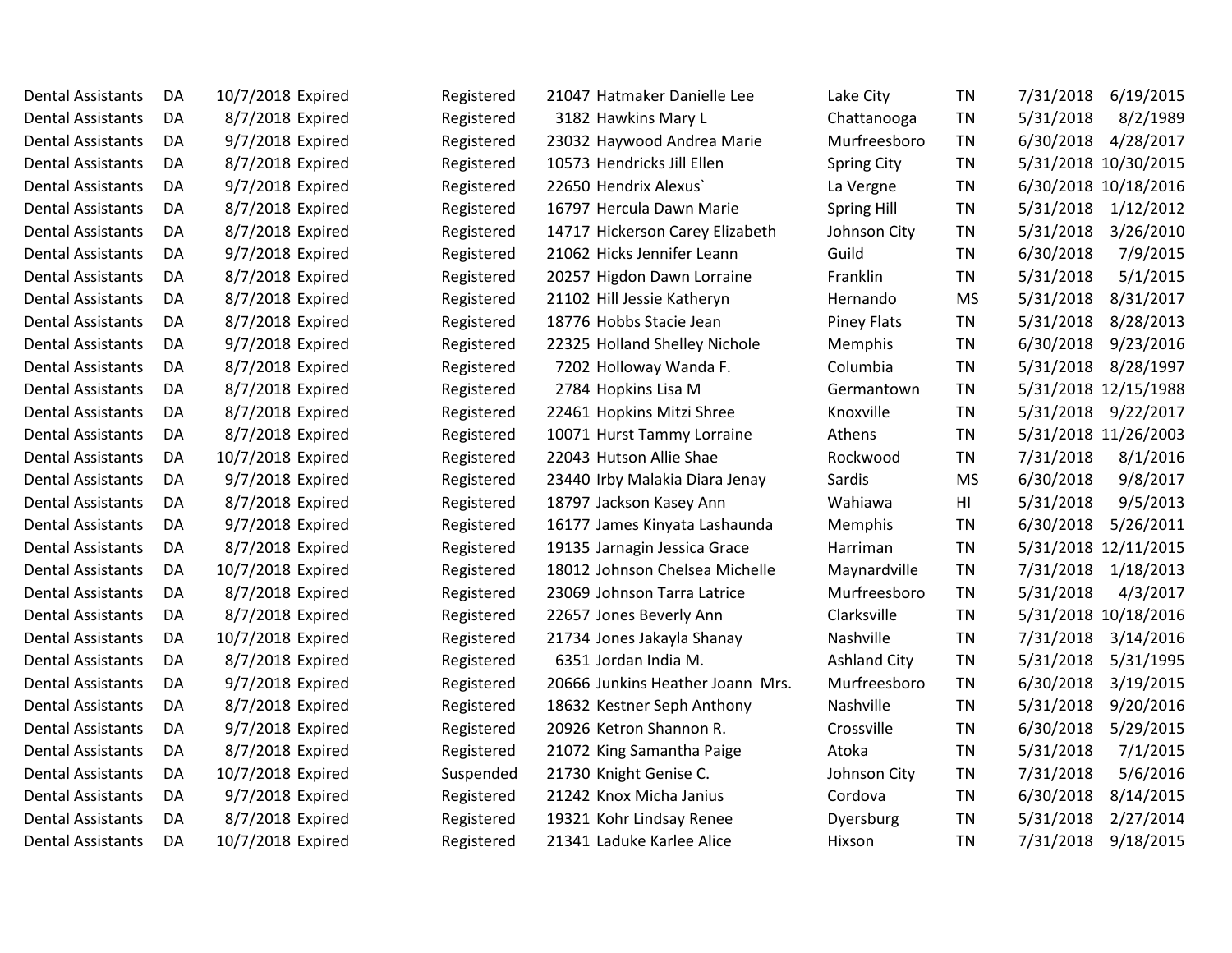| Dental Assistants        | DA. | 8/7/2018 Expired  | Registered | 22551 Lancaster Mackenzie Elyse | Graham              | WA        | 5/31/2018 12/15/2016   |
|--------------------------|-----|-------------------|------------|---------------------------------|---------------------|-----------|------------------------|
| <b>Dental Assistants</b> | DA. | 9/7/2018 Expired  | Registered | 21487 Liggins Michelle Renee    | Pulaski             | <b>TN</b> | 6/30/2018 10/30/2015   |
| <b>Dental Assistants</b> | DA. | 9/7/2018 Expired  | Registered | 17366 Liner Courtney Elizabeth  | Gallatin            | <b>TN</b> | 6/30/2018<br>6/4/2012  |
| <b>Dental Assistants</b> | DA. | 10/7/2018 Expired | Registered | 22997 Lira Nelly                | Memphis             | TN        | 7/31/2018<br>3/31/2017 |
| <b>Dental Assistants</b> | DA  | 9/7/2018 Expired  | Registered | 21732 Litwa Erica Nicole        | Olive Branch        | <b>MS</b> | 6/30/2018<br>3/3/2016  |
| <b>Dental Assistants</b> | DA. | 8/7/2018 Expired  | Registered | 20867 Lomoro Paula Kay          | Wartrace            | <b>TN</b> | 5/31/2018<br>6/4/2015  |
| <b>Dental Assistants</b> | DA  | 10/7/2018 Expired | Registered | 23135 Love Amanda Blake         | Greeneville         | <b>TN</b> | 3/17/2017<br>7/31/2018 |
| <b>Dental Assistants</b> | DA  | 10/7/2018 Expired | Registered | 874 Loveday Deborah             | Knoxville           | <b>TN</b> | 7/31/2018<br>1/1/1982  |
| <b>Dental Assistants</b> | DA. | 10/7/2018 Expired | Registered | 21186 Luttrell Shelly Ann       | Nashville           | TN        | 7/31/2018<br>9/15/2015 |
| <b>Dental Assistants</b> | DA  | 8/7/2018 Expired  | Registered | 14558 Lyon Elizabeth Marie      | Soddy Daisy         | <b>TN</b> | 5/31/2018<br>12/4/2009 |
| <b>Dental Assistants</b> | DA. | 10/7/2018 Expired | Registered | 22375 Makary Martina            | Antioch             | TN        | 7/31/2018<br>2/10/2017 |
| <b>Dental Assistants</b> | DA  | 10/7/2018 Expired | Registered | 21318 Maples Lindsey Marie      | Sevierville         | <b>TN</b> | 7/31/2018 11/23/2015   |
| <b>Dental Assistants</b> | DA  | 10/7/2018 Expired | Registered | 13035 Marschner Sarah Jill      | Lawrenceville       | GA        | 7/31/2018<br>5/2/2008  |
| <b>Dental Assistants</b> | DA  | 10/7/2018 Expired | Registered | 22280 Martin Jenna B.           | Watertown           | TN        | 7/31/2018<br>8/12/2016 |
| <b>Dental Assistants</b> | DA  | 10/7/2018 Expired | Registered | 22736 Maxey Hannah Ruth         | Seymour             | <b>TN</b> | 7/31/2018<br>12/2/2016 |
| Dental Assistants        | DA. | 8/7/2018 Expired  | Registered | 14156 Mcadams Crystal Dawn      | Eagleville          | TN        | 5/31/2018<br>7/10/2009 |
| <b>Dental Assistants</b> | DA  | 10/7/2018 Expired | Registered | 16828 Mccloskey Elizabeth Lynn  | Olive Branch        | <b>MS</b> | 7/31/2018<br>1/5/2012  |
| <b>Dental Assistants</b> | DA. | 8/7/2018 Expired  | Registered | 2048 Mccormack Sherrie J        | Nashville           | <b>TN</b> | 5/31/2018<br>7/22/1986 |
| <b>Dental Assistants</b> | DA  | 8/7/2018 Expired  | Registered | 13603 Mcculley Jamie Lynn       | Mason               | <b>TN</b> | 5/31/2018 11/13/2008   |
| <b>Dental Assistants</b> | DA  | 10/7/2018 Expired | Registered | 18988 Mcdonald Anjianna Breanna | Smyrna              | <b>TN</b> | 7/31/2018<br>5/9/2014  |
| <b>Dental Assistants</b> | DA. | 9/7/2018 Expired  | Registered | 6632 Mcpeake Kelly Diann        | Scotts Hill         | TN        | 6/11/1996<br>6/30/2018 |
| <b>Dental Assistants</b> | DA  | 10/7/2018 Expired | Registered | 23364 Meza Emily Kikue          | Collierville        | <b>TN</b> | 7/31/2018<br>7/25/2017 |
| <b>Dental Assistants</b> | DA. | 9/7/2018 Expired  | Registered | 22521 Miller Sarah Jane         | Goodlettsvlle       | <b>TN</b> | 6/30/2018<br>9/26/2016 |
| <b>Dental Assistants</b> | DA. | 8/7/2018 Expired  | Registered | 21877 Mink Tracy Renee          | La Vergne           | <b>TN</b> | 5/31/2018<br>5/23/2016 |
| <b>Dental Assistants</b> | DA  | 9/7/2018 Expired  | Registered | 22347 Mitchell Keidra Marisa    | Memphis             | <b>TN</b> | 6/30/2018<br>7/6/2016  |
| <b>Dental Assistants</b> | DA. | 9/7/2018 Expired  | Registered | 20339 Moore Jessica Ann         | Clarksville         | <b>TN</b> | 6/30/2018<br>12/5/2014 |
| <b>Dental Assistants</b> | DA  | 10/7/2018 Expired | Registered | 22268 Moore Octavia Nashay      | Hermitage           | <b>TN</b> | 7/31/2018<br>6/24/2016 |
| Dental Assistants        | DA. | 10/7/2018 Expired | Registered | 22201 Moore Tanesha Bernarda    | Columbia            | <b>TN</b> | 7/31/2018<br>6/20/2016 |
| <b>Dental Assistants</b> | DA  | 10/7/2018 Expired | Registered | 22537 Morris Piage Marie        | Duck River          | <b>TN</b> | 7/31/2018 10/17/2016   |
| <b>Dental Assistants</b> | DA. | 9/7/2018 Expired  | Registered | 17779 Morrison Melanie Anne     | Clarksville         | <b>TN</b> | 6/30/2018<br>9/20/2012 |
| <b>Dental Assistants</b> | DA  | 10/7/2018 Expired | Registered | 19971 Moss Samantha Sherre      | Westmoreland        | <b>TN</b> | 7/31/2018<br>7/7/2015  |
| <b>Dental Assistants</b> | DA  | 10/7/2018 Expired | Registered | 22401 Murphy Aviance            | Murfreesboro        | <b>TN</b> | 7/31/2018<br>4/24/2017 |
| <b>Dental Assistants</b> | DA. | 10/7/2018 Expired | Registered | 13662 Muth Tracey L.            | <b>Ashland City</b> | TN        | 7/31/2018<br>1/12/2009 |
| Dental Assistants        | DA  | 8/7/2018 Expired  | Registered | 15225 Myrick Mercedes Lashae    | <b>Memphis</b>      | TN        | 5/31/2018<br>8/13/2010 |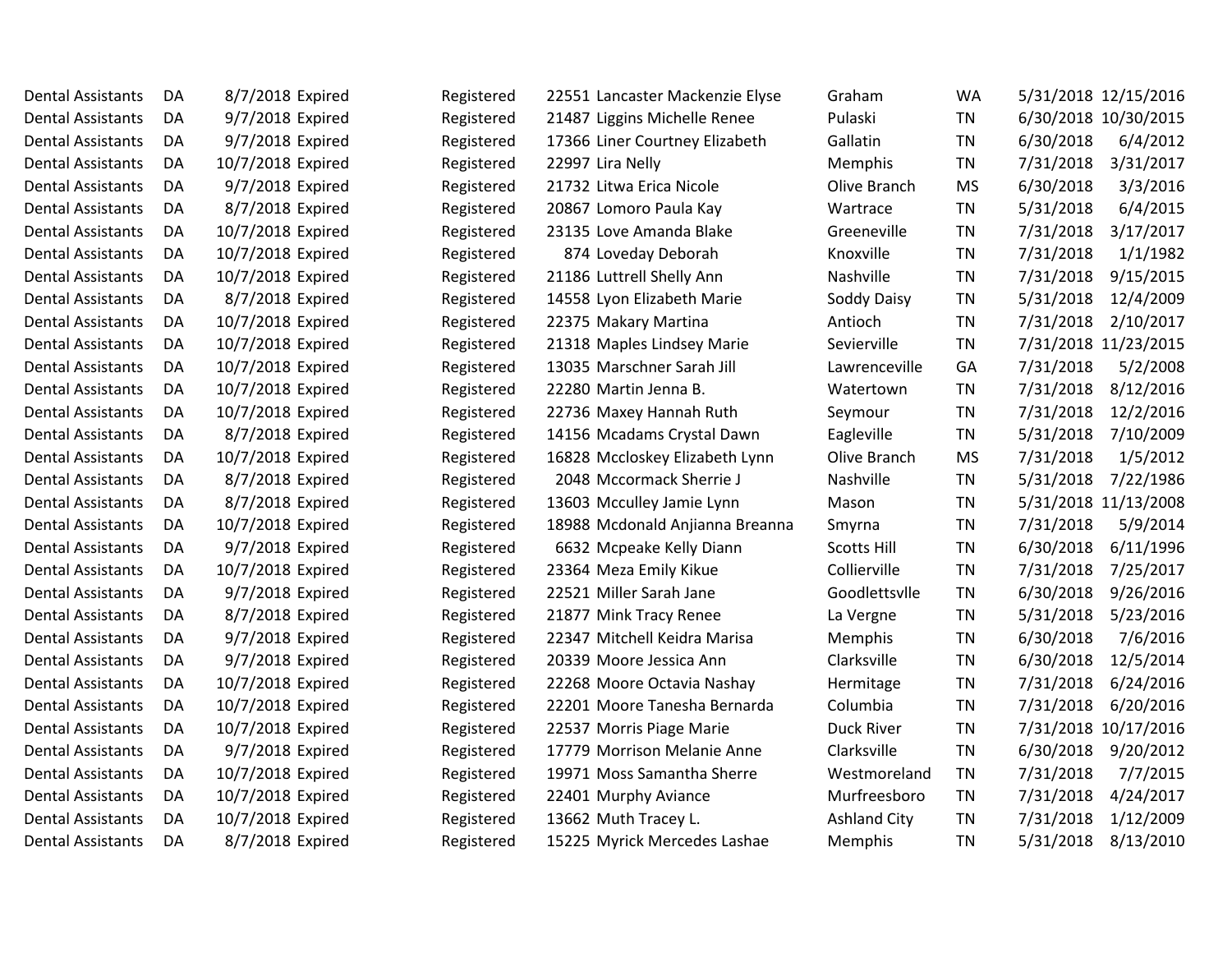| Dental Assistants        | DA  | 10/7/2018 Expired | Registered | 17910 Nease Ravyn Mckinsi     | Maynardville   | TN        | 7/31/2018<br>2/14/2013 |
|--------------------------|-----|-------------------|------------|-------------------------------|----------------|-----------|------------------------|
| <b>Dental Assistants</b> | DA  | 9/7/2018 Expired  | Registered | 21812 Newson Salisa Simone    | Coldwater      | <b>MS</b> | 6/30/2018<br>5/9/2016  |
| <b>Dental Assistants</b> | DA  | 9/7/2018 Expired  | Registered | 21906 Oates Vickie Renee      | Mount Juliet   | <b>TN</b> | 6/30/2018<br>4/1/2016  |
| <b>Dental Assistants</b> | DA  | 8/7/2018 Expired  | Registered | 21455 Olson-Smith Lilly       | Shelbyville    | TN        | 5/31/2018 10/19/2015   |
| <b>Dental Assistants</b> | DA  | 9/7/2018 Expired  | Registered | 19742 Osborne Amanda Dawn     | Columbia       | <b>TN</b> | 6/30/2018<br>6/24/2014 |
| <b>Dental Assistants</b> | DA  | 10/7/2018 Expired | Registered | 20988 Osborne Melanie Marie   | Smyrna         | <b>TN</b> | 7/31/2018<br>6/4/2015  |
| <b>Dental Assistants</b> | DA  | 8/7/2018 Expired  | Registered | 22236 Otamendy Diley          | Antioch        | <b>TN</b> | 5/31/2018<br>7/6/2016  |
| <b>Dental Assistants</b> | DA  | 10/7/2018 Expired | Registered | 17856 Parker Kristina Lynn    | Seymour        | <b>TN</b> | 7/31/2018<br>4/26/2013 |
| <b>Dental Assistants</b> | DA  | 9/7/2018 Expired  | Registered | 70 Peeples Brenda G           | Hendersonville | <b>TN</b> | 6/30/2018<br>5/1/1978  |
| <b>Dental Assistants</b> | DA  | 8/7/2018 Expired  | Registered | 455 Petty Jackie P            | Portland       | <b>TN</b> | 5/31/2018 11/29/1978   |
| <b>Dental Assistants</b> | DA  | 9/7/2018 Expired  | Registered | 13091 Powell Amanda Sarah     | Paris          | TN        | 6/30/2018<br>5/30/2008 |
| <b>Dental Assistants</b> | DA  | 9/7/2018 Expired  | Registered | 22785 Pryor Chelsea Jeanette  | Allons         | TN        | 6/30/2018<br>1/13/2017 |
| <b>Dental Assistants</b> | DA  | 8/7/2018 Expired  | Registered | 20343 Pytynia Sasha Rashel    | Cookeville     | <b>TN</b> | 5/31/2018 10/16/2015   |
| <b>Dental Assistants</b> | DA  | 10/7/2018 Expired | Registered | 9287 Ray Kimberly Darlene     | White House    | <b>TN</b> | 7/31/2018 12/17/2002   |
| <b>Dental Assistants</b> | DA  | 8/7/2018 Expired  | Registered | 15031 Rich Amanda Sue         | Iron City      | <b>TN</b> | 5/31/2018<br>5/21/2010 |
| <b>Dental Assistants</b> | DA  | 9/7/2018 Expired  | Registered | 21298 Riffle Stephanee Peyton | Dandridge      | <b>TN</b> | 6/30/2018<br>8/28/2015 |
| <b>Dental Assistants</b> | DA  | 8/7/2018 Expired  | Registered | 17181 Riggins Tanika Shamone  | Chattanooga    | <b>TN</b> | 5/31/2018<br>4/26/2012 |
| <b>Dental Assistants</b> | DA  | 10/7/2018 Expired | Registered | 21727 Riley Melanie Helga     | Clarksville    | <b>TN</b> | 7/31/2018<br>1/7/2016  |
| Dental Assistants        | DA  | 10/7/2018 Expired | Registered | 21702 Rines Sarah Irene       | Knoxville      | <b>TN</b> | 7/31/2018<br>1/7/2016  |
| <b>Dental Assistants</b> | DA  | 10/7/2018 Expired | Registered | 20223 Ritter Carly Renee      | Southhaven     | <b>MS</b> | 7/31/2018 10/13/2014   |
| <b>Dental Assistants</b> | DA  | 10/7/2018 Expired | Registered | 17586 Roberds Shannon Gail    | Hohenwald      | <b>TN</b> | 7/31/2018<br>8/1/2012  |
| <b>Dental Assistants</b> | DA  | 9/7/2018 Expired  | Registered | 20102 Robinson Danielle Paige | Corryton       | <b>TN</b> | 6/30/2018<br>9/25/2014 |
| <b>Dental Assistants</b> | DA  | 10/7/2018 Expired | Registered | 10894 Rogers Janet Rae        | Lewisburg      | <b>TN</b> | 7/31/2018<br>9/27/2005 |
| <b>Dental Assistants</b> | DA  | 10/7/2018 Expired | Registered | 18482 Rogers Mackenzie Faye   | Hendersonville | <b>TN</b> | 7/31/2018<br>7/9/2015  |
| <b>Dental Assistants</b> | DA  | 9/7/2018 Expired  | Registered | 608 Rogers Patricia Ann       | Knoxville      | <b>TN</b> | 6/30/2018<br>10/4/1970 |
| <b>Dental Assistants</b> | DA  | 9/7/2018 Expired  | Registered | 19129 Rogers Teah Reshea      | Knoxville      | <b>TN</b> | 6/30/2018 12/16/2013   |
| <b>Dental Assistants</b> | DA  | 10/7/2018 Expired | Registered | 13751 Rolen Melody Mae        | Cosby          | <b>TN</b> | 7/31/2018<br>2/6/2009  |
| Dental Assistants        | DA. | 8/7/2018 Expired  | Registered | 22618 Rosa Samantha G.        | Hendersonville | <b>TN</b> | 5/31/2018<br>12/2/2016 |
| <b>Dental Assistants</b> | DA  | 10/7/2018 Expired | Registered | 20963 Roska Kenna Corina      | <b>Moss</b>    | <b>TN</b> | 7/31/2018<br>6/4/2015  |
| <b>Dental Assistants</b> | DA  | 9/7/2018 Expired  | Registered | 21287 Rusk Danielle Carlotta  | Knoxville      | <b>TN</b> | 6/30/2018<br>8/28/2015 |
| <b>Dental Assistants</b> | DA  | 10/7/2018 Expired | Registered | 22951 Salinas Garcia Daniel   | Maryville      | <b>TN</b> | 7/31/2018<br>5/3/2017  |
| <b>Dental Assistants</b> | DA  | 10/7/2018 Expired | Registered | 12169 Santi Stephanie A       | <b>Madison</b> | <b>TN</b> | 7/31/2018<br>5/11/2007 |
| Dental Assistants        | DA  | 8/7/2018 Expired  | Registered | 10503 Sawyer Carrie Michelle  | Andersonville  | <b>TN</b> | 5/31/2018<br>6/20/2016 |
| Dental Assistants        | DA  | 8/7/2018 Expired  | Registered | 19673 Schemitz Amanda Rae     | Sweetwater     | TN        | 5/31/2018<br>5/30/2014 |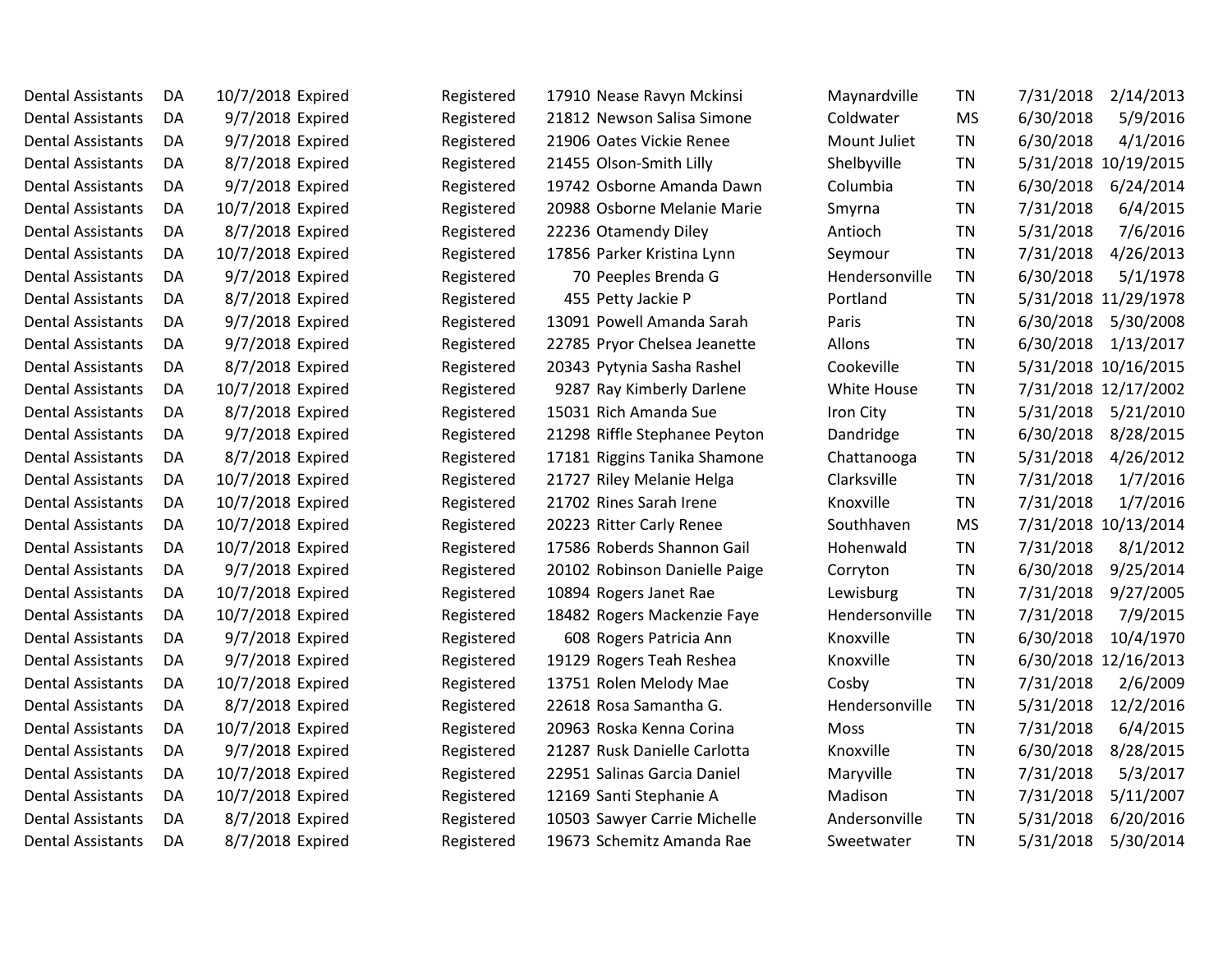| 7/2/2013<br><b>Dental Assistants</b><br>10/7/2018 Expired<br>18383 Shields Kerri K.<br><b>TN</b><br>7/31/2018<br>DA<br>Registered<br>Memphis<br>9/7/2018 Expired<br>22200 Short Tonya Michelle<br><b>TN</b><br>6/30/2018<br>7/18/2016<br><b>Dental Assistants</b><br>DA<br>Registered<br><b>Harrison</b><br>9/7/2018 Expired<br><b>TN</b><br>6/30/2018<br>1/11/2016<br><b>Dental Assistants</b><br>Registered<br>21744 Singleterry Laquita R<br>Memphis<br>DA<br>8/7/2018 Expired<br>5/31/2018 11/12/2010<br><b>Dental Assistants</b><br>15596 Sisson Noelle<br><b>TN</b><br>DA<br>Registered<br>Englewood<br>8/7/2018 Expired<br>5/31/2018<br>5/15/2006<br><b>Dental Assistants</b><br>DA<br>Registered<br>11159 Smith Christina Lynn<br>Arlington<br><b>TN</b><br>8/7/2018 Expired<br>5/31/2018<br>7/31/2015<br><b>Dental Assistants</b><br>DA<br>Registered<br>17322 Smith Jennifer Nicole<br><b>TN</b><br>Chattanooga<br>21236 Smith Lillie Renea<br><b>MS</b><br>7/31/2018<br>8/21/2015<br><b>Dental Assistants</b><br>10/7/2018 Expired<br>Registered<br>Horn Lake<br>DA<br>6/30/2018 12/11/2015<br>9/7/2018 Expired<br>21219 Smith Megan Michelle<br><b>TN</b><br><b>Dental Assistants</b><br>DA<br>Registered<br>Lafayette<br>10/7/2018 Expired<br>Nolensville<br>7/31/2018<br>3/6/2002<br><b>Dental Assistants</b><br>Registered<br>8891 Snyder Ashley Renea<br>TN<br>DA<br>10/7/2018 Expired<br>3/11/2016<br><b>Dental Assistants</b><br>Registered<br>21847 Springfield Kierra Danyelle<br>Madison<br><b>TN</b><br>7/31/2018<br>DA<br>8/7/2018 Expired<br>5/31/2018<br>8/16/2013<br>DA<br>18736 Spruiell Leah Marie<br>Knoxville<br><b>TN</b><br>Registered<br>10/7/2018 Expired<br>23211 St.Clair Janell Renee<br>7/31/2018<br>5/12/2017<br><b>Dental Assistants</b><br>DA<br>Registered<br>Lincoln City<br><b>OR</b><br>8/7/2018 Expired<br>21002 Stiles Holly Brittany<br>5/31/2018<br>7/7/2015<br><b>Dental Assistants</b><br>DA<br>Registered<br>Lebanon<br><b>TN</b><br>9/7/2018 Expired<br>Southaven<br>6/30/2018<br>8/21/2015<br><b>Dental Assistants</b><br>Registered<br>21270 Stinson Tracey Nicole<br><b>MS</b><br>DA<br>8/7/2018 Expired<br>6047 Stornes Betti J.<br>5/31/2018<br>2/27/1995<br><b>Dental Assistants</b><br>DA<br>Registered<br><b>TN</b><br><b>Memphis</b><br>9/7/2018 Expired<br>6/30/2018<br>6/10/2016<br><b>Dental Assistants</b><br>DA<br>Registered<br>22138 Strickland Ashley<br><b>TN</b><br>Niota<br>5/31/2018<br><b>Dental Assistants</b><br>8/7/2018 Expired<br>Registered<br>23210 Summerfield Candice Lynn<br>Knoxville<br><b>TN</b><br>4/28/2017<br>DA<br>7/31/2018<br>2/16/2012<br><b>Dental Assistants</b><br>10/7/2018 Expired<br><b>TN</b><br>DA<br>Registered<br>16975 Swanger Jessica M<br>Kingston<br>10/7/2018 Expired<br>10609 Szablewski Sarina Denise<br>Columbia<br><b>TN</b><br>7/31/2018<br>3/23/2005<br><b>Dental Assistants</b><br>Registered<br>DA<br>8/7/2018 Expired<br>5/31/2018<br>12/5/2013<br><b>Dental Assistants</b><br>Registered<br>19152 Taylor Katie Mykle<br>Whiteville<br><b>TN</b><br>DA<br>9/7/2018 Expired<br>6/30/2018<br>7/11/2017<br><b>Dental Assistants</b><br>Registered<br>21067 Terlecki Madeleine Rose<br><b>TN</b><br>DA<br><b>Bon Aqua</b><br>8/7/2018 Expired<br>5/31/2018<br>2/24/2014<br><b>Dental Assistants</b><br>DA<br>Registered<br>18791 Testerment Christy K.<br>Bristol<br>VA<br>Franklin<br>7/31/2018 10/20/2014<br><b>Dental Assistants</b><br>10/7/2018 Expired<br>20210 Thomas Anesha Janae<br><b>TN</b><br>DA<br>Registered<br>9/7/2018 Expired<br>Newbern<br>6/30/2018<br>7/20/2006<br><b>Dental Assistants</b><br>Registered<br>11425 Thomas Mary Kathryn<br><b>TN</b><br>DA<br>10/7/2018 Expired<br>7/31/2018<br>21115 Thompson Alyssa Rachelle<br>Hendersonville<br><b>TN</b><br>2/25/2016<br><b>Dental Assistants</b><br>DA<br>Registered<br>10/7/2018 Expired<br><b>MS</b><br>7/31/2018<br><b>Dental Assistants</b><br>DA<br>22720 Toliver Lillie Lashundra<br>Olive Branch<br>2/13/2017<br>Registered<br>10/7/2018 Expired<br>7/31/2018<br>8/7/2017<br>DA<br>23317 Tompkins Kelsey Lynn<br><b>TN</b><br>Registered<br>Arlington<br><b>Dental Assistants</b><br>10/7/2018 Expired<br>23150 Tompkins Rita Marisue<br>Clarksville<br><b>TN</b><br>7/31/2018<br>3/20/2017<br>DA<br>Registered<br>7/31/2018<br>3/27/2009<br>10/7/2018 Expired<br>13522 Tram Quyen Tu<br><b>TN</b><br>DA<br>Registered<br>Memphis<br>8/7/2018 Expired<br>5/31/2018<br>7/1/2015<br><b>Dental Assistants</b><br>Registered<br>21086 Traylor Cortlynn Kelli<br>Cordova<br>TN<br>DA<br>8/7/2018 Expired<br>5/31/2018<br>7/23/2010<br>15137 Trimble Hannah Marie<br><b>Dental Assistants</b><br>DA<br>Registered<br><b>Fries</b><br>VA<br>8/7/2018 Expired<br><b>Dental Assistants</b><br>16487 Trobaugh Courtney Shea<br>5/31/2018<br>8/7/2016<br>DA<br>Registered<br><b>Moss</b><br><b>TN</b><br>8/7/2018 Expired<br>5/31/2018<br>12/6/2012<br><b>Dental Assistants</b><br>DA<br>Registered<br>17915 Vaughn Courtney Nichole<br>Eagleville<br><b>TN</b> | Dental Assistants        | DA | 9/7/2018 Expired | Registered | 17819 Shankles Stacy Renee | Hixson | ΤN | 6/30/2018<br>9/7/2016 |
|---------------------------------------------------------------------------------------------------------------------------------------------------------------------------------------------------------------------------------------------------------------------------------------------------------------------------------------------------------------------------------------------------------------------------------------------------------------------------------------------------------------------------------------------------------------------------------------------------------------------------------------------------------------------------------------------------------------------------------------------------------------------------------------------------------------------------------------------------------------------------------------------------------------------------------------------------------------------------------------------------------------------------------------------------------------------------------------------------------------------------------------------------------------------------------------------------------------------------------------------------------------------------------------------------------------------------------------------------------------------------------------------------------------------------------------------------------------------------------------------------------------------------------------------------------------------------------------------------------------------------------------------------------------------------------------------------------------------------------------------------------------------------------------------------------------------------------------------------------------------------------------------------------------------------------------------------------------------------------------------------------------------------------------------------------------------------------------------------------------------------------------------------------------------------------------------------------------------------------------------------------------------------------------------------------------------------------------------------------------------------------------------------------------------------------------------------------------------------------------------------------------------------------------------------------------------------------------------------------------------------------------------------------------------------------------------------------------------------------------------------------------------------------------------------------------------------------------------------------------------------------------------------------------------------------------------------------------------------------------------------------------------------------------------------------------------------------------------------------------------------------------------------------------------------------------------------------------------------------------------------------------------------------------------------------------------------------------------------------------------------------------------------------------------------------------------------------------------------------------------------------------------------------------------------------------------------------------------------------------------------------------------------------------------------------------------------------------------------------------------------------------------------------------------------------------------------------------------------------------------------------------------------------------------------------------------------------------------------------------------------------------------------------------------------------------------------------------------------------------------------------------------------------------------------------------------------------------------------------------------------------------------------------------------------------------------------------------------------------------------------------------------------------------------------------------------------------------------------------------------------------------------------------------------------------------------------------------------------------------------------------------------------------------------------------------------------------------------------------------------------------------------------------------------------------------------------------------------------------------------------------------------------------------------------------------------------------------------------------------------------------------------------------------------------------|--------------------------|----|------------------|------------|----------------------------|--------|----|-----------------------|
|                                                                                                                                                                                                                                                                                                                                                                                                                                                                                                                                                                                                                                                                                                                                                                                                                                                                                                                                                                                                                                                                                                                                                                                                                                                                                                                                                                                                                                                                                                                                                                                                                                                                                                                                                                                                                                                                                                                                                                                                                                                                                                                                                                                                                                                                                                                                                                                                                                                                                                                                                                                                                                                                                                                                                                                                                                                                                                                                                                                                                                                                                                                                                                                                                                                                                                                                                                                                                                                                                                                                                                                                                                                                                                                                                                                                                                                                                                                                                                                                                                                                                                                                                                                                                                                                                                                                                                                                                                                                                                                                                                                                                                                                                                                                                                                                                                                                                                                                                                                                                                                         |                          |    |                  |            |                            |        |    |                       |
|                                                                                                                                                                                                                                                                                                                                                                                                                                                                                                                                                                                                                                                                                                                                                                                                                                                                                                                                                                                                                                                                                                                                                                                                                                                                                                                                                                                                                                                                                                                                                                                                                                                                                                                                                                                                                                                                                                                                                                                                                                                                                                                                                                                                                                                                                                                                                                                                                                                                                                                                                                                                                                                                                                                                                                                                                                                                                                                                                                                                                                                                                                                                                                                                                                                                                                                                                                                                                                                                                                                                                                                                                                                                                                                                                                                                                                                                                                                                                                                                                                                                                                                                                                                                                                                                                                                                                                                                                                                                                                                                                                                                                                                                                                                                                                                                                                                                                                                                                                                                                                                         |                          |    |                  |            |                            |        |    |                       |
|                                                                                                                                                                                                                                                                                                                                                                                                                                                                                                                                                                                                                                                                                                                                                                                                                                                                                                                                                                                                                                                                                                                                                                                                                                                                                                                                                                                                                                                                                                                                                                                                                                                                                                                                                                                                                                                                                                                                                                                                                                                                                                                                                                                                                                                                                                                                                                                                                                                                                                                                                                                                                                                                                                                                                                                                                                                                                                                                                                                                                                                                                                                                                                                                                                                                                                                                                                                                                                                                                                                                                                                                                                                                                                                                                                                                                                                                                                                                                                                                                                                                                                                                                                                                                                                                                                                                                                                                                                                                                                                                                                                                                                                                                                                                                                                                                                                                                                                                                                                                                                                         |                          |    |                  |            |                            |        |    |                       |
|                                                                                                                                                                                                                                                                                                                                                                                                                                                                                                                                                                                                                                                                                                                                                                                                                                                                                                                                                                                                                                                                                                                                                                                                                                                                                                                                                                                                                                                                                                                                                                                                                                                                                                                                                                                                                                                                                                                                                                                                                                                                                                                                                                                                                                                                                                                                                                                                                                                                                                                                                                                                                                                                                                                                                                                                                                                                                                                                                                                                                                                                                                                                                                                                                                                                                                                                                                                                                                                                                                                                                                                                                                                                                                                                                                                                                                                                                                                                                                                                                                                                                                                                                                                                                                                                                                                                                                                                                                                                                                                                                                                                                                                                                                                                                                                                                                                                                                                                                                                                                                                         |                          |    |                  |            |                            |        |    |                       |
|                                                                                                                                                                                                                                                                                                                                                                                                                                                                                                                                                                                                                                                                                                                                                                                                                                                                                                                                                                                                                                                                                                                                                                                                                                                                                                                                                                                                                                                                                                                                                                                                                                                                                                                                                                                                                                                                                                                                                                                                                                                                                                                                                                                                                                                                                                                                                                                                                                                                                                                                                                                                                                                                                                                                                                                                                                                                                                                                                                                                                                                                                                                                                                                                                                                                                                                                                                                                                                                                                                                                                                                                                                                                                                                                                                                                                                                                                                                                                                                                                                                                                                                                                                                                                                                                                                                                                                                                                                                                                                                                                                                                                                                                                                                                                                                                                                                                                                                                                                                                                                                         |                          |    |                  |            |                            |        |    |                       |
|                                                                                                                                                                                                                                                                                                                                                                                                                                                                                                                                                                                                                                                                                                                                                                                                                                                                                                                                                                                                                                                                                                                                                                                                                                                                                                                                                                                                                                                                                                                                                                                                                                                                                                                                                                                                                                                                                                                                                                                                                                                                                                                                                                                                                                                                                                                                                                                                                                                                                                                                                                                                                                                                                                                                                                                                                                                                                                                                                                                                                                                                                                                                                                                                                                                                                                                                                                                                                                                                                                                                                                                                                                                                                                                                                                                                                                                                                                                                                                                                                                                                                                                                                                                                                                                                                                                                                                                                                                                                                                                                                                                                                                                                                                                                                                                                                                                                                                                                                                                                                                                         |                          |    |                  |            |                            |        |    |                       |
|                                                                                                                                                                                                                                                                                                                                                                                                                                                                                                                                                                                                                                                                                                                                                                                                                                                                                                                                                                                                                                                                                                                                                                                                                                                                                                                                                                                                                                                                                                                                                                                                                                                                                                                                                                                                                                                                                                                                                                                                                                                                                                                                                                                                                                                                                                                                                                                                                                                                                                                                                                                                                                                                                                                                                                                                                                                                                                                                                                                                                                                                                                                                                                                                                                                                                                                                                                                                                                                                                                                                                                                                                                                                                                                                                                                                                                                                                                                                                                                                                                                                                                                                                                                                                                                                                                                                                                                                                                                                                                                                                                                                                                                                                                                                                                                                                                                                                                                                                                                                                                                         |                          |    |                  |            |                            |        |    |                       |
|                                                                                                                                                                                                                                                                                                                                                                                                                                                                                                                                                                                                                                                                                                                                                                                                                                                                                                                                                                                                                                                                                                                                                                                                                                                                                                                                                                                                                                                                                                                                                                                                                                                                                                                                                                                                                                                                                                                                                                                                                                                                                                                                                                                                                                                                                                                                                                                                                                                                                                                                                                                                                                                                                                                                                                                                                                                                                                                                                                                                                                                                                                                                                                                                                                                                                                                                                                                                                                                                                                                                                                                                                                                                                                                                                                                                                                                                                                                                                                                                                                                                                                                                                                                                                                                                                                                                                                                                                                                                                                                                                                                                                                                                                                                                                                                                                                                                                                                                                                                                                                                         |                          |    |                  |            |                            |        |    |                       |
|                                                                                                                                                                                                                                                                                                                                                                                                                                                                                                                                                                                                                                                                                                                                                                                                                                                                                                                                                                                                                                                                                                                                                                                                                                                                                                                                                                                                                                                                                                                                                                                                                                                                                                                                                                                                                                                                                                                                                                                                                                                                                                                                                                                                                                                                                                                                                                                                                                                                                                                                                                                                                                                                                                                                                                                                                                                                                                                                                                                                                                                                                                                                                                                                                                                                                                                                                                                                                                                                                                                                                                                                                                                                                                                                                                                                                                                                                                                                                                                                                                                                                                                                                                                                                                                                                                                                                                                                                                                                                                                                                                                                                                                                                                                                                                                                                                                                                                                                                                                                                                                         |                          |    |                  |            |                            |        |    |                       |
|                                                                                                                                                                                                                                                                                                                                                                                                                                                                                                                                                                                                                                                                                                                                                                                                                                                                                                                                                                                                                                                                                                                                                                                                                                                                                                                                                                                                                                                                                                                                                                                                                                                                                                                                                                                                                                                                                                                                                                                                                                                                                                                                                                                                                                                                                                                                                                                                                                                                                                                                                                                                                                                                                                                                                                                                                                                                                                                                                                                                                                                                                                                                                                                                                                                                                                                                                                                                                                                                                                                                                                                                                                                                                                                                                                                                                                                                                                                                                                                                                                                                                                                                                                                                                                                                                                                                                                                                                                                                                                                                                                                                                                                                                                                                                                                                                                                                                                                                                                                                                                                         |                          |    |                  |            |                            |        |    |                       |
|                                                                                                                                                                                                                                                                                                                                                                                                                                                                                                                                                                                                                                                                                                                                                                                                                                                                                                                                                                                                                                                                                                                                                                                                                                                                                                                                                                                                                                                                                                                                                                                                                                                                                                                                                                                                                                                                                                                                                                                                                                                                                                                                                                                                                                                                                                                                                                                                                                                                                                                                                                                                                                                                                                                                                                                                                                                                                                                                                                                                                                                                                                                                                                                                                                                                                                                                                                                                                                                                                                                                                                                                                                                                                                                                                                                                                                                                                                                                                                                                                                                                                                                                                                                                                                                                                                                                                                                                                                                                                                                                                                                                                                                                                                                                                                                                                                                                                                                                                                                                                                                         | <b>Dental Assistants</b> |    |                  |            |                            |        |    |                       |
|                                                                                                                                                                                                                                                                                                                                                                                                                                                                                                                                                                                                                                                                                                                                                                                                                                                                                                                                                                                                                                                                                                                                                                                                                                                                                                                                                                                                                                                                                                                                                                                                                                                                                                                                                                                                                                                                                                                                                                                                                                                                                                                                                                                                                                                                                                                                                                                                                                                                                                                                                                                                                                                                                                                                                                                                                                                                                                                                                                                                                                                                                                                                                                                                                                                                                                                                                                                                                                                                                                                                                                                                                                                                                                                                                                                                                                                                                                                                                                                                                                                                                                                                                                                                                                                                                                                                                                                                                                                                                                                                                                                                                                                                                                                                                                                                                                                                                                                                                                                                                                                         |                          |    |                  |            |                            |        |    |                       |
|                                                                                                                                                                                                                                                                                                                                                                                                                                                                                                                                                                                                                                                                                                                                                                                                                                                                                                                                                                                                                                                                                                                                                                                                                                                                                                                                                                                                                                                                                                                                                                                                                                                                                                                                                                                                                                                                                                                                                                                                                                                                                                                                                                                                                                                                                                                                                                                                                                                                                                                                                                                                                                                                                                                                                                                                                                                                                                                                                                                                                                                                                                                                                                                                                                                                                                                                                                                                                                                                                                                                                                                                                                                                                                                                                                                                                                                                                                                                                                                                                                                                                                                                                                                                                                                                                                                                                                                                                                                                                                                                                                                                                                                                                                                                                                                                                                                                                                                                                                                                                                                         |                          |    |                  |            |                            |        |    |                       |
|                                                                                                                                                                                                                                                                                                                                                                                                                                                                                                                                                                                                                                                                                                                                                                                                                                                                                                                                                                                                                                                                                                                                                                                                                                                                                                                                                                                                                                                                                                                                                                                                                                                                                                                                                                                                                                                                                                                                                                                                                                                                                                                                                                                                                                                                                                                                                                                                                                                                                                                                                                                                                                                                                                                                                                                                                                                                                                                                                                                                                                                                                                                                                                                                                                                                                                                                                                                                                                                                                                                                                                                                                                                                                                                                                                                                                                                                                                                                                                                                                                                                                                                                                                                                                                                                                                                                                                                                                                                                                                                                                                                                                                                                                                                                                                                                                                                                                                                                                                                                                                                         |                          |    |                  |            |                            |        |    |                       |
|                                                                                                                                                                                                                                                                                                                                                                                                                                                                                                                                                                                                                                                                                                                                                                                                                                                                                                                                                                                                                                                                                                                                                                                                                                                                                                                                                                                                                                                                                                                                                                                                                                                                                                                                                                                                                                                                                                                                                                                                                                                                                                                                                                                                                                                                                                                                                                                                                                                                                                                                                                                                                                                                                                                                                                                                                                                                                                                                                                                                                                                                                                                                                                                                                                                                                                                                                                                                                                                                                                                                                                                                                                                                                                                                                                                                                                                                                                                                                                                                                                                                                                                                                                                                                                                                                                                                                                                                                                                                                                                                                                                                                                                                                                                                                                                                                                                                                                                                                                                                                                                         |                          |    |                  |            |                            |        |    |                       |
|                                                                                                                                                                                                                                                                                                                                                                                                                                                                                                                                                                                                                                                                                                                                                                                                                                                                                                                                                                                                                                                                                                                                                                                                                                                                                                                                                                                                                                                                                                                                                                                                                                                                                                                                                                                                                                                                                                                                                                                                                                                                                                                                                                                                                                                                                                                                                                                                                                                                                                                                                                                                                                                                                                                                                                                                                                                                                                                                                                                                                                                                                                                                                                                                                                                                                                                                                                                                                                                                                                                                                                                                                                                                                                                                                                                                                                                                                                                                                                                                                                                                                                                                                                                                                                                                                                                                                                                                                                                                                                                                                                                                                                                                                                                                                                                                                                                                                                                                                                                                                                                         |                          |    |                  |            |                            |        |    |                       |
|                                                                                                                                                                                                                                                                                                                                                                                                                                                                                                                                                                                                                                                                                                                                                                                                                                                                                                                                                                                                                                                                                                                                                                                                                                                                                                                                                                                                                                                                                                                                                                                                                                                                                                                                                                                                                                                                                                                                                                                                                                                                                                                                                                                                                                                                                                                                                                                                                                                                                                                                                                                                                                                                                                                                                                                                                                                                                                                                                                                                                                                                                                                                                                                                                                                                                                                                                                                                                                                                                                                                                                                                                                                                                                                                                                                                                                                                                                                                                                                                                                                                                                                                                                                                                                                                                                                                                                                                                                                                                                                                                                                                                                                                                                                                                                                                                                                                                                                                                                                                                                                         |                          |    |                  |            |                            |        |    |                       |
|                                                                                                                                                                                                                                                                                                                                                                                                                                                                                                                                                                                                                                                                                                                                                                                                                                                                                                                                                                                                                                                                                                                                                                                                                                                                                                                                                                                                                                                                                                                                                                                                                                                                                                                                                                                                                                                                                                                                                                                                                                                                                                                                                                                                                                                                                                                                                                                                                                                                                                                                                                                                                                                                                                                                                                                                                                                                                                                                                                                                                                                                                                                                                                                                                                                                                                                                                                                                                                                                                                                                                                                                                                                                                                                                                                                                                                                                                                                                                                                                                                                                                                                                                                                                                                                                                                                                                                                                                                                                                                                                                                                                                                                                                                                                                                                                                                                                                                                                                                                                                                                         |                          |    |                  |            |                            |        |    |                       |
|                                                                                                                                                                                                                                                                                                                                                                                                                                                                                                                                                                                                                                                                                                                                                                                                                                                                                                                                                                                                                                                                                                                                                                                                                                                                                                                                                                                                                                                                                                                                                                                                                                                                                                                                                                                                                                                                                                                                                                                                                                                                                                                                                                                                                                                                                                                                                                                                                                                                                                                                                                                                                                                                                                                                                                                                                                                                                                                                                                                                                                                                                                                                                                                                                                                                                                                                                                                                                                                                                                                                                                                                                                                                                                                                                                                                                                                                                                                                                                                                                                                                                                                                                                                                                                                                                                                                                                                                                                                                                                                                                                                                                                                                                                                                                                                                                                                                                                                                                                                                                                                         |                          |    |                  |            |                            |        |    |                       |
|                                                                                                                                                                                                                                                                                                                                                                                                                                                                                                                                                                                                                                                                                                                                                                                                                                                                                                                                                                                                                                                                                                                                                                                                                                                                                                                                                                                                                                                                                                                                                                                                                                                                                                                                                                                                                                                                                                                                                                                                                                                                                                                                                                                                                                                                                                                                                                                                                                                                                                                                                                                                                                                                                                                                                                                                                                                                                                                                                                                                                                                                                                                                                                                                                                                                                                                                                                                                                                                                                                                                                                                                                                                                                                                                                                                                                                                                                                                                                                                                                                                                                                                                                                                                                                                                                                                                                                                                                                                                                                                                                                                                                                                                                                                                                                                                                                                                                                                                                                                                                                                         |                          |    |                  |            |                            |        |    |                       |
|                                                                                                                                                                                                                                                                                                                                                                                                                                                                                                                                                                                                                                                                                                                                                                                                                                                                                                                                                                                                                                                                                                                                                                                                                                                                                                                                                                                                                                                                                                                                                                                                                                                                                                                                                                                                                                                                                                                                                                                                                                                                                                                                                                                                                                                                                                                                                                                                                                                                                                                                                                                                                                                                                                                                                                                                                                                                                                                                                                                                                                                                                                                                                                                                                                                                                                                                                                                                                                                                                                                                                                                                                                                                                                                                                                                                                                                                                                                                                                                                                                                                                                                                                                                                                                                                                                                                                                                                                                                                                                                                                                                                                                                                                                                                                                                                                                                                                                                                                                                                                                                         |                          |    |                  |            |                            |        |    |                       |
|                                                                                                                                                                                                                                                                                                                                                                                                                                                                                                                                                                                                                                                                                                                                                                                                                                                                                                                                                                                                                                                                                                                                                                                                                                                                                                                                                                                                                                                                                                                                                                                                                                                                                                                                                                                                                                                                                                                                                                                                                                                                                                                                                                                                                                                                                                                                                                                                                                                                                                                                                                                                                                                                                                                                                                                                                                                                                                                                                                                                                                                                                                                                                                                                                                                                                                                                                                                                                                                                                                                                                                                                                                                                                                                                                                                                                                                                                                                                                                                                                                                                                                                                                                                                                                                                                                                                                                                                                                                                                                                                                                                                                                                                                                                                                                                                                                                                                                                                                                                                                                                         |                          |    |                  |            |                            |        |    |                       |
|                                                                                                                                                                                                                                                                                                                                                                                                                                                                                                                                                                                                                                                                                                                                                                                                                                                                                                                                                                                                                                                                                                                                                                                                                                                                                                                                                                                                                                                                                                                                                                                                                                                                                                                                                                                                                                                                                                                                                                                                                                                                                                                                                                                                                                                                                                                                                                                                                                                                                                                                                                                                                                                                                                                                                                                                                                                                                                                                                                                                                                                                                                                                                                                                                                                                                                                                                                                                                                                                                                                                                                                                                                                                                                                                                                                                                                                                                                                                                                                                                                                                                                                                                                                                                                                                                                                                                                                                                                                                                                                                                                                                                                                                                                                                                                                                                                                                                                                                                                                                                                                         |                          |    |                  |            |                            |        |    |                       |
|                                                                                                                                                                                                                                                                                                                                                                                                                                                                                                                                                                                                                                                                                                                                                                                                                                                                                                                                                                                                                                                                                                                                                                                                                                                                                                                                                                                                                                                                                                                                                                                                                                                                                                                                                                                                                                                                                                                                                                                                                                                                                                                                                                                                                                                                                                                                                                                                                                                                                                                                                                                                                                                                                                                                                                                                                                                                                                                                                                                                                                                                                                                                                                                                                                                                                                                                                                                                                                                                                                                                                                                                                                                                                                                                                                                                                                                                                                                                                                                                                                                                                                                                                                                                                                                                                                                                                                                                                                                                                                                                                                                                                                                                                                                                                                                                                                                                                                                                                                                                                                                         |                          |    |                  |            |                            |        |    |                       |
|                                                                                                                                                                                                                                                                                                                                                                                                                                                                                                                                                                                                                                                                                                                                                                                                                                                                                                                                                                                                                                                                                                                                                                                                                                                                                                                                                                                                                                                                                                                                                                                                                                                                                                                                                                                                                                                                                                                                                                                                                                                                                                                                                                                                                                                                                                                                                                                                                                                                                                                                                                                                                                                                                                                                                                                                                                                                                                                                                                                                                                                                                                                                                                                                                                                                                                                                                                                                                                                                                                                                                                                                                                                                                                                                                                                                                                                                                                                                                                                                                                                                                                                                                                                                                                                                                                                                                                                                                                                                                                                                                                                                                                                                                                                                                                                                                                                                                                                                                                                                                                                         |                          |    |                  |            |                            |        |    |                       |
|                                                                                                                                                                                                                                                                                                                                                                                                                                                                                                                                                                                                                                                                                                                                                                                                                                                                                                                                                                                                                                                                                                                                                                                                                                                                                                                                                                                                                                                                                                                                                                                                                                                                                                                                                                                                                                                                                                                                                                                                                                                                                                                                                                                                                                                                                                                                                                                                                                                                                                                                                                                                                                                                                                                                                                                                                                                                                                                                                                                                                                                                                                                                                                                                                                                                                                                                                                                                                                                                                                                                                                                                                                                                                                                                                                                                                                                                                                                                                                                                                                                                                                                                                                                                                                                                                                                                                                                                                                                                                                                                                                                                                                                                                                                                                                                                                                                                                                                                                                                                                                                         |                          |    |                  |            |                            |        |    |                       |
|                                                                                                                                                                                                                                                                                                                                                                                                                                                                                                                                                                                                                                                                                                                                                                                                                                                                                                                                                                                                                                                                                                                                                                                                                                                                                                                                                                                                                                                                                                                                                                                                                                                                                                                                                                                                                                                                                                                                                                                                                                                                                                                                                                                                                                                                                                                                                                                                                                                                                                                                                                                                                                                                                                                                                                                                                                                                                                                                                                                                                                                                                                                                                                                                                                                                                                                                                                                                                                                                                                                                                                                                                                                                                                                                                                                                                                                                                                                                                                                                                                                                                                                                                                                                                                                                                                                                                                                                                                                                                                                                                                                                                                                                                                                                                                                                                                                                                                                                                                                                                                                         | <b>Dental Assistants</b> |    |                  |            |                            |        |    |                       |
|                                                                                                                                                                                                                                                                                                                                                                                                                                                                                                                                                                                                                                                                                                                                                                                                                                                                                                                                                                                                                                                                                                                                                                                                                                                                                                                                                                                                                                                                                                                                                                                                                                                                                                                                                                                                                                                                                                                                                                                                                                                                                                                                                                                                                                                                                                                                                                                                                                                                                                                                                                                                                                                                                                                                                                                                                                                                                                                                                                                                                                                                                                                                                                                                                                                                                                                                                                                                                                                                                                                                                                                                                                                                                                                                                                                                                                                                                                                                                                                                                                                                                                                                                                                                                                                                                                                                                                                                                                                                                                                                                                                                                                                                                                                                                                                                                                                                                                                                                                                                                                                         |                          |    |                  |            |                            |        |    |                       |
|                                                                                                                                                                                                                                                                                                                                                                                                                                                                                                                                                                                                                                                                                                                                                                                                                                                                                                                                                                                                                                                                                                                                                                                                                                                                                                                                                                                                                                                                                                                                                                                                                                                                                                                                                                                                                                                                                                                                                                                                                                                                                                                                                                                                                                                                                                                                                                                                                                                                                                                                                                                                                                                                                                                                                                                                                                                                                                                                                                                                                                                                                                                                                                                                                                                                                                                                                                                                                                                                                                                                                                                                                                                                                                                                                                                                                                                                                                                                                                                                                                                                                                                                                                                                                                                                                                                                                                                                                                                                                                                                                                                                                                                                                                                                                                                                                                                                                                                                                                                                                                                         | <b>Dental Assistants</b> |    |                  |            |                            |        |    |                       |
|                                                                                                                                                                                                                                                                                                                                                                                                                                                                                                                                                                                                                                                                                                                                                                                                                                                                                                                                                                                                                                                                                                                                                                                                                                                                                                                                                                                                                                                                                                                                                                                                                                                                                                                                                                                                                                                                                                                                                                                                                                                                                                                                                                                                                                                                                                                                                                                                                                                                                                                                                                                                                                                                                                                                                                                                                                                                                                                                                                                                                                                                                                                                                                                                                                                                                                                                                                                                                                                                                                                                                                                                                                                                                                                                                                                                                                                                                                                                                                                                                                                                                                                                                                                                                                                                                                                                                                                                                                                                                                                                                                                                                                                                                                                                                                                                                                                                                                                                                                                                                                                         |                          |    |                  |            |                            |        |    |                       |
|                                                                                                                                                                                                                                                                                                                                                                                                                                                                                                                                                                                                                                                                                                                                                                                                                                                                                                                                                                                                                                                                                                                                                                                                                                                                                                                                                                                                                                                                                                                                                                                                                                                                                                                                                                                                                                                                                                                                                                                                                                                                                                                                                                                                                                                                                                                                                                                                                                                                                                                                                                                                                                                                                                                                                                                                                                                                                                                                                                                                                                                                                                                                                                                                                                                                                                                                                                                                                                                                                                                                                                                                                                                                                                                                                                                                                                                                                                                                                                                                                                                                                                                                                                                                                                                                                                                                                                                                                                                                                                                                                                                                                                                                                                                                                                                                                                                                                                                                                                                                                                                         |                          |    |                  |            |                            |        |    |                       |
|                                                                                                                                                                                                                                                                                                                                                                                                                                                                                                                                                                                                                                                                                                                                                                                                                                                                                                                                                                                                                                                                                                                                                                                                                                                                                                                                                                                                                                                                                                                                                                                                                                                                                                                                                                                                                                                                                                                                                                                                                                                                                                                                                                                                                                                                                                                                                                                                                                                                                                                                                                                                                                                                                                                                                                                                                                                                                                                                                                                                                                                                                                                                                                                                                                                                                                                                                                                                                                                                                                                                                                                                                                                                                                                                                                                                                                                                                                                                                                                                                                                                                                                                                                                                                                                                                                                                                                                                                                                                                                                                                                                                                                                                                                                                                                                                                                                                                                                                                                                                                                                         |                          |    |                  |            |                            |        |    |                       |
|                                                                                                                                                                                                                                                                                                                                                                                                                                                                                                                                                                                                                                                                                                                                                                                                                                                                                                                                                                                                                                                                                                                                                                                                                                                                                                                                                                                                                                                                                                                                                                                                                                                                                                                                                                                                                                                                                                                                                                                                                                                                                                                                                                                                                                                                                                                                                                                                                                                                                                                                                                                                                                                                                                                                                                                                                                                                                                                                                                                                                                                                                                                                                                                                                                                                                                                                                                                                                                                                                                                                                                                                                                                                                                                                                                                                                                                                                                                                                                                                                                                                                                                                                                                                                                                                                                                                                                                                                                                                                                                                                                                                                                                                                                                                                                                                                                                                                                                                                                                                                                                         |                          |    |                  |            |                            |        |    |                       |